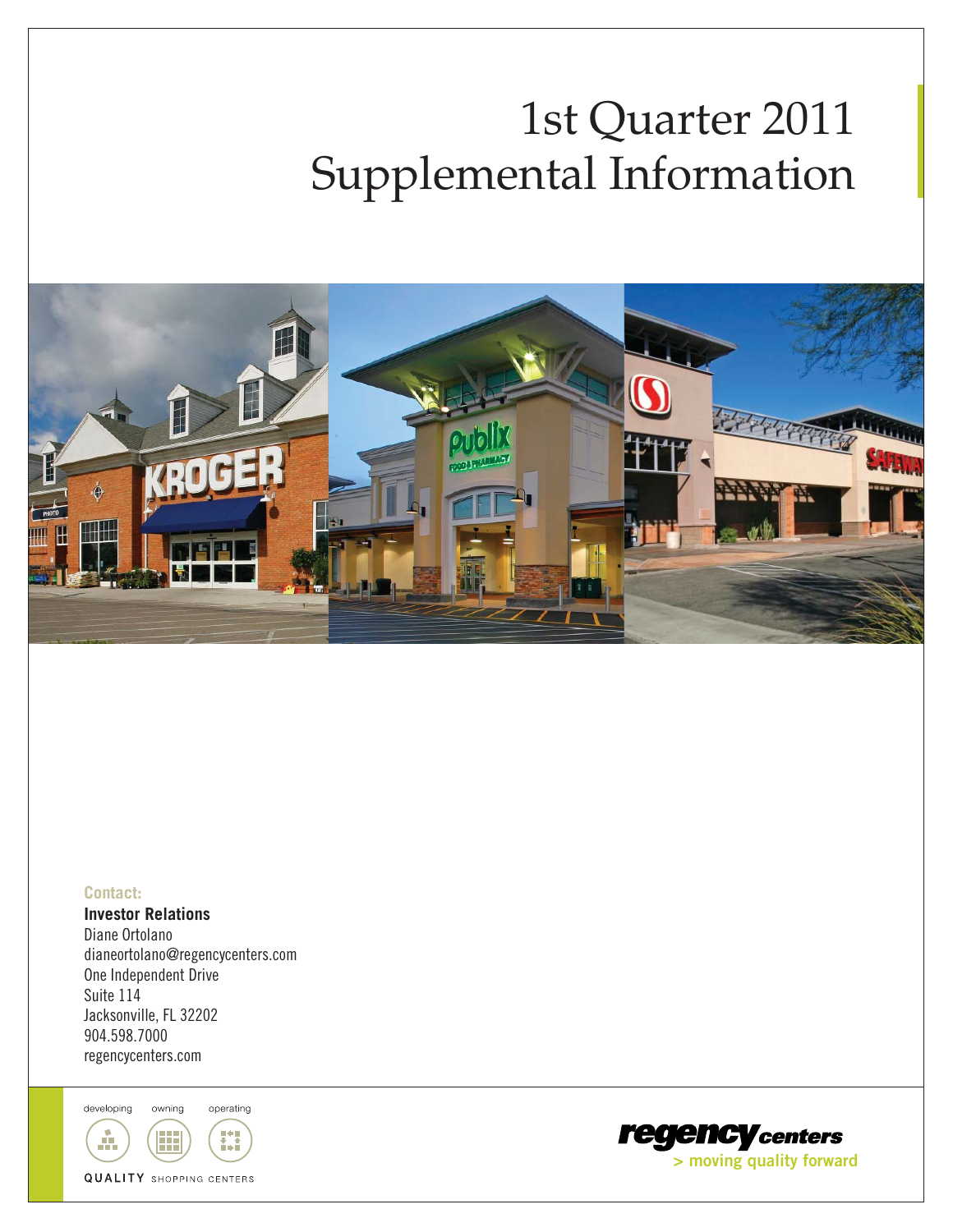#### **About Regency**

Regency Centers Corporation is the leading national owner, operator, and developer of grocery-anchored and community shopping centers. At March 31, 2011, Regency's total market capitalization was \$6.2 billion.

As of March 31, 2011, the Company owned 396 shopping centers and single tenant properties, including those held in co-investment partnerships. Total gross leasable area (GLA) under management, including tenant-owned square footage was 52.9 million square feet, located in top markets across the nation. Founded in 1963 and operating as a fully integrated real estate company, Regency is a qualified real estate investment trust that is self-administered and self-managed.

Regency's portfolio is distinguished by attractive demographics and strong retailers. The average household income in the trade area of Regency's centers is more \$94,000, 30% higher than the national average. Regency's quality portfolio is anchored by dominant grocers such as Kroger and Publix, as well as leading national retailers such as Target, which drive traffic into its centers. In addition, 79% of the portfolio is leased to national and regional retailers. The quality of the tenant base and the strength of the Company's tenant relationships are fundamentally differentiating factors for Regency. Premier Customer Initiative (PCI) is Regency's relationship-based operating system that focuses on the national, regional, and local retailers that are the best operators in their merchandising category.

Regency's operating and development expertise continues to create value from the operating portfolio and from new development opportunities. Since 2000 Regency has developed 204 shopping centers, including those currently in-process, representing an investment at completion of \$3.0 billion. At the end of the first quarter of 2011, Regency had 30 projects under development for an estimated total investment at completion of \$531.3 million. These in-process developments are 94% funded and 83% leased (91% leased and committed, including tenant-owned square footage).

Regency employs a capital recycling strategy to continue to improve the overall quality of the portfolio. The disposition of assets and an industry-leading co-investment partnership program are integral components of this strategy. The co-investment partnerships provide an embedded market for developments and acquisitions, enabling Regency to generate a growing stream of third-party revenue while profitably growing the portfolio. In the past eight years, capital recycling and co-investment partnerships have enabled Regency to cost effectively fund \$9.5 billion in investments.

Regency has centers located in the top markets in the country and has 17 offices nationwide. The Company is listed on the New York Stock Exchange, traded under the symbol REG, and is included in the S&P MidCap 400 Index. There are also three series of preferred shares that trade under REG PRC, REG PRD and REG PRE.

Please visit www.RegencyCenters.com for more information.

*The information provided in this supplemental package is unaudited and there can be no assurance that the information will not vary from the final information for the quarter ended March 31, 2011. Regency may, but assumes no obligation to, update information in the supplemental package from time to time.*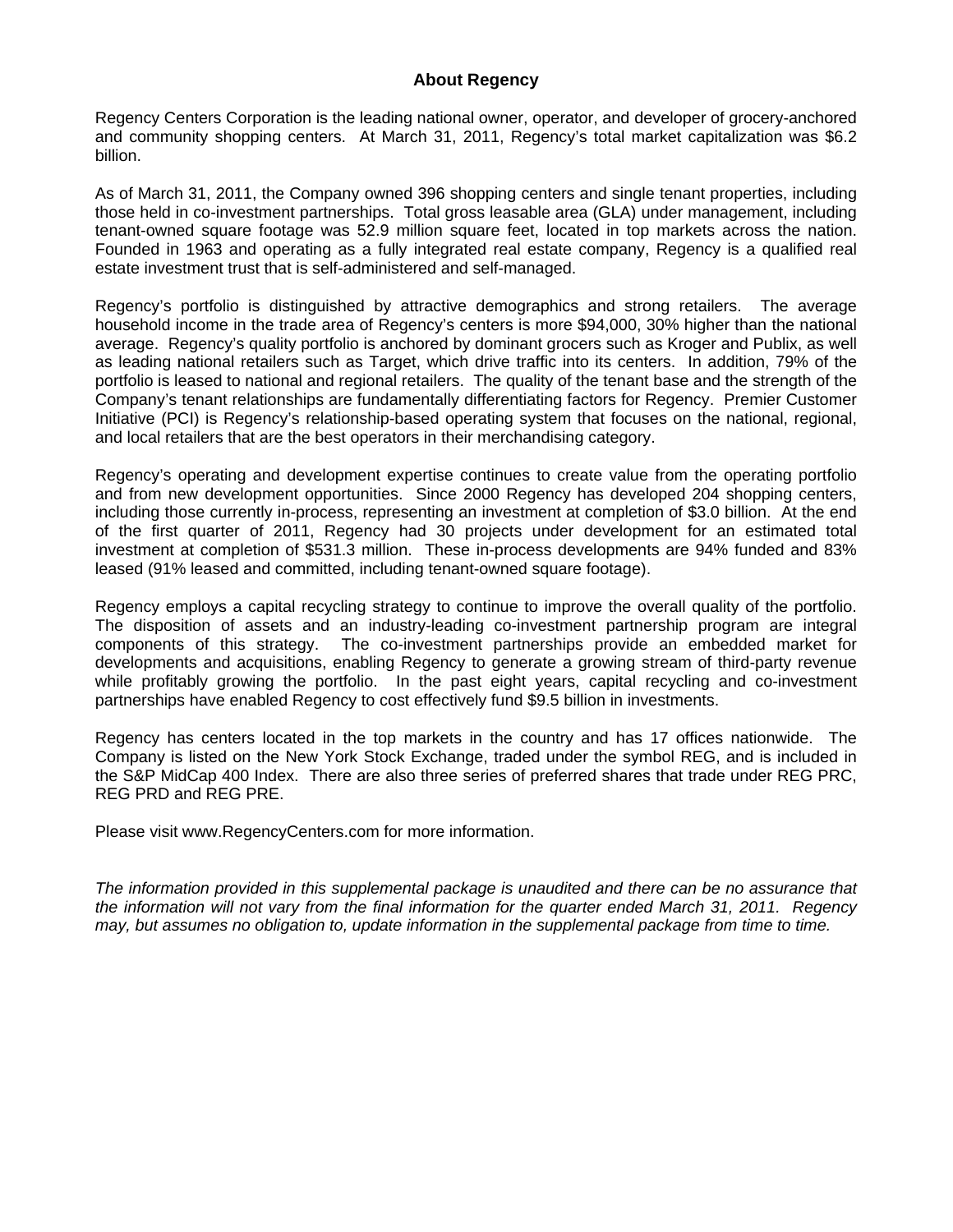

## **Regency Centers Corporation**

Press Release

**www.RegencyCenters.com CONTACT: LISA PALMER** 

 **(904) 598-7636**

## **REGENCY CENTERS REPORTS FIRST QUARTER RESULTS**

### **First Quarter Recurring FFO per Share of \$0.59**

**Jacksonville, Fla. (May 4, 2011)** -- Regency Centers Corporation announced today financial and operating results for the quarter ended March 31, 2011, subject to completion of the accounting review of its Non-Qualified Deferred Compensation Plan as described below. The Company's net income is subject to change based upon the completion of its review; however, the Company does not anticipate any change to its FFO or Recurring FFO.

### **Earnings and Operations**

Regency reported Recurring Funds From Operations (FFO) for the first quarter of \$51.0 million, or \$0.59 per diluted share, compared to \$52.3 million and \$0.63 per diluted share for the same period in 2010.

Regency reported net income attributable to common stockholders for the quarter of \$2.2 million, or \$0.02 per diluted share, compared to \$11.4 million and \$0.14 per diluted share for the same period in 2010. During the quarter, the Company recorded a \$4.6 million impairment on our interest in a development joint venture.

Funds From Operations (FFO) for the first quarter was \$48.1 million, or \$0.56 per diluted share. For the same period in 2010, the Company reported FFO of \$48.6 million and \$0.58 per diluted share.

Regency reports FFO in accordance with the standards established by the National Association of Real Estate Investment Trusts (NAREIT) as a supplemental operating performance measure. The Company considers this a meaningful performance measurement in the Real Estate Investment Trust industry. Regency also reports Recurring FFO as FFO excluding the impact of gains from the sale of development projects and outparcels, net of related taxes and dead deal costs, provisions for impairment, gains and losses from the early extinguishment of debt and preferred stock, restructuring charges, transaction fees and promotes and other non-core items.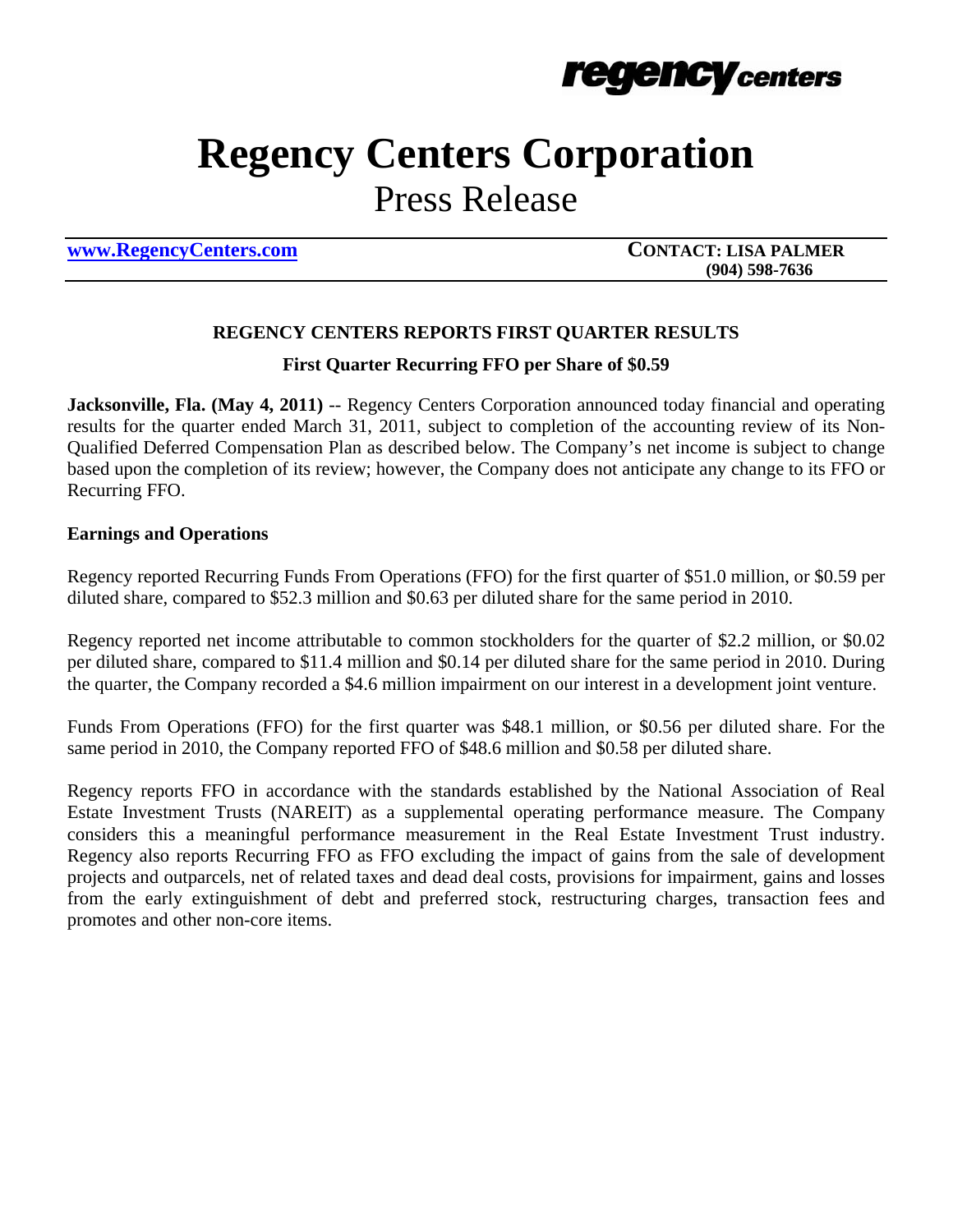For the three months ended March 31, 2011, Regency's results for wholly owned properties plus its pro-rata share of co-investment partnerships were as follows:

- Percent leased, same properties only:  $92.0\%$
- Percent leased, all properties:  $91.3\%$
- Increase in same property net operating income (NOI) over the same period last year, excluding termination fees: 0.6%
- Decline in same property NOI over the same period last year:  $(1.6\%)$
- Same space rental rate decline on a cash basis for spaces vacant less than 12 months:  $(1.0\%)$
- Same space rental rate decline on a cash basis:  $(4.9\%)$
- Leasing transactions (wholly owned properties and 100% of co-investment partnerships): 360 new and renewal lease transactions for a total of 1.3 million square feet

## **Accounting Treatment for Non-Qualified Deferred Compensation Plan**

The Company maintains a non-qualified deferred compensation plan ("NQDCP"). This plan allows select employees and directors to defer part or all of their salary, cash bonus, and vested restricted stock awards. All contributions to the participants' accounts vest immediately. In accordance with the terms of the NQDCP, all deferred salary, bonus and stock have been placed in a Rabbi trust. The assets in the Rabbi trust remain subject to the claims of creditors of the Company and are not the property of the participant. The NQDCP has 21 investment choices that mirror the choices of the Company's 401(k) and profit sharing plan, which includes mutual funds and the Regency Centers common stock fund.

In preparing its financial statements as of and for the three months ended March 31, 2011, the Company identified an error related to the accounting for its NQDCP. The Company determined that it did not properly account for the investment assets and the Company's common stock held in the Rabbi trust on the Consolidated Balance Sheets, as well as the realized and unrealized gains and losses within the consolidated statements of operations. The issue relates to mark-to-market accounting on stock awards that were deferred into the NQDCP. The Company is still reviewing the accounting treatment for the NQDCP and expects to recognize further non-cash adjustments to net income. The Company's net income is subject to change based upon the completion of its review; however, the Company does not anticipate any change to its FFO or Recurring FFO. The Company will file its Form 10-Q as soon as it has finalized its review.

## **Investments**

## *Dispositions and Acquisitions*

During the quarter, one co-investment operating property was sold at a gross sales price of \$10.7 million. Regency's share of the sales price was \$4.3 million. Also, Regency sold two out parcels at a gross sales price of \$1.4 million.

## *Development*

Two projects were started during the quarter with estimated net development costs of \$13.8 million and a completion yield of 9.1%. One project was completed during the quarter, representing \$2.7 million of net development costs. At March 31, 2011, the Company had 30 projects under development with estimated net development costs of \$531.3 million. The in-process developments are 94% funded and 83% leased.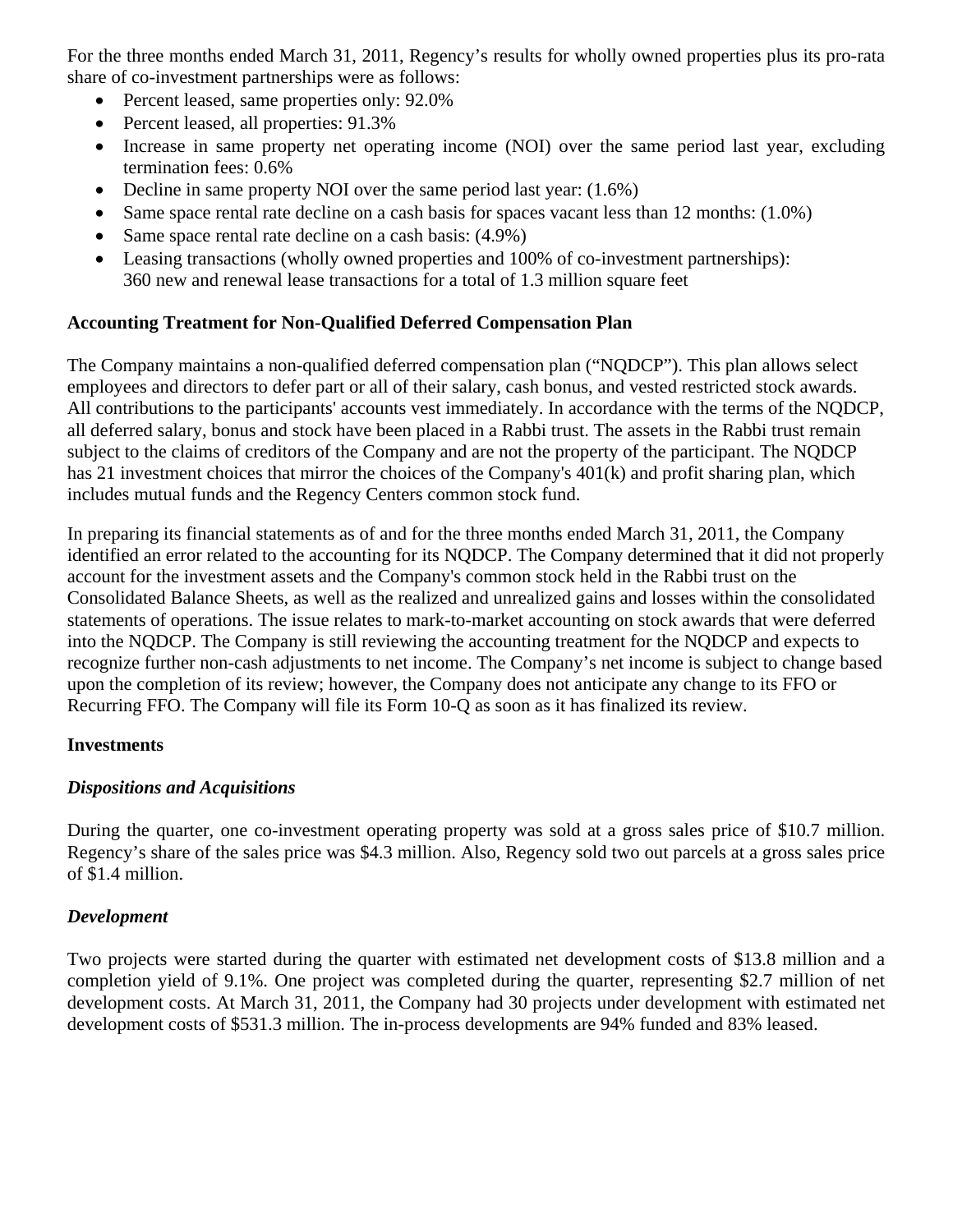## **Capital Markets**

## *Co-investment Partnerships*

During the quarter, the California State Teachers' Retirement System (CalSTRS) committed an additional \$100.0 million of equity to RegCal, LLC, an existing partnership between Regency and CalSTRS. This increased CalSTRS' total commitment to the partnership to \$185.0 million and extended the investment period through the end of 2013. Concurrently, Regency increased its commitment to nearly \$62.0 million as required to maintain its 25% ownership interest in the partnership.

Effective May 1, 2011, Regency redeemed its approximate 16% interest in MCW-Regency-Desco, LLC. The Redemption Agreement allowed for a distribution-in-kind of the portfolio assets, with Regency receiving 100% ownership interest in four properties. The assets were divided using the selection process provided by the Partnership Operating Agreement. This process included a one-for-one selection rotation, with Regency selecting first, until the value of the properties selected, as agreed upon by the partnership members, exceeded Regency's existing ownership interest. All four of the assets selected by Regency are located in the St. Louis market. Also as part of the redemption agreement, Regency received an approximate \$5.0 million termination fee at closing and will continue to earn fees through 2011 for services over this time period.

## *Partnership Financings*

Subsequent to quarter end, Regency and Global Retail Investors, LLC (GRI) closed on \$340.0 million of mortgage financing secured by 20 assets in its GRI partnership to refinance a portion of the partnership's \$430.4 million of secured debt that was set to mature in mid-2011. The new secured debt provides a weighted average interest rate of 4.9% over a weighted average 11-year term and is interest-only for the first year. The aggregate loan amount represents approximately 59.9% of the combined property values that secure the mortgage loan.

## **Dividend**

On May 2, 2011, the Board of Directors declared a quarterly cash dividend of \$0.4625 per share, payable on June 1, 2011 to shareholders of record on May 18, 2011. The Board also declared a quarterly cash dividend of \$0.46563 per share of Series 3 Preferred stock, payable on June 30, 2011 to shareholders of record on June 1, 2011; a quarterly cash dividend of \$0.45313 per share of Series 4 Preferred stock, payable on June 30, 2011 to shareholders of record on June 1, 2011; and a quarterly cash dividend of \$0.41875 on the Series 5 Preferred stock, payable on June 30, 2011 to shareholders of record on June 1, 2011.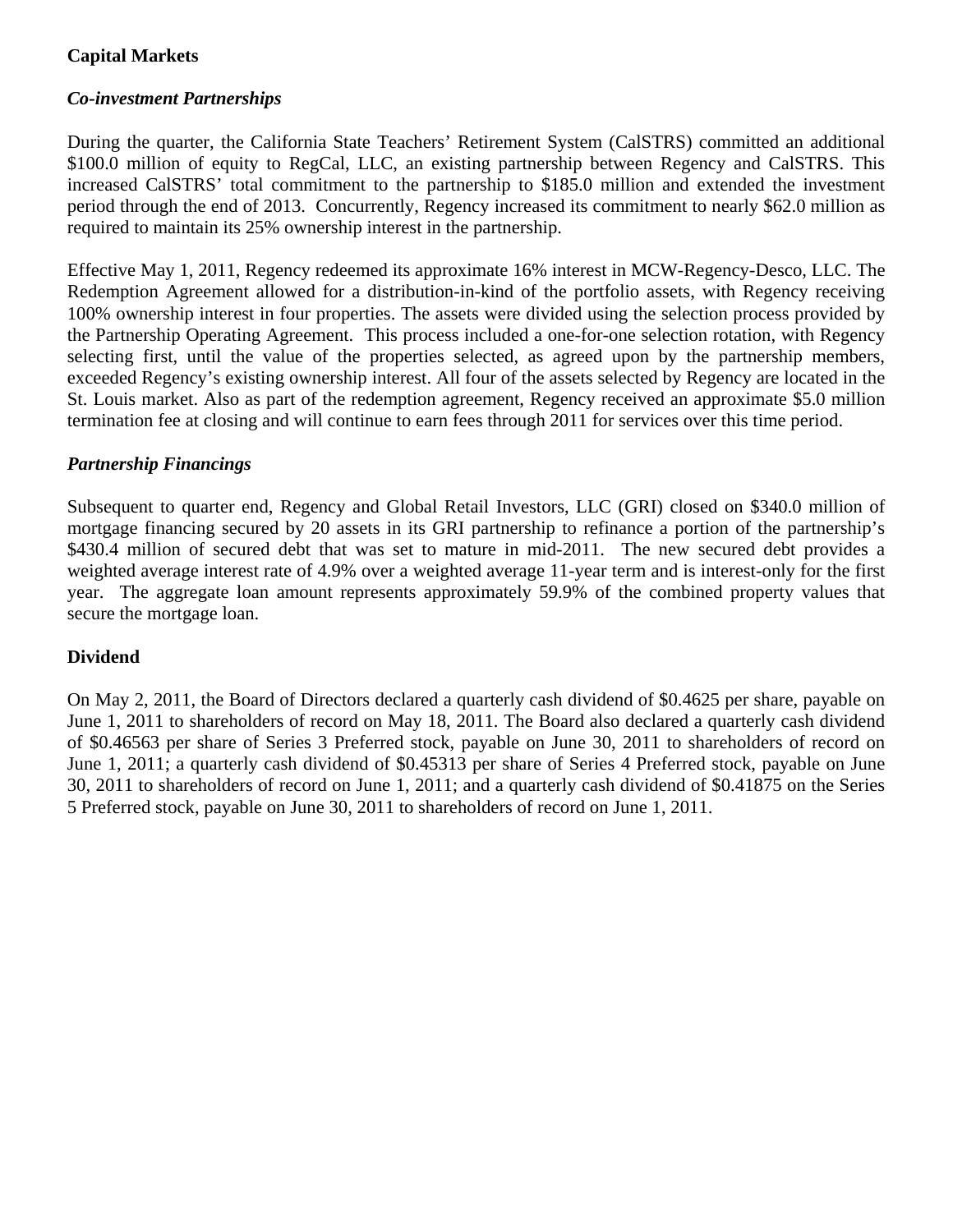## **Conference Call**

In conjunction with Regency's first quarter results, you are invited to listen to its conference call that will be broadcast live over the internet on Thursday, May 5 at 10:00 a.m. EDT on the Company's web site www.RegencyCenters.com. If you are unable to participate during the live webcast, the call will also be archived on the web site.

The Company has published additional forward-looking statements in its first quarter 2011 supplemental information package that may help investors estimate earnings for 2011. A copy of the Company's first quarter 2011 supplemental information will be available on the Company's web site at www.RegencyCenters.com or by written request to Diane Ortolano, Investor Relations, Regency Centers Corporation, One Independent Drive, Suite 114, Jacksonville, Florida, 32202. The supplemental information package contains more detailed financial and property results including financial statements, an outstanding debt summary, acquisition and development activity, investments in partnerships, information pertaining to securities issued other than common stock, property details, a significant tenant rent report and a lease expiration table in addition to earnings and valuation guidance assumptions. The information provided in the supplemental package is unaudited and there can be no assurance that the information will not vary from the information provided for the quarter ended March 31, 2011. Regency may, but assumes no obligation to, update information in the supplemental package from time to time.

## **Reconciliation of Net Income Attributable to Common Stockholders to Funds From Operations and Recurring Funds From Operations—Actual**

| For the Periods Ended March 31, 2011 and 2010                                                        | <b>Three Months Ended</b> |               | <b>Year to Date</b> |               |     |               |    |               |
|------------------------------------------------------------------------------------------------------|---------------------------|---------------|---------------------|---------------|-----|---------------|----|---------------|
|                                                                                                      |                           | 2011          |                     | 2010          |     | 2011          |    | 2010          |
| Net income attributable to common stockholders<br>Adjustments to reconcile to Funds from Operations: | \$                        | 2,185,400     | - \$                | 11,399,425    | \$  | 2,185,400 \$  |    | 11,399,425    |
| Depreciation expense - consolidated properties                                                       |                           | 29.807.930    |                     | 26,387,275    |     | 29,807,930    |    | 26,387,275    |
| Depreciation and amortization expense - uncons properties                                            |                           | 11,340,868    |                     | 13,203,559    |     | 11,340,868    |    | 13,203,559    |
| Consolidated JV partners' share of depreciation                                                      |                           | (134.591)     |                     | (137, 951)    |     | (134, 591)    |    | (137, 951)    |
| Amortization of leasing commissions and intangibles                                                  |                           | 4,380,464     |                     | 3,885,633     |     | 4,380,464     |    | 3,885,633     |
| Gain on sale of operating properties, including JV's                                                 |                           | (19, 407)     |                     | (7, 194, 648) |     | (19, 407)     |    | (7, 194, 648) |
| Unrealized gain on REG shares in deferred compensation trust                                         |                           | 547,875       |                     | 969,545       |     | 547,875       |    | 969,545       |
| Non-controlling interest of exchangeable partnership units                                           |                           | 12,744        |                     | 93,861        |     | 12,744        |    | 93,861        |
| <b>Funds From Operations</b>                                                                         |                           | 48,121,283    |                     | 48,606,699    |     | 48.121.283    |    | 48,606,699    |
| Dilutive effect of share-based awards                                                                |                           | (224.824)     |                     | (190, 868)    |     | (224.824)     |    | (190, 868)    |
| Funds From Operations for calculating Diluted FFO per Share                                          |                           | 47,896,459    | \$                  | 48,415,831    | \$. | 47,896,459    | \$ | 48,415,831    |
|                                                                                                      |                           |               |                     |               |     |               |    |               |
| <b>Funds From Operations</b><br>Adjustments to reconcile to Recurring Funds from Operations:         | \$                        | 48,121,283 \$ |                     | 48,606,699    | \$. | 48,121,283 \$ |    | 48,606,699    |
| Development and outparcel gains, net of dead deal costs and tax, including JV's                      |                           | (1,724,633)   |                     | (231, 303)    |     | (1,724,633)   |    | (231, 303)    |
| Provisions for impairment, including JV's                                                            |                           | 4,580,000     |                     | 3,613,131     |     | 4,580,000     |    | 3,613,131     |
| Provisions for hedge ineffectiveness                                                                 |                           |               |                     | 343,459       |     |               |    | 343,459       |
| Loss on early debt extinguishment                                                                    |                           | (23, 139)     |                     |               |     | (23, 139)     |    |               |
| <b>Recurring Funds From Operations</b>                                                               |                           | 50,953,511    |                     | 52,331,986    |     | 50,953,511    |    | 52,331,986    |
|                                                                                                      |                           |               |                     |               |     |               |    |               |
| Dilutive effect of share-based awards                                                                |                           | (224, 824)    |                     | (190, 868)    |     | (224, 824)    |    | (190, 868)    |
| Recurring Funds From Operations for calculating Diluted Recurring FFO per Share                      | \$.                       | 50,728,687    | \$.                 | 52,141,118    | \$. | 50,728,687    | \$ | 52,141,118    |
| Weighted Average Shares For Diluted FFO per Share                                                    |                           | 85,358,476    |                     | 82,780,272    |     | 85,358,476    |    | 82,780,272    |

Reported results are preliminary and not final until the filing of our Form 10-Q with the SEC and, therefore, remain subject to adjustment.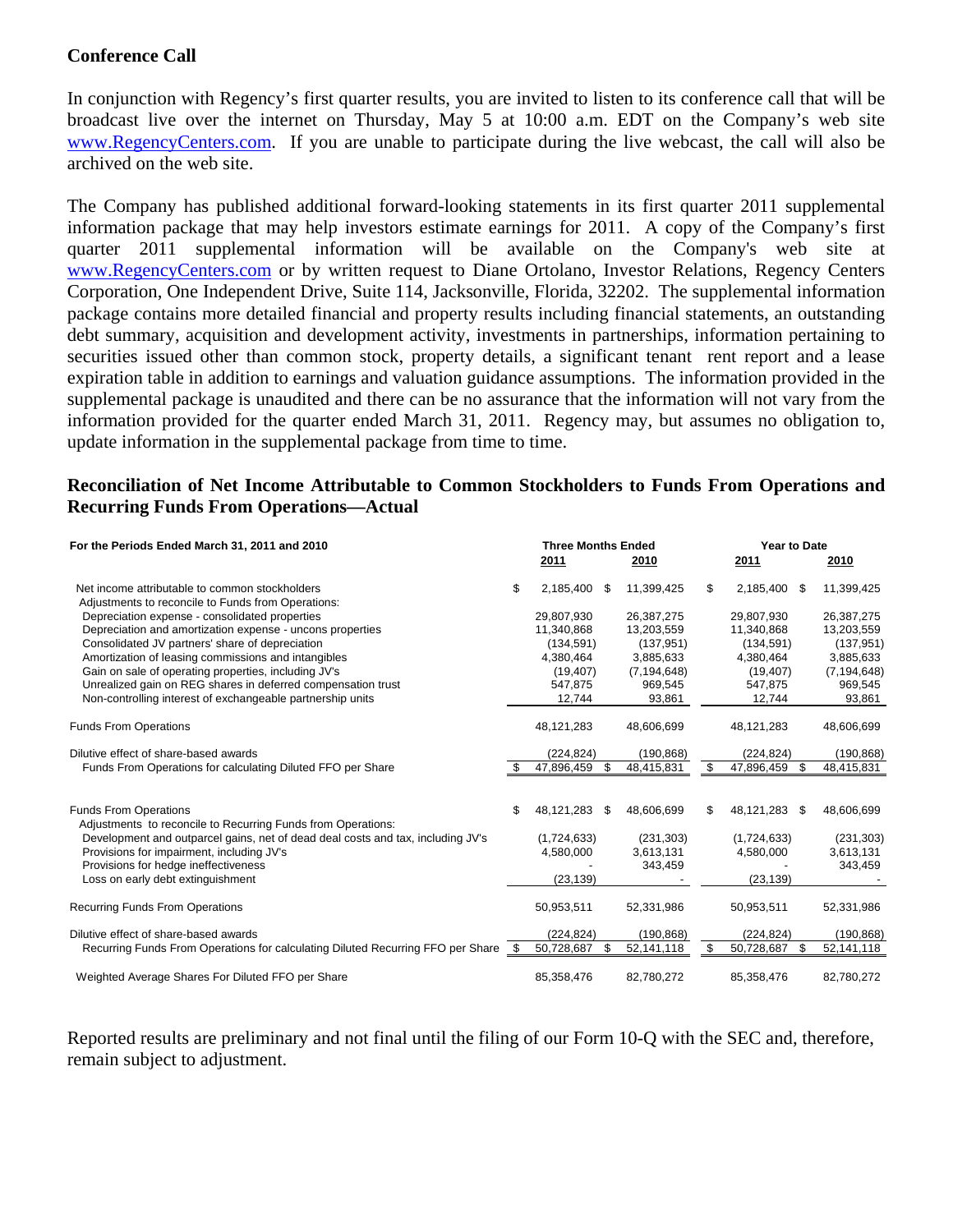## **Regency Centers Corporation (NYSE: REG)**

Regency is the leading national owner, operator, and developer of grocery-anchored and community shopping centers. At March 31, 2011, the Company owned 396 retail properties, including those held in co-investment partnerships. Including tenant-owned square footage, the portfolio encompassed 52.9 million square feet located in top markets throughout the United States. Since 2000 Regency has developed 204 shopping centers, including those currently in-process, representing an investment at completion of \$3.0 billion. Operating as a fully integrated real estate company, Regency is a qualified real estate investment trust that is self-administered and self-managed.

#### ###

Forward-looking statements involve risks and uncertainties. Actual future performance, outcomes and results may differ materially from those expressed in forward-looking statements. Please refer to the documents filed by Regency Centers Corporation with the SEC, specifically the most recent reports on Forms 10-K and 10-Q, which identify important risk factors which could cause actual results to differ from those contained in the forward-looking statements.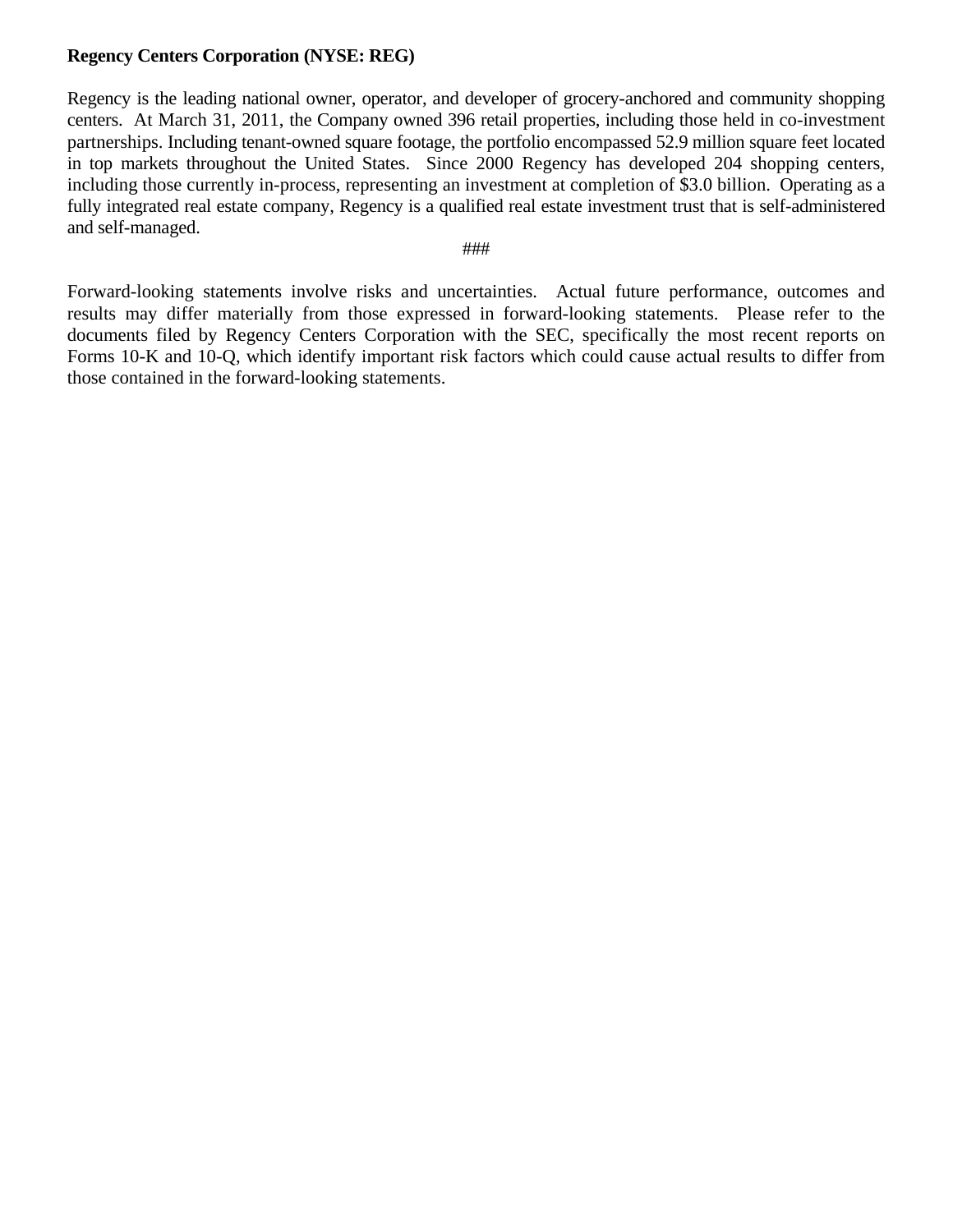### **Table of Contents** March 31, 2011

| <b>Summary Information:</b>         |  |
|-------------------------------------|--|
|                                     |  |
|                                     |  |
|                                     |  |
| <b>Financial Information:</b>       |  |
|                                     |  |
|                                     |  |
|                                     |  |
|                                     |  |
|                                     |  |
|                                     |  |
|                                     |  |
| <b>Investment Activity:</b>         |  |
|                                     |  |
|                                     |  |
| <b>Co-investment Partnerships:</b>  |  |
|                                     |  |
|                                     |  |
|                                     |  |
|                                     |  |
| <b>Real Estate Information:</b>     |  |
|                                     |  |
|                                     |  |
|                                     |  |
|                                     |  |
|                                     |  |
| <b>Forward-Looking Information:</b> |  |
|                                     |  |
|                                     |  |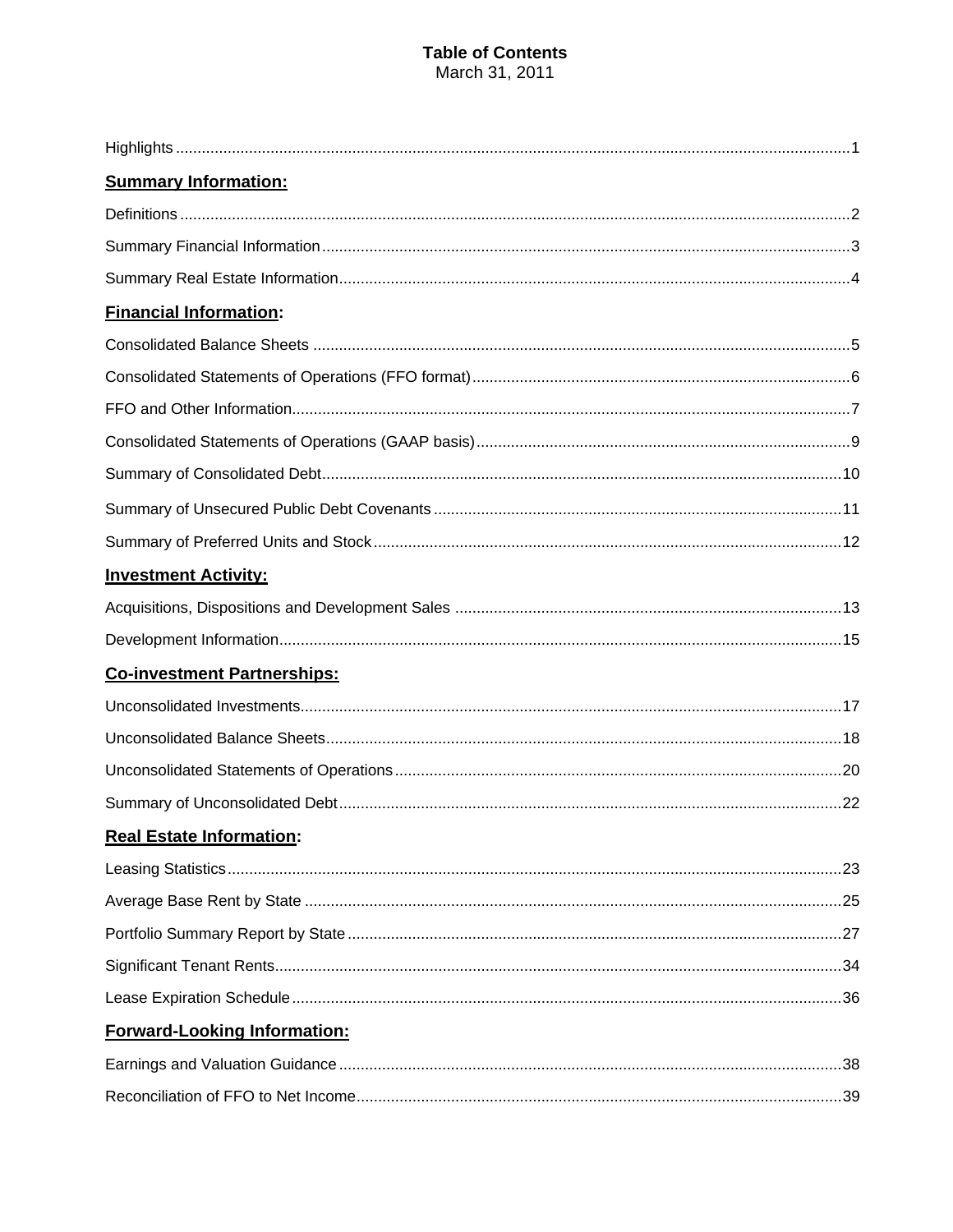## **Highlights**

March 31, 2011

#### **Operating Results**

*(Wholly owned and Regency's pro-rata share of co-investment partnerships)* 

For the quarter ended March 31, 2011, same property NOI declined 1.6%. When excluding termination fees, same property NOI increased 0.6%. Same property percent leased was 92.0%. Rental lease spreads declined 4.9% or 1.0% for spaces vacant less than 12 months.

#### **Operating Results**

*(Wholly owned and 100% of co-investment partnerships)* 

For the quarter ended March 31, 2011, same property NOI declined 1.5%. When excluding termination fees, same property NOI increased 0.5%. Same property percent leased was 92.6%. Rental lease spreads declined 5.2% or 1.5% for spaces vacant less than 12 months.

#### **Leasing Activity**

During the quarter, 1.3 million square feet of GLA was renewed or newly leased through 360 leasing transactions.

#### **Financial Results**

Recurring Funds From Operations for the quarter was \$51.0 million, or \$0.59 per diluted share. Funds From Operations for the quarter was \$48.1 million, or \$0.56 per diluted share. Net income attributable to common stockholders for the quarter was \$2.2 million, or \$0.02 per diluted share.

#### **Development Activity**

At quarter end, Regency had 30 projects in process for an estimated net development cost of \$531.3 million, an expected return at completion of 5.4% and an expected return at stabilization of 6.8%.

For more information on this development activity, please see page 15.

#### **Acquisition & Disposition Activity**

During the first quarter, Regency:

• Sold one co-investment operating property at a gross sales price of \$10.7 million and a cap rate of 12.2%. Regency's share of the sales price was \$4.3 million.

For more information on these acquisitions & dispositions, please see pages 13-14

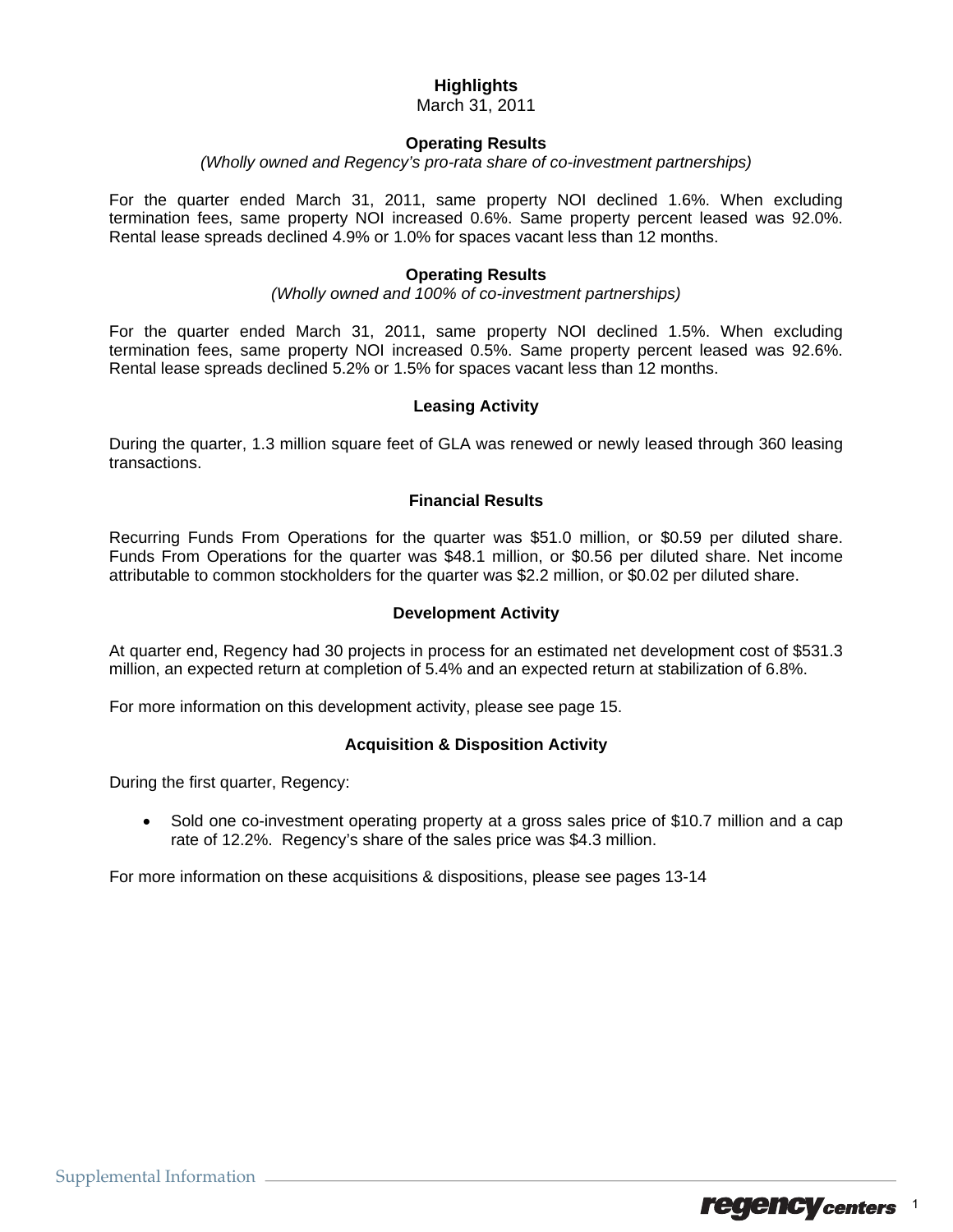#### **Definitions**  March 31, 2011

**Development Properties**: Properties that Regency acquires and develops, including partially operating properties specifically acquired for redevelopment, and if sold any related gains are included in its calculation of FFO. Once development properties become operating properties, related gains are no longer included in FFO unless it is owned by Regency's taxable REIT subsidiary (TRS) and developed for the purpose of resale. A property is no longer considered a development property after the end of the third calendar year following completion.

**Funds From Operations (FFO)**: FFO is a supplemental earnings measure defined by the National Association of Real Estate Investment Trusts (NAREIT) as net income attributable to common stockholders (computed in accordance with generally accepted accounting principles), excluding gains (or losses) from sales of depreciated property, plus depreciation and amortization, and after adjustments for unconsolidated partnerships and joint ventures. Adjustments for unconsolidated partnerships and joint ventures are calculated to reflect funds from operations on the same basis. NAREIT developed FFO as a supplement to net income and as a measure of recurring operating performance for real estate companies (April 2002). NAREIT also clarified that FFO should include the results of discontinued operations, non-recurring amounts (loss impairments, for example) except for those classified as extraordinary under GAAP, and could include certain gains and losses from the sale of undepreciated property with adequate disclosure. Regency includes gains from the sale of land or land it develops (Development Properties) in its calculation of FFO because it considers those items to be significant recurring operating amounts included in its financial results. To the extent that development sales to coinvestment partnerships are impacted by the Restricted Gain Method, Regency adds back the additional gain deferral except for that amount of the ownership it has retained in the development sold.

**Recurring Funds From Operations (Recurring FFO)**: Recurring FFO is defined as funds from operations excluding the impact of gains from the sale of development and outparcels, net of related taxes and dead deal costs, provisions for impairment, gains and losses from the early extinguishment of debt and preferred stock, restructuring charges, non-recurring transaction fees and promotes, and other one-time items.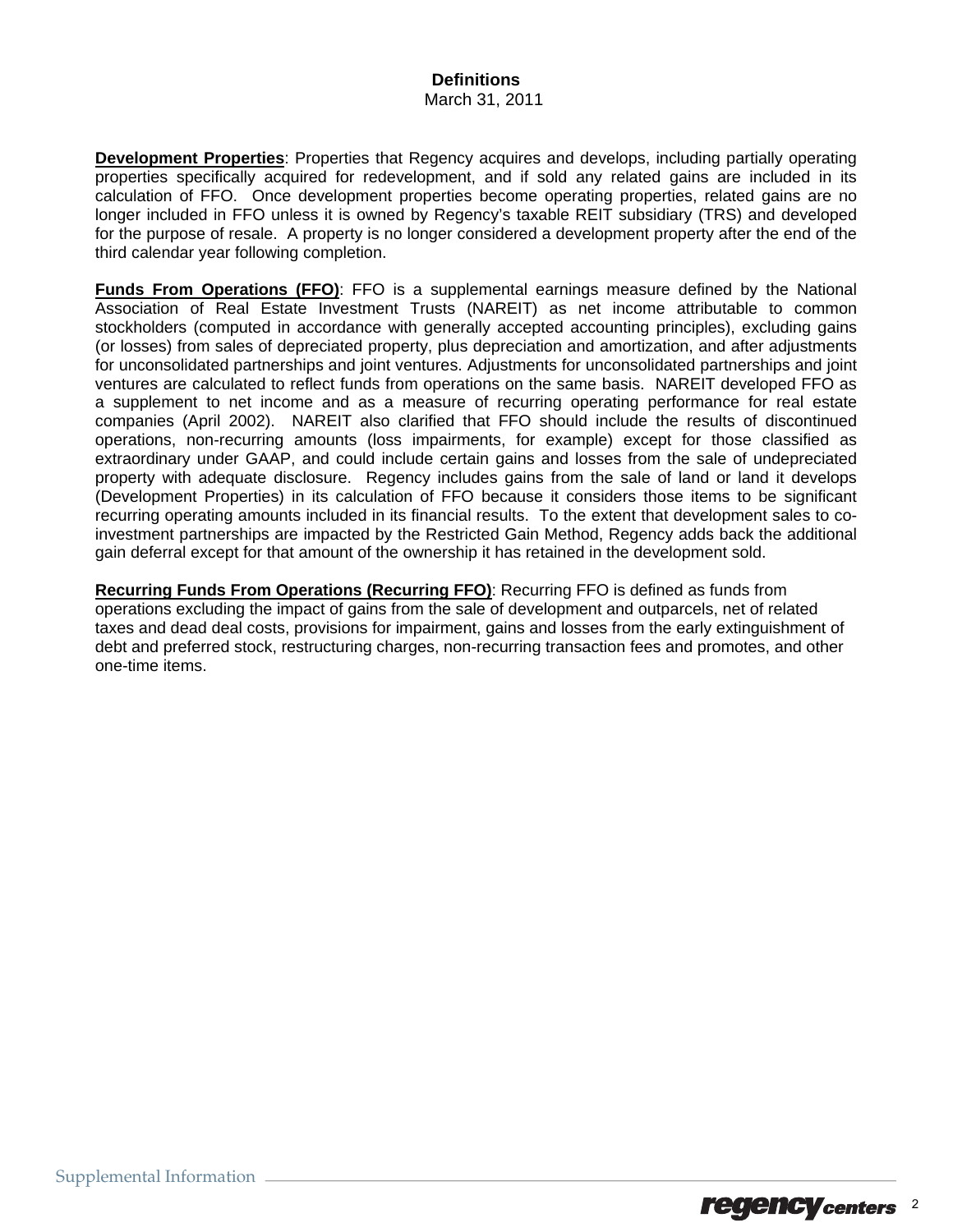## **Summary Financial Information**

March 31, 2011

| <b>Financial Results</b>                                       | <b>Three Months Ended</b> |              | Year to Date |              |  |
|----------------------------------------------------------------|---------------------------|--------------|--------------|--------------|--|
|                                                                | 2011                      | 2010         | <u>2011</u>  | 2010         |  |
| Net income (loss) attributable to common stockholders          | \$2,185,400               | \$11,399,425 | \$2,185,400  | \$11,399,425 |  |
| <b>Basic EPS</b>                                               | \$0.02                    | \$0.14       | \$0.02       | \$0.14       |  |
| <b>Diluted EPS</b>                                             | \$0.02                    | \$0.14       | \$0.02       | \$0.14       |  |
| Diluted EPS per share growth rate                              | $-85.7%$                  |              | $-85.7%$     |              |  |
| <b>Funds from Operations for common stockholders</b>           | \$48,121,283              | \$48,606,699 | \$48,121,283 | \$48,606,699 |  |
| FFO per share - Diluted                                        | \$0.56                    | \$0.58       | \$0.56       | \$0.58       |  |
| Diluted FFO per share growth rate                              | $-3.4%$                   |              | $-3.4%$      |              |  |
| <b>Recurring Funds from Operations for common stockholders</b> | \$50,953,511              | \$52,331,986 | \$50,953,511 | \$52,331,986 |  |
| Recurring FFO per share - Diluted                              | \$0.59                    | \$0.63       | \$0.59       | \$0.63       |  |
| Diluted Recurring FFO per share growth rate                    | $-6.3%$                   |              | $-6.3%$      |              |  |
| Dividends paid per share and unit                              | \$0.463                   | \$0.463      | \$0.463      | \$0.463      |  |
| Payout ratio of Diluted Recurring FFO per share                | 78.4%                     | 73.4%        | 78.4%        | 73.4%        |  |
| <b>Interest Coverage Ratios</b>                                |                           |              |              |              |  |
| Interest only                                                  | 3.1                       | 2.9          | 3.1          | 2.9          |  |
| Capitalized interest                                           | \$588,951                 | \$2,079,773  | \$588,951    | \$2,079,773  |  |
| Fixed Charge (Regency only)                                    | 2.5                       | 2.4          | 2.5          | 2.4          |  |
| Fixed Charge (with pro-rata share of partnerships)             | 2.2                       | 2.0          | 2.2          | 2.0          |  |

| <b>Capital Information</b>                                           | 03/31/11                  | <b>YTD Change</b> | 12/31/10     | 12/31/09    |  |
|----------------------------------------------------------------------|---------------------------|-------------------|--------------|-------------|--|
| Closing common stock price per share                                 | \$43.48                   | \$1.24            | \$42.24      | \$35.06     |  |
| <b>Total Shareholder Return</b>                                      | 4.0%                      |                   | 26.6%        |             |  |
| Common Shares and Equivalents Outstanding                            | 90,072,171                | 8,008,135         | 82,064,036   | 82,007,507  |  |
| Market equity value of Common and Convertible shares (000's)         | \$3,916,338               | \$449,953         | \$3,466,385  | \$2,875,183 |  |
| Non-Convertible Preferred Units and shares (000's)                   | \$325,000                 |                   | \$325,000    | \$325,000   |  |
| Outstanding debt (000's)                                             | \$1,922,471               | (\$171,998)       | \$2,094,469  | \$1,886,380 |  |
| Total market capitalization (000's)                                  | \$6,163,809               | \$277,955         | \$5,885,854  | \$5,086,563 |  |
| <b>Debt to Total Market Capitalization</b>                           | 31.2%                     | $-4.4%$           | 35.6%        | 37.1%       |  |
| Total real estate at cost before depreciation (000's)                | \$4,409,179               | (\$8,567)         | \$4,417,746  | \$4,259,955 |  |
| Total assets at cost before depreciation (000's)                     | \$4,720,304               | \$45,779          | \$4,674,525  | \$4,614,391 |  |
| Debt to Total Assets before Depreciation                             | 40.7%                     | $-4.1%$           | 44.8%        | 40.9%       |  |
| <b>Outstanding Classes of Stock and Partnership Units:</b>           |                           |                   |              |             |  |
| <b>Common Shares Outstanding</b>                                     | 89,895,007                | 8,008,135         | 81,886,872   | 81,539,296  |  |
| Exchangeable O.P. Units held by noncontrolling interests             | 177,164                   |                   | 177,164      | 468,211     |  |
| Common Shares and Equivalents Issued and Outstanding                 | 90,072,171                | 8,008,135         | 82,064,036   | 82,007,507  |  |
|                                                                      | <b>Three Months Ended</b> |                   | Year to Date |             |  |
|                                                                      | 2011                      | 2010              | 2011         | 2010        |  |
| Wtd Average Diluted Shares for FFO per share                         | 85,358,476                | 82,780,272        | 85,358,476   | 82,780,272  |  |
| Treasury method shares related to fwd equity offering included above | 1,695,242                 | 1,086,781         | 1,695,242    | 1,086,781   |  |

regency centers 3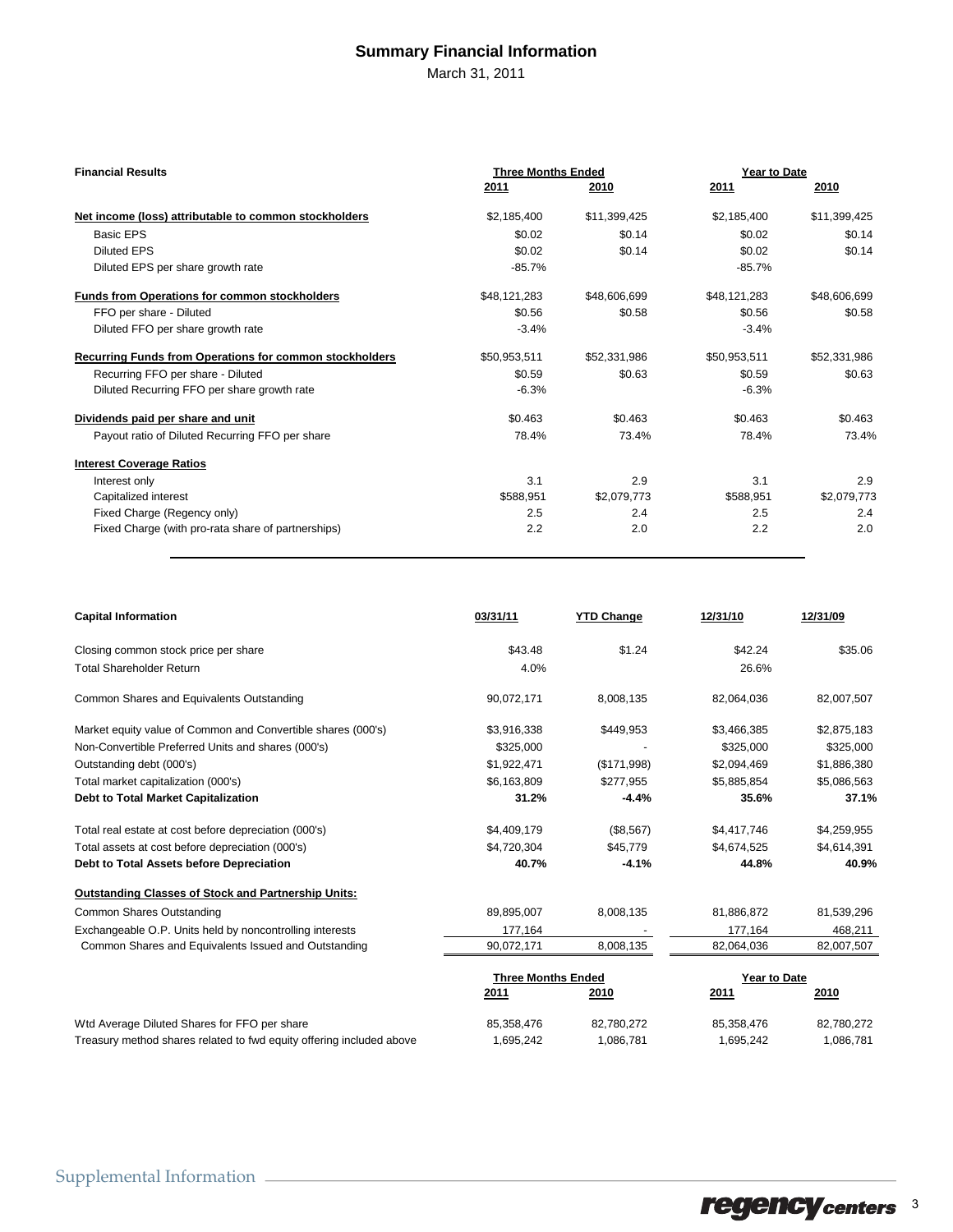#### **Summary Real Estate Information**

March 31, 2011

#### **Wholly Owned and Regency's Pro-Rata Share of Co-investment Partnerships**

|                                                                               | 3/31/11    | 12/31/10   | 3/31/10    | 12/31/09   |
|-------------------------------------------------------------------------------|------------|------------|------------|------------|
| Gross Leasable Area (GLA)                                                     | 29,895,803 | 29,930,357 | 29,659,773 | 28,116,293 |
| GLA - Same properties only                                                    | 25,739,518 | 25,433,033 | 25,672,863 | 22,527,196 |
| GLA including anchor-owned stores                                             | 36,038,054 | 36,050,765 | 35,754,186 | 34,130,227 |
| % leased - All properties                                                     | 91.3%      | 92.0%      | 91.5%      | 91.4%      |
| % leased - Operating properties only                                          | 92.0%      | 92.8%      | 92.8%      | 93.1%      |
| % leased - Same properties only                                               | 92.0%      | 92.8%      | 92.7%      | 93.3%      |
| Average % leased - Same properties only                                       | 92.2%      | 92.8%      | 92.8%      | 93.3%      |
| Rental rate growth - YTD <sup>(1)</sup>                                       | $-4.9%$    | $-1.8%$    | 1.1%       | $-2.7%$    |
| Rental rate growth for spaces vacant less than 12 months - YTD <sup>(1)</sup> | $-1.0%$    | $-0.1%$    | 2.8%       | $-2.6%$    |
| Same property NOI growth - YTD                                                | $-1.6%$    | 1.2%       | $-0.3%$    | $-6.7%$    |
| Same property NOI growth without termination fees - YTD                       | 0.6%       | $0.0\%$    | -4.8%      | $-6.1%$    |
|                                                                               |            |            |            |            |

#### **Wholly Owned and 100% of Co-investment Partnerships**

|                                                                               | 3/31/11    | 12/31/10   | 3/31/10    | 12/31/09   |
|-------------------------------------------------------------------------------|------------|------------|------------|------------|
| Gross Leasable Area (GLA)                                                     | 44,743,740 | 45,076,652 | 45,169,007 | 44,971,962 |
| GLA - Same properties only                                                    | 40,386,764 | 40,378,637 | 40,981,406 | 38,550,964 |
| GLA including anchor-owned stores                                             | 52,863,699 | 53,142,005 | 53,208,365 | 53,011,320 |
| Number of retail shopping centers                                             | 396        | 396        | 399        | 400        |
| Number of centers under development (excluding expansions)                    | 26         | 26         | 36         | 40         |
| Number of grocery-anchored shopping centers                                   | 321        | 321        | 326        | 326        |
| % leased - All properties                                                     | 92.1%      | 92.6%      | 92.1%      | 92.1%      |
| % leased - Operating properties only                                          | 92.5%      | 93.2%      | 93.0%      | 93.2%      |
| % leased - Same properties only                                               | 92.6%      | 93.2%      | 92.9%      | 93.3%      |
| Average % leased - Same properties only                                       | 92.7%      | 93.1%      | 93.1%      | 93.5%      |
| Rental rate growth - YTD <sup>(1)</sup>                                       | $-5.2%$    | $-2.7%$    | $-1.5%$    | $-2.0%$    |
| Rental rate growth for spaces vacant less than 12 months - YTD <sup>(1)</sup> | $-1.5%$    | $-0.7%$    | 1.3%       | $-1.9%$    |
| Same property NOI growth - YTD                                                | $-1.5%$    | 1.6%       | $-1.2%$    | $-6.3%$    |
| Same property NOI growth without termination fees - YTD                       | 0.5%       | 0.8%       | $-4.3%$    | $-5.9%$    |

(1) Rent growth is calculated on a same-space, cash basis pertaining to new and renewal leases executed.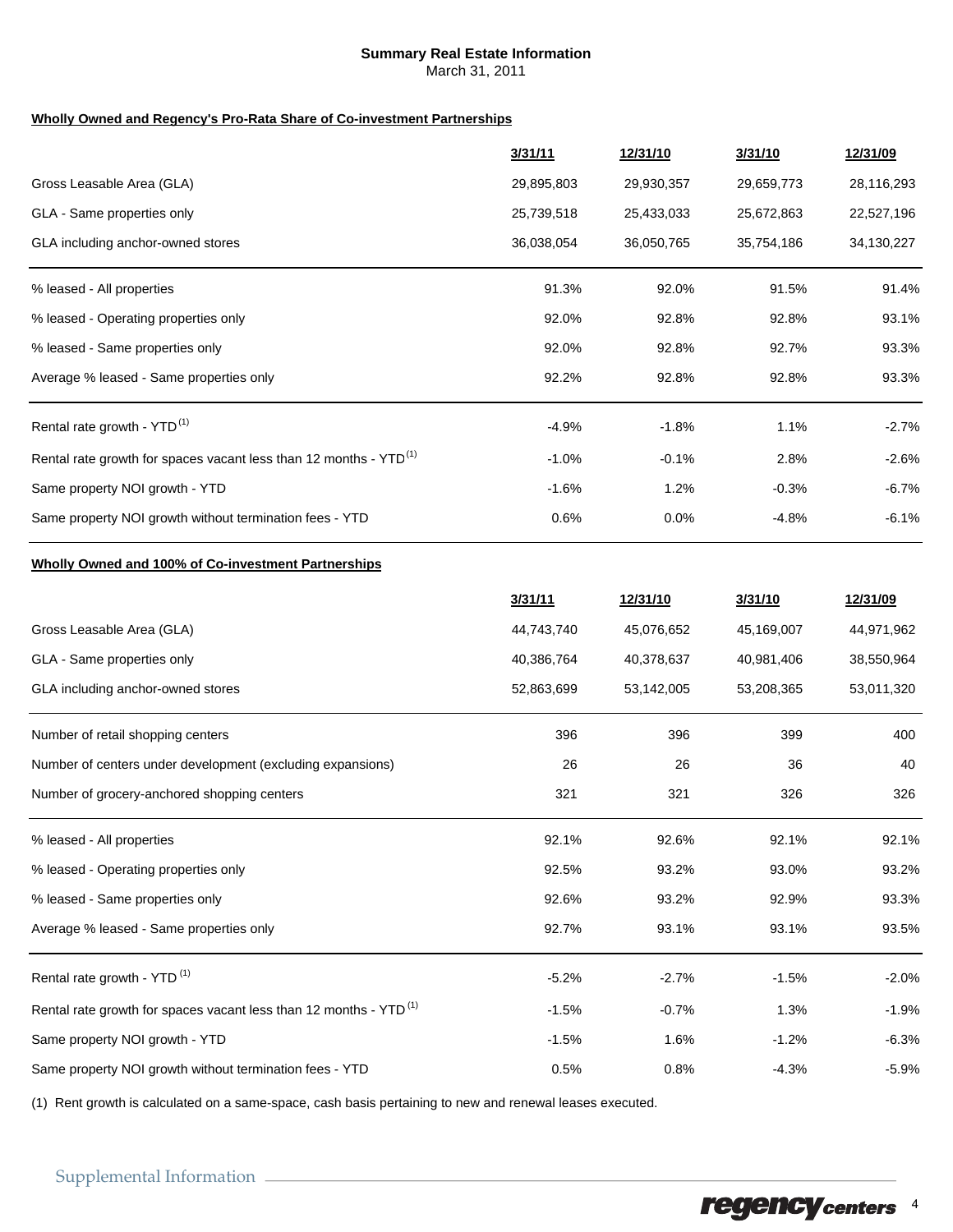## **Consolidated Balance Sheets**

March 31, 2011 and December 31, 2010 and 2009

| Assets                                                                            | 2011                | 2010           | 2009           |
|-----------------------------------------------------------------------------------|---------------------|----------------|----------------|
| Real estate investments at cost:                                                  |                     |                |                |
| Land, building and improvements                                                   | \$<br>3,386,330,039 | 3,378,221,458  | 2,993,704,413  |
| Properties in development                                                         | 614,611,542         | 610,932,328    | 920,426,744    |
|                                                                                   | 4,000,941,581       | 3,989,153,786  | 3,914,131,157  |
| Less: accumulated depreciation                                                    | 729,133,039         | 700,878,014    | 622,163,237    |
|                                                                                   | 3,271,808,542       | 3,288,275,772  | 3,291,967,920  |
| Operating properties held for sale                                                |                     |                | 19,611,481     |
| Investments in real estate partnerships                                           | 408,237,590         | 428,592,272    | 326,211,897    |
| Net real estate investments                                                       | 3,680,046,132       | 3,716,868,044  | 3,637,791,298  |
| Cash and cash equivalents                                                         | 65,763,934          | 22,460,118     | 99,477,017     |
| Accounts receivable, net of allowance for uncollectible accounts                  | 26,597,447          | 36,599,785     | 40,871,064     |
| Straight line rent receivables, net of reserves                                   | 46,814,873          | 45,241,286     | 39,292,481     |
| Notes receivable                                                                  | 35,930,927          | 35,930,927     | 37,753,438     |
| Deferred costs, net of accumulated amortization                                   | 62,634,814          | 63,164,623     | 58,376,461     |
| Acquired lease intangible assets, net of accumulated amortization                 | 17,401,475          | 18,219,347     | 10,007,309     |
| Trading securities held in trust, at fair value                                   | 21,661,451          | 20,890,523     | 18,421,621     |
| Other assets                                                                      | 34,320,506          | 35,163,886     | 50,237,446     |
| <b>Total assets</b>                                                               | \$<br>3,991,171,559 | 3,994,538,539  | 3,992,228,135  |
|                                                                                   |                     |                |                |
|                                                                                   |                     |                |                |
| <b>Liabilities and Equity</b><br>Liabilities:                                     |                     |                |                |
| Notes payable                                                                     | \$<br>1,922,471,007 | 2,084,469,325  | 1,886,380,298  |
| Unsecured line of credit                                                          |                     | 10,000,000     |                |
|                                                                                   | 1,922,471,007       |                |                |
| Total notes payable                                                               |                     | 2,094,469,325  | 1,886,380,298  |
| Accounts payable and other liabilities                                            | 119,430,896         | 136,085,855    | 128,970,113    |
| Derivative instruments, at fair value                                             |                     |                | 28,363,231     |
| Acquired lease intangible liabilities, net of accumulated accretion               | 6,404,153           | 6,682,371      | 5,895,885      |
| Tenants' security and escrow deposits                                             | 10,876,032          | 10,790,173     | 10,627,805     |
| <b>Total liabilities</b>                                                          | 2,059,182,088       | 2,248,027,724  | 2,060,237,332  |
| Equity:                                                                           |                     |                |                |
| Stockholder's Equity:                                                             |                     |                |                |
| Preferred stock                                                                   | 275,000,000         | 275,000,000    | 275,000,000    |
| Common stock, \$.01 par                                                           | 898,950             | 818,869        | 815,393        |
| Additional paid in capital, net of treasury stock                                 | 2,239,324,468       | 2,022,970,667  | 2,007,295,096  |
| Accumulated other comprehensive loss                                              | (78, 523, 610)      | (80, 885, 436) | (49, 973, 134) |
| Distributions in excess of net income                                             | (565, 950, 005)     | (530,618,159)  | (369,373,606)  |
| Total stockholders' equity                                                        | 1,870,749,803       | 1,687,285,941  | 1,863,763,749  |
| Noncontrolling Interests:                                                         |                     |                |                |
| Preferred units                                                                   | 49,157,977          | 49, 157, 977   | 49,157,977     |
| Exchangeable operating partnership units                                          | (826, 167)          | (761, 705)     | 7,320,848      |
| Limited partners' interest in consolidated partnerships                           | 12,907,858          | 10,828,602     | 11,748,229     |
| Total noncontrolling interests                                                    | 61,239,668          |                | 68,227,054     |
|                                                                                   |                     | 59,224,874     |                |
| Total equity                                                                      | 1,931,989,471       | 1,746,510,815  | 1,931,990,803  |
| Total liabilities and equity                                                      | \$<br>3,991,171,559 | 3,994,538,539  | 3,992,228,135  |
|                                                                                   |                     |                |                |
| <u>Ratios</u>                                                                     | 2011                | 2010           | 2009           |
| Debt to real estate assets, before depreciation                                   | 43.6%               | 47.4%          | 44.3%          |
| Debt to total assets, before depreciation                                         | 40.7%               | 44.6%          | 40.9%          |
| Debt to total assets, before depreciation and including prorata share of JV's (1) | 44.8%               | 48.1%          | 45.7%          |
| Debt + preferred to total assets, before deprec. and incl. prorata share of JV's  | 50.5%               | 53.8%          | 51.7%          |
| Unsecured assets to total real estate assets (wholly owned only)                  | 82.4%               | 81.6%          | 81.6%          |
| Unsecured NOI to total NOI (wholly owned only)                                    | 81.8%               | 81.5%          | 79.5%          |

 $<sup>(1)</sup>$  debt ratio would be 44.2% if current cash balances were used to reduce outstanding debt</sup>

regencycenters 5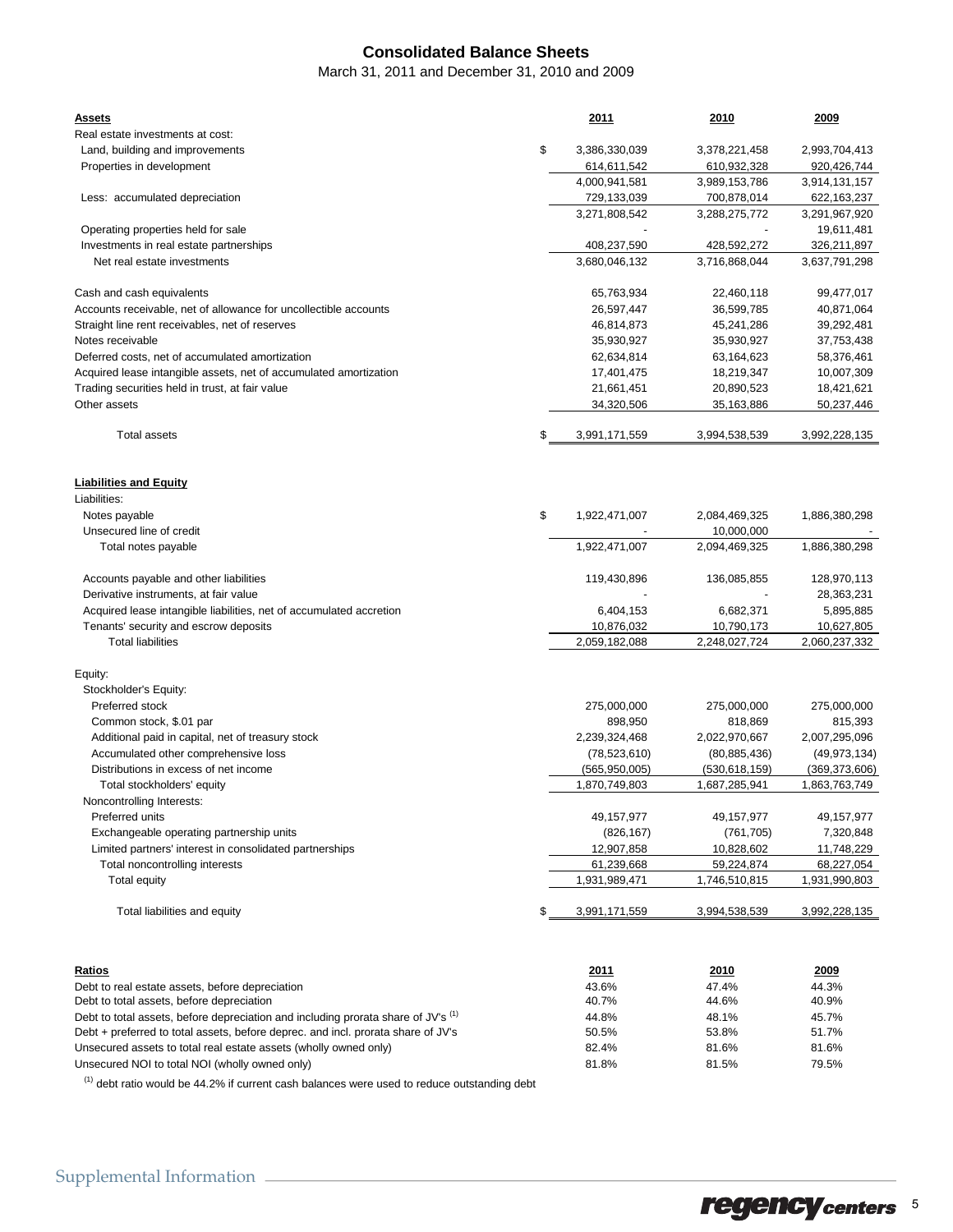## **Consolidated Statements of Operations**

*(Asset sales not separated as discontinued operations as required by GAAP - See Form 10Q and Form 10K)* For the Periods Ended March 31, 2011 and 2010

|                                                                 |                  | <b>Three Months Ended</b> |                  | Year to Date  |  |
|-----------------------------------------------------------------|------------------|---------------------------|------------------|---------------|--|
|                                                                 | 2011             | 2010                      | 2011             | 2010          |  |
| <b>Real Estate Revenues:</b>                                    |                  |                           |                  |               |  |
| Minimum rent                                                    | \$<br>89,381,388 | 86,623,172                | \$<br>89,381,388 | 86,623,172    |  |
| Percentage rent                                                 | 907,207          | 360,110                   | 907,207          | 360,110       |  |
| Recoveries from tenants                                         | 24,730,648       | 24,181,391                | 24,730,648       | 24,181,391    |  |
| <b>Termination Fees</b>                                         | 2,761,938        | 4,536,249                 | 2,761,938        | 4,536,249     |  |
| Other income                                                    | 1,504,784        | 1,862,629                 | 1,504,784        | 1,862,629     |  |
|                                                                 | 119,285,965      | 117,563,551               | 119,285,965      | 117,563,551   |  |
| <b>Real Estate Operating Expenses:</b>                          |                  |                           |                  |               |  |
| Operating and maintenance                                       | 19,579,109       | 17,762,024                | 19,579,109       | 17,762,024    |  |
| Provision for doubtful accounts                                 | 626,808          | 2,278,913                 | 626,808          | 2,278,913     |  |
| Real estate taxes                                               | 14,724,984       | 14,593,671                | 14,724,984       | 14,593,671    |  |
|                                                                 | 34,930,901       | 34,634,608                | 34,930,901       | 34,634,608    |  |
| <b>Net Operating Income</b>                                     | 84,355,064       | 82,928,943                | 84,355,064       | 82,928,943    |  |
|                                                                 |                  |                           |                  |               |  |
| Fees, Development and Outparcel Gains:<br>Asset management fees | 1,727,126        | 1,407,906                 | 1,727,126        | 1,407,906     |  |
| Property management fees                                        |                  |                           |                  | 3,951,771     |  |
|                                                                 | 3,962,684        | 3,951,771                 | 3,962,684        |               |  |
| Leasing commissions and other fees                              | 2,168,689        | 1,571,033                 | 2,168,689        | 1,571,033     |  |
| Development gains                                               |                  | 38,456                    |                  | 38,456        |  |
| Gain on sale of outparcels                                      |                  | 373,188                   |                  | 373,188       |  |
| Dead deal and Acquisition costs                                 | (87, 741)        | (154, 861)                | (87, 741)        | (154, 861)    |  |
| Income tax (expense) benefit on operations                      | 76,001           | (25, 480)                 | 76,001           | (25, 480)     |  |
| Income tax benefit on provisions for impairment                 | 1,738,568        |                           | 1,738,568        |               |  |
|                                                                 | 9,585,327        | 7,162,013                 | 9,585,327        | 7,162,013     |  |
| Other Operating Expense (Income):                               |                  |                           |                  |               |  |
| General and administrative                                      | 15,660,617       | 13,735,295                | 15,660,617       | 13,735,295    |  |
| Other expenses                                                  | 822,003          | 444,824                   | 822,003          | 444,824       |  |
| Depreciation and amortization (including FF&E)                  | 35, 189, 795     | 31,333,176                | 35, 189, 795     | 31,333,176    |  |
| Interest expense, net                                           | 30,864,643       | 29,128,476                | 30,864,643       | 29,128,476    |  |
| Gain on sale of operating properties including taxes            |                  | (7, 194, 648)             |                  | (7, 194, 648) |  |
| Unrealized gain on REG shares in deferred compensation trust    | 547,875          | 969,545                   | 547,875          | 969,545       |  |
| Hedge ineffectiveness                                           |                  | 343,459                   |                  | 343,459       |  |
|                                                                 | 83,084,933       | 68,760,127                | 83,084,933       | 68,760,127    |  |
| <b>Equity in Loss of Unconsolidated Partnerships:</b>           |                  |                           |                  |               |  |
| Operating income (loss)                                         | 1,835,510        | (278, 617)                | 1,835,510        | (278, 617)    |  |
| Gain on sale of operating properties                            | 19,407           |                           | 19,407           |               |  |
| Provision for impairment - JV properties                        | (4,580,000)      | (3,613,131)               | (4,580,000)      | (3,613,131)   |  |
|                                                                 | (2,725,083)      | (3,891,748)               | (2,725,083)      | (3,891,748)   |  |
|                                                                 |                  |                           |                  |               |  |
| Net Income                                                      | 8,130,375        | 17,439,081                | 8,130,375        | 17,439,081    |  |
| <b>Noncontrolling Interests:</b>                                |                  |                           |                  |               |  |
| Preferred units                                                 | 931,248          | 931,248                   | 931,248          | 931,248       |  |
| Exchangeable operating partnership units                        | 12,744           | 93,861                    | 12,744           | 93,861        |  |
| Limited partners' interest in consolidated partnerships         | 82,192           | 95,756                    | 82,192           | 95,756        |  |
| Net Income Attributable to Noncontrolling Interests             | 1,026,184        | 1,120,865                 | 1,026,184        | 1,120,865     |  |
| Net Income Attributable to Controlling Interests                | 7,104,191        | 16,318,216                | 7,104,191        | 16,318,216    |  |
| <b>Preferred Stock Dividends</b>                                | 4,918,791        | 4,918,791                 | 4,918,791        | 4,918,791     |  |
| Net Income Attributable to Common Stockholders                  | \$<br>2,185,400  | 11,399,425                | \$<br>2,185,400  | 11,399,425    |  |

These Consolidated Statements of Operations are not accordance with GAAP because they do not reflect discontinued operations in accordance with FASB ASC Topic 360. The Company believes that the presentation is useful to readers of this report who wish to understand the Company's operations without reclassifying sales of real estate into discontinued operations. The presentation of the Consolidated Statements of Operations prepared in accordance with GAAP are presented in the following pages.

## regency centers 6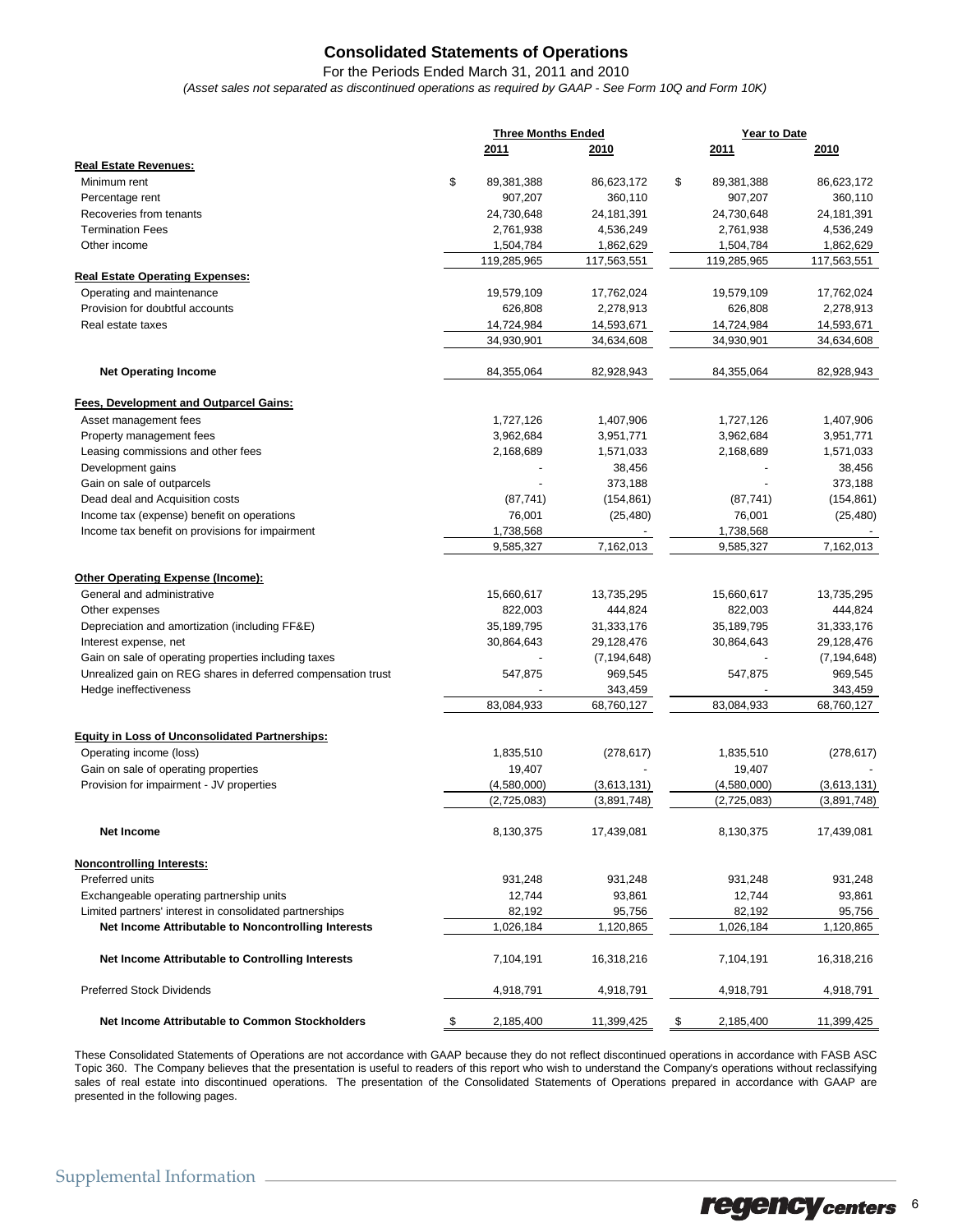## **Funds From Operations (FFO) and Other Information**

For the Periods Ended March 31, 2011 and 2010

|                                                                                | <b>Three Months Ended</b> |  | Year to Date             |                    |  |                          |
|--------------------------------------------------------------------------------|---------------------------|--|--------------------------|--------------------|--|--------------------------|
|                                                                                | 2011                      |  | 2010                     | 2011               |  | 2010                     |
| Reconciliation of Net income (loss) to Funds from Operations                   |                           |  |                          |                    |  |                          |
|                                                                                |                           |  |                          |                    |  |                          |
| Net income attributable to common stockholders                                 | \$<br>2,185,400           |  | 11,399,425               | \$<br>2,185,400    |  | 11,399,425               |
| Adjustments to reconcile to Funds from Operations:                             |                           |  |                          |                    |  |                          |
| Depreciation and amortization - consolidated real estate                       | 29,807,930                |  | 26,387,275               | 29,807,930         |  | 26,387,275               |
| Depreciation and amortization - unconsolidated partnerships                    | 11,340,868                |  | 13,203,559               | 11,340,868         |  | 13,203,559               |
| Consolidated JV partners' share of depreciation                                | (134, 591)                |  | (137, 951)               | (134, 591)         |  | (137, 951)               |
| Amortization of leasing commissions and intangibles                            | 4,380,464                 |  | 3,885,633                | 4,380,464          |  | 3,885,633                |
| Gain on sale of operating properties <sup>(2)</sup>                            | (19, 407)                 |  | (7, 194, 648)            | (19, 407)          |  | (7, 194, 648)            |
| Unrealized gain on REG shares in deferred compensation trust                   | 547,875                   |  | 969,545                  | 547,875            |  | 969,545                  |
| Noncontrolling interest of exchangeable partnership units                      | 12,744                    |  | 93,861                   | 12,744             |  | 93,861                   |
| Funds From Operations <sup>(1)</sup>                                           | \$<br>48,121,283          |  | 48,606,699               | \$<br>48, 121, 283 |  | 48,606,699               |
|                                                                                |                           |  |                          |                    |  |                          |
| Reconciliation of FFO to Recurring FFO                                         |                           |  |                          |                    |  |                          |
| Funds from operations                                                          | \$<br>48.121.283          |  | 48,606,699               | \$<br>48, 121, 283 |  | 48,606,699               |
| Adjustments to reconcile to Recurring Funds from Operations:                   |                           |  |                          |                    |  |                          |
| Development and outparcel gains, net of dead deal costs and tax (2)            | (1,724,633)               |  | (231, 303)               | (1,724,633)        |  | (231, 303)               |
| Provision for impairment <sup>(2)</sup>                                        | 4,580,000                 |  | 3,613,131                | 4,580,000          |  | 3,613,131                |
| Provision for hedge ineffectiveness                                            |                           |  | 343,459                  |                    |  | 343,459                  |
| Loss on early debt extinguishment <sup>(2)</sup>                               | (23, 139)                 |  |                          | (23, 139)          |  |                          |
| Recurring Funds From Operations <sup>(1)</sup>                                 | \$<br>50,953,511          |  | 52,331,986               | \$<br>50.953.511   |  | 52,331,986               |
| FFO Per Share Reconciliation (Diluted):                                        |                           |  |                          |                    |  |                          |
| Net income (loss) attributable to common stockholders                          | \$<br>$0.02 \quad$ \$     |  | 0.14                     | \$<br>$0.02$ \$    |  | 0.14                     |
| Adjustments to reconcile to Funds from Operations per share:                   |                           |  |                          |                    |  |                          |
| Depreciation and amortization - consolidated real estate                       | 0.35                      |  | 0.31                     | 0.35               |  | 0.31                     |
| Depreciation and amortization - unconsolidated partnerships                    | 0.13                      |  | 0.16                     | 0.13               |  | 0.16                     |
| Amortization of leasing commissions and intangibles                            | 0.05                      |  | 0.05                     | 0.05               |  | 0.05                     |
| Gain on sale of operating properties <sup>(2)</sup>                            |                           |  | (0.09)                   | $\overline{a}$     |  | (0.09)                   |
| Unrealized gain on REG shares in deferred compensation trust                   | 0.01                      |  | 0.01                     | 0.01               |  | 0.01                     |
|                                                                                |                           |  |                          |                    |  |                          |
| <b>Funds From Operations</b>                                                   | \$<br>$0.56$ \$           |  | 0.58                     | \$<br>$0.56$ \$    |  | 0.58                     |
|                                                                                |                           |  |                          |                    |  |                          |
| Reconciliation of FFO to Recurring FFO                                         |                           |  |                          |                    |  |                          |
| Funds from operations                                                          | \$<br>$0.56$ \$           |  | 0.58                     | \$<br>$0.56$ \$    |  | 0.58                     |
| Adjustments to reconcile to Recurring Funds from Operations:                   |                           |  |                          |                    |  |                          |
| Development and outparcel gains, net of dead deal costs and tax <sup>(2)</sup> | (0.02)                    |  |                          | (0.02)             |  |                          |
| Provision for impairment <sup>(2)</sup>                                        | 0.05                      |  | 0.05                     | 0.05               |  | 0.05                     |
| Provision for hedge ineffectiveness                                            |                           |  |                          |                    |  |                          |
| Loss on early debt extinguishment <sup>(2)</sup>                               | $\overline{\phantom{a}}$  |  | $\overline{\phantom{a}}$ | $\blacksquare$     |  | $\overline{\phantom{a}}$ |
| <b>Funds From Operations - Recurring</b>                                       | \$<br>$0.59$ \$           |  | 0.63                     | \$<br>$0.59$ \$    |  | 0.63                     |

<sup>(1)</sup> See the definition of Funds from Operations and Recurring Funds from Operations included on page 2 of this supplemental report.

 $^{(2)}$  Includes Regency's pro-rata share of unconsolidated co-investment partnerships.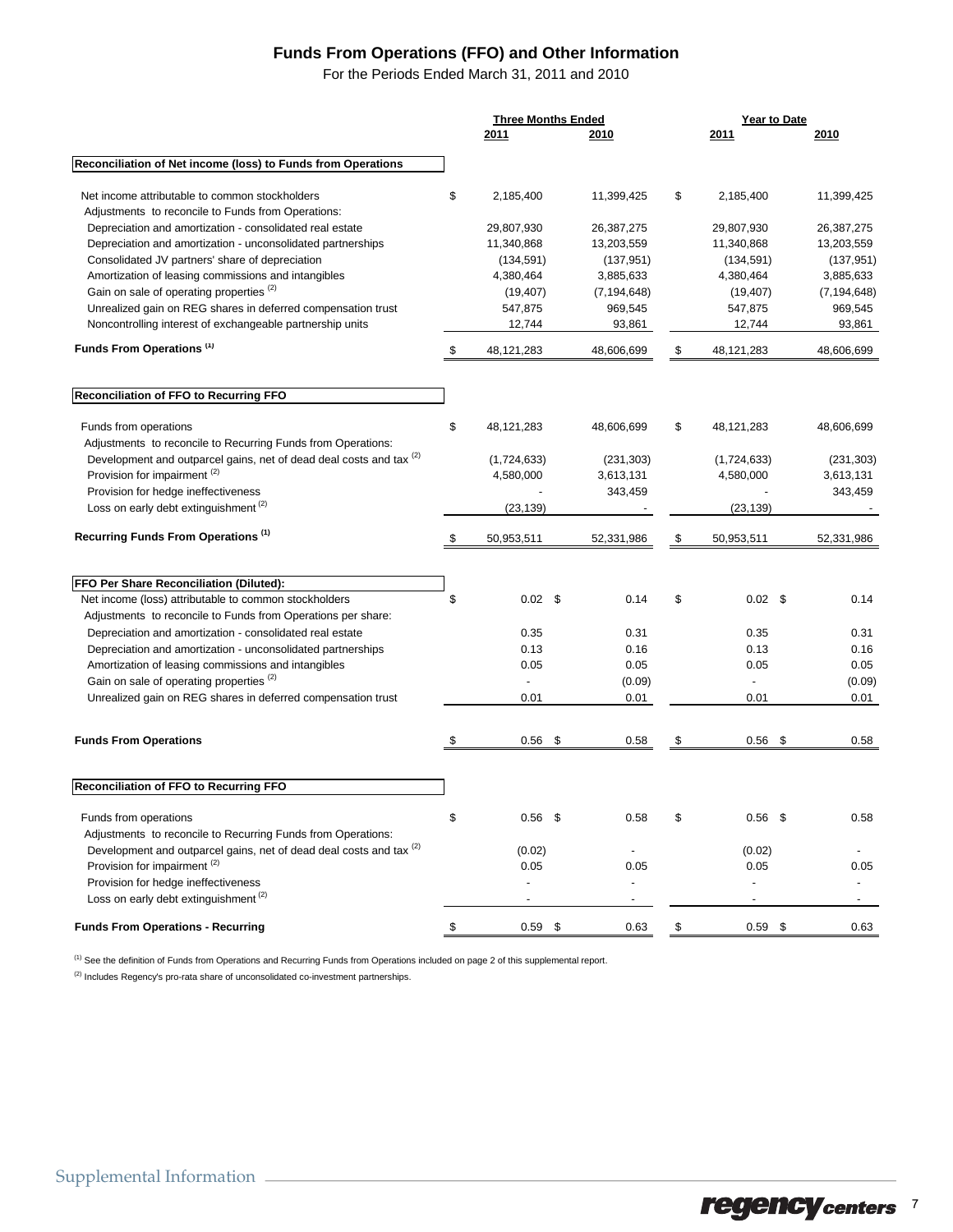## **Additional Disclosures**

For the Periods Ended March 31, 2011 and 2010

|                                                                                                            | <b>Three Months Ended</b> |    |             | Year to Date         |  |             |
|------------------------------------------------------------------------------------------------------------|---------------------------|----|-------------|----------------------|--|-------------|
|                                                                                                            | 2011                      |    | 2010        | 2011                 |  | 2010        |
| <b>Additional Disclosures:</b>                                                                             |                           |    |             |                      |  |             |
| Straight-line rental income, net of reserve                                                                | \$<br>1,573,589           |    | 990,135     | \$<br>1,573,589      |  | 990,135     |
| Above- and below- market rent amortization                                                                 | 199,810                   |    | 438,298     | 199,810              |  | 438,298     |
| Pro-rata share of JV straight-line rental income, net                                                      | 283,331                   |    | 319,016     | 283,331              |  | 319,016     |
| Pro-rata share of JV above- and below- mkt rent amortization                                               | 471,207                   |    | 579,013     | 471,207              |  | 579,013     |
| Debt premium amortization income                                                                           | \$<br>4,924               |    | 31,966      | \$<br>4,924          |  | 31,966      |
| FFO impairment losses including pro-rata share of JV's                                                     | 4,580,000                 |    | 3,613,131   | 4,580,000            |  | 3,613,131   |
| Hedge ineffectiveness charged against net income                                                           |                           |    | 343,459     |                      |  | 343,459     |
| Stock based compensation expense                                                                           | 2,758,000                 |    | 1,761,974   | 2,758,000            |  | 1,761,974   |
| Capitalized direct leasing compensation costs                                                              | 2,125,000                 |    | 2,075,001   | 2,125,000            |  | 2,075,001   |
| Capitalized direct development compensation costs                                                          | 898,240                   |    | 523,208     | 898,240              |  | 523,208     |
| Fees earned from 3rd parties as reported for GAAP                                                          | \$<br>7,858,499           |    | 6,930,710   | \$<br>7,858,499      |  | 6,930,710   |
| Fees earned from 3rd parties, excluding REG owned portion                                                  | 6,421,775                 |    | 5,530,511   | 6,421,775            |  | 5,530,511   |
| Components of same property NOI (wholly owned and Regency's pro-rata share of co-investment partnerships): |                           |    |             |                      |  |             |
| Revenues                                                                                                   | \$<br>132,745,321         |    | 135,218,404 | \$<br>132,745,321    |  | 135,218,404 |
| Expenses                                                                                                   | 38,937,492                |    | 39,849,812  | 38,937,492           |  | 39,849,812  |
| Same property NOI                                                                                          | \$<br>93,807,829          |    | 95,368,592  | \$<br>93,807,829     |  | 95,368,592  |
|                                                                                                            |                           |    |             |                      |  |             |
| Capital Expenditures (non-revenue enhancing only):                                                         |                           |    |             |                      |  |             |
| Leasing commissions, including pro rata share of JV's                                                      | \$<br>3,172,051           | \$ | 3,727,985   | \$<br>$3,172,051$ \$ |  | 3,727,985   |
| Tenant improvements, including pro rata share of JV's                                                      | 1,494,122                 |    | 1,666,699   | 1,494,122            |  | 1,666,699   |
| Building improvements, including pro rata share of JV's                                                    | 1,960,606                 |    | 1,333,385   | 1,960,606            |  | 1,333,385   |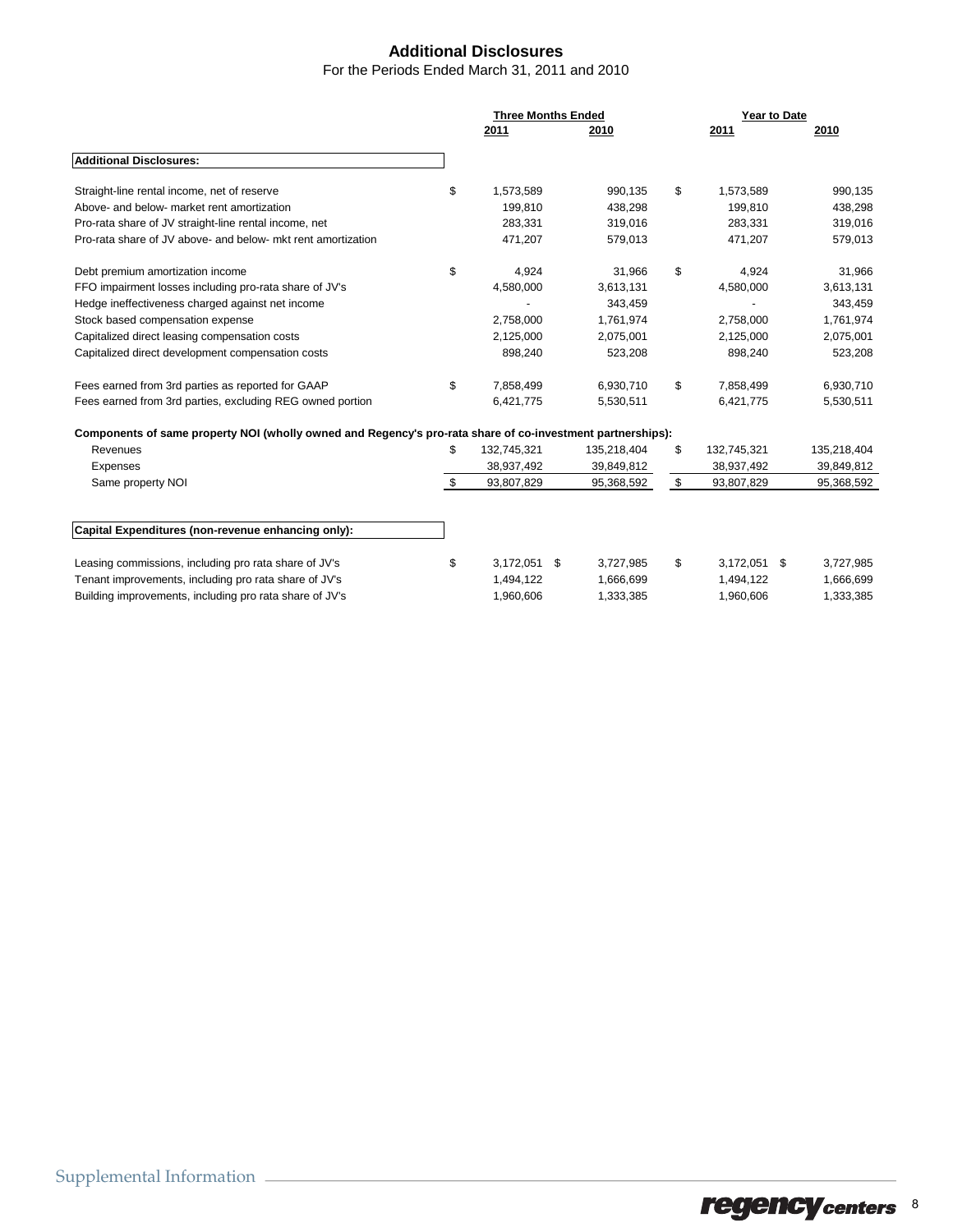## **Consolidated Statements of Operations (GAAP Basis)**

For the Periods Ended March 31, 2011 and 2010

|                                                                    | <b>Three Months Ended</b> |               | Year to Date     |               |  |
|--------------------------------------------------------------------|---------------------------|---------------|------------------|---------------|--|
|                                                                    | 2011                      | 2010          | 2011             | 2010          |  |
| <u>Revenues:</u>                                                   |                           |               |                  |               |  |
| Minimum rent                                                       | \$<br>89,383,746          | 86,203,700    | \$<br>89,383,746 | 86,203,700    |  |
| Percentage rent                                                    | 907,207                   | 360,110       | 907,207          | 360,110       |  |
| Recoveries from tenants and other income                           | 28,965,084                | 30,583,371    | 28,965,084       | 30,583,371    |  |
| Management, transaction, and other fees                            | 7,858,499                 | 6,930,710     | 7,858,499        | 6,930,710     |  |
| <b>Total revenues</b>                                              | 127,114,536               | 124,077,891   | 127, 114, 536    | 124,077,891   |  |
| <b>Operating Expenses:</b>                                         |                           |               |                  |               |  |
| Depreciation and amortization                                      | 35,189,795                | 31,227,744    | 35, 189, 795     | 31,227,744    |  |
| Operating and maintenance                                          | 19,575,419                | 17,598,175    | 19,575,419       | 17,598,175    |  |
| General and administrative                                         | 15,660,617                | 13,735,295    | 15,660,617       | 13,735,295    |  |
| Deferred compensation expense                                      | 1,292,569                 | 1,583,320     | 1,292,569        | 1,583,320     |  |
| Real estate taxes                                                  | 14,702,852                | 14,493,028    | 14,702,852       | 14,493,028    |  |
| Provision for doubtful accounts                                    | 626,252                   | 2,338,743     | 626,252          | 2,338,743     |  |
| Other expense (income)                                             | (904, 825)                | 606,755       | (904, 825)       | 606,755       |  |
| Total operating expenses                                           | 86,142,679                | 81,583,059    | 86,142,679       | 81,583,059    |  |
| Other Expense (Income):                                            |                           |               |                  |               |  |
| Interest expense, net of interest income                           | 30,864,643                | 29,128,681    | 30,864,643       | 29,128,681    |  |
| Gain on sale of operating properties and properties in development |                           | (790, 741)    |                  | (790, 741)    |  |
| Income from deferred compensation plan                             | (744, 694)                | (613, 775)    | (744, 694)       | (613, 775)    |  |
| Loss on derivative instruments                                     |                           | 343,459       |                  | 343,459       |  |
| Total other expense                                                | 30,119,949                | 28,067,624    | 30,119,949       | 28,067,624    |  |
|                                                                    |                           |               |                  |               |  |
| Income before equity in loss of investments                        |                           |               |                  |               |  |
| in real estate partnerships                                        | 10,851,908                | 14,427,208    | 10,851,908       | 14,427,208    |  |
| Equity in loss of investments in real estate partnerships          | (2,725,083)               | (3,891,748)   | (2,725,083)      | (3,891,748)   |  |
| Income from continuing operations                                  | 8,126,825                 | 10.535.460    | 8,126,825        | 10.535.460    |  |
| <b>Discontinued Operations, net:</b>                               |                           |               |                  |               |  |
| Operating income                                                   | 3,550                     | 106,397       | 3,550            | 106,397       |  |
| Gain on sale of properties                                         |                           | 6,797,224     |                  | 6,797,224     |  |
| Income from discontinued operations                                | 3,550                     | 6,903,621     | 3,550            | 6,903,621     |  |
| Net income                                                         | 8,130,375                 | 17,439,081    | 8,130,375        | 17,439,081    |  |
| <b>Noncontrolling Interests:</b>                                   |                           |               |                  |               |  |
| Preferred units                                                    | (931, 248)                | (931, 248)    | (931, 248)       | (931, 248)    |  |
| Exchangeable operating partnership units                           | (12, 744)                 | (93, 861)     | (12, 744)        | (93, 861)     |  |
| Limited partners' interests in consolidated partnerships           | (82, 192)                 | (95, 756)     | (82, 192)        | (95, 756)     |  |
| Net income attributable to noncontrolling interests                | (1,026,184)               | (1, 120, 865) | (1,026,184)      | (1, 120, 865) |  |
| Net income attributable to controlling interests                   | 7,104,191                 | 16,318,216    | 7,104,191        | 16,318,216    |  |
| Preferred stock dividends                                          | (4,918,791)               | (4,918,791)   | (4,918,791)      | (4,918,791)   |  |
| Net income attributable to common stockholders                     | \$<br>2,185,400           | 11,399,425    | \$<br>2,185,400  | 11,399,425    |  |

These consolidated statements of operations should be read in conjunction with the Company's most recent Form 10-Q and Form 10-K filed with the Securities and Exchange Commission.

regency centers<sup>9</sup>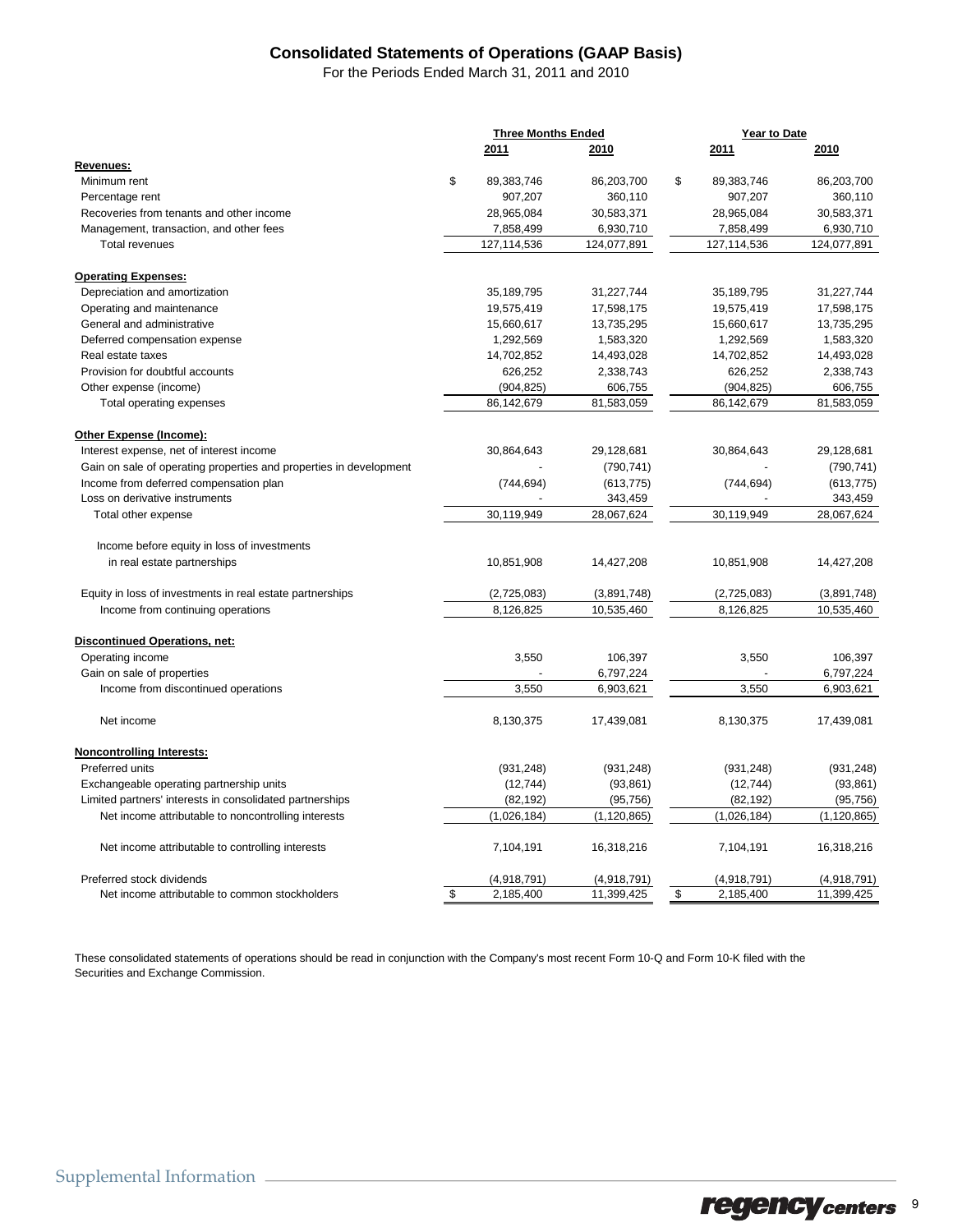### Summary of Consolidated Debt

March 31, 2011 and December 31, 2010

| <b>Total Debt Outstanding:</b>     | 3/31/11       | 12/31/10      |
|------------------------------------|---------------|---------------|
| Mortgage loans payable:            |               |               |
| Fixed rate secured loans           | 400,971,006   | 402,150,902   |
| Variable rate secured loans        | 11,947,802    | 11,189,507    |
| Unsecured debt offering fixed rate | 1,509,552,199 | 1,671,128,916 |
| Unsecured line of credit           | -             | 10,000,000    |
| Total                              | 922,471,007   | 2,094,469,325 |
|                                    |               |               |

| <b>Schedule of Maturities by Year:</b> | <b>Scheduled</b><br>Principal<br><b>Payments</b> | Mortgage<br><b>Loan Maturities</b> | <b>Unsecured</b><br>Maturities <sup>(1)</sup> |   | Total         | Weighted<br><b>Average Fixed</b><br><b>Interest Rate</b> |
|----------------------------------------|--------------------------------------------------|------------------------------------|-----------------------------------------------|---|---------------|----------------------------------------------------------|
| 2011                                   | \$<br>3,754,351                                  | 8,494,199                          | 20,000,000 \$                                 |   | 32,248,550    | 7.2%                                                     |
| 2012                                   | 5,266,861                                        |                                    | 192,377,000                                   |   | 197,643,861   | 6.8%                                                     |
| 2013                                   | 5,150,928                                        | 16,339,853                         |                                               |   | 21,490,781    | 7.1%                                                     |
| 2014                                   | 4,380,050                                        | 21,169,691                         | 150,000,000                                   |   | 175,549,741   | 5.0%                                                     |
| 2015                                   | 3,136,459                                        | 46,250,771                         | 350,000,000                                   |   | 399,387,230   | 5.3%                                                     |
| 2016                                   | 2,624,443                                        | 14,160,969                         |                                               |   | 16,785,412    | 6.2%                                                     |
| 2017                                   | 1,883,139                                        | 75,510,749                         | 400,000,000                                   |   | 477,393,888   | 5.9%                                                     |
| 2018                                   | 1,208,718                                        | 57, 357, 573                       |                                               |   | 58,566,291    | 6.2%                                                     |
| 2019                                   |                                                  | 106,000,000                        |                                               |   | 106,000,000   | 7.8%                                                     |
| 2020                                   |                                                  | 39,505,285                         | 150,000,000                                   |   | 189,505,285   | 6.3%                                                     |
| >10 years                              |                                                  |                                    | 250,000,000                                   |   | 250,000,000   | 4.8%                                                     |
| Unamortized debt (discount)/premium    |                                                  | 724,769                            | (2,824,801)                                   |   | (2,100,032)   |                                                          |
|                                        | 27,404,949                                       | 385,513,859                        | 1,509,552,199                                 | S | 1,922,471,007 | 5.8%                                                     |

(1) Includes unsecured public debt and unsecured line of credit. The Line is included in 2012 maturities and matures in February 2012.

| <b>Percentage of Total Debt:</b>               | 3/31/11 | 12/31/10 |
|------------------------------------------------|---------|----------|
| Fixed                                          | 99.4%   | 99.7%    |
| Variable                                       | 0.6%    | 0.3%     |
| Current Average Interest Rates: <sup>(2)</sup> |         |          |
| Fixed                                          | 5.8%    | 6.4%     |
| Variable                                       | 4.1%    | 5.3%     |
| <b>Effective Interest Rate</b>                 | 5.8%    | 6.4%     |
|                                                |         |          |

 $(2)$  Interest rates are as of the quarter end and exclude the impact of deferred loan cost amortization.

| <b>Average Maturity Date:</b> |          |          |
|-------------------------------|----------|----------|
| Fixed                         | 01/25/17 | 11/11/14 |
| Variable                      | 09/18/12 | 03/15/14 |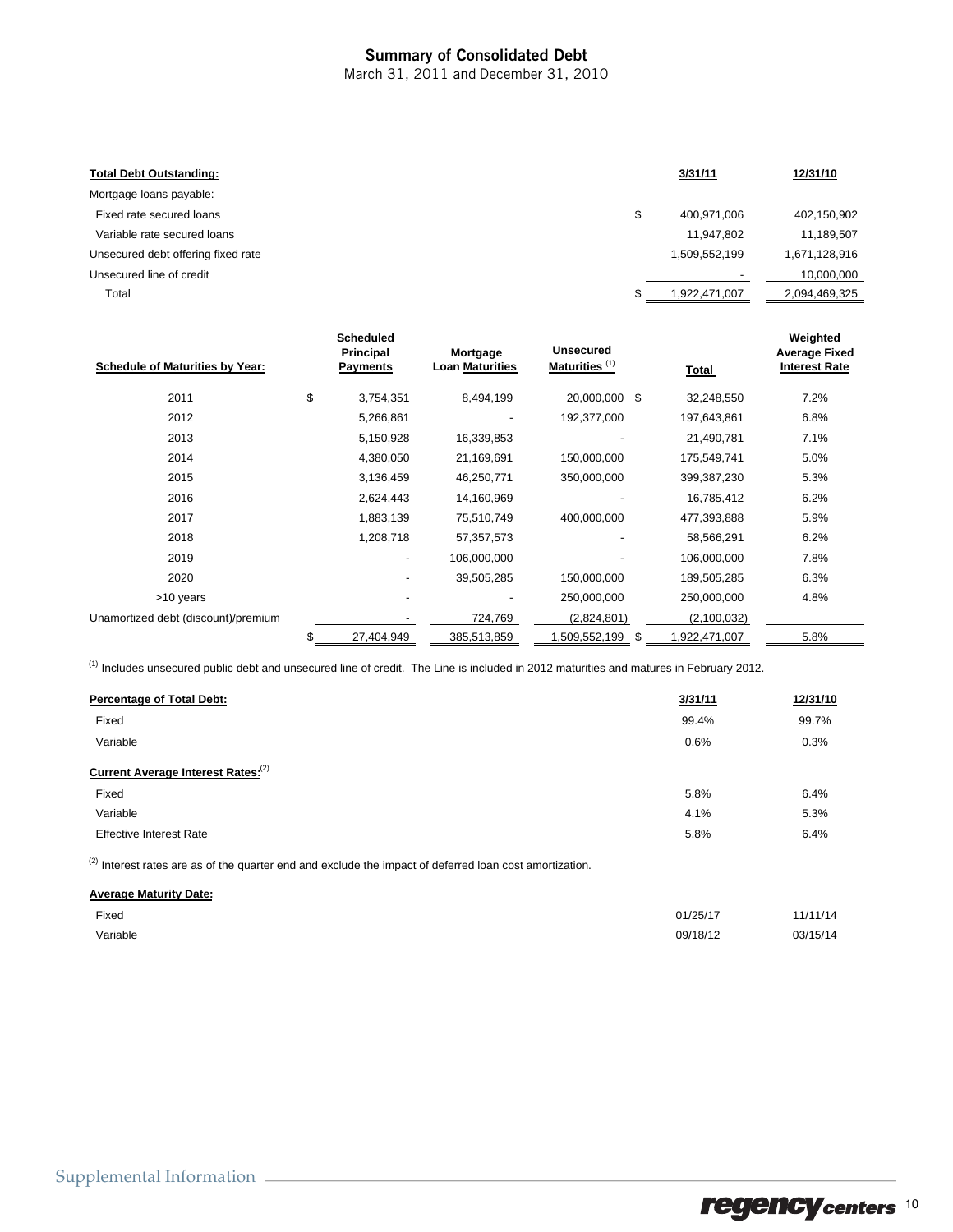### Summary of Line of Credit, Unsecured Public Debt and Public Debt Covenants

March 31, 2011

| <b>Outstanding Line of Credit and Unsecured Public Debt:</b>      | Origination | <b>Maturity</b> | Rate               | <b>Balance</b>    |         |
|-------------------------------------------------------------------|-------------|-----------------|--------------------|-------------------|---------|
| \$600 Million Line of Credit                                      | 02/12/07    | 02/11/12        | $LIBOR + .55\%$ \$ |                   |         |
| <b>Unsecured Public Debt:</b>                                     | 12/10/01    | 12/12/11        | 7.250%             | \$<br>20,000,000  |         |
|                                                                   | 01/18/02    | 01/15/12        | 6.750%             | \$<br>192,377,000 |         |
|                                                                   | 04/01/04    | 04/15/14        | 4.950%             | \$<br>150,000,000 |         |
|                                                                   | 07/18/05    | 08/01/15        | 5.250%             | \$<br>350,000,000 |         |
|                                                                   | 06/05/07    | 06/15/17        | 5.875%             | \$<br>400,000,000 |         |
|                                                                   | 06/02/10    | 06/15/20        | 6.000%             | \$<br>150,000,000 |         |
|                                                                   | 10/07/10    | 04/15/21        | 4.800%             | \$<br>250,000,000 |         |
|                                                                   |             |                 |                    |                   |         |
| <b>Unsecured Public Debt Covenants:</b>                           | Required    | 12/31/10        | 9/30/10            | 6/30/10           | 3/31/10 |
| Fair Market Value Calculation Method Covenants (1)                |             |                 |                    |                   |         |
| <b>Total Consolidated Debt to Total Consolidated Assets</b>       | $\leq 65\%$ | 38%             | 36%                | 36%               | 35%     |
| Secured Consolidated Debt to Total Consolidated Assets            | $\leq 40\%$ | 7%              | 7%                 | 7%                | 7%      |
| Consolidated Income for Debt Service to Consolidated Debt Service | $\geq 1.5x$ | 2.8             | 2.7                | 2.7               | 2.6     |
| Unencumbered Consolidated Assets to Unsecured Consolidated Debt   | >150%       | 281%            | 294%               | 292%              | 309%    |
| Historical Cost Basis Covenants <sup>(1)</sup>                    |             |                 |                    |                   |         |
| Total Consolidated Debt to Total Undepreciated Assets             | $\leq 60\%$ | 45%             | 43%                | 43%               | 40%     |
| Secured Consolidated Debt to Total Undepreciated Assets           | $\leq 40\%$ | 9%              | 8%                 | 8%                | 9%      |
| Consolidated Income for Debt Service to Consolidated Debt Service | $\geq 1.5x$ | 2.8             | 2.7                | 2.7               | 2.6     |
| Unencumbered Consolidated Assets to Unsecured Consolidated Debt   | >150%       | 236%            | 249%               | 248%              | 262%    |

Note: Debt covenant disclosure is in arrears due to current quarter calculations being dependent on the Company's most recent Form 10-Q or Form 10-K filing.

<sup>(1)</sup> For a complete listing of all Debt Covenant related to the Company's Senior Unsecured Notes, as well as definitions of the above terms, please refer to the Company's filings with the Securities and Exchange Commission.

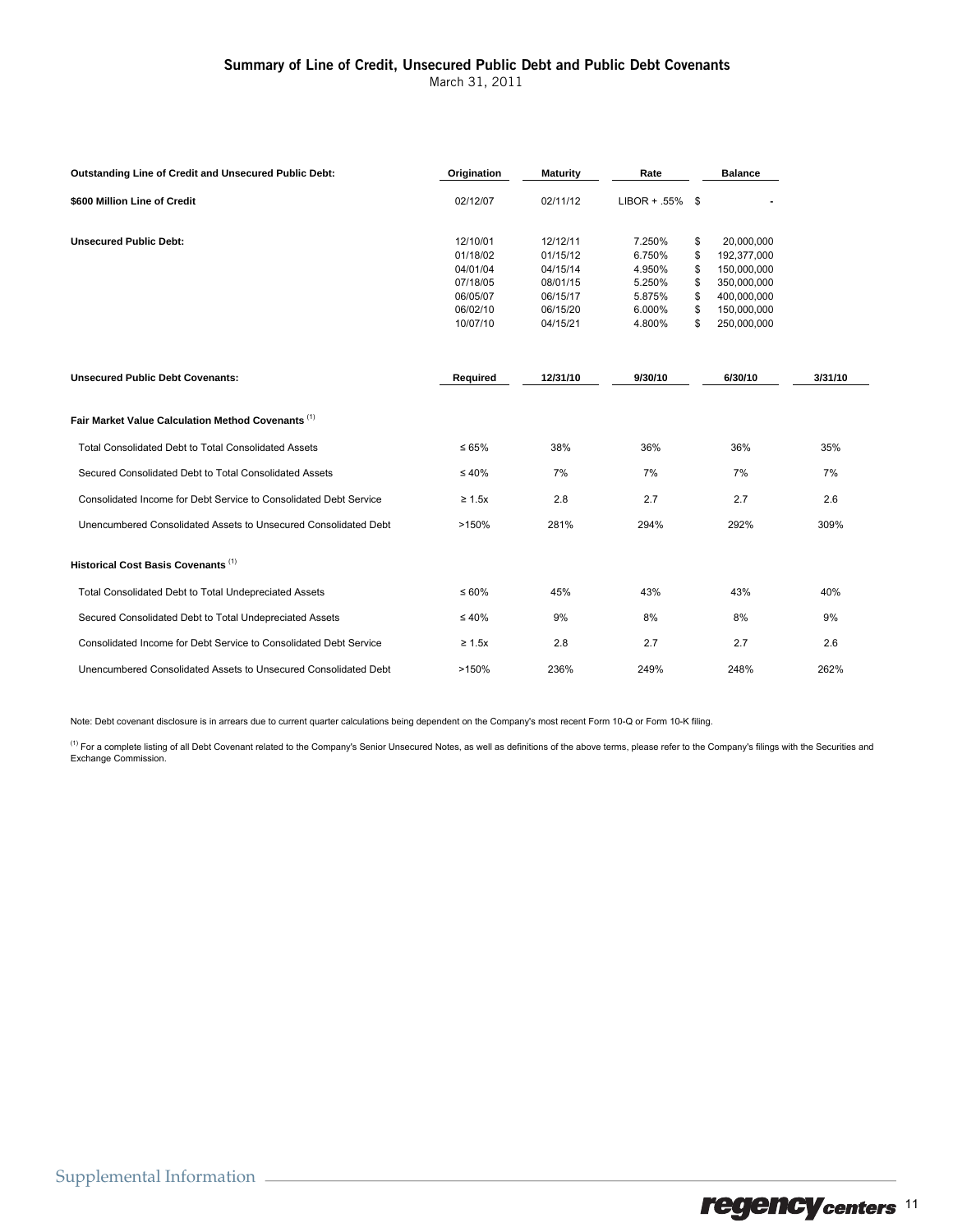## Summary of Preferred Units and Stock

March 31, 2011

|                         | <b>Distribution</b><br>Rate | <b>Issuance</b><br>Date | Callable<br>Date | <b>Exchangeable</b><br>Date $(1)$ | Par<br>Value      | <b>Current</b><br><b>Balance</b> | <b>Issuance</b><br><b>Costs</b> |
|-------------------------|-----------------------------|-------------------------|------------------|-----------------------------------|-------------------|----------------------------------|---------------------------------|
| <b>Preferred Units:</b> |                             |                         |                  |                                   |                   |                                  |                                 |
| Series D                | 7.45%                       | 9/29/1999               | 9/29/2009        | 1/1/2014                          | \$<br>50.000.000  | 49,157,977                       | 842,023                         |
| <b>Preferred Stock:</b> |                             |                         |                  |                                   |                   |                                  |                                 |
| Series 3                | 7.45%                       | 4/3/2003                | 4/3/2008         | N/A                               | \$<br>75.000.000  | 75.000.000                       | 2,705,034                       |
| Series 4                | 7.25%                       | 8/31/2004               | 8/31/2009        | N/A                               | 125,000,000       | 125,000,000                      | 4,288,376                       |
| Series 5                | 6.70%                       | 8/2/2005                | 8/2/2010         | N/A                               | 75.000.000        | 75.000.000                       | 2,222,292                       |
|                         |                             |                         |                  |                                   | \$<br>275.000.000 | 275.000.000                      | 9.215.702                       |

 $(1)$  Preferred units are exchangeable only into preferred stock. Preferred stock is not exchangeable into common stock.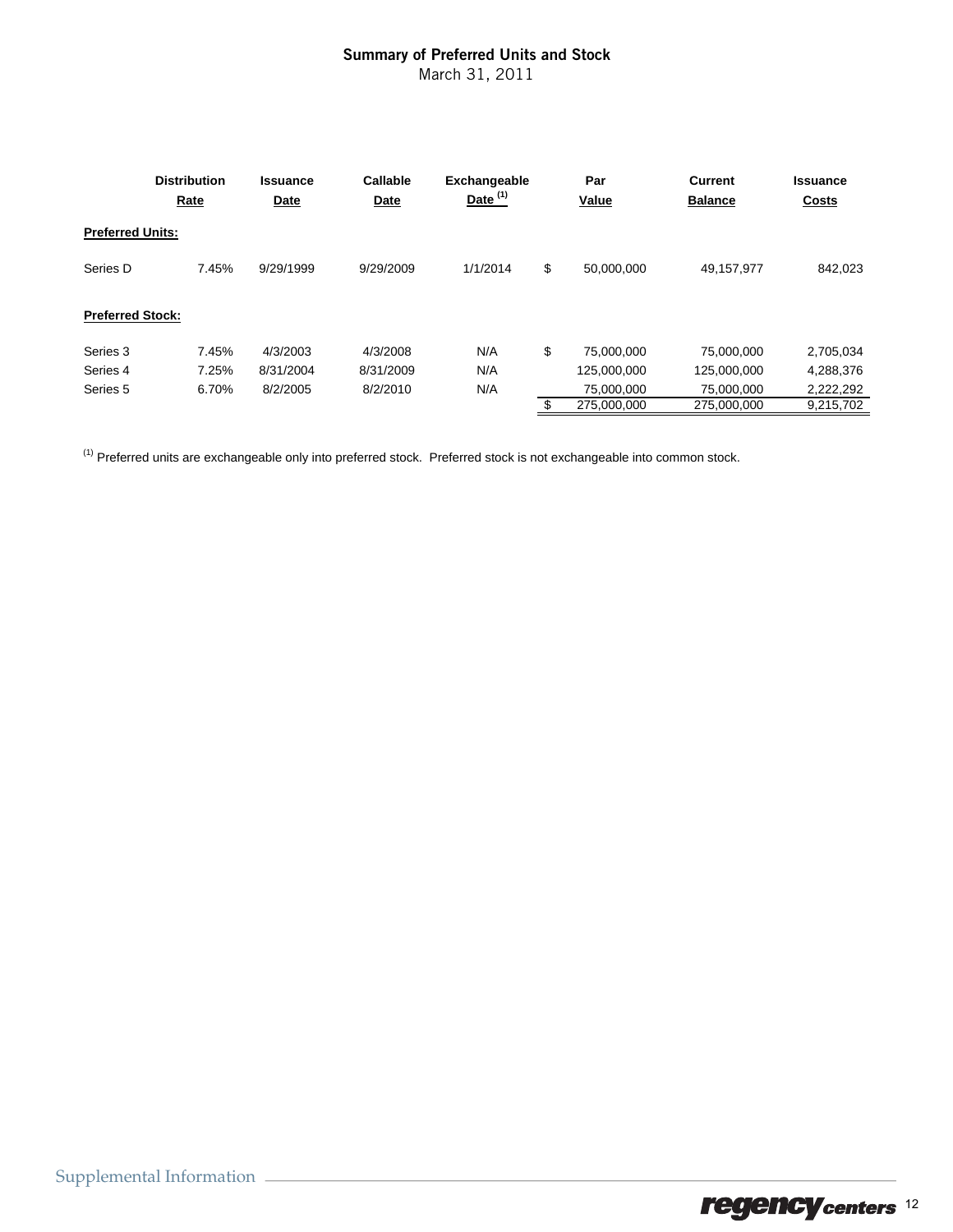## **Acquisitions**

March 31, 2011

|                                | <b>Property Name</b>                                      | <b>Co-investment</b><br>Partner | <b>City/State</b> | <b>Total</b><br><b>GLA</b> | Purchase<br>Price        | Regency's<br>Share       | Yield | <b>Anchor Tenant</b> |
|--------------------------------|-----------------------------------------------------------|---------------------------------|-------------------|----------------------------|--------------------------|--------------------------|-------|----------------------|
| Consolidated:                  |                                                           |                                 |                   |                            |                          |                          |       |                      |
| None                           |                                                           |                                 |                   | $\blacksquare$             | ٠                        |                          |       |                      |
| Total                          |                                                           |                                 |                   | $\overline{\phantom{a}}$   | $\overline{\phantom{a}}$ | $\overline{\phantom{a}}$ |       |                      |
| Unconsolidated:                |                                                           |                                 |                   |                            |                          |                          |       |                      |
| Acquisitions from 3rd Parties: |                                                           |                                 |                   |                            |                          |                          |       |                      |
| None                           |                                                           |                                 |                   | $\blacksquare$             | $\blacksquare$           | $\overline{\phantom{a}}$ |       |                      |
| Total                          |                                                           |                                 |                   | $\overline{\phantom{a}}$   | $\sim$                   | $\sim$                   |       |                      |
| Regency Contributions:         |                                                           |                                 |                   |                            |                          |                          |       |                      |
| None                           |                                                           |                                 |                   | $\overline{\phantom{a}}$   | $\overline{\phantom{a}}$ | $\overline{\phantom{a}}$ |       |                      |
| Total                          |                                                           |                                 |                   | $\overline{\phantom{a}}$   | $\overline{\phantom{a}}$ | $\overline{\phantom{a}}$ |       |                      |
|                                | <b>Total Acquisitions from 3rd Parties</b>                |                                 |                   |                            |                          |                          |       |                      |
|                                | <b>Total Acquisitions including Regency Contributions</b> |                                 |                   | ۰                          | $\overline{\phantom{a}}$ | $\blacksquare$           |       |                      |
|                                |                                                           |                                 |                   |                            |                          |                          |       |                      |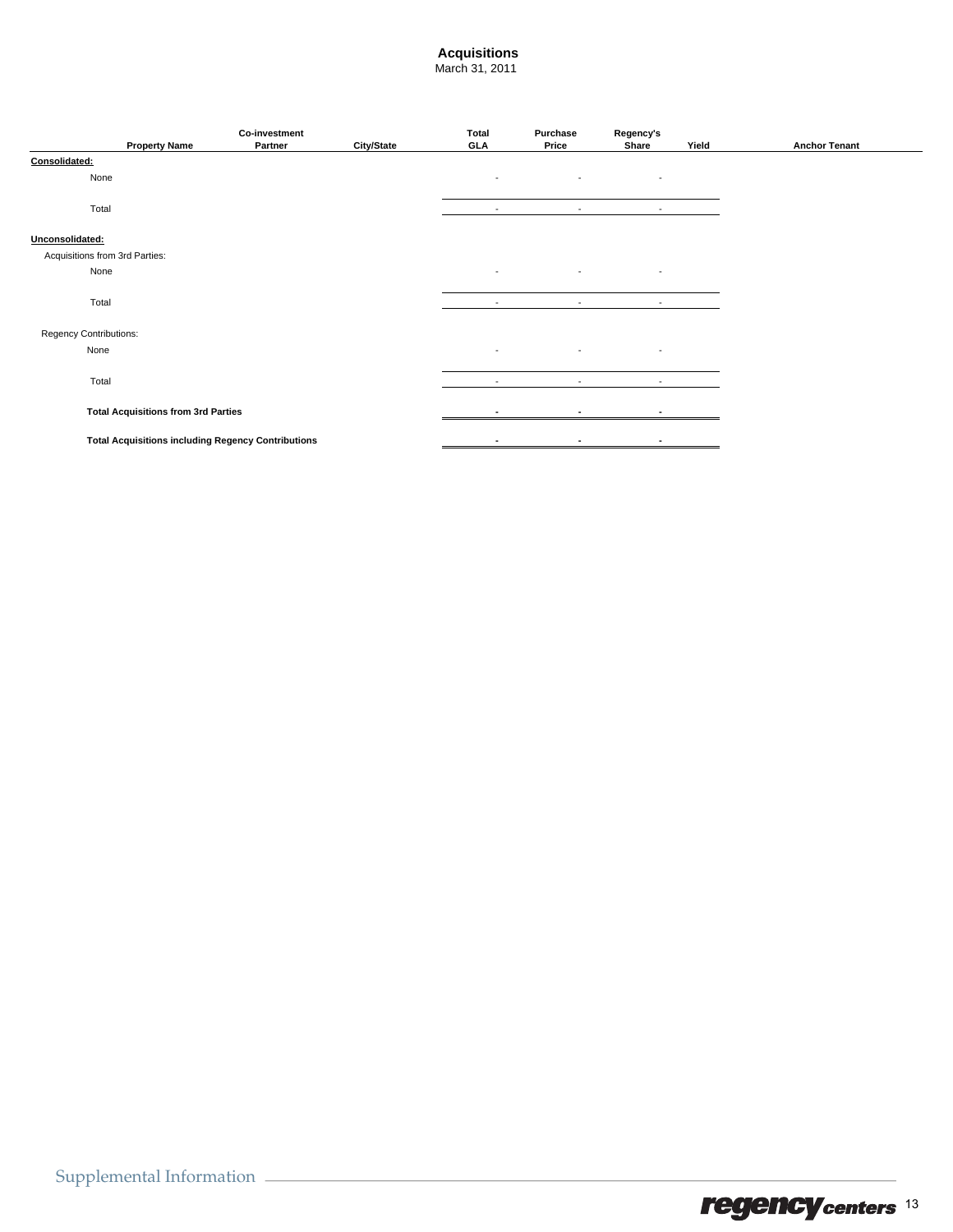## **Dispositions**

March 31, 2011

|                 |                           | <b>Co-investment</b> |                 |                          | <b>Sales</b>             | Regency's<br>Share of    | Regency's<br>Pro Rata |                      |
|-----------------|---------------------------|----------------------|-----------------|--------------------------|--------------------------|--------------------------|-----------------------|----------------------|
| Date            | <b>Property Name</b>      | Partner              | City/State      | <b>GLA</b>               | Price                    | <b>Sales Price</b>       | <b>Cap Rate</b>       | <b>Anchor Tenant</b> |
| Consolidated:   | None                      |                      |                 | $\overline{\phantom{a}}$ | $\overline{\phantom{0}}$ | $\overline{\phantom{a}}$ |                       |                      |
|                 |                           |                      |                 | -                        | $\overline{\phantom{a}}$ | $\overline{\phantom{a}}$ |                       |                      |
| Unconsolidated: |                           |                      |                 |                          |                          |                          |                       |                      |
| Mar-11          | Oaks Shopping Center      | GRI                  | Des Plaines, IL | 135,005                  | \$10,743,868             | \$4,297,547              | 12.2%                 | Dominick's           |
|                 |                           |                      |                 | 135,005                  | \$10,743,868             | \$4,297,547              | 12.2%                 |                      |
|                 | <b>Total Dispositions</b> |                      |                 | 135,005                  | \$10,743,868             | \$4,297,547              | 12.2%                 |                      |

Partnership with GRI - Regency owns 40%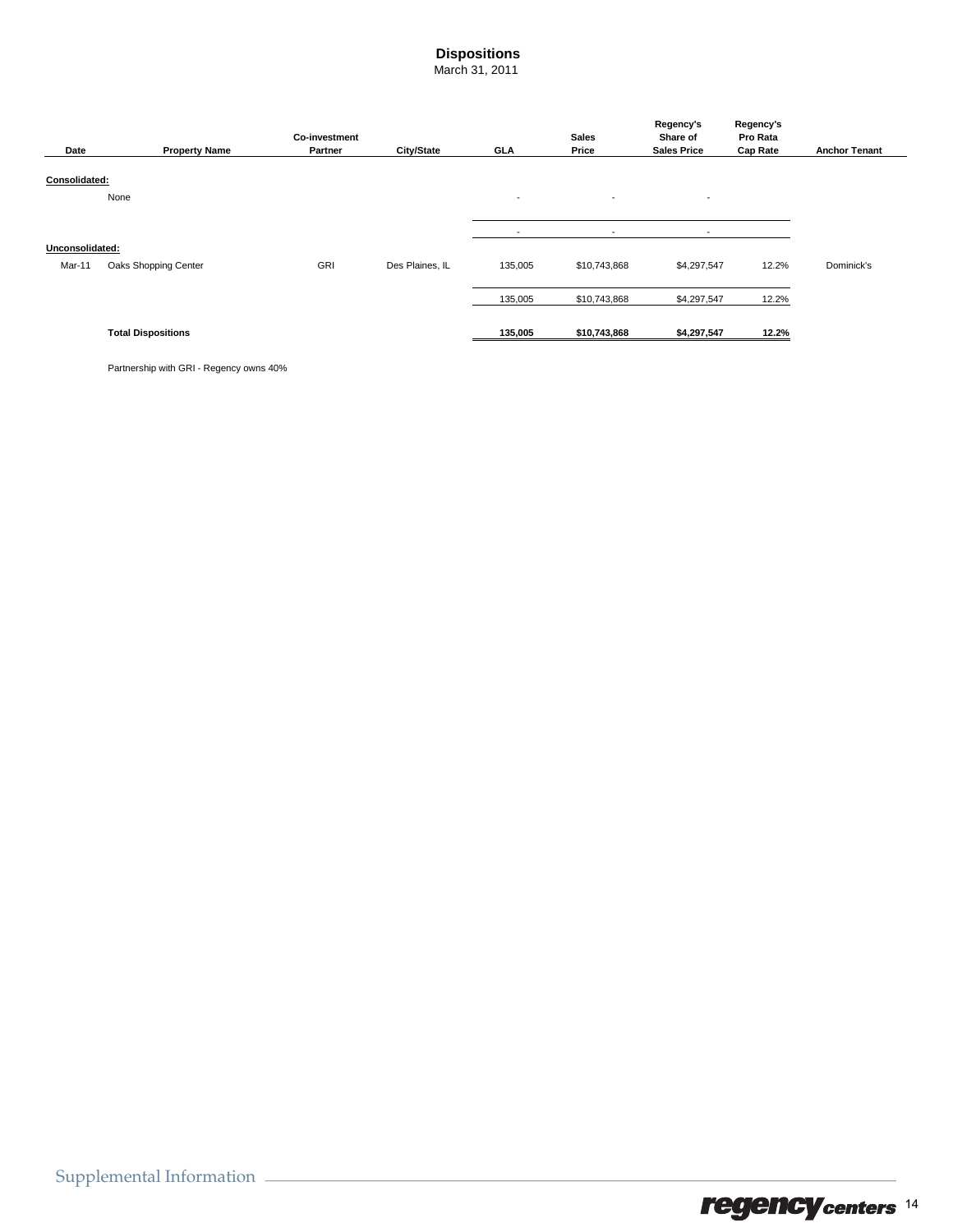#### **Development Status Report**

March 31, 2011

|                                                            |              |                                     |                              |                 |                                                                 |                                          |                            |                         | Completion             |                             | Company           |                     |                   |
|------------------------------------------------------------|--------------|-------------------------------------|------------------------------|-----------------|-----------------------------------------------------------------|------------------------------------------|----------------------------|-------------------------|------------------------|-----------------------------|-------------------|---------------------|-------------------|
| <b>Project Name</b>                                        | <b>State</b> | <b>CBSA</b>                         | <b>Anchor Tenant</b>         | Anchor<br>Opens | <b>Est. Net Dev Costs</b><br><b>After Partner Participation</b> | <b>Est. Net Costs</b><br>to Complete (1) | <b>Stabilized</b><br>Yield | Completion<br>Yield (2) | Year Yield<br>Qtr/Year | Company<br><b>Owned GLA</b> | Owned<br>% Leased | Gross<br><b>GLA</b> | Gross<br>% Leased |
| In-Process Dev Starts After 1/1/09:                        |              |                                     |                              |                 |                                                                 |                                          |                            |                         |                        |                             |                   |                     |                   |
|                                                            |              | Riverside-San Bernardino-           | Babies "R" Us,               |                 |                                                                 |                                          |                            |                         |                        |                             |                   |                     |                   |
| Indio Towne Center-Babies/Toys                             | CA           | Ontario                             | Toys "R" Us                  | 10/01/11        | \$.<br>6,001,091                                                | \$<br>3,796,866                          | 10.6%                      | 10.6%                   | Q4 - 2011              | 46,827                      | 100%              | 46,827              | 100%              |
| <b>Kent Place</b>                                          | co           | Denver-Aurora                       | <b>King Soopers</b>          | 10/01/12        | 8,765,009                                                       | 4,137,940                                | 9.3%                       | 9.3%                    | $Q4 - 2013$            | 47,418                      | 63%               | 47,418              | 63%               |
| NorthGate Village                                          | CO           | Greelev                             | <b>King Soopers</b>          | 03/01/1         | 5,405,171                                                       | 1.033.132                                | 9.1%                       | 9.1%                    | $Q4 - 2013$            | 19,376                      | 5%                | 139.91              | 87%               |
| Seminole Shoppes                                           | <b>FL</b>    | Jacksonville                        | Publix                       | 09/01/10        | 15,259,116                                                      | 1,194,969                                | 9.8%                       | 9.8%                    | Q4 - 2011              | 73,241                      | 92%               | 73,241              | 92%               |
| Market at Colonnade                                        | <b>NC</b>    | Raleigh-Cary                        | <b>Whole Foods</b>           | 03/01/11        | 15,579,217                                                      | 3,164,582                                | 9.1%                       | 9.1%                    | $Q3 - 2012$            | 57,503                      | 81%               | 57,503              | 81%               |
|                                                            |              | Washington-Arlington-               |                              |                 |                                                                 |                                          |                            |                         |                        |                             |                   |                     |                   |
| Shops at Stonewall Ph II                                   | VA           | Alexandria                          | <b>Dick's Sporting Goods</b> | 11/01/1         | 4,995,641                                                       | 4,580,160                                | 8.7%                       | 8.7%                    | Q4 - 2011              | 40,670                      | 100%              | 40,670              | 100%              |
| otal In-Process Dev Starts After 1/1/09                    |              |                                     |                              |                 | 56,005,246                                                      | 17,907,649                               | 9.4%                       | 9.4%                    |                        | 285,035                     | 82%               | 405,571             | 87%               |
|                                                            |              |                                     |                              |                 |                                                                 |                                          |                            |                         |                        |                             |                   |                     |                   |
| In-Process Dev Starts Prior to 1/1/09:                     |              |                                     |                              |                 |                                                                 |                                          |                            |                         |                        |                             |                   |                     |                   |
| Shoppes at Fairhope Village                                | AL           | Mobile                              | Publix                       | 07/01/09        | 16,671,593                                                      | 11,907                                   | 7.1%                       | 5.7%                    | $Q2 - 2012$            | 84,740                      | 78%               | 84,740              | 78%               |
| Applegate Ranch Shopping Center                            | CA           | Merced                              | Wal-Mart, Target             | 08/01/08        | 37,815,400                                                      | (419,083                                 | $5.0$ <sup>9</sup>         | 3.4%                    | $Q2 - 2011$            | 144,444                     | 75%               | 464,136             | 92%               |
| Golden Hills Promenade                                     | CA           | San Luis Obispo-Paso Robles         | Lowe's                       | 11/01/09        | 32,392,195                                                      | 1,287,281                                | 4.4%                       | 3.7%                    | Q4 - 2012              | 216,846                     | 91%               | 216,846             | 91%               |
|                                                            |              | Riverside-San Bernardino-           |                              |                 |                                                                 |                                          |                            |                         |                        |                             |                   |                     |                   |
| Indio Towne Center                                         | CA           | Ontario                             | WinCo Foods                  | 09/01/08        | 41,343,122                                                      | 1,259,317                                | 5.4%                       | 2.9%                    | Q4 - 2011              | 132,678                     | 59%               | 368,51              | 85%               |
|                                                            |              | Riverside-San Bernardino-           |                              |                 |                                                                 |                                          |                            |                         |                        |                             |                   |                     |                   |
| Jefferson Square                                           | CA           | Ontario                             | Fresh & Easy                 | 10/01/1         | 9,356,119                                                       | (2,016,416)                              | 5.5%                       | 2.7%                    | Q2 - 2012              | 38,013                      | 75%               | 38,01               | 75%               |
|                                                            |              | Santa Barbara-Santa Maria-          |                              |                 |                                                                 |                                          |                            |                         |                        |                             |                   |                     |                   |
| Paseo Del Sol                                              | CA           | Goleta                              | Whole Foods                  | 10/01/09        | 32,439,776                                                      | 2,409,502                                | 6.4%                       | 6.4%                    | Q3 - 2012              | 49,680                      | 77%               | 49,680              | 77%               |
|                                                            |              | Riverside-San Bernardino-           |                              |                 |                                                                 |                                          |                            |                         |                        |                             |                   |                     |                   |
| Plaza Rio Vista                                            | CA           | Ontario                             | Stater Bros.                 | 05/01/08        | 18,820,953                                                      | 449,398                                  | 7.2%                       | 4.0%                    | $Q2 - 2011$            | 67,622                      | 85%               | 67,622              | 85%               |
|                                                            |              |                                     | Best Buy,                    |                 |                                                                 |                                          |                            |                         |                        |                             |                   |                     |                   |
| Centerplace of Greeley III                                 | <b>CO</b>    | Greeley                             | <b>Sports Authority</b>      | 09/01/08        | 16,297,150                                                      | (1, 140, 769)                            | 8.1%                       | 5.8%                    | Q4 - 2011              | 94,090                      | 81%               | 94,090              | 81%               |
|                                                            |              |                                     |                              |                 |                                                                 |                                          |                            |                         |                        |                             |                   |                     |                   |
|                                                            |              |                                     |                              |                 |                                                                 |                                          |                            |                         |                        |                             |                   |                     |                   |
| Shops at Quail Creek                                       | $_{\rm CO}$  | Boulder                             | <b>King Soopers</b>          | 05/01/09        | 7,297,975                                                       | 265,952                                  | 11.4%                      | 11.0%                   | $Q2 - 2012$            | 37,585                      | 80%               | 137,429             | 94%               |
|                                                            |              | Miami-Fort Lauderdale-              |                              |                 |                                                                 |                                          |                            |                         |                        |                             |                   |                     |                   |
| Caligo Crossing                                            | <b>FL</b>    | Miami Beach                         | Kohl's                       | 10/01/08        | 6,709,434                                                       | (25, 589)                                | 8.1%                       | 8.1%                    | $Q3 - 2011$            | 10,763                      | 87%               | 108,928             | 99%               |
| Nocatee Town Center                                        | <b>FL</b>    | Jacksonville                        | Publix                       | 02/01/10        | 14,203,045                                                      | (4,034,497)                              | 7.1%                       | 4.5%                    | Q1 - 2013              | 69,679                      | 88%               | 69,679              | 88%               |
|                                                            |              |                                     |                              |                 |                                                                 |                                          |                            |                         |                        |                             |                   |                     |                   |
| Suncoast Crossing Ph I                                     | FL.          | Tampa-St. Petersburg-<br>Clearwater | Kohl's                       | 10/01/08        | 8,891,780                                                       | (264, 575)                               | 6.5%                       | 3.2%                    | Q4 - 2011              | 108,434                     | 92%               | 108,434             | 92%               |
|                                                            |              | Tampa-St. Petersburg-               |                              |                 |                                                                 |                                          |                            |                         |                        |                             |                   |                     |                   |
| Suncoast Crossing Ph II                                    | <b>FL</b>    | Clearwater                          | Target                       | 08/01/09        | 7,670,562                                                       | 506,440                                  | 3.0%                       | 1.7%                    | $Q3 - 2012$            | 9,451                       | 44%               | 151,649             | 97%               |
| <b>Walton Towne Center</b>                                 | KY           | Cincinnati-Middletown               | Kroger                       | 11/01/08        | 6,453,406                                                       | (699, 864)                               | 7.7%                       | 4.6%                    | Q4 - 2011              | 23,186                      | 82%               | 139,618             | 97%               |
| Shops at Saugus                                            | MA           | Boston-Cambridge-Quincy             | PetSmart, La-Z-Boy           | 08/01/08        | 35,701,401                                                      | 457,345                                  | 6.6%                       | 6.3%                    | Q2 - 2011              | 90,055                      | 92%               | 90,055              | 92%               |
| Village at Lee Airpark                                     |              |                                     |                              |                 |                                                                 |                                          |                            |                         |                        |                             |                   |                     |                   |
| (f.k.a. Village at Lee Airport)                            | <b>MD</b>    | Baltimore-Towson                    | Giant                        | 11/01/10        | 23,170,959                                                      | 2,149,873                                | 8.3%                       | 8.0%                    | Q4 - 2013              | 87,548                      | 92%               | 87,548              | 92%               |
| <b>State Street Crossing</b>                               | MI           | Ann Arbor                           | Wal-Mart                     | 10/01/09        | 7,792,326                                                       | (1,424,737)                              | 6.5%                       | 1.4%                    | Q2 - 2011              | 21,049                      | 60%               | 168,540             | 95%               |
| Harris Crossing                                            | <b>NC</b>    | Raleigh-Cary                        | <b>Harris Teeter</b>         | 03/01/1         | 8,361,114                                                       | (1,601,459)                              | 7.0%                       | 6.4%                    | Q4 - 2012              | 65,150                      | 85%               | 65,150              | 85%               |
|                                                            |              |                                     |                              |                 |                                                                 |                                          |                            |                         |                        |                             |                   |                     |                   |
| Deer Springs Town Center                                   | <b>NV</b>    | Las Vegas-Paradise                  | Target, Home Depot           | 03/01/09        | 82,389,005                                                      | 2,683,917                                | 5.3%                       | 3.6%                    | Q1 - 2012              | 330,907                     | 89%               | 463,267             | 92%               |
|                                                            |              | Allentown-Bethlehem-                | Target,                      |                 |                                                                 |                                          |                            |                         |                        |                             |                   |                     |                   |
| Lower Nazareth Commons                                     | PA           | Easton                              | <b>Sports Authority</b>      | 08/01/09        | 26,932,959                                                      | (882, 270)                               | 6.8%                       | 6.8%                    | $Q3 - 2012$            | 65,367                      | 98%               | 198,367             | 99%               |
|                                                            |              | Dallas-Fort Worth-                  |                              |                 |                                                                 |                                          |                            |                         |                        |                             |                   |                     |                   |
| Hickory Creek Plaza                                        | <b>TX</b>    | Arlington                           | Kroger                       | 02/01/09        | 9,875,605                                                       | 274,677                                  | 8.3%                       | 7.7%                    | Q4 - 2011              | 28,134                      | 78%               | 109,398             | 94%               |
| Waterside Marketplace                                      | TX           | Houston-Baytown-<br>Sugar Land      | Kroger                       | 10/01/09        | 5.767.371                                                       | 137,229                                  | 11.1%                      | 11.1%                   | $Q4 - 2011$            | 24.858                      | 93%               | 147.85              | 99%               |
| otal In-Process Consolidated Dev Starts Prior to 1/1/09    |              |                                     |                              |                 | 456,353,251 \$<br>\$                                            | (616, 422)                               | 6.3%                       | 4.9%                    |                        | 1,800,279                   | 84%               | 3,429,559           | 91%               |
|                                                            |              |                                     |                              |                 |                                                                 |                                          |                            |                         |                        |                             |                   |                     |                   |
| Canopy Oak Center                                          | <b>FL</b>    | Ocala                               | Publix                       | 09/01/08        | 16,899,689                                                      | (1,096,806)                              | 10.0%                      | 7.0%                    | Q3 - 2011              | 90,041                      | 78%               | 90,041              | 78%               |
| Shoppes at Bartram Park - Phase III                        | EL.          | Jacksonville                        | Publix                       | 10/01/04        | 2,034,206                                                       | (653, 144)                               | 12.3%                      | 9.2%                    | Q1 - 2012              | 14.639                      | 30%               | 33.639              | 70%               |
| Total In-Process Unconsolidated Dev Starts Prior to 1/1/09 |              |                                     |                              |                 | 18,933,895                                                      | (1,749,951)                              | 10.3%                      | 7.2%                    |                        | 104,680                     | 71%               | 123,680             | 76%               |
|                                                            |              |                                     |                              |                 |                                                                 |                                          |                            |                         |                        |                             |                   |                     |                   |
| <b>Total In-Process Developments</b>                       |              | 30                                  |                              |                 | $531,292,392$ \$<br>\$                                          | 15,541,277                               | 6.8%                       | 5.4%                    |                        | 2,189,994                   | 83%               | 3,958,810           | 91%               |
|                                                            |              |                                     |                              |                 |                                                                 |                                          |                            |                         |                        |                             |                   |                     |                   |
| <b>Completions:</b>                                        |              |                                     |                              |                 |                                                                 |                                          |                            |                         |                        |                             |                   |                     |                   |
| <b>Airport Crossing</b>                                    | IN           | Chicago-Naperville-Joliet           | Kohl's                       | 10/01/07        | 2.684.960                                                       | (675,067)                                | 6.0%                       | 2.7%                    | $Q1 - 2011$            | 11,924                      | 78%               | 101.83              | 97%               |
| <b>Total Completed (4)</b>                                 |              | -1                                  |                              |                 | $2.684.960$ \ \$<br>\$                                          | (675.067)                                | 6.0%                       | 2.7%                    |                        | 11.924                      | 78%               | 101.835             | 97%               |

Notes:

New starts for the quarter are in bold and shaded.

(1) Construction in progress (CIP) balance and costs to date on in-process developments are not equal. CIP balance contains costs of land held for development, deposits on contracts and other pre-closing costs.

(2) The yield at completion, no later than 3 years from last company owned anchor open date or 4 years from sitework start date.

(3) The NOI stabilized yield on costs above after allocating land basis for outparcel proceeds is estimated to be 6.3% (in-process) and 6.0% (completions). (4) All completed projects are consolidated.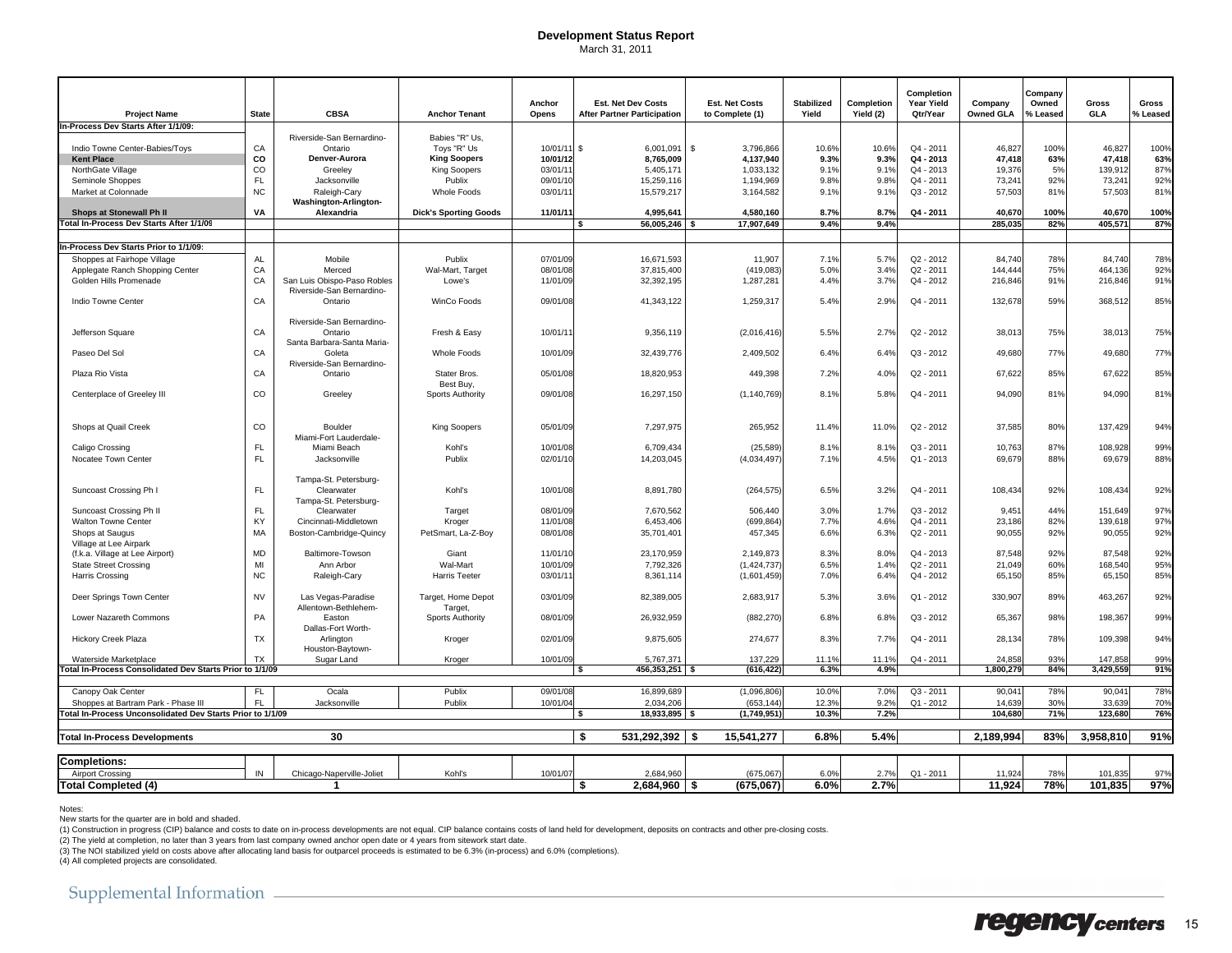#### **Projected Development Funding, Completions and Land Held** March 31, 2011

| In-Process Developments Projected Funding (1)                     |                          |                       |                         |                     |                       |
|-------------------------------------------------------------------|--------------------------|-----------------------|-------------------------|---------------------|-----------------------|
| (\$Thousands)                                                     |                          |                       |                         |                     |                       |
|                                                                   | Q2 2011E                 | Q3 2011E              | Q4 2011E                | 2012+E              |                       |
|                                                                   | \$4,000 - \$8,000        | $$1,500 - $4,500$     | $$(500)^{(2)} - $1,500$ | $$5,000 - $6,000$   |                       |
| <b>Estimated Development Completion Schedule</b><br>(\$Thousands) |                          |                       |                         |                     |                       |
|                                                                   | Completed <sup>(3)</sup> | Q2 2011E              | Q3 2011E                | Q4 2011E            | 2012+E                |
| Net Dev. Costs:                                                   | \$452,352                | \$106,800 - \$110,000 | \$16,800 - \$55,330     | \$83,715 - \$91,985 | \$265,000 - \$305,000 |
|                                                                   |                          |                       |                         |                     |                       |

#### **Land Held for Future Development (4)**

(\$ Thousands)

|               | Net Development |
|---------------|-----------------|
| # of Projects | Costs To Date   |
| 15            | \$95.562        |

(1) Net Funding for in-process consolidated and unconsolidated developments, excludes projected funding of future developments.

(2) Negative amount due to expected outparcel proceeds.

(3) Development properties already completed but not yet sold.

(4) Net development costs at completion subject to change as costs based on preliminary development plans only.

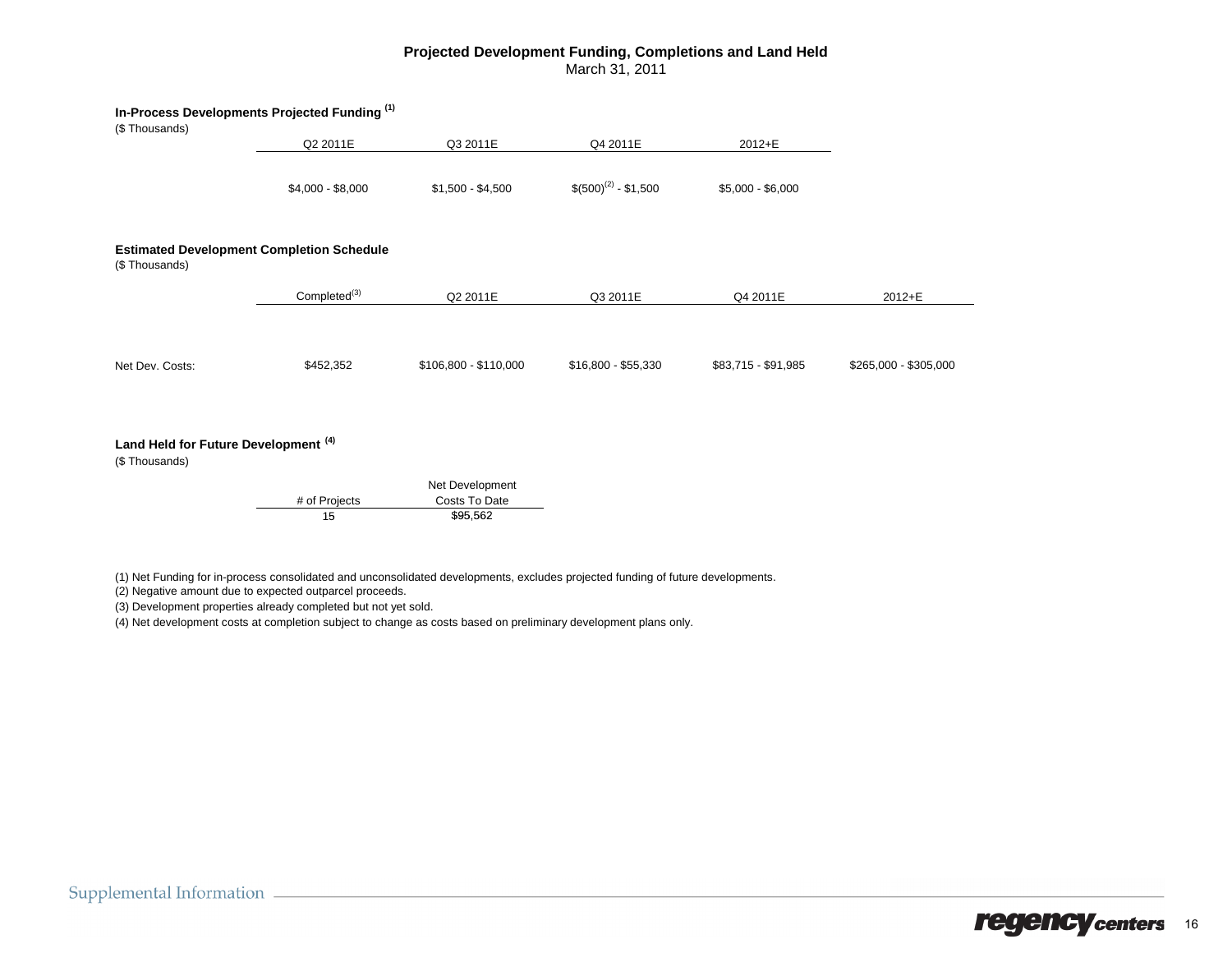#### Unconsolidated Investments March 31, 2011

|                                                                                                                                                                                                                                                                                            |                                                                                                       |                                         |                                      |                                       |                           | Regency                    |                                            |                                                                   |                                  |
|--------------------------------------------------------------------------------------------------------------------------------------------------------------------------------------------------------------------------------------------------------------------------------------------|-------------------------------------------------------------------------------------------------------|-----------------------------------------|--------------------------------------|---------------------------------------|---------------------------|----------------------------|--------------------------------------------|-------------------------------------------------------------------|----------------------------------|
| <b>Co-investment Partner and</b><br><b>Portfolio Summary Abbreviation</b>                                                                                                                                                                                                                  | <b>Property Name</b>                                                                                  | Number of<br><b>Properties</b>          | <b>Total</b><br><b>GLA</b>           | <b>Total</b><br><b>Assets</b>         | Total<br><b>Debt</b>      | Ownership<br>Interest      | Share<br>of Debt                           | Investment<br>3/31/11                                             | <b>Equity</b><br>Pick-up         |
| <b>State of Oregon</b><br>(JV-C, JV-C2)<br>$(JV-CCV)$                                                                                                                                                                                                                                      | Various<br>Cameron Village                                                                            | 29<br>$\mathbf{1}$<br>$\overline{30}$   | 3,484,782 \$<br>554,738<br>4,039,520 | 576,258,922 \$<br>106,027,806         | 313,517,116<br>47,300,000 | \$<br>20.00%<br>30.00%     | 62,703,423 \$<br>14,190,000                | 29,076,465 \$<br>17,511,442                                       | 359,157<br>137,427               |
|                                                                                                                                                                                                                                                                                            |                                                                                                       |                                         |                                      | 682,286,728                           | 360,817,116               |                            |                                            |                                                                   |                                  |
| <b>GRI</b><br>$(JV-GRI)$                                                                                                                                                                                                                                                                   | Various                                                                                               | 82                                      | 10,271,190                           | 2,024,431,405                         | 1,107,765,894             | 40.00%                     | 443,106,358                                | 260,402,181                                                       | 1,176,606                        |
| <b>Charter Hall Retail REIT</b><br>$(JV-M3)$                                                                                                                                                                                                                                               | Various                                                                                               | 4                                       | 376,174                              | 62,644,805                            | 44,070,000                | 24.95%                     | 10,995,465                                 | (40, 935)                                                         | (54, 920)                        |
| <b>Charter Hall Retail REIT and</b><br>$(JV-D)$                                                                                                                                                                                                                                            | Various                                                                                               | 32                                      | 2,732,377                            | 360,497,868                           | 179,686,054               | 16.35%                     | 29,383,947                                 | 18,995,061                                                        | (274, 897)                       |
| <b>CalSTRS</b><br>$(JV-RC)$                                                                                                                                                                                                                                                                | Various                                                                                               | 8                                       | 956,824                              | 181,031,092                           | 87,158,644                | 25.00%                     | 21,789,661                                 | 19,252,798                                                        | 63,297                           |
| <b>Regency Retail Partners</b><br>$(JV-RRP)$                                                                                                                                                                                                                                               | Various                                                                                               | 9                                       | 1,540,506                            | 339,302,978                           | 208,012,305               | 20.00%                     | 41,514,053                                 | 17,206,554                                                        | 37,913                           |
|                                                                                                                                                                                                                                                                                            |                                                                                                       |                                         |                                      |                                       |                           |                            |                                            |                                                                   |                                  |
| <b>USAA</b><br>(JV-USA)                                                                                                                                                                                                                                                                    | Various                                                                                               | 8                                       | 809,079                              | 131,852,281                           | 66,924,500                | 20.01%                     | 13,390,254                                 | 3,605,528                                                         | (16, 359)                        |
| <b>Publix</b><br>$(JV-O)$                                                                                                                                                                                                                                                                  | Shoppes at Bartram Park                                                                               | $\mathbf{1}$                            | 119,958                              | 20,641,537                            |                           | 50.00%                     |                                            | 10,279,757                                                        | 88,967                           |
| $(JV-O)$<br>$(JV-O)$                                                                                                                                                                                                                                                                       | Valleydale Village<br>Pebblebrook and Lynnhaven                                                       | $\mathbf{1}$<br>$\overline{\mathbf{c}}$ | 118,466<br>140,638                   | 10,462,527<br>24,438,804              |                           | 50.00%<br>50.00%           | $\overline{\phantom{a}}$<br>$\overline{a}$ | 4,927,073<br>10,697,629                                           | 41,041<br>136,844                |
| $(JV-O)$<br>$(JV-O)$                                                                                                                                                                                                                                                                       | Queensborough<br>Canopy Oak Center                                                                    | $\mathbf{1}$<br>$\mathbf 1$             | 82,333<br>90,041                     | 4,276,498<br>17,608,275               |                           | 50.00%<br>50.00%           |                                            | 2,936,995<br>9,260,524                                            | 61,227<br>89,541                 |
| H.E.B.                                                                                                                                                                                                                                                                                     |                                                                                                       | 6                                       | 551,436                              | 77,427,641                            |                           |                            |                                            |                                                                   |                                  |
| $(JV-O)$<br>$(JV-O)$<br>$(JV-O)$                                                                                                                                                                                                                                                           | Fairfield Town Center <sup>(1)</sup><br>White Oak Marketplace <sup>(1)</sup><br>Indian Springs Center | -1                                      | 136,625                              | 9,556,697<br>11,905,877<br>18,040,521 | 26,742,122                | 50.00%<br>50.00%<br>50.00% | 13,371,061                                 | 4,830,921<br>5,963,622<br>(4, 129, 659)                           | (46, 359)<br>(15, 772)<br>92,174 |
|                                                                                                                                                                                                                                                                                            |                                                                                                       | $\mathbf{1}$                            | 136,625                              | 39,503,095                            | 26,742,122                |                            |                                            |                                                                   |                                  |
| <b>Individual Investors</b>                                                                                                                                                                                                                                                                |                                                                                                       |                                         |                                      |                                       |                           |                            |                                            |                                                                   |                                  |
| $(JV-O)$                                                                                                                                                                                                                                                                                   | East San Marco <sup>(1)</sup>                                                                         |                                         |                                      | 12,436,553                            | 8,781,632                 | 50.00%                     | 4,390,816                                  | (2,538,366)                                                       | (4,600,970)                      |
|                                                                                                                                                                                                                                                                                            |                                                                                                       | 180                                     | 21,413,731 \$                        | 3,911,414,446 \$                      | 2,089,958,267             | S,                         | 654,835,038 \$                             | 408,237,590<br>-\$                                                | (2,725,083)                      |
| <sup>(1)</sup> Land held for future development                                                                                                                                                                                                                                            |                                                                                                       |                                         |                                      |                                       |                           |                            |                                            |                                                                   |                                  |
| Reconciliation of Equity of Regency Centers in Unconsolidated Partnerships to Regency Centers' Investment in Real Estate Partnerships:                                                                                                                                                     |                                                                                                       |                                         |                                      |                                       |                           |                            |                                            |                                                                   |                                  |
| Equity of Regency Centers in Unconsolidated Partnerships<br>less: APB 18 Impairment recorded at Regency Centers<br>less: Ownership percentage or Restricted Gain Method deferral recorded at Regency Centers<br>less: Net book equity in excess of purchase price for 15% buy-up in JV-GRI |                                                                                                       |                                         |                                      |                                       |                           |                            | \$                                         | 541,383,186<br>(13, 330, 000)<br>(41, 613, 273)<br>(78, 202, 322) |                                  |
| Regency Centers' Investment in Real Estate Partnerships                                                                                                                                                                                                                                    |                                                                                                       |                                         |                                      |                                       |                           |                            | \$                                         | 408,237,590                                                       |                                  |

Supplemental Information =

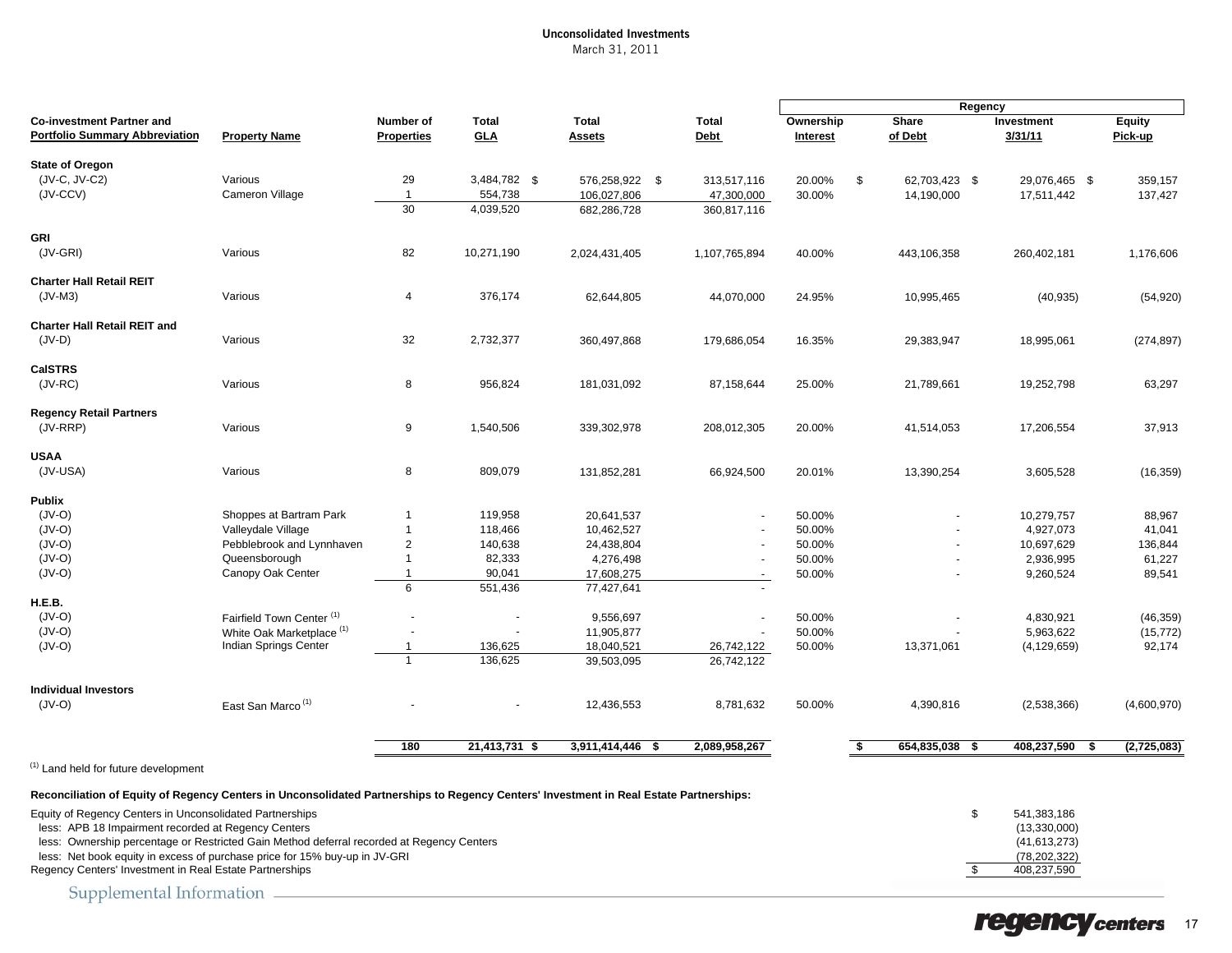## Unconsolidated Balance Sheets

March 31, 2011 and December 31, 2010

|                                                | 2011 |               |  | 2010 |               |  |
|------------------------------------------------|------|---------------|--|------|---------------|--|
| Assets                                         |      |               |  |      |               |  |
| Real estate, at cost                           | \$   | 4,196,469,938 |  | \$   | 4,205,321,979 |  |
| Less: accumulated depreciation                 |      | 591,752,115   |  |      | 565,801,328   |  |
|                                                |      | 3,604,717,823 |  |      | 3,639,520,651 |  |
| Properties in development                      |      | 39,340,237    |  |      | 41,814,619    |  |
| Net real estate investments                    |      | 3,644,058,060 |  |      | 3,681,335,270 |  |
| Cash and cash equivalents                      |      | 44,651,313    |  |      | 61,387,146    |  |
| Accounts receivable, net of allowance          |      |               |  |      |               |  |
| for uncollectible accounts                     |      | 25,797,594    |  |      | 37, 164, 261  |  |
| Straight line rent receivable, net of reserves |      | 34,933,025    |  |      | 32,262,316    |  |
| Deferred costs, less accumulated amortization  |      | 31,219,467    |  |      | 30,713,536    |  |
| Acquired lease intangible assets, net          |      | 113,850,324   |  |      | 120,162,709   |  |
| Other assets                                   |      | 11,689,141    |  |      | 14,866,754    |  |
| Regency only assets <sup>(1)</sup>             |      | 5,215,522     |  |      | 5,229,894     |  |
| <b>Total assets</b>                            | \$   | 3,911,414,446 |  | \$   | 3,983,121,886 |  |
|                                                |      |               |  |      |               |  |
| Liabilities and Equity                         |      |               |  |      |               |  |
| Liabilities:                                   |      |               |  |      |               |  |
| Notes payable                                  | \$   | 2,089,958,267 |  | \$   | 2,117,694,714 |  |
| Accounts payable and other liabilities         |      | 61,701,251    |  |      | 60,781,412    |  |
| Tenants' security and escrow deposits          |      | 8,525,722     |  |      | 8,448,349     |  |
| Acquired lease intangible liabilities, net     |      | 72,133,975    |  |      | 75,551,209    |  |
| <b>Total liabilities</b>                       |      | 2,232,319,215 |  |      | 2,262,475,684 |  |
| Equity:                                        |      |               |  |      |               |  |
| <b>Equity - Regency Centers</b>                |      | 541,383,186   |  |      | 557,374,488   |  |
| Equity - Third parties                         |      | 1,137,712,045 |  |      | 1,163,271,714 |  |
| Total equity                                   |      | 1,679,095,231 |  |      | 1,720,646,202 |  |
| <b>Total Liabilities and Equity</b>            | \$   | 3,911,414,446 |  | \$   | 3,983,121,886 |  |
|                                                |      |               |  |      |               |  |

(1) Capitalized development costs

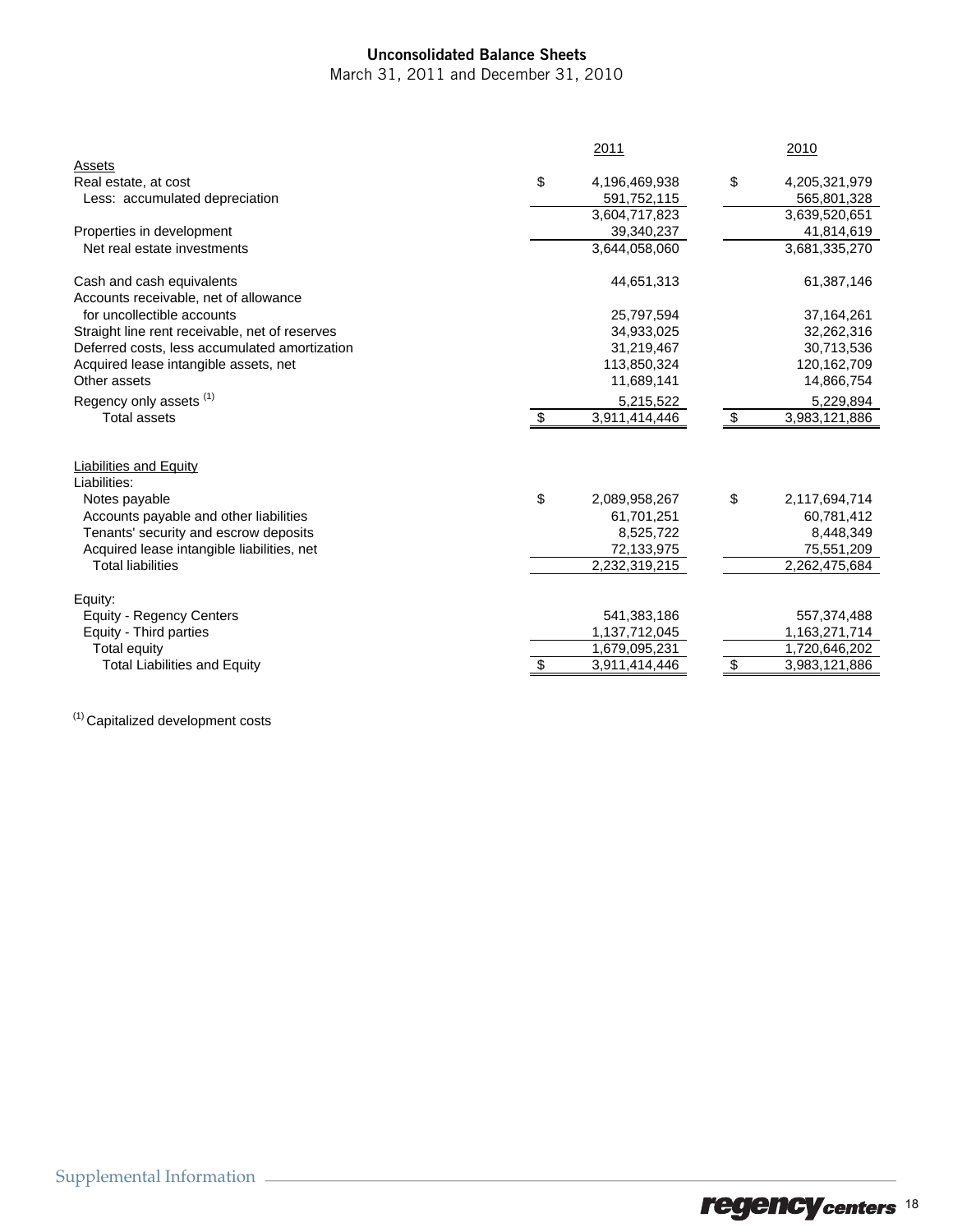#### Unconsolidated Balance Sheets - Regency's Pro-Rata Share

March 31, 2011 and December 31, 2010

|                                                |      | 2011          | 2010                |
|------------------------------------------------|------|---------------|---------------------|
| Assets                                         |      |               |                     |
| Real estate, at cost                           | \$   | 1,334,072,164 | \$<br>1,338,374,799 |
| Less: accumulated depreciation                 |      | 197,128,467   | 189,226,139         |
|                                                |      | 1,136,943,697 | 1,149,148,660       |
| Properties in development                      |      | 19,497,902    | 19,882,852          |
| Net real estate investments                    |      | 1,156,441,599 | 1,169,031,512       |
| Cash and cash equivalents                      |      | 13,283,213    | 20,859,552          |
| Accounts receivable, net of allowance          |      |               |                     |
| for uncollectible accounts                     |      | 8,329,288     | 11,515,022          |
| Straight line rent receivable, net of reserves |      | 11,201,803    | 10,260,756          |
| Deferred costs, less accumulated amortization  |      | 10,185,128    | 10,019,998          |
| Acquired lease intangible assets, net          |      | 29,129,927    | 30,918,136          |
| Other assets                                   |      | 4,454,772     | 5,565,168           |
| Regency only assets <sup>(1)</sup>             |      | 5,215,522     | 5,229,897           |
| <b>Total assets</b>                            | - \$ | 1,238,241,252 | 1,263,400,041       |
|                                                |      |               |                     |
| Liabilities and Equity                         |      |               |                     |
| Liabilities:                                   |      |               |                     |
| Notes payable                                  | \$   | 654,835,038   | \$<br>663,055,241   |
| Accounts payable and other liabilities         |      | 20,581,451    | 20,471,567          |
| Tenants' security and escrow deposits          |      | 2,794,352     | 2,784,264           |
| Acquired lease intangible liabilities, net     |      | 18,647,225    | 19,714,481          |
| <b>Total liabilities</b>                       |      | 696,858,066   | 706,025,553         |
| Equity:                                        |      |               |                     |
| <b>Equity - Regency Centers</b>                |      | 541,383,186   | 557,374,488         |
| <b>Total Liabilities and Equity</b>            | \$   | 1,238,241,252 | \$<br>1,263,400,041 |

(1) Capitalized development costs

Pro-rata financial information is not and is not intended to be a presentation in accordance with generally accepted accounting principles. However, management believes that providing such information is useful to investors in assessing the impact of its unconsolidated real estate partnership activities on the operations of the Company which include such items on a single line presentation under the equity method in the Company's consolidated financial statements.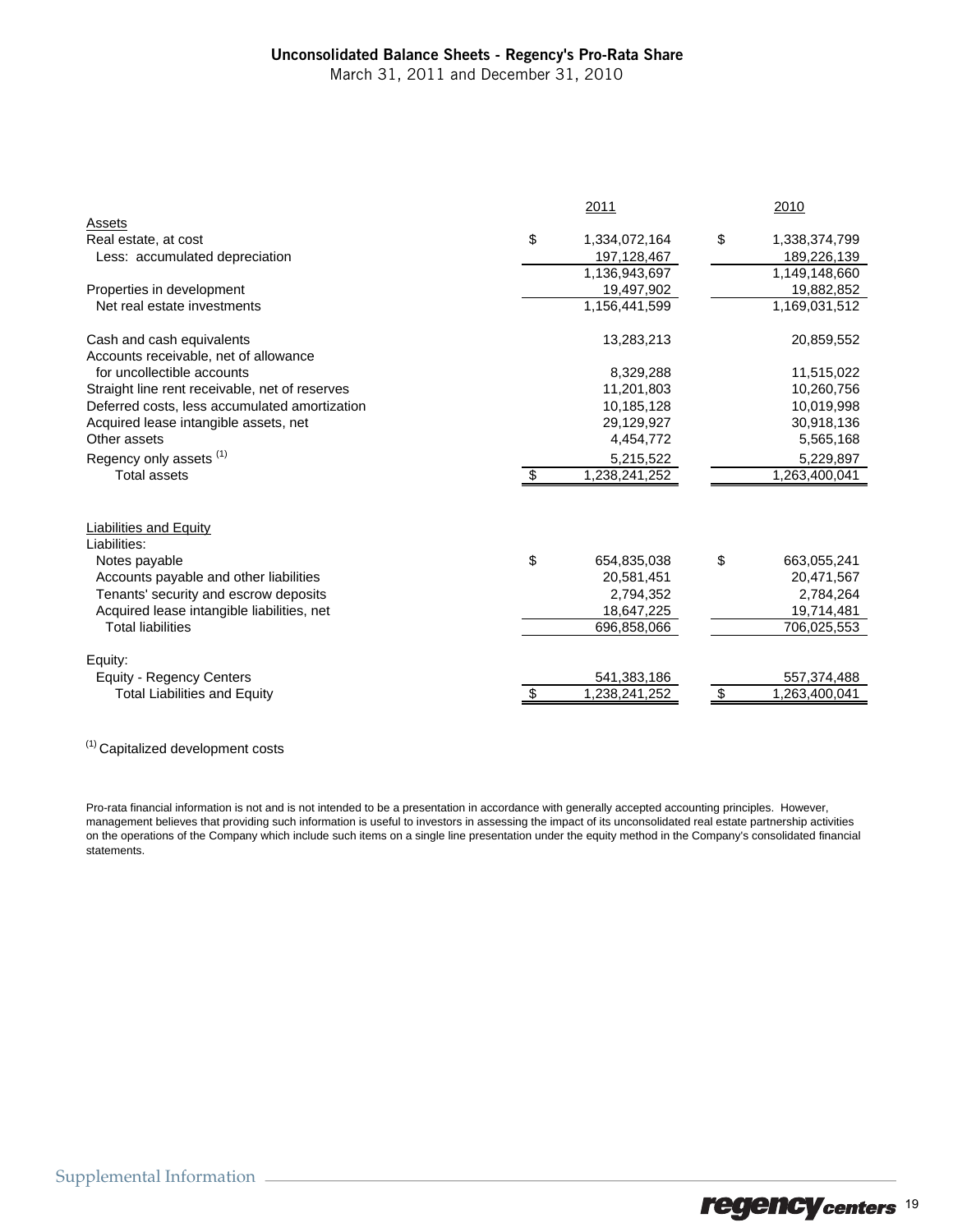## Unconsolidated Statements of Operations

For the periods ended March 31, 2011 and December 31, 2010

|                                       | <b>Three Months Ended</b> |              | Year to Date     |              |  |
|---------------------------------------|---------------------------|--------------|------------------|--------------|--|
|                                       | 2011                      | 2010         | 2011             | 2010         |  |
| Revenues:                             |                           |              |                  |              |  |
| Minimum rent                          | \$<br>80,722,299          | 81,412,379   | \$<br>80,722,299 | 81,412,379   |  |
| Percentage rent                       | 643.519                   | 292.722      | 643,519          | 292,722      |  |
| Recoveries from tenants               | 25,490,647                | 26,387,165   | 25,490,647       | 26,387,165   |  |
| <b>Termination fees</b>               | 179,032                   | 1,101,214    | 179,032          | 1,101,214    |  |
| Other income                          | 1,147,824                 | 710,152      | 1,147,824        | 710,152      |  |
| Total revenues                        | 108,183,321               | 109,903,632  | 108,183,321      | 109,903,632  |  |
| Operating expenses:                   |                           |              |                  |              |  |
| Operating and maintenance             | 19,383,962                | 18,772,269   | 19,383,962       | 18,772,269   |  |
| Real estate taxes                     | 14,540,426                | 15,120,119   | 14,540,426       | 15,120,119   |  |
| Provision for doubtful accounts       | 1,247,238                 | 1,485,187    | 1,247,238        | 1,485,187    |  |
| Other (income) expense                | (33, 754)                 | 42,732       | (33, 754)        | 42,732       |  |
| Total operating expenses              | 35, 137, 872              | 35,420,307   | 35,137,872       | 35,420,307   |  |
| Net operating income                  | 73,045,449                | 74,483,325   | 73,045,449       | 74,483,325   |  |
| Other expense (income):               |                           |              |                  |              |  |
| General and administrative            | 1,942,320                 | 2,220,591    | 1,942,320        | 2,220,591    |  |
| Depreciation and amortization expense | 36,375,064                | 39,083,673   | 36,375,064       | 39,083,673   |  |
| Interest expense, net                 | 30,892,966                | 34,733,661   | 30,892,966       | 34,733,661   |  |
| Gain on sale of real estate           | (48, 517)                 |              | (48, 517)        |              |  |
| Provision for impairment              |                           | 9,032,827    |                  | 9,032,827    |  |
| Other (income) expense                | (490, 606)                | 1,168        | (490,606)        | 1,168        |  |
| Total other expense                   | 68,671,227                | 85,071,920   | 68,671,227       | 85,071,920   |  |
| Net income (loss)                     | 4,374,222                 | (10,588,595) | \$<br>4,374,222  | (10,588,595) |  |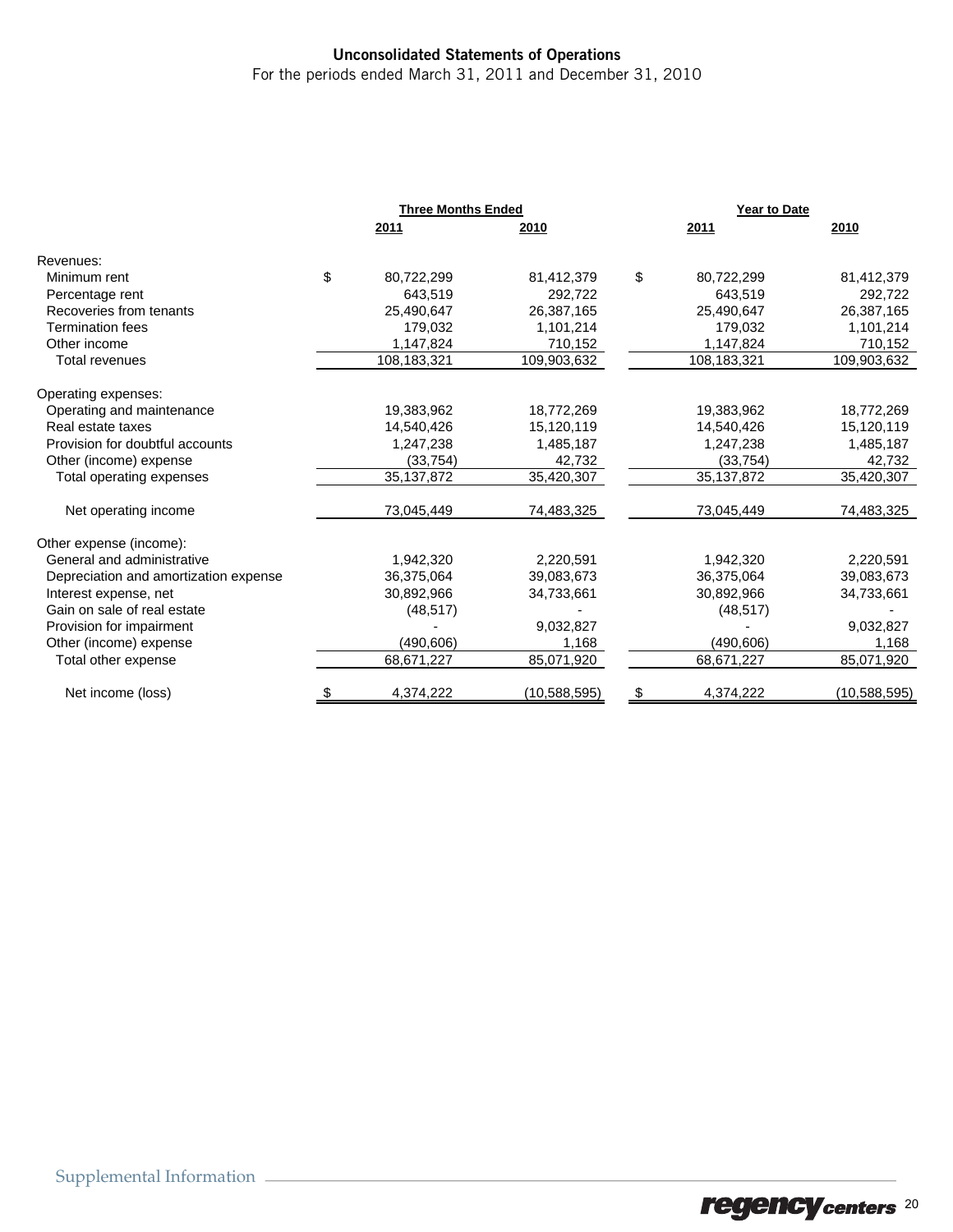#### Unconsolidated Statements of Operations - Regency's Pro-Rata Share

For the periods ended March 31, 2011 and December 31, 2010

| 2010<br>2011<br>2011<br>2010<br>Revenues:<br>\$<br>25,363,927<br>\$<br>25,363,927<br>Minimum rent<br>27,849,343<br>27,849,343<br>232,636<br>230,486<br>232,636<br>Percentage rent<br>Recoveries from tenants<br>7,931,634<br>8,993,661<br>7,931,634<br>8,993,661<br><b>Termination fees</b><br>37,427<br>299,285<br>37,427<br>Other income<br>360,503<br>278,906<br>360,503<br>33,926,127<br>33,926,127<br>37,651,681<br>37,651,681<br><b>Total revenues</b><br>Operating expenses:<br>Operating and maintenance<br>5,979,835<br>6,459,754<br>5,979,835<br>Real estate taxes<br>4,567,929<br>5,090,181<br>4,567,929<br>411,962<br>411,962<br>Provision for doubtful accounts<br>624,466<br>(15,860)<br>(15,860)<br>Other expenses<br>24,086<br>12,198,487<br>10,943,866<br>10,943,866<br>12,198,487<br>Total operating expenses<br>Net operating income<br>22,982,261<br>25,453,194<br>22,982,261<br>25,453,194<br>Other expense (income):<br>General and administrative<br>476,942<br>558,848<br>476,942<br>Depreciation and amortization expense<br>11,400,133<br>13,234,051<br>11,400,133<br>13,234,051<br>9,476,529<br>11,965,520<br>Interest expense, net<br>9,476,529<br>11,965,520<br>Gain on sale of real estate<br>(19, 407)<br>(19, 407)<br>3,613,131<br>Provision for impairment<br>Other (income) expense<br>(196, 126)<br>584<br>(196, 126)<br>29,372,134<br>29,372,134<br>21,138,071<br>21,138,071<br>Total other expense |             |
|-----------------------------------------------------------------------------------------------------------------------------------------------------------------------------------------------------------------------------------------------------------------------------------------------------------------------------------------------------------------------------------------------------------------------------------------------------------------------------------------------------------------------------------------------------------------------------------------------------------------------------------------------------------------------------------------------------------------------------------------------------------------------------------------------------------------------------------------------------------------------------------------------------------------------------------------------------------------------------------------------------------------------------------------------------------------------------------------------------------------------------------------------------------------------------------------------------------------------------------------------------------------------------------------------------------------------------------------------------------------------------------------------------------------------------------------|-------------|
|                                                                                                                                                                                                                                                                                                                                                                                                                                                                                                                                                                                                                                                                                                                                                                                                                                                                                                                                                                                                                                                                                                                                                                                                                                                                                                                                                                                                                                         |             |
|                                                                                                                                                                                                                                                                                                                                                                                                                                                                                                                                                                                                                                                                                                                                                                                                                                                                                                                                                                                                                                                                                                                                                                                                                                                                                                                                                                                                                                         |             |
|                                                                                                                                                                                                                                                                                                                                                                                                                                                                                                                                                                                                                                                                                                                                                                                                                                                                                                                                                                                                                                                                                                                                                                                                                                                                                                                                                                                                                                         |             |
|                                                                                                                                                                                                                                                                                                                                                                                                                                                                                                                                                                                                                                                                                                                                                                                                                                                                                                                                                                                                                                                                                                                                                                                                                                                                                                                                                                                                                                         | 230,486     |
|                                                                                                                                                                                                                                                                                                                                                                                                                                                                                                                                                                                                                                                                                                                                                                                                                                                                                                                                                                                                                                                                                                                                                                                                                                                                                                                                                                                                                                         |             |
|                                                                                                                                                                                                                                                                                                                                                                                                                                                                                                                                                                                                                                                                                                                                                                                                                                                                                                                                                                                                                                                                                                                                                                                                                                                                                                                                                                                                                                         | 299,285     |
|                                                                                                                                                                                                                                                                                                                                                                                                                                                                                                                                                                                                                                                                                                                                                                                                                                                                                                                                                                                                                                                                                                                                                                                                                                                                                                                                                                                                                                         | 278,906     |
|                                                                                                                                                                                                                                                                                                                                                                                                                                                                                                                                                                                                                                                                                                                                                                                                                                                                                                                                                                                                                                                                                                                                                                                                                                                                                                                                                                                                                                         |             |
|                                                                                                                                                                                                                                                                                                                                                                                                                                                                                                                                                                                                                                                                                                                                                                                                                                                                                                                                                                                                                                                                                                                                                                                                                                                                                                                                                                                                                                         |             |
|                                                                                                                                                                                                                                                                                                                                                                                                                                                                                                                                                                                                                                                                                                                                                                                                                                                                                                                                                                                                                                                                                                                                                                                                                                                                                                                                                                                                                                         | 6,459,754   |
|                                                                                                                                                                                                                                                                                                                                                                                                                                                                                                                                                                                                                                                                                                                                                                                                                                                                                                                                                                                                                                                                                                                                                                                                                                                                                                                                                                                                                                         | 5,090,181   |
|                                                                                                                                                                                                                                                                                                                                                                                                                                                                                                                                                                                                                                                                                                                                                                                                                                                                                                                                                                                                                                                                                                                                                                                                                                                                                                                                                                                                                                         | 624,466     |
|                                                                                                                                                                                                                                                                                                                                                                                                                                                                                                                                                                                                                                                                                                                                                                                                                                                                                                                                                                                                                                                                                                                                                                                                                                                                                                                                                                                                                                         | 24,086      |
|                                                                                                                                                                                                                                                                                                                                                                                                                                                                                                                                                                                                                                                                                                                                                                                                                                                                                                                                                                                                                                                                                                                                                                                                                                                                                                                                                                                                                                         |             |
|                                                                                                                                                                                                                                                                                                                                                                                                                                                                                                                                                                                                                                                                                                                                                                                                                                                                                                                                                                                                                                                                                                                                                                                                                                                                                                                                                                                                                                         |             |
|                                                                                                                                                                                                                                                                                                                                                                                                                                                                                                                                                                                                                                                                                                                                                                                                                                                                                                                                                                                                                                                                                                                                                                                                                                                                                                                                                                                                                                         |             |
|                                                                                                                                                                                                                                                                                                                                                                                                                                                                                                                                                                                                                                                                                                                                                                                                                                                                                                                                                                                                                                                                                                                                                                                                                                                                                                                                                                                                                                         | 558,848     |
|                                                                                                                                                                                                                                                                                                                                                                                                                                                                                                                                                                                                                                                                                                                                                                                                                                                                                                                                                                                                                                                                                                                                                                                                                                                                                                                                                                                                                                         |             |
|                                                                                                                                                                                                                                                                                                                                                                                                                                                                                                                                                                                                                                                                                                                                                                                                                                                                                                                                                                                                                                                                                                                                                                                                                                                                                                                                                                                                                                         |             |
|                                                                                                                                                                                                                                                                                                                                                                                                                                                                                                                                                                                                                                                                                                                                                                                                                                                                                                                                                                                                                                                                                                                                                                                                                                                                                                                                                                                                                                         |             |
|                                                                                                                                                                                                                                                                                                                                                                                                                                                                                                                                                                                                                                                                                                                                                                                                                                                                                                                                                                                                                                                                                                                                                                                                                                                                                                                                                                                                                                         | 3,613,131   |
|                                                                                                                                                                                                                                                                                                                                                                                                                                                                                                                                                                                                                                                                                                                                                                                                                                                                                                                                                                                                                                                                                                                                                                                                                                                                                                                                                                                                                                         | 584         |
|                                                                                                                                                                                                                                                                                                                                                                                                                                                                                                                                                                                                                                                                                                                                                                                                                                                                                                                                                                                                                                                                                                                                                                                                                                                                                                                                                                                                                                         |             |
| Net loss before Regency only expense (income)<br>1,844,190<br>(3,918,940)<br>1,844,190                                                                                                                                                                                                                                                                                                                                                                                                                                                                                                                                                                                                                                                                                                                                                                                                                                                                                                                                                                                                                                                                                                                                                                                                                                                                                                                                                  | (3,918,940) |
| Regency only expense (income):                                                                                                                                                                                                                                                                                                                                                                                                                                                                                                                                                                                                                                                                                                                                                                                                                                                                                                                                                                                                                                                                                                                                                                                                                                                                                                                                                                                                          |             |
| Accretion of excess investment<br>(43, 897)<br>(50, 659)<br>(50, 659)                                                                                                                                                                                                                                                                                                                                                                                                                                                                                                                                                                                                                                                                                                                                                                                                                                                                                                                                                                                                                                                                                                                                                                                                                                                                                                                                                                   | (43, 897)   |
| 39,932<br>Depreciation of capitalized costs<br>16,705<br>39,932                                                                                                                                                                                                                                                                                                                                                                                                                                                                                                                                                                                                                                                                                                                                                                                                                                                                                                                                                                                                                                                                                                                                                                                                                                                                                                                                                                         | 16,705      |
| Provision for impairment on investment in real estate partnerships<br>4,580,000<br>4,580,000                                                                                                                                                                                                                                                                                                                                                                                                                                                                                                                                                                                                                                                                                                                                                                                                                                                                                                                                                                                                                                                                                                                                                                                                                                                                                                                                            |             |
| (27, 192)<br>4,569,273<br>Total Regency only expense<br>4,569,273                                                                                                                                                                                                                                                                                                                                                                                                                                                                                                                                                                                                                                                                                                                                                                                                                                                                                                                                                                                                                                                                                                                                                                                                                                                                                                                                                                       | (27, 192)   |
| \$<br>Net loss<br>\$<br>(2,725,083)<br>(3,891,748)<br>(2,725,083)                                                                                                                                                                                                                                                                                                                                                                                                                                                                                                                                                                                                                                                                                                                                                                                                                                                                                                                                                                                                                                                                                                                                                                                                                                                                                                                                                                       | (3,891,748) |

Pro-rata financial information is not and is not intended to be a presentation in accordance with generally accepted accounting principles. However, the impact of its unconsolidated real estate partnership activities on the operations of the Company which include suchmanagement believes that providing such information is useful to investors in assessing items on a single line presentation under the equity method in the Company's consolidated financial statements.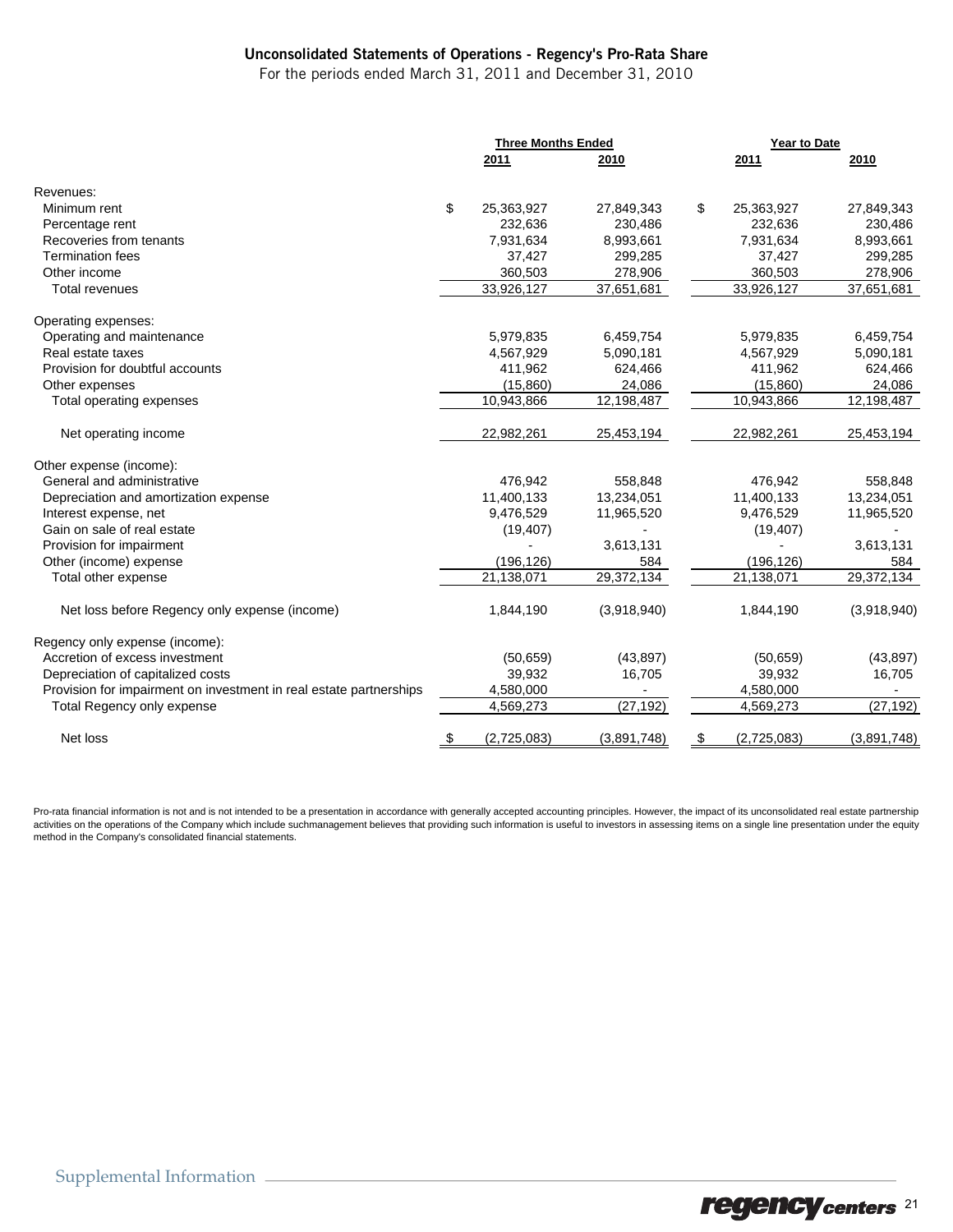#### Summary of Unconsolidated Debt

March 31, 2011 and December 31, 2010

| <b>Total Debt Outstanding:</b>         | 3/31/11       | 12/31/10      |
|----------------------------------------|---------------|---------------|
| Mortgage loans payable:                |               |               |
| Fixed rate secured loans               | 2,070,157,022 | 2,097,889,505 |
| Unsecured line of credit variable rate | 19.801.245    | 19,805,209    |
| Total                                  | 2,089,958,267 | 2,117,694,714 |

| Schedule of Maturities by Year:                                                                                    | <b>Scheduled</b><br><b>Principal Payments</b> | Mortgage Loan<br><b>Maturities</b> | <b>Unsecured</b><br><b>Maturities</b> | Total         | Regency's<br>Pro Rata Share | <b>Weighted Average Fixed</b><br><b>Interest Rate</b> |
|--------------------------------------------------------------------------------------------------------------------|-----------------------------------------------|------------------------------------|---------------------------------------|---------------|-----------------------------|-------------------------------------------------------|
| 2011                                                                                                               | \$<br>4,679,944                               | 448,760,010                        | 8,781,632                             | 462,221,586   | 181,581,854                 | 5.2%                                                  |
| 2012                                                                                                               | 8,682,631                                     | 244,418,296                        | 11,019,613                            | 264,120,540   | 99,849,021                  | 5.3%                                                  |
| 2013                                                                                                               | 10,014,507                                    | 24,373,193                         |                                       | 34,387,700    | 12,331,486                  | 5.0%                                                  |
| 2014                                                                                                               | 10,414,655                                    | 77,304,699                         |                                       | 87,719,354    | 25,426,299                  | 6.7%                                                  |
| 2015                                                                                                               | 10,324,804                                    | 298,324,199                        |                                       | 308,649,003   | 73,074,877                  | 6.6%                                                  |
| 2016                                                                                                               | 8,088,848                                     | 317,859,845                        |                                       | 325,948,693   | 98,769,821                  | 5.9%                                                  |
| 2017                                                                                                               | 7,222,561                                     | 190,646,498                        |                                       | 197,869,059   | 42,059,421                  | 6.0%                                                  |
| 2018                                                                                                               | 7,334,849                                     | 87,341,127                         |                                       | 94,675,976    | 21,044,245                  | 6.0%                                                  |
| 2019                                                                                                               | 6,751,092                                     | 65,964,224                         |                                       | 72,715,316    | 16,994,095                  | 7.4%                                                  |
| 2020                                                                                                               | 3,953,524                                     | 214,116,797                        |                                       | 218,070,321   | 79,243,219                  | 5.6%                                                  |
| >10 Years                                                                                                          | 8,379,548                                     | 10,873,682                         |                                       | 19,253,230    | 3,584,335                   | 7.3%                                                  |
| Net unamortized debt premium                                                                                       |                                               | 4,327,489                          |                                       | 4,327,489     | 876,365                     |                                                       |
|                                                                                                                    | 85,846,963                                    | 1,984,310,059                      | 19,801,245                            | 2,089,958,267 | 654,835,038                 | 5.8%                                                  |
| Percentage of Total Debt:                                                                                          |                                               |                                    |                                       |               | 3/31/11                     | 12/31/10                                              |
| Fixed                                                                                                              |                                               |                                    |                                       |               | 99.1%                       | 99.1%                                                 |
| Variable                                                                                                           |                                               |                                    |                                       |               | 0.9%                        | 0.9%                                                  |
| Current Average Interest Rates:(1)                                                                                 |                                               |                                    |                                       |               |                             |                                                       |
| Fixed                                                                                                              |                                               |                                    |                                       |               | 5.8%                        | 5.8%                                                  |
| Variable                                                                                                           |                                               |                                    |                                       |               | 2.1%                        | 2.1%                                                  |
| <b>Effective Interest Rate</b>                                                                                     |                                               |                                    |                                       |               | 5.8%                        | 5.8%                                                  |
| <sup>(1)</sup> Interest rates are as of the quarter end and exclude the impact of deferred loan cost amortization. |                                               |                                    |                                       |               |                             |                                                       |

#### **Average Maturity Date:**

| Fixed    | July 3, 2015     | June 15, 2015     |
|----------|------------------|-------------------|
| Variable | February 9, 2012 | February 10, 2012 |

#### **Summary of Unconsolidated Debt - Regency's Pro-Rata Share**

| Mortgage Loans Payable:                |             |             |
|----------------------------------------|-------------|-------------|
| Fixed rate secured loans               | 648.240.299 | 656,466,320 |
| Unsecured line of credit variable rate | 6.594.739   | 6,588,921   |
| Total                                  | 654.835.038 | 663.055.241 |
|                                        |             |             |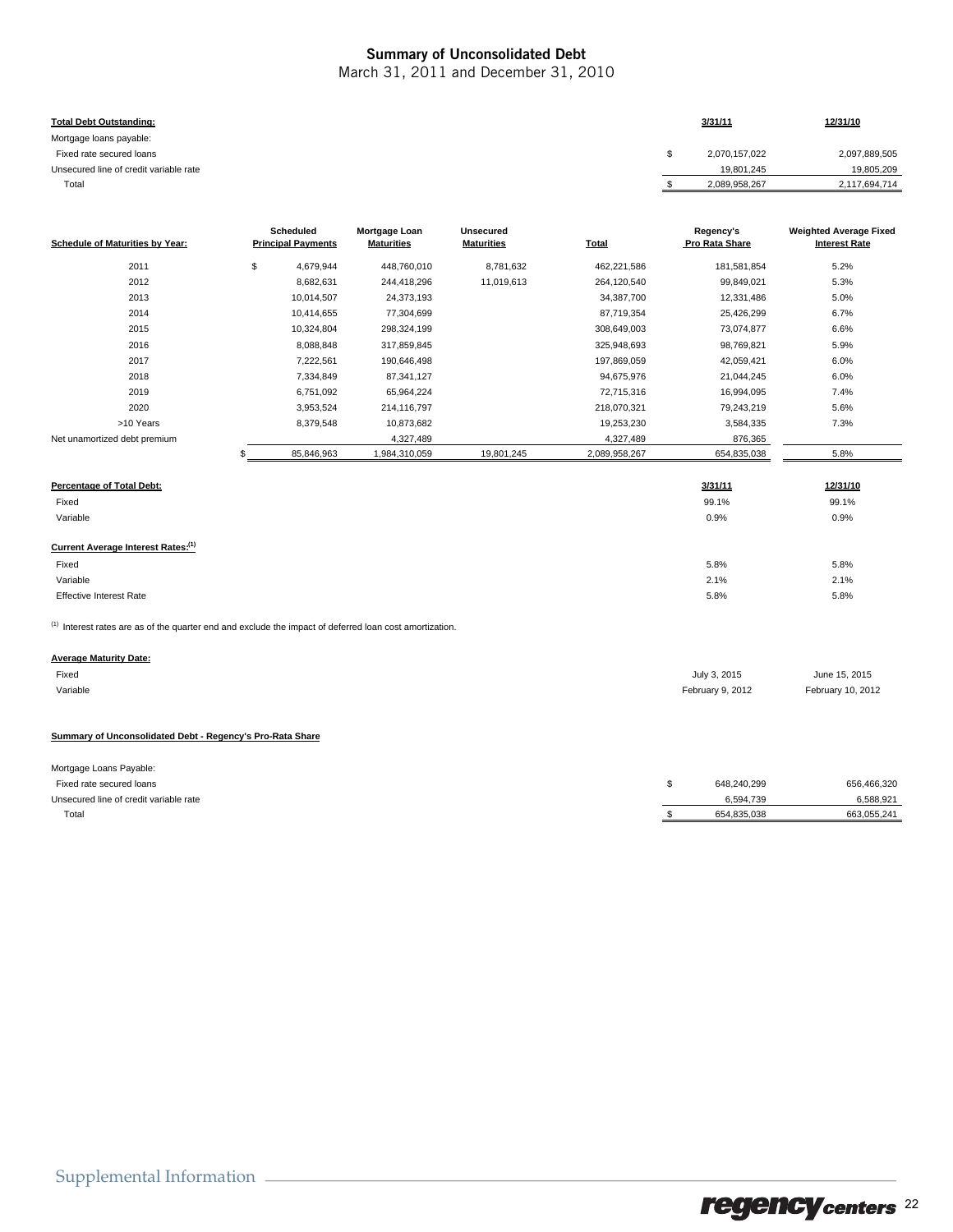## Leasing Statistics - Wholly Owned and Regency's Pro-Rata Share of Co-**investment Partnerships**

March 31, 2011

|                   |                         |           |             |                                   |                             | Tenant                             | <b>Rent Growth</b>           |
|-------------------|-------------------------|-----------|-------------|-----------------------------------|-----------------------------|------------------------------------|------------------------------|
| Total             | Leasing<br>Transactions | Sq. Feet  | Per Sa. Ft. | <b>Base Rent Rent Growth</b><br>% | Weighted Avg.<br>Lease Term | <b>Improvements</b><br>Per Sa. Ft. | (spaces vacant<br>$<$ 12 mo) |
| 1st Quarter 2011  | 360                     | 958.079   | 15.97       | $-4.9%$                           | 5.8                         | 1.43                               | $-1.0%$                      |
| 4th Quarter 2010  | 450                     | 937.379   | 20.06       | $-3.5%$                           | 5.6                         | 2.54                               | $-1.2%$                      |
| 3rd Quarter 2010  | 460                     | 1,117,023 | 17.81       | $-4.5%$                           | 5.5                         | 2.61                               | $-2.5%$                      |
| 2nd Quarter 2010  | 426                     | 977,696   | 19.76       | $-0.1%$                           | 5.6                         | 3.74                               | $0.9\%$                      |
| Total - 12 months | .696                    | 3,990,177 | 18.38       | $-3.1%$                           | 5.6                         | 2.59                               | $-1.0%$                      |

| <b>New Leases</b> | Leasing<br>Transactions | Sa. Feet | <b>Base Rent</b><br>Per Sa. Ft. | <b>Rent Growth</b><br>% | <b>Weighted Avg.</b><br><b>Lease Term</b> | <b>Tenant</b><br><b>Improvements</b><br>Per Sa. Ft. | <b>Rent Growth</b><br>(spaces vacant<br>$<$ 12 mo) |
|-------------------|-------------------------|----------|---------------------------------|-------------------------|-------------------------------------------|-----------------------------------------------------|----------------------------------------------------|
| 1st Quarter 2011  | 121                     | 314.184  | 15.84                           | $-18.4%$                | 8.7                                       | 4.12                                                | $-3.4%$                                            |
| 4th Quarter 2010  | 179                     | 356.171  | 19.72                           | $-11.1%$                | 8.1                                       | 5.62                                                | $-4.2%$                                            |
| 3rd Quarter 2010  | 181                     | 302.569  | 18.86                           | $-12.6%$                | 6.7                                       | 9.05                                                | $-6.9%$                                            |
| 2nd Quarter 2010  | 150                     | 350.341  | 20.12                           | 0.2%                    | 8.8                                       | 9.45                                                | 4.7%                                               |
| Total - 12 months | 631                     | 323,265  | 18.71                           | $-9.3%$                 | 8.1                                       | 7.06                                                | $-1.4%$                                            |

| <b>Renewals</b>   | Leasing<br><b>Transactions</b> | Sq. Feet  | <b>Base Rent</b><br>Per Sq. Ft. | <b>Rent Growth</b><br>% | Weighted Avg.<br>Lease Term | Tenant<br><b>Improvements</b><br>Per Sq. Ft. | <b>Rent Growth</b><br>(spaces vacant<br>$< 12 \text{ mo}$ |
|-------------------|--------------------------------|-----------|---------------------------------|-------------------------|-----------------------------|----------------------------------------------|-----------------------------------------------------------|
| 1st Quarter 2011  | 239                            | 643.895   | 16.03                           | $-0.7%$                 | 4.4                         | 0.11                                         | $-0.7%$                                                   |
| 4th Quarter 2010  | 271                            | 581.209   | 20.26                           | $-0.6%$                 | 4.0                         | 0.65                                         | $-0.6%$                                                   |
| 3rd Quarter 2010  | 279                            | 814.454   | 17.43                           | $-1.9%$                 | 5.0                         | 0.22                                         | $-1.9%$                                                   |
| 2nd Quarter 2010  | 276                            | 627.355   | 19.56                           | $-0.2%$                 | 3.8                         | 0.54                                         | $-0.2%$                                                   |
| Total - 12 months | .065                           | 2.666.912 | 18.21                           | $-0.9%$                 | 4.3                         | 0.37                                         | $-0.9%$                                                   |

#### **Notes:**

*Rent growth is on a same space, cash basis All amounts reported at execution*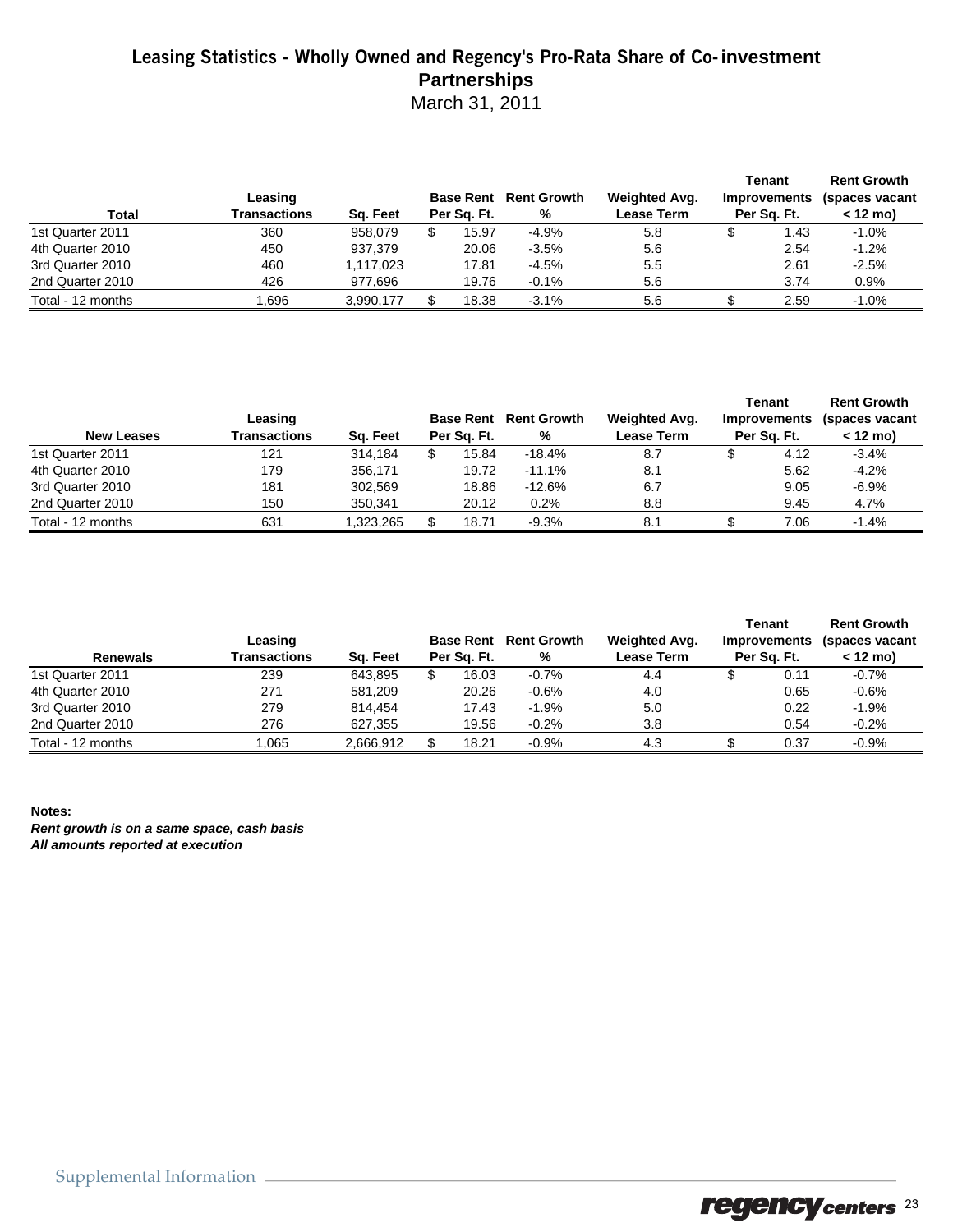## **Leasing Statistics - Wholly Owned and 100% of Co-investment Partnerships**

March 31, 2011

| Total             | Leasing<br>Transactions | Sa. Feet  | <b>Base Rent</b><br>Per Sa. Ft. | Rent<br>Growth % | Weighted Avg.<br><b>Lease Term</b> | Tenant<br><b>Improvements</b><br>Per Sa. Ft. | <b>Rent Growth</b><br>(spaces vacant<br>$< 12 \text{ mo}$ |
|-------------------|-------------------------|-----------|---------------------------------|------------------|------------------------------------|----------------------------------------------|-----------------------------------------------------------|
| 1st Quarter 2011  | 360                     | 1.271.108 | 17.02                           | $-5.2%$          | 5.6                                | 1.39                                         | $-1.5%$                                                   |
| 4th Quarter 2010  | 450                     | 1.350.242 | 19.40                           | $-3.8%$          | 5.7                                | 2.41                                         | $-1.6%$                                                   |
| 3rd Quarter 2010  | 460                     | 1.592.220 | 17.81                           | $-4.5%$          | 5.4                                | 2.82                                         | $-2.1%$                                                   |
| 2nd Quarter 2010  | 426                     | 1.498.478 | 18.60                           | $-0.8%$          | 5.3                                | 2.85                                         | $-0.1%$                                                   |
| Total - 12 months | .696                    | 5.712.048 | 18.22                           | $-3.4%$          | 5.5                                | 2.41                                         | $-1.3%$                                                   |

| <b>New Leases</b> | Leasing<br>Transactions | Sa. Feet | <b>Base Rent</b><br>Per Sa. Ft. | Rent<br>Growth % | Weighted Avg.<br><b>Lease Term</b> | Tenant<br><b>Improvements</b><br>Per Sq. Ft. | <b>Rent Growth</b><br>(spaces vacant<br>$< 12 \text{ mo}$ |
|-------------------|-------------------------|----------|---------------------------------|------------------|------------------------------------|----------------------------------------------|-----------------------------------------------------------|
| 1st Quarter 2011  | 121                     | 396.035  | 16.33                           | $-18.4%$         | 8.3                                | 4.26                                         | $-1.8%$                                                   |
| 4th Quarter 2010  | 179                     | 514.066  | 19.00                           | $-8.5%$          | 8.5                                | 5.34                                         | $-0.2%$                                                   |
| 3rd Quarter 2010  | 181                     | 452.181  | 18.08                           | $-14.6%$         | 6.8                                | 9.42                                         | $-9.6%$                                                   |
| 2nd Quarter 2010  | 150                     | 460.211  | 19.69                           | $-1.6%$          | 8.4                                | 8.37                                         | 1.6%                                                      |
| Total - 12 months | 631                     | .822.493 | 18.37                           | $-9.8%$          | 8.0                                | 6.88                                         | $-2.1%$                                                   |

| <b>Renewals</b>   | Leasing<br>Transactions | Sa. Feet  | <b>Base Rent</b><br>Per Sq. Ft. | Rent<br>Growth % | Weighted Avg.<br><b>Lease Term</b> | Tenant<br><b>Improvements</b><br>Per Sq. Ft. | <b>Rent Growth</b><br>(spaces vacant<br>$< 12 \text{ mo}$ |
|-------------------|-------------------------|-----------|---------------------------------|------------------|------------------------------------|----------------------------------------------|-----------------------------------------------------------|
| 1st Quarter 2011  | 239                     | 875.073   | 17.33                           | $-1.5%$          | 4.3                                | 0.10                                         | $-1.5%$                                                   |
| 4th Quarter 2010  | 271                     | 836.176   | 19.65                           | $-2.0%$          | 3.9                                | 0.61                                         | $-2.0%$                                                   |
| 3rd Quarter 2010  | 279                     | 1,140,039 | 17.70                           | $-0.9%$          | 4.8                                | 0.20                                         | $-0.9%$                                                   |
| 2nd Quarter 2010  | 276                     | 1.038.267 | 18.12                           | $-0.5%$          | 3.9                                | 0.40                                         | $-0.5%$                                                   |
| Total - 12 months | ,065                    | 3,889,555 | 18.15                           | $-1.2%$          | 4.3                                | 0.32                                         | $-1.2%$                                                   |

#### **Notes:** *Rent growth is on a same space, cash basis* `` *All amounts reported at execution*

Supplemental Information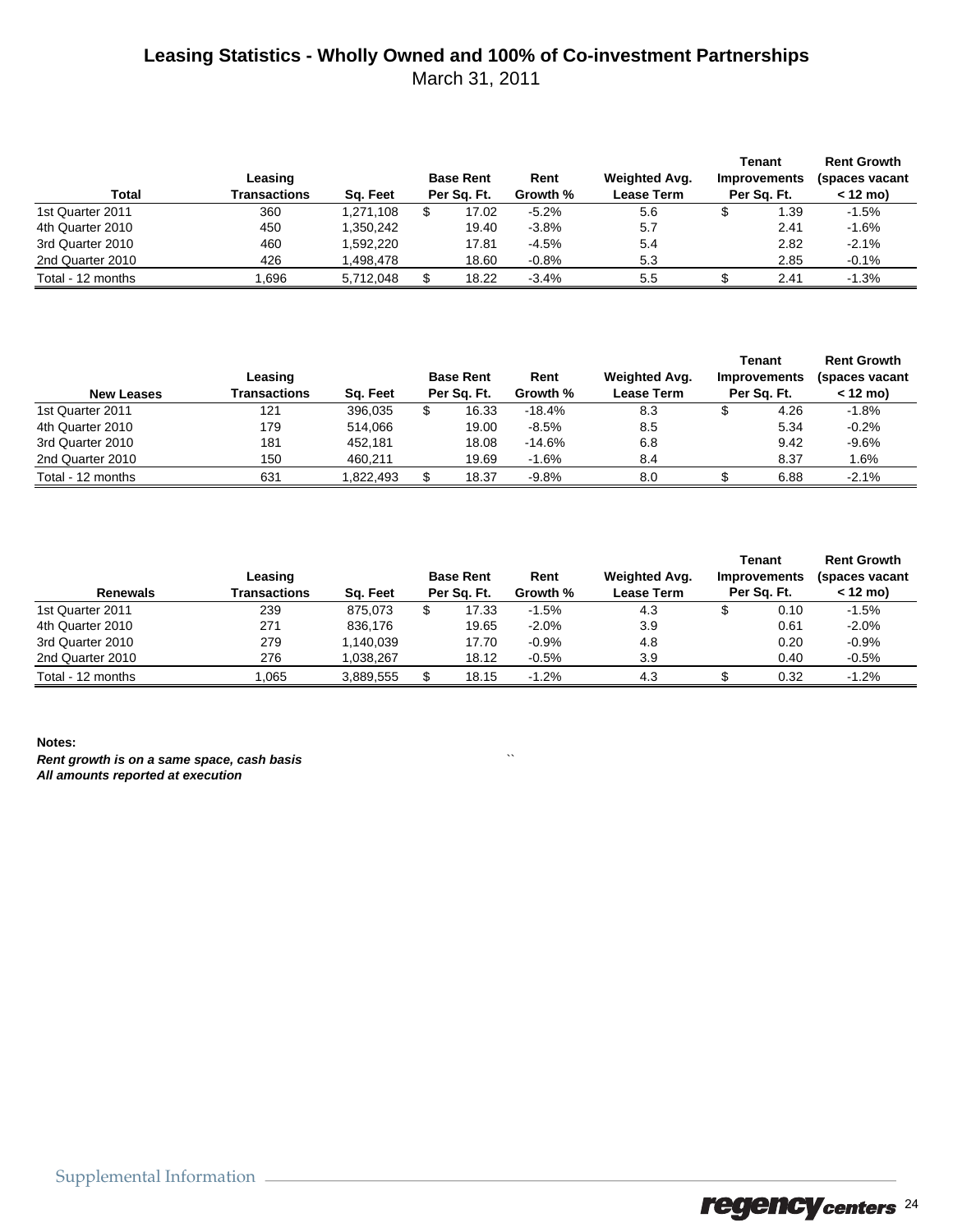## Average Base Rent by State - Wholly Owned and Regency's Pro-Rata Share of Co-**investment Partnerships**

March 31, 2011

| <b>State</b>                | Number of<br><b>Properties</b> | GLA        | % of Total<br>GLA | $%$ Leased $(1)$ | <b>Annualized Base</b><br>$Rent^{(2)}$ | % of Ann.<br><b>Base Rent</b> | Average<br><b>Base Rent/</b><br>Sq. Ft |
|-----------------------------|--------------------------------|------------|-------------------|------------------|----------------------------------------|-------------------------------|----------------------------------------|
| Alabama                     | 2                              | 143,973    | 0.5%              | 72.4% \$         | 1,402,685                              | $0.3\%$ \$                    | 13.56                                  |
| Arizona                     | 4                              | 409,968    | 1.4%              | 90.7%            | 5,424,497                              | 1.2%                          | 14.67                                  |
| California                  | 69                             | 6,395,701  | 21.4%             | 93.2%            | 126,432,129                            | 28.9%                         | 21.90                                  |
| Colorado                    | 21                             | 1,497,792  | 5.0%              | 87.9%            | 16,778,524                             | 3.8%                          | 13.36                                  |
| Connecticut                 | 1                              | 71,945     | 0.2%              | 99.8%            | 1,650,825                              | 0.4%                          | 22.99                                  |
| Delaware                    | 4                              | 335,315    | 1.1%              | 89.0%            | 4,325,864                              | 1.0%                          | 14.58                                  |
| District of Columbia        | $\overline{2}$                 | 12,437     | 0.0%              | 92.5%            | 711,169                                | 0.2%                          | 61.79                                  |
| Florida                     | 55                             | 4,750,200  | 15.9%             | 91.4%            | 54,041,598                             | 12.4%                         | 12.87                                  |
| Georgia                     | 19                             | 1,476,899  | 4.9%              | 89.1%            | 20,150,094                             | 4.6%                          | 15.82                                  |
| Illinois                    | 23                             | 1,448,416  | 4.8%              | 92.8%            | 17,345,191                             | 4.0%                          | 13.13                                  |
| Indiana                     | 6                              | 123,099    | 0.4%              | 82.5%            | 1,636,045                              | 0.4%                          | 17.56                                  |
| Kentucky                    | 1                              | 23,186     | 0.1%              | 81.9%            | 329,965                                | 0.1%                          | 17.38                                  |
| Maryland                    | 16                             | 734,877    | 2.5%              | 89.1%            | 13,372,335                             | 3.1%                          | 18.78                                  |
| Massachusetts               | 3                              | 408,814    | 1.4%              | 93.8%            | 6,770,339                              | 1.5%                          | 17.77                                  |
| Michigan                    | 2                              | 118,273    | 0.4%              | 39.2%            | 482,044                                | 0.1%                          | 21.49                                  |
| Minnesota                   | 3                              | 165,682    | 0.6%              | 97.0%            | 2,104,814                              | 0.5%                          | 13.10                                  |
| Missouri                    | 23                             | 328,221    | 1.1%              | 96.3%            | 3,252,497                              | 0.7%                          | 10.30                                  |
| Nevada                      | $\overline{2}$                 | 439,422    | 1.5%              | 87.1%            | 4,477,261                              | 1.0%                          | 12.81                                  |
| New Jersey                  | $\overline{2}$                 | 62,593     | 0.2%              | 93.8%            | 986,994                                | 0.2%                          | 16.80                                  |
| North Carolina              | 16                             | 1,238,541  | 4.1%              | 89.9%            | 15,326,760                             | 3.5%                          | 13.96                                  |
| Ohio                        | 15                             | 1,805,677  | 6.0%              | 91.0%            | 18,306,530                             | 4.2%                          | 11.31                                  |
| Oregon                      | 8                              | 696,300    | 2.3%              | 94.3%            | 10,974,005                             | 2.5%                          | 16.84                                  |
| Pennsylvania                | 11                             | 635,208    | 2.1%              | 94.5%            | 11,542,347                             | 2.6%                          | 19.60                                  |
| South Carolina              | 6                              | 175,543    | 0.6%              | 96.1%            | 2,233,062                              | 0.5%                          | 13.35                                  |
| Tennessee                   | $\overline{7}$                 | 493,393    | 1.7%              | 93.4%            | 5,989,372                              | 1.4%                          | 13.34                                  |
| Texas                       | 33                             | 3,281,690  | 11.0%             | 89.7%            | 49,922,539                             | 11.4%                         | 17.30                                  |
| Virginia                    | 29                             | 1,885,286  | 6.3%              | 93.7%            | 29,308,792                             | 6.7%                          | 17.18                                  |
| Washington                  | 11                             | 629,702    | 2.1%              | 93.2%            | 11,481,994                             | 2.6%                          | 19.60                                  |
| Wisconsin                   | 2                              | 107,651    | 0.4%              | 94.2%            | 754,381                                | 0.2%                          | 7.44                                   |
| <b>Total All Properties</b> | 396                            | 29,895,803 | 100.0%            | $91.3\%$ \$      | 437,514,650                            | 100.0% \$                     | 16.42                                  |

(1) % leased includes leases that are executed but not yet rent paying.

(2) Annualized Base Rent does not include ground leases.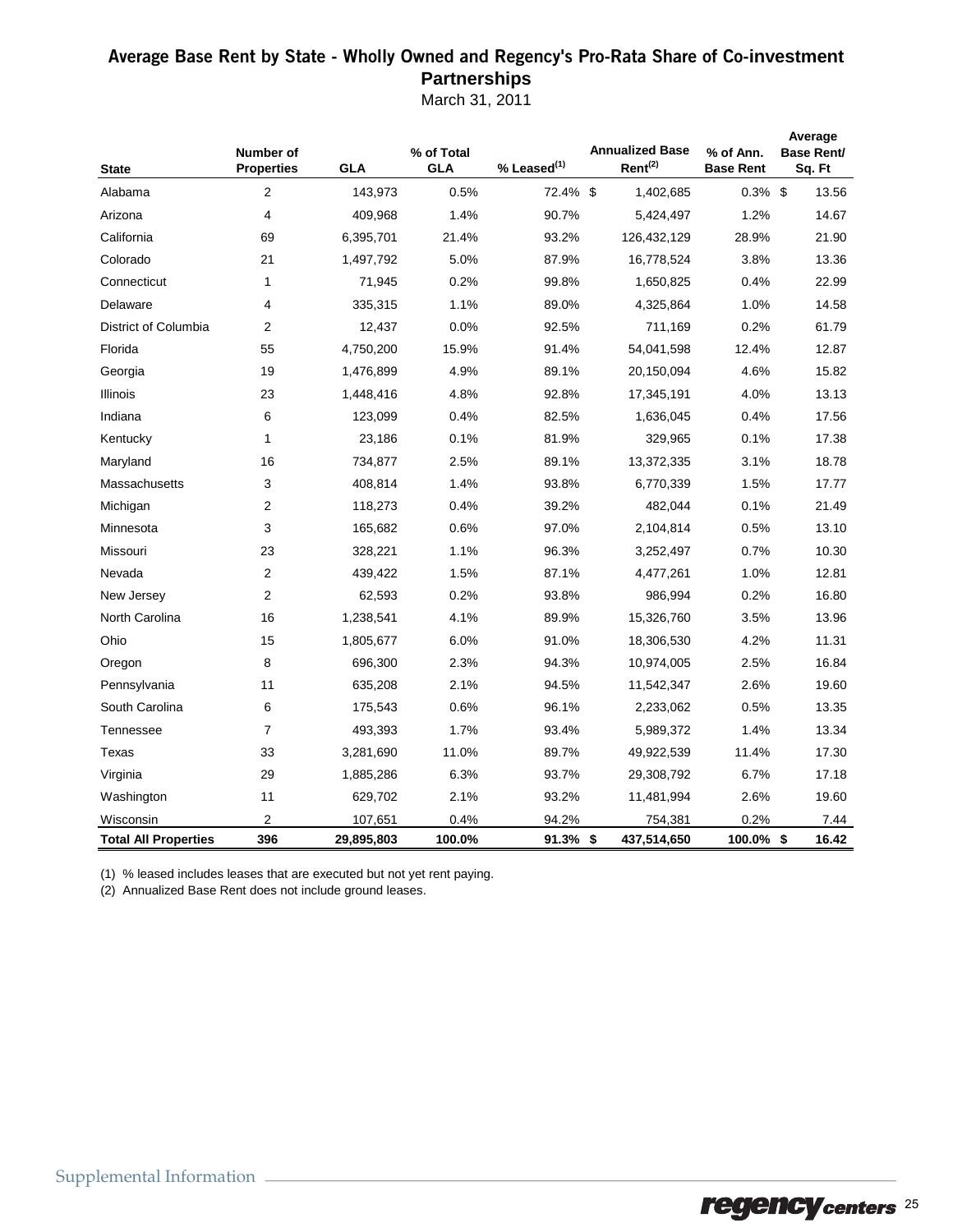March 31, 2011

| <b>State</b>                | Number of<br><b>Properties</b> | <b>GLA</b> | % of total<br><b>GLA</b> | $%$ Leased $(1)$ | <b>Annualized Base</b><br>Rent <sup>(2)</sup> | % of Ann.<br><b>Base Rent</b> | <b>Average Base</b><br>Rent/Sq. Ft |
|-----------------------------|--------------------------------|------------|--------------------------|------------------|-----------------------------------------------|-------------------------------|------------------------------------|
| Alabama                     | 2                              | 203,206    | 0.5%                     | 70.1% \$         | 1,826,218                                     | 0.3%                          | \$<br>12.95                        |
| Arizona                     | 4                              | 496,074    | 1.1%                     | 91.1%            | 6,466,915                                     | 1.0%                          | 14.37                              |
| California                  | 69                             | 8,766,783  | 19.6%                    | 93.4%            | 168,692,236                                   | 26.1%                         | 21.18                              |
| Colorado                    | 21                             | 2,107,612  | 4.7%                     | 90.1%            | 24,451,399                                    | 3.8%                          | 13.39                              |
| Connecticut                 | $\mathbf{1}$                   | 179,863    | 0.4%                     | 99.8%            | 4,127,063                                     | 0.6%                          | 22.99                              |
| Delaware                    | $\overline{4}$                 | 474,267    | 1.1%                     | 87.8%            | 6,262,871                                     | 1.0%                          | 15.11                              |
| District of Columbia        | $\overline{2}$                 | 39,647     | 0.1%                     | 90.6%            | 2,033,167                                     | 0.3%                          | 56.58                              |
| Florida                     | 55                             | 5,312,563  | 11.9%                    | 91.5%            | 61,266,548                                    | 9.5%                          | 13.00                              |
| Georgia                     | 19                             | 1,671,580  | 3.7%                     | 89.6%            | 22,458,550                                    | 3.5%                          | 15.46                              |
| Illinois                    | 23                             | 2,989,000  | 6.7%                     | 92.8%            | 34,007,447                                    | 5.3%                          | 12.51                              |
| Indiana                     | 6                              | 273,253    | 0.6%                     | 87.3%            | 3,586,881                                     | 0.6%                          | 15.65                              |
| Kentucky                    | 1                              | 23,186     | 0.1%                     | 81.9%            | 329,965                                       | 0.1%                          | 17.38                              |
| Maryland                    | 16                             | 1,853,256  | 4.1%                     | 89.4%            | 30,211,816                                    | 4.7%                          | 17.81                              |
| Massachusetts               | 3                              | 557,037    | 1.2%                     | 95.1%            | 8,309,680                                     | 1.3%                          | 15.76                              |
| Michigan                    | $\overline{2}$                 | 118,273    | 0.3%                     | 39.2%            | 482,044                                       | 0.1%                          | 21.49                              |
| Minnesota                   | 3                              | 483,520    | 1.1%                     | 97.4%            | 6,037,331                                     | 0.9%                          | 12.82                              |
| Missouri                    | 23                             | 2,007,467  | 4.5%                     | 96.3%            | 19,892,948                                    | 3.1%                          | 10.30                              |
| Nevada                      | 2                              | 439,422    | 1.0%                     | 87.1%            | 4,477,261                                     | 0.7%                          | 12.81                              |
| New Jersey                  | $\overline{2}$                 | 156,482    | 0.3%                     | 93.8%            | 2,467,484                                     | 0.4%                          | 16.80                              |
| North Carolina              | 16                             | 2,189,573  | 4.9%                     | 92.2%            | 28,451,941                                    | 4.4%                          | 14.35                              |
| Ohio                        | 15                             | 2,235,335  | 5.0%                     | 91.2%            | 23,599,579                                    | 3.6%                          | 11.72                              |
| Oregon                      | 8                              | 752,161    | 1.7%                     | 94.4%            | 11,664,058                                    | 1.8%                          | 16.54                              |
| Pennsylvania                | 11                             | 1,287,079  | 2.9%                     | 93.7%            | 20,575,996                                    | 3.2%                          | 17.26                              |
| South Carolina              | 6                              | 360,718    | 0.8%                     | 96.3%            | 4,364,794                                     | 0.7%                          | 12.62                              |
| Tennessee                   | $\overline{7}$                 | 565,386    | 1.3%                     | 93.2%            | 6,799,608                                     | 1.1%                          | 13.19                              |
| Texas                       | 33                             | 4,153,026  | 9.3%                     | 89.9%            | 62,165,207                                    | 9.6%                          | 16.93                              |
| Virginia                    | 29                             | 3,740,329  | 8.4%                     | 94.5%            | 63,015,064                                    | 9.7%                          | 18.25                              |
| Washington                  | 11                             | 1,038,514  | 2.3%                     | 92.2%            | 16,970,777                                    | 2.6%                          | 17.78                              |
| Wisconsin                   | $\overline{2}$                 | 269,128    | 0.6%                     | 94.2%            | 1,885,952                                     | 0.3%                          | 7.44                               |
| <b>Total All Properties</b> | 396                            | 44,743,740 | 100.0%                   | 92.1%            | \$<br>646,880,802                             | 100.0% \$                     | 16.02                              |

(1) % leased includes leases that are executed but not yet rent paying.

(2) Annualized Base Rent does not include ground leases.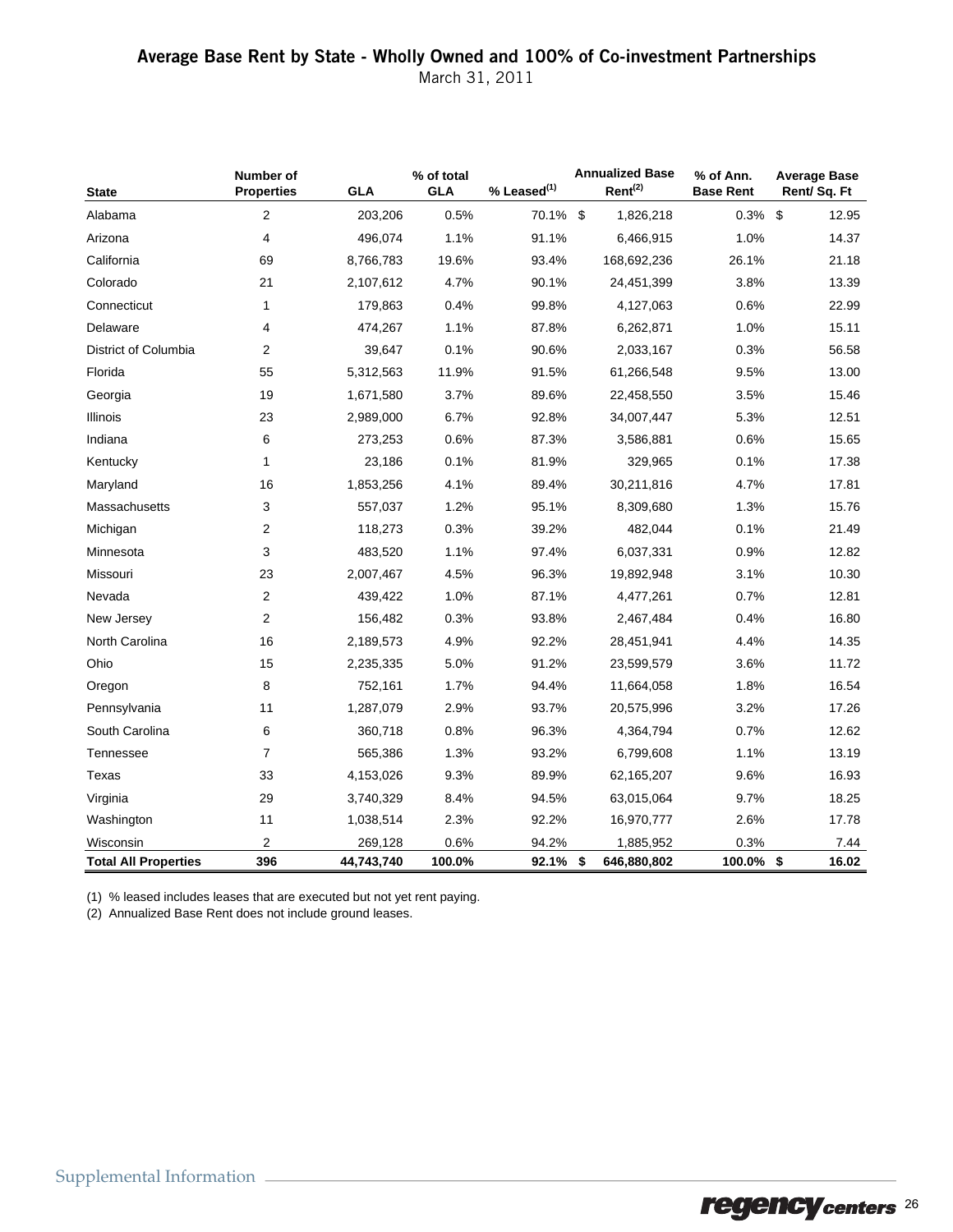## **Portfolio Summary Report By State**

|                                   |         |              |              |                                     |                      |             | REG's pro-rata | JVs at   | :EG's pro-rat | JVs at    | <b>EG's pro-rata</b>         |                          |            |                                                               |                    |                             |
|-----------------------------------|---------|--------------|--------------|-------------------------------------|----------------------|-------------|----------------|----------|---------------|-----------|------------------------------|--------------------------|------------|---------------------------------------------------------------|--------------------|-----------------------------|
|                                   |         |              |              |                                     |                      | JVs at 100% | share          | 100%     | share         | 100%      | share                        |                          |            |                                                               |                    |                             |
|                                   |         | <b>REG's</b> |              |                                     | Yr Const, Last       |             |                |          |               | % Leased  | % Leased                     | Anchor-                  | Grocery    |                                                               |                    |                             |
|                                   |         | Ownershi     |              |                                     | <b>Renovation or</b> |             |                |          |               | Operating | Operating                    | Owned                    | Anchor     |                                                               |                    | <b>Average Base</b>         |
| <b>Property Name</b>              | JV.     | p %          | <b>State</b> | <b>CBSA</b>                         | Dev Start Yr         | GLA         | GLA            | % Leased | % Leased      |           | <b>Properties Properties</b> | <b>GLA</b>               | <b>GLA</b> | Maior Tenants <sup>(1)</sup>                                  |                    | Rent/ Sq. Ft <sup>(2)</sup> |
| Shoppes at Fairhope Village       |         |              | AL.          | Mobile                              | 2008                 | 84,740      | 84,740         | 77.8%    | 77.8%         |           |                              | $\sim$                   | 54,340     | Publix                                                        | $\mathbf{s}$       | 14.85                       |
| Valleydale Village Shop Center    | JV-O    | 50%          | AI           | Birmingham-Hoover                   | 2003                 | 118,466     | 59.233         | 64.6%    | 64.6%         |           |                              |                          | 44.271     | Publix                                                        | $\mathbf{s}$       | 11.29                       |
|                                   |         |              | <b>AL</b>    |                                     |                      | 203,206     | 143,973        | 70.1%    | 72.4%         | 64.6%     | 64.6%                        |                          | 98.611     |                                                               |                    |                             |
| Anthem Marketplace                |         |              | AZ           | Phoenix-Mesa-Scottsdale             | 2000                 | 113,293     | 113,293        | 90.1%    | 90.1%         |           |                              |                          | 55,256     | Safeway                                                       | $\mathbb{S}$       | 14.86                       |
| Palm Valley Marketplace           | JV-C    | 20%          | AZ           | Phoenix-Mesa-Scottsdale             | 1999                 | 107,633     | 21,527         | 93.2%    | 93.2%         |           |                              |                          | 55,403     | Safeway                                                       | \$                 | 12.98                       |
| Pima Crossing                     |         |              | AZ           | Phoenix-Mesa-Scottsdale             | 1996                 | 239,438     | 239,438        | 91.7%    | 91.7%         |           |                              |                          |            | Golf & Tennis Pro Shop, Inc.                                  | -S                 | 15.05                       |
| Shops at Arizona                  |         |              | AZ           | Phoenix-Mesa-Scottsdale             | 2000                 | 35.710      | 35,710         | 84.2%    | 84.2%         |           |                              |                          |            | $\sim$                                                        | $\mathbf{s}$       | 12.46                       |
|                                   |         |              | AZ           |                                     |                      | 496,074     | 409,968        | 91.1%    | 90.7%         | 91.1%     | 90.7%                        | $\overline{\phantom{a}}$ | 110,659    |                                                               |                    |                             |
| 4S Commons Town Center            |         |              | CA           | San Diego-Carlsbad-San Marcos       | 2004                 | 240,060     | 240,060        | 96.2%    | 96.2%         |           |                              |                          | 68,000     | Ralphs, Jimbo'sNaturally!                                     | -S                 | 27.49                       |
| Amerige Heights Town Center       |         |              | CA           | Los Angeles-Long Beach-Santa Ana    | 2000                 | 96,680      | 96,680         | 100.0%   | 100.0%        |           |                              | 142,600                  | 57,560     | Albertsons, (Target)                                          | \$                 | 25.68                       |
| Applegate Ranch Shopping Center   |         |              | CA           | Merced                              | 2006                 | 144,444     | 144.444        | 75.0%    | 75.0%         |           |                              | 319,692                  | 178,500    | (Super Target), (Home Depot)                                  | - \$               | 15.23                       |
| Auburn Village                    | JV-GRI  | 40%          | CA           | Sacramento--Arden-Arcade--Roseville | 1990                 | 133.944     | 53,578         | 87.3%    | 87.3%         |           |                              |                          | 45,540     | <b>Bel Air Market</b>                                         | \$.                | 18.58                       |
| <b>Bayhill Shopping Center</b>    | JV-GRI  | 40%          | CA           | San Francisco-Oakland-Fremont       | 1990                 | 121,846     | 48,738         | 99.2%    | 99.2%         |           |                              |                          | 32,110     | Mollie Stone's Market                                         | \$                 | 20.90                       |
| <b>Blossom Valley</b>             | JV-USAA | 20%          | CA           | San Jose-Sunnyvale-Santa Clara      | 1990                 | 93,316      | 18,663         | 100.0%   | 100.0%        |           |                              |                          | 34,208     | Safeway                                                       | \$                 | 24.41                       |
| <b>Brea Marketplace</b>           | JV-GRI  | 40%          | CA           | Los Angeles-Long Beach-Santa Ana    | 1987                 | 352,022     | 140,809        | 98.0%    | 98.0%         |           |                              |                          | 24,867     | Sprout's Markets                                              | s.                 | 15.62                       |
| Clayton Valley Shopping Center    |         |              | CA           | San Francisco-Oakland-Fremont       | 2004                 | 260,205     | 260,205        | 92.4%    | 92.4%         |           |                              |                          | 14,000     | Fresh & Easy, Home Depot                                      | - \$               | 19.39                       |
| Clovis Commons                    |         |              | CA           | Fresno                              | 2004                 | 174,990     | 174,990        | 98.5%    | 98.5%         |           |                              | 145,653                  | 145,653    | (Super Target)                                                | s.                 | 20.28                       |
| Corral Hollow                     | JV-RC   | 25%          | CA           | Stockton                            | 2000                 | 167,184     | 41,796         | 97.3%    | 97.3%         |           |                              |                          | 65,715     | Safeway, Orchard Supply & Hardware                            | s.                 | 15.72                       |
| Costa Verde Center                |         |              | CA           | San Diego-Carlsbad-San Marcos       | 1988                 | 178,623     | 178,623        | 90.6%    | 90.6%         |           |                              |                          | 40,000     | <b>Bristol Farms</b>                                          | $\mathbf{s}$       | 34.06                       |
| Diablo Plaza                      |         |              | C.A          | San Francisco-Oakland-Fremont       | 1982                 | 63.265      | 63.265         | 96.7%    | 96.7%         |           |                              | 53,000                   | 53,000     | (Safeway)                                                     | $\mathbf{s}$       | 33.97                       |
| El Camino Shopping Center         |         |              | CA           | Los Angeles-Long Beach-Santa Ana    | 1995                 | 135,728     | 135,728        | 92.4%    | 92.4%         |           |                              |                          | 35,650     | Von's Food & Drug                                             | \$.                | 22.58                       |
| El Cerrito Plaza                  |         |              | CA           | San Francisco-Oakland-Fremont       | 2000                 | 256,035     | 256,035        | 98.5%    | 98.5%         |           |                              | 66,700                   | 77,888     | (Lucky's)                                                     | s.                 | 25.04                       |
| El Norte Pkwy Plaza               |         |              | CA           | San Diego-Carlsbad-San Marcos       | 1984                 | 90.549      | 90.549         | 92.9%    | 92.9%         |           |                              |                          | 42,315     | Von's Food & Drug                                             |                    | 15.40                       |
| <b>Encina Grande</b>              |         |              | CA           | San Francisco-Oakland-Fremont       | 1965                 | 102,413     | 102,413        | 97.1%    | 97.1%         |           |                              |                          | 22,500     | Safeway                                                       |                    | 20.43                       |
| Falcon Ridge Town Center Phase I  | JV-RRP  | 20%          | CA           | Riverside-San Bernardino-Ontario    | 2004                 | 232,754     | 46,551         | 98.0%    | 98.0%         |           |                              | 123,735                  | 43,718     | Stater Bros., (Target)                                        | -S                 | 15.97                       |
| Falcon Ridge Town Center Phase II | JV-RRP  | 20%          | CA           | Riverside-San Bernardino-Ontario    | 2005                 | 66.864      | 13.373         | 100.0%   | 100.0%        |           |                              |                          |            | 24 Hour Fitness                                               | - \$               | 26.74                       |
| Five Points Shopping Center       | JV-GRI  | 40%          | CA           | Santa Barbara-Santa Maria-Goleta    | 1960                 | 144,553     | 57,821         | 97.0%    | 97.0%         |           |                              |                          | 35,305     | Albertsons                                                    | \$.                | 24.35                       |
| Folsom Prairie City Crossing      |         |              | CA           | Sacramento--Arden-Arcade--Roseville | 1999                 | 90,237      | 90,237         | 93.6%    | 93.6%         |           |                              |                          | 55,255     | Safeway                                                       | s.                 | 19.40                       |
| French Valley Village Center      |         |              | CA           | Riverside-San Bernardino-Ontario    | 2004                 | 98.752      | 98,752         | 95.2%    | 95.2%         |           |                              |                          | 44,054     | Stater Bros.                                                  | $\mathbf{\hat{s}}$ | 23.31                       |
| <b>Friars Mission Center</b>      |         |              | CA           | San Diego-Carlsbad-San Marcos       | 1989                 | 146.897     | 146.897        | 95.0%    | 95.0%         |           |                              |                          | 55,303     | Ralphs                                                        | \$.                | 28.41                       |
| Gateway 101                       |         |              | CA           | San Francisco-Oakland-Fremont       | 2008                 | 92,110      | 92,110         | 100.0%   | 100.0%        |           |                              | 212,485                  |            | (Home Depot), (Best Buy), Sports Authority,<br>Nordstrom Rack |                    | 31.14                       |
| Gelson's Westlake Market Plaza    |         |              | CA           | Oxnard-Thousand Oaks-Ventura        | 2002                 | 84,975      | 84,975         | 91.7%    | 91.7%         |           |                              |                          | 37,500     | Gelson's Markets                                              | \$                 | 16.43                       |
| Golden Hills Promenade            |         |              | CA           | San Luis Obispo-Paso Robles         | 2006                 | 216,846     | 216,846        | 90.6%    | 90.6%         |           |                              |                          |            | Lowe's                                                        | s.                 | 4.63                        |
| Granada Village                   | JV-GRI  | 40%          | CA           | Los Angeles-Long Beach-Santa Ana    | 1965                 | 224,721     | 89.888         | 77.0%    | 77.0%         |           |                              |                          | 25,000     | Sprout's Markets                                              | - \$               | 17.95                       |
| Hasley Canyon Village             | JV-USAA | 20%          | CA           | Los Angeles-Long Beach-Santa Ana    | 2003                 | 65,801      | 13,160         | 100.0%   | 100.0%        |           |                              |                          | 51,800     | Ralphs                                                        | Ŝ.                 | 22.11                       |
| Heritage Plaza                    |         |              | CA           | Los Angeles-Long Beach-Santa Ana    | 1981                 | 231,371     | 231,371        | 92.3%    | 92.3%         |           |                              |                          | 44,376     | Ralphs                                                        | \$                 | 29.20                       |
| Indio Towne Center                |         |              | CA           | Riverside-San Bernardino-Ontario    | 2006                 | 132.678     | 132,678        | 59.0%    | 59.0%         |           |                              | 235,834                  | 93,696     | (Home Depot), (WinCo)                                         | $\mathbf{\hat{s}}$ | 17.68                       |
| Indio Towne Center Phase II       |         |              | CA           | Riverside-San Bernardino-Ontario    | 2010                 | 46.827      | 46.827         | 100.0%   | 100.0%        |           |                              |                          |            | Toys "R" Us/Babies "R" Us                                     |                    | <b>NA</b>                   |
| Jefferson Square                  |         |              | CA           | Riverside-San Bernardino-Ontario    | 2007                 | 38,013      | 38,013         | 74.7%    | 74.7%         |           |                              |                          | 13,969     | Fresh & Easy                                                  | -S                 | 17.94                       |
| Laguna Niguel Plaza               | JV-GRI  | 40%          | CA           | Los Angeles-Long Beach-Santa Ana    | 1985                 | 41,943      | 16,777         | 87.4%    | 87.4%         |           |                              | 38,917                   | 38,917     | (Albertsons)                                                  | -S                 | 25.97                       |
| Loehmanns Plaza California        |         |              | CA           | San Jose-Sunnyvale-Santa Clara      | 1983                 | 113,310     | 113,310        | 98.2%    | 98.2%         |           |                              | 53,000                   | 53,000     | (Safeway)                                                     | s                  | 17.10                       |
| Marina Shores                     | JV-C2   | 20%          | CA           | Los Angeles-Long Beach-Santa Ana    | 2001                 | 67,727      | 13,545         | 91.1%    | 91.1%         |           |                              |                          | 25,987     | Whole Foods                                                   | \$.                | 30.49                       |
| Mariposa Shopping Center          | JV-GRI  | 40%          | CA           | San Jose-Sunnyvale-Santa Clara      | 1957                 | 126.658     | 50.663         | 96.8%    | 96.8%         |           |                              |                          | 42.896     | Safeway                                                       | - \$               | 17.98                       |
| Morningside Plaza                 |         |              | CA           | Los Angeles-Long Beach-Santa Ana    | 1996                 | 91,212      | 91,212         | 92.0%    | 92.0%         |           |                              |                          | 42,630     | Stater Bros.                                                  | £.                 | 21.62                       |
| Navajo Shopping Center            | JV-GRI  | 40%          | CA           | San Diego-Carlsbad-San Marcos       | 1964                 | 102,139     | 40,856         | 94.6%    | 94.6%         |           |                              |                          | 44,180     | Albertsons                                                    | \$.                | 12.66                       |
| Newland Center                    |         |              | C.A          | Los Angeles-Long Beach-Santa Ana    | 1985                 | 149,140     | 149,140        | 98.8%    | 98.8%         |           |                              |                          | 58,000     | Albertsons                                                    |                    | 20.23                       |
| Oakbrook Plaza                    |         |              | CA           | Oxnard-Thousand Oaks-Ventura        | 1982                 | 83.286      | 83.286         | 92.7%    | 92.7%         |           |                              |                          | 43.842     | Albertsons                                                    | $\mathbf{\hat{s}}$ | 16.17                       |
| Park Plaza Shopping Center        | JV-C    | 20%          | CA           | Los Angeles-Long Beach-Santa Ana    | 1991                 | 194,396     | 38,879         | 91.6%    | 91.6%         |           |                              |                          | 28,210     | Henry's Marketplace                                           | - \$               | 18.37                       |
| Paseo Del Sol                     |         |              | CA           | Santa Barbara-Santa Maria-Goleta    | 2004                 | 49,680      | 49,680         | 77.2%    | 77.2%         |           |                              |                          | 40,000     | Whole Foods                                                   | s.                 | 50.77                       |
| Plaza Hermosa                     |         |              | CA           | Los Angeles-Long Beach-Santa Ana    | 1984                 | 94,940      | 94,940         | 92.9%    | 92.9%         |           |                              |                          | 36,800     | Von's Food & Drug                                             | \$                 | 20.69                       |
| Pleasant Hill Shopping Center     | JV-GRI  | 40%          | CA           | San Francisco-Oakland-Fremont       | 1970                 | 227,681     | 91,072         | 99.1%    | 99.1%         |           |                              |                          |            | Target, Toys "R" Us                                           | s.                 | 21.97                       |
| Point Loma Plaza                  | JV-GRI  | 40%          | CA           | San Diego-Carlsbad-San Marcos       | 1987                 | 212,415     | 84,966         | 96.0%    | 96.0%         |           |                              |                          | 50,000     | Von's Food & Drug                                             | \$.                | 18.08                       |
| Powell Street Plaza               |         |              | C.A          | San Francisco-Oakland-Fremont       | 1987                 | 165.928     | 165.928        | 98.5%    | 98.5%         |           |                              |                          | 10,122     | Trader Joe's                                                  | - \$               | 29.24                       |
| Raley's Supermarket               | $JV-C2$ | 20%          | CA           | Sacramento--Arden-Arcade--Roseville | 1964                 | 62.827      | 12,565         | 100.0%   | 100.0%        |           |                              |                          | 62,827     | Raley's                                                       | \$.                | 5.41                        |
| Rancho San Diego Village          | JV-GRI  | 40%          | CA           | San Diego-Carlsbad-San Marcos       | 1981                 | 153,256     | 61,302         | 91.3%    | 91.3%         |           |                              |                          | 39,777     | Von's Food & Drug                                             | s.                 | 18.61                       |
| Rio Vista Town Center             |         |              | C.A          | Riverside-San Bernardino-Ontario    | 2005                 | 67.622      | 67,622         | 85.5%    | 85.5%         |           |                              |                          | 44.700     | <b>Stater Bros</b>                                            | $\mathbf{\hat{s}}$ | 15.93                       |
| Rona Plaza                        |         |              | CA           | Los Angeles-Long Beach-Santa Ana    | 1989                 | 51,760      | 51,760         | 98.1%    | 98.1%         |           |                              |                          | 37,194     | Superior Super Warehouse                                      | -S                 | 18.11                       |
| San Leandro Plaza                 |         |              | CA           | San Francisco-Oakland-Fremont       | 1982                 | 50,432      | 50,432         | 100.0%   | 100.0%        |           |                              | 38,250                   | 38,250     | (Safeway)                                                     | - \$               | 29.57                       |
| Seal Beach                        | JV-C    | 20%          | CA           | Los Angeles-Long Beach-Santa Ana    | 1966                 | 96,858      | 19,372         | 93.5%    | 93.5%         |           |                              |                          | 48,000     | Von's Food & Drug                                             | s.                 | 23.50                       |
| Sequoia Station                   |         |              | CA           | San Francisco-Oakland-Fremont       | 1996                 | 103,148     | 103,148        | 88.5%    | 88.5%         |           |                              | 62,050                   | 62,050     | (Safeway)                                                     | \$                 | 34.01                       |
| Silverado Plaza                   | JV-GRI  | 40%          | CA           | Napa                                | 1974                 | 84,916      | 33,966         | 100.0%   | 100.0%        |           |                              |                          | 31,833     | Nob Hill                                                      | \$.                | 15.10                       |
| Snell & Branham Plaza             | JV-GRI  | 40%          | CA           | San Jose-Sunnvvale-Santa Clara      | 1988                 | 99.351      | 39.740         | 92.2%    | 92.2%         |           |                              |                          | 52,550     | Safeway                                                       | £.                 | 15.85                       |
| <b>Stanford Ranch Village</b>     | JV-GRI  | 40%          | CA           | Sacramento--Arden-Arcade--Roseville | 1991                 | 89.875      | 35,950         | 95.1%    | 95.1%         |           |                              |                          | 45.540     | <b>Bel Air Market</b>                                         |                    | 15.56                       |
| Strawflower Village               |         |              | CA           | San Francisco-Oakland-Fremont       | 1985                 | 78,827      | 78,827         | 98.3%    | 98.3%         |           |                              |                          | 33,753     | Safeway                                                       | \$.                | 18.94                       |
| Tassajara Crossing                |         |              | CA           | San Francisco-Oakland-Fremont       | 1990                 | 146.140     | 146.140        | 97.4%    | 97.4%         |           |                              |                          | 56,496     | Safeway                                                       |                    | 20.74                       |
|                                   |         |              |              |                                     |                      |             |                |          |               |           |                              |                          |            |                                                               |                    |                             |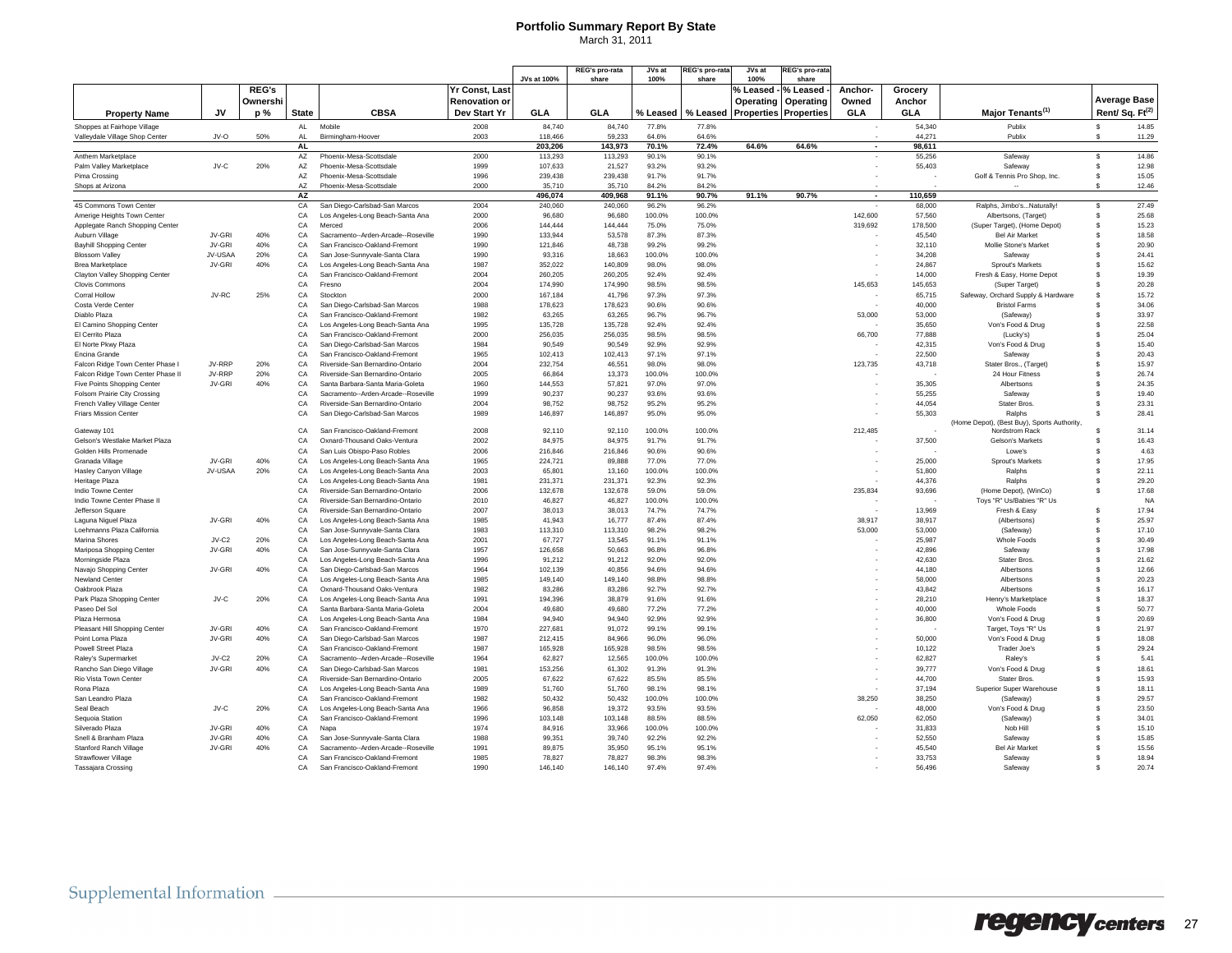| <b>REG's</b><br><b>Yr Const, Last</b><br>% Leased $\cdot$<br>% Leased<br>Anchor-<br>Grocery<br><b>Average Base</b><br>Ownershi<br><b>Renovation or</b><br>Operating<br>Operating<br>Owned<br>Anchor<br>Rent/ Sq. Ft <sup>(2)</sup><br>JV<br><b>CBSA</b><br>Dev Start Yr<br><b>GLA</b><br>GLA<br>GLA<br><b>GLA</b><br>Major Tenants <sup>(1)</sup><br><b>State</b><br>% Leased<br>% Leased<br><b>Properties Properties</b><br><b>Property Name</b><br>p %<br>Twin Oaks Shopping Center<br>JV-GRI<br>40%<br>CA<br>Los Angeles-Long Beach-Santa Ana<br>98,399<br>39,360<br>95.6%<br>40,775<br>Ralphs<br>s.<br>13.94<br>1978<br>95.6%<br>San Diego-Carlsbad-San Marcos<br>44.686<br>Albertsons, Target<br>17.57<br><b>Twin Peaks</b><br>CA<br>1988<br>198,139<br>198,139<br>99.1%<br>99.1%<br>\$<br>Valencia Crossroads<br>C.A<br>Los Angeles-Long Beach-Santa Ana<br>2003<br>172,856<br>172,856<br>98.8%<br>98.8%<br>35,000<br>Whole Foods, Kohl's<br>\$<br>22.84<br>Ventura Village<br>C.A<br>Oxnard-Thousand Oaks-Ventura<br>1984<br>76,070<br>76,070<br>97.9%<br>97.9%<br>42,500<br>Von's Food & Drug<br>\$<br>18.99<br>Vine at Castaic<br>CA<br>Los Angeles-Long Beach-Santa Ana<br>2005<br>27,314<br>27,314<br>66.4%<br>66.4%<br>s.<br>24.39<br>Vista Village Phase I<br>JV-RRP<br>20%<br>CA<br>San Diego-Carlsbad-San Marcos<br>2003<br>129,009<br>25,802<br>91.1%<br>91.1%<br>165,000<br>Krikorian Theaters, (Lowe's)<br>s.<br>25.04<br>Vista Village Phase II<br>JV-RRP<br>20%<br>CA<br>San Diego-Carlsbad-San Marcos<br>2003<br>55,000<br>11,000<br>45.5%<br>45.5%<br>25,000<br>\$<br>17.28<br><b>Frazier Farms</b><br>CA<br>San Diego-Carlsbad-San Marcos<br>2006<br>11.000<br>11.000<br>45.5%<br>45.5%<br>40.16<br>Vista Village IV<br>\$.<br>CA<br>91.6%<br>24.712<br>17.74<br>West Park Plaza<br>San Jose-Sunnyvale-Santa Clara<br>1996<br>88.104<br>88.104<br>91.6%<br>Safeway<br>\$.<br>1975<br>190.529<br>Westlake Village Plaza and Center<br>CA<br>Oxnard-Thousand Oaks-Ventura<br>190,529<br>91.5%<br>91.5%<br>41.300<br>Von's Food & Drug<br>30.11<br>\$.<br>CA<br>2003<br>94.4%<br>50,782<br>25.07<br>Westridge Village<br>Los Angeles-Long Beach-Santa Ana<br>92.287<br>92.287<br>94.4%<br>\$.<br>Albertsons<br>107,614<br>13.60<br>Woodman Van Nuys<br>CA<br>Los Angeles-Long Beach-Santa Ana<br>1992<br>107,614<br>95.7%<br>95.7%<br>77,648<br>El Super<br>s<br>20.39<br>CA<br>San Francisco-Oakland-Fremont<br>1993<br>80,591<br>94.0%<br>94.0%<br>113,000<br><b>Woodside Central</b><br>80.591<br>(Target)<br>s<br>JV-GRI<br>Ygnacio Plaza<br>40%<br>CA<br>San Francisco-Oakland-Fremont<br>1968<br>109,701<br>43.880<br>100.0%<br>17.050<br>Fresh & Easy<br>35.20<br>100.0%<br>s<br>2,904,489<br>CA<br>8,766,783<br>6,395,701<br>93.4%<br>93.2%<br>94.6%<br>94.9%<br>1,769,916<br>9.52<br>JV-GRI<br>$_{\rm CO}$<br>1956<br>$\mathbb{S}$<br>Applewood Shopping Center<br>40%<br>Denver-Aurora<br>370,221<br>148,088<br>95.7%<br>95.7%<br>71,074<br>King Soopers, Wal-Mart<br>15.90<br>Arapahoe Village<br>JV-GRI<br>40%<br><b>CO</b><br>Boulder<br>1957<br>159,237<br>63,695<br>93.0%<br>93.0%<br>43,500<br>Safeway<br>\$<br><b>Belleview Square</b><br>$_{\rm CO}$<br>Denver-Aurora<br>1978<br>117,335<br>117,335<br>99.0%<br>99.0%<br>65,104<br>King Soopers<br>\$<br>15.19<br><b>Boulevard Center</b><br>$_{\rm CO}$<br>1986<br>88,579<br>88,579<br>89.2%<br>89.2%<br>52,700<br>52,700<br>(Safeway)<br>s<br>22.46<br>Denver-Aurora<br>$_{\rm CO}$<br>1978<br>116,147<br>116,147<br>92.2%<br>92.2%<br>62,400<br>King Soopers<br>s<br>8.50<br><b>Buckley Square</b><br>Denver-Aurora<br>Centerplace of Greeley Phase III<br>$_{\rm CO}$<br>2007<br>94,090<br>94,090<br>81.5%<br>81.5%<br>s<br>14.69<br>Greeley<br><b>Sports Authority</b><br>JV-GRI<br>40%<br>$_{\rm CO}$<br>1978<br>34,465<br>93.3%<br>51,640<br>10.86<br>Cherrywood Square<br>Denver-Aurora<br>86.162<br>93.3%<br><b>King Soopers</b><br>s<br>1986<br>144,720<br>24.43<br>Crossroads Commons<br>JV-C<br>20%<br>CO<br>Boulder<br>28,944<br>98.7%<br>98.7%<br>39.247<br>Whole Foods<br>s<br>Falcon Marketplace<br>$_{\rm CO}$<br>Colorado Springs<br>2005<br>22,491<br>22,491<br>72.5%<br>72.5%<br>184,305<br>50,000<br>(Wal-Mart Supercenter)<br>s<br>22.31<br><b>Hilltop Village</b><br>JV-M3<br>25%<br>$_{\rm CO}$<br>2003<br>100,030<br>25,008<br>93.8%<br>93.8%<br>66,000<br><b>King Soopers</b><br>s<br>8.90<br>Denver-Aurora<br>$_{\rm CO}$<br>2011<br>47,418<br>47,418<br>63.3%<br>30,018<br><b>NA</b><br>Kent Place<br>Denver-Aurora<br>63.3%<br><b>King Soopers</b><br>$_{\rm CO}$<br>1997<br>94,222<br>94,222<br>72.2%<br>s<br>11.80<br>Littleton Square<br>Denver-Aurora<br>72.2%<br>49.751<br><b>King Soopers</b><br>$_{\rm CO}$<br>11.04<br><b>Lloyd King Center</b><br>Denver-Aurora<br>1998<br>83.326<br>83.326<br>91.6%<br>91.6%<br>61.040<br><b>King Soopers</b><br>s<br>66,000<br>27.06<br>Marketplace at Briargate<br><sub>CO</sub><br>Colorado Springs<br>2006<br>29.075<br>29,075<br>90.0%<br>90.0%<br>66,000<br>(King Soopers)<br>s<br>10.82<br>Monument Jackson Creek<br>$_{\rm CO}$<br>Colorado Springs<br>1999<br>85.263<br>85,263<br>100.0%<br>100.0%<br>69,913<br><b>King Soopers</b><br>s<br>120,536<br>NorthGate Village<br>$_{\rm CO}$<br>Greeley<br>2008<br>19.376<br>19,376<br>5.3%<br>5.3%<br>125,000<br>(King Soopers)<br><b>NA</b><br>Ralston Square Shopping Center<br>JV-GRI<br>40%<br>$_{\rm CO}$<br>Denver-Aurora<br>1977<br>82,750<br>33,100<br>96.2%<br>96.2%<br>55,311<br>King Soopers<br>s<br>9.15<br>Shops at Quail Creek<br>$_{\rm CO}$<br>Denver-Aurora<br>2008<br>37,585<br>37,585<br>79.7%<br>79.7%<br>99,844<br>99,844<br>(King Soopers)<br>s.<br>24.24<br>$_{\rm CO}$<br>1993<br>119,916<br>119,916<br>81.2%<br>81.2%<br>62,600<br>12.10<br>Denver-Aurora<br>Safeway<br>\$<br>$_{\rm CO}$<br>1998<br>93,436<br>93,436<br>93.3%<br>93.3%<br>69,719<br>11.78<br>Denver-Aurora<br>King Soopers<br>$\mathbf{\hat{s}}$<br>$_{\rm CO}$<br>1998<br>116.233<br>116.233<br>88.7%<br>88.7%<br>69,716<br>King Soopers<br>12.61<br>Colorado Springs<br>\$<br><b>CO</b><br>2,107,612<br>1.497.792<br>90.1%<br>87.9%<br>92.2%<br>90.7%<br>523.385<br>1.260.577<br>JV-GRI<br>40%<br>CT<br>Hartford-West Hartford-East Hartford<br>1962<br>179,863<br>71,945<br>99.8%<br>99.8%<br>10.150<br>$\overline{\mathbf{s}}$<br>22.99<br>Trader Joe's<br>cr<br>179.863<br>71.945<br>99.8%<br>99.8%<br>99.8%<br>99.8%<br>10.150<br>$\overline{\phantom{a}}$<br>JV-RC<br>25%<br>2006<br>5,703<br>35.63<br>DC<br>Washington-Arlington-Alexandria<br>22,812<br>83.7%<br>83.7%<br>11,833<br>Trader Joe's<br>\$<br>JV-GRI<br>40%<br>1930<br>16.835<br>6.734<br>80.34<br>DC<br>Washington-Arlington-Alexandria<br>100.0%<br>100.0%<br>Spring Valley Shopping Center<br>\$<br>39,647<br>12,437<br>90.6%<br>92.5%<br>11,833<br>DC<br>90.6%<br>92.5%<br>$\sim$<br>JV-GRI<br>40%<br>1988<br>14.76<br>DE<br>Philadelphia-Camden-Wilmington<br>164,779<br>65,912<br>57,319<br>Shop Rite<br>\$<br>83.2%<br>83.2%<br>1981<br>231,772<br>231,772<br>12.93<br>Pike Creek<br>DE<br>Philadelphia-Camden-Wilmington<br>90.1%<br>90.1%<br>49,069<br>Acme Markets, K-Mart<br>\$<br>20.25<br>Shoppes of Graylyn<br>JV-GRI<br>40%<br>DE<br>Philadelphia-Camden-Wilmington<br>1971<br>66,808<br>26,723<br>89.1%<br>89.1%<br>\$<br>32.73<br>White Oak - Dover, DE<br>DE<br>Dove<br>2000<br>10,908<br>10,908<br>100.0%<br>100.0%<br>s<br>DE<br>474,267<br>335.315<br>87.8%<br>89.0%<br>106,388<br>87.8%<br>89.0%<br>$\overline{a}$<br>11.32<br>Anastasia Plaza<br>FL.<br>Jacksonville<br>1988<br>102,342<br>102,342<br>97.6%<br>97.6%<br>48,555<br>Publix<br>\$<br>Miami-Fort Lauderdale-Miami Beach<br>1974<br>102,876<br>102,876<br>87.3%<br>87.3%<br>35,908<br>Publix<br>15.45<br>Aventura Shopping Center<br>FL<br>Ŝ<br>11.73<br>Beneva Village Shops<br>FL<br>Sarasota-Bradenton-Venice<br>1987<br>141,532<br>141,532<br>90.4%<br>90.4%<br>42,112<br>Publix<br>\$<br>12.39<br><b>Berkshire Commons</b><br>FL<br>Naples-Marco Island<br>1992<br>110,062<br>110,062<br>100.0%<br>100.0%<br>65,537<br>Publix<br>\$<br><b>Bloomingdale Square</b><br>FL<br>Tampa-St. Petersburg-Clearwater<br>1987<br>267,736<br>267,736<br>96.3%<br>96.3%<br>39,795<br>Publix, Wal-Mart, Bealls<br>8.78<br>ŝ.<br><b>Boynton Lakes Plaza</b><br>FL<br>Miami-Fort Lauderdale-Miami Beach<br>1993<br>124,924<br>124,924<br>83.1%<br>83.1%<br>56,000<br>Winn-Dixie<br>11.46<br>ŝ.<br>FL.<br>Miami-Fort Lauderdale-Miami Beach<br>2007<br>10,763<br>10,763<br>87.0%<br>87.0%<br>98,165<br>36.02<br>Caligo Crossing<br>(Kohl's)<br>s<br>Canopy Oak Center<br>JV-O<br>50%<br>$\mathsf{FL}$<br>Ocala<br>2006<br>90,041<br>45,021<br>77.8%<br>77.8%<br>54,340<br>17.90<br>Publix<br>Ś<br>$\mathsf{FL}$<br>1978<br>76,784<br>88.9%<br>14.04<br>Carriage Gate<br>Tallahassee<br>76.784<br>88.9%<br>Ś<br>Miami-Fort Lauderdale-Miami Beach<br>1986<br>155,603<br>95.5%<br>Publix<br>17.82<br>Chasewood Plaza<br>FL<br>155,603<br>95.5%<br>54,420<br>s<br>1997<br>12.77<br><b>Corkscrew Village</b><br>FL.<br>Cape Coral-Fort Myers<br>82,011<br>82,011<br>95.3%<br>95.3%<br>51,420<br>Publix<br>\$.<br>Courtyard Shopping Center<br>FL.<br>Jacksonville<br>1987<br>137,256<br>137,256<br>100.0%<br>100.0%<br>62,771<br>62,771<br>(Publix), Target<br>\$.<br>3.33<br>East Port Plaza<br>FL.<br>Port St. Lucie-Fort Pierce<br>1991<br>162,831<br>162,831<br>82.4%<br>82.4%<br>42,112<br>Publix<br>s<br>13.71<br>East Towne Center<br>FL.<br>Orlando<br>2003<br>69,841<br>69,841<br>84.0%<br>84.0%<br>44,840<br>Publix<br>s<br>12.82<br>$\mathsf{FL}$<br>Cape Coral-Fort Myers<br>2006<br>54,926<br>54,926<br>92.4%<br>92.4%<br>39,393<br>Publix<br>16.65<br><b>First Street Village</b><br>s<br>JV-RC<br>25%<br>$\mathsf{FL}$<br>Miami-Fort Lauderdale-Miami Beach<br>2001<br>44,647<br>88.1%<br>88.1%<br>27,887<br>Publix<br>12.46<br>Five Corners Plaza<br>11.162<br>\$.<br>FL.<br>2000<br>136.663<br>67.1%<br>129,807<br>13.88<br>Fleming Island<br><b>Jacksonville</b><br>136.663<br>67.1%<br>47.955<br>Publix, (Target)<br>\$<br>FL.<br>14.52<br>Miami-Fort Lauderdale-Miami Beach<br>1991<br>90.258<br>90.258<br>95.7%<br>95.7%<br>42.112<br>Publix<br>Garden Square<br>£.<br>FL.<br>2000<br>14.28<br>Cape Coral-Fort Myers<br>78.784<br>78.784<br>100.0%<br>100.0%<br>54.379<br>Publix<br>Grande Oak<br>£.<br>17.19<br>FI.<br>2006<br>94.9%<br>94.9%<br>39,203<br>Publix<br>Hibernia Pavilion<br>Jacksonville<br>51.298<br>51.298<br>$\mathbf{\hat{s}}$<br>Hibernia Plaza<br>$\mathsf{FL}$<br>2006<br>12.60<br>Jacksonville<br>8.400<br>8.400<br>16.7%<br>16.7%<br>$\mathbf{s}$<br>$\sim$<br>2007<br>25.71<br>Horton's Corner<br>FL.<br><b>Jacksonville</b><br>14.820<br>14.820<br>100.0%<br>100.0%<br>£. |                       |  |  |             | <b>REG's pro-rata</b> | JVs at | :EG's pro-rat | JVs at | रEG's pro-rat |  |  |  |
|-----------------------------------------------------------------------------------------------------------------------------------------------------------------------------------------------------------------------------------------------------------------------------------------------------------------------------------------------------------------------------------------------------------------------------------------------------------------------------------------------------------------------------------------------------------------------------------------------------------------------------------------------------------------------------------------------------------------------------------------------------------------------------------------------------------------------------------------------------------------------------------------------------------------------------------------------------------------------------------------------------------------------------------------------------------------------------------------------------------------------------------------------------------------------------------------------------------------------------------------------------------------------------------------------------------------------------------------------------------------------------------------------------------------------------------------------------------------------------------------------------------------------------------------------------------------------------------------------------------------------------------------------------------------------------------------------------------------------------------------------------------------------------------------------------------------------------------------------------------------------------------------------------------------------------------------------------------------------------------------------------------------------------------------------------------------------------------------------------------------------------------------------------------------------------------------------------------------------------------------------------------------------------------------------------------------------------------------------------------------------------------------------------------------------------------------------------------------------------------------------------------------------------------------------------------------------------------------------------------------------------------------------------------------------------------------------------------------------------------------------------------------------------------------------------------------------------------------------------------------------------------------------------------------------------------------------------------------------------------------------------------------------------------------------------------------------------------------------------------------------------------------------------------------------------------------------------------------------------------------------------------------------------------------------------------------------------------------------------------------------------------------------------------------------------------------------------------------------------------------------------------------------------------------------------------------------------------------------------------------------------------------------------------------------------------------------------------------------------------------------------------------------------------------------------------------------------------------------------------------------------------------------------------------------------------------------------------------------------------------------------------------------------------------------------------------------------------------------------------------------------------------------------------------------------------------------------------------------------------------------------------------------------------------------------------------------------------------------------------------------------------------------------------------------------------------------------------------------------------------------------------------------------------------------------------------------------------------------------------------------------------------------------------------------------------------------------------------------------------------------------------------------------------------------------------------------------------------------------------------------------------------------------------------------------------------------------------------------------------------------------------------------------------------------------------------------------------------------------------------------------------------------------------------------------------------------------------------------------------------------------------------------------------------------------------------------------------------------------------------------------------------------------------------------------------------------------------------------------------------------------------------------------------------------------------------------------------------------------------------------------------------------------------------------------------------------------------------------------------------------------------------------------------------------------------------------------------------------------------------------------------------------------------------------------------------------------------------------------------------------------------------------------------------------------------------------------------------------------------------------------------------------------------------------------------------------------------------------------------------------------------------------------------------------------------------------------------------------------------------------------------------------------------------------------------------------------------------------------------------------------------------------------------------------------------------------------------------------------------------------------------------------------------------------------------------------------------------------------------------------------------------------------------------------------------------------------------------------------------------------------------------------------------------------------------------------------------------------------------------------------------------------------------------------------------------------------------------------------------------------------------------------------------------------------------------------------------------------------------------------------------------------------------------------------------------------------------------------------------------------------------------------------------------------------------------------------------------------------------------------------------------------------------------------------------------------------------------------------------------------------------------------------------------------------------------------------------------------------------------------------------------------------------------------------------------------------------------------------------------------------------------------------------------------------------------------------------------------------------------------------------------------------------------------------------------------------------------------------------------------------------------------------------------------------------------------------------------------------------------------------------------------------------------------------------------------------------------------------------------------------------------------------------------------------------------------------------------------------------------------------------------------------------------------------------------------------------------------------------------------------------------------------------------------------------------------------------------------------------------------------------------------------------------------------------------------------------------------------------------------------------------------------------------------------------------------------------------------------------------------------------------------------------------------------------------------------------------------------------------------------------------------------------------------------------------------------------------------------------------------------------------------------------------------------------------------------------------------------------------------------------------------------------------------------------------------------------------------------------------------------------------------------------------------------------------------------------------------------------------------------------------------------------------------------------------------------------------------------------------------------------------------------------------------------------------------------------------------------------------------------------------------------------------------------------------------------------------------------------------------------------------------------------------------------------------------------------------------------------------------------------------------------------------------------------------------------------------------------------------------------------------------------------------------------------------------------------------------------------------------------------------------------------------------------------------------------------------------------------------------------------------------------------------------------------------------------------------------------------------------------------------------------------------------------------------------------------------------------------------------------------------------------|-----------------------|--|--|-------------|-----------------------|--------|---------------|--------|---------------|--|--|--|
|                                                                                                                                                                                                                                                                                                                                                                                                                                                                                                                                                                                                                                                                                                                                                                                                                                                                                                                                                                                                                                                                                                                                                                                                                                                                                                                                                                                                                                                                                                                                                                                                                                                                                                                                                                                                                                                                                                                                                                                                                                                                                                                                                                                                                                                                                                                                                                                                                                                                                                                                                                                                                                                                                                                                                                                                                                                                                                                                                                                                                                                                                                                                                                                                                                                                                                                                                                                                                                                                                                                                                                                                                                                                                                                                                                                                                                                                                                                                                                                                                                                                                                                                                                                                                                                                                                                                                                                                                                                                                                                                                                                                                                                                                                                                                                                                                                                                                                                                                                                                                                                                                                                                                                                                                                                                                                                                                                                                                                                                                                                                                                                                                                                                                                                                                                                                                                                                                                                                                                                                                                                                                                                                                                                                                                                                                                                                                                                                                                                                                                                                                                                                                                                                                                                                                                                                                                                                                                                                                                                                                                                                                                                                                                                                                                                                                                                                                                                                                                                                                                                                                                                                                                                                                                                                                                                                                                                                                                                                                                                                                                                                                                                                                                                                                                                                                                                                                                                                                                                                                                                                                                                                                                                                                                                                                                                                                                                                                                                                                                                                                                                                                                                                                                                                                                                                                                                                                                                                                                                                                                                                                                                                                                                                                                                                                                                                                                                                                                                                                                                                                                                                                                                                                                                                                                                                                                                                                                                                                                                                                                                                                                                                                                                                                                                                                                             |                       |  |  | JVs at 100% | share                 | 100%   | share         | 100%   | share         |  |  |  |
|                                                                                                                                                                                                                                                                                                                                                                                                                                                                                                                                                                                                                                                                                                                                                                                                                                                                                                                                                                                                                                                                                                                                                                                                                                                                                                                                                                                                                                                                                                                                                                                                                                                                                                                                                                                                                                                                                                                                                                                                                                                                                                                                                                                                                                                                                                                                                                                                                                                                                                                                                                                                                                                                                                                                                                                                                                                                                                                                                                                                                                                                                                                                                                                                                                                                                                                                                                                                                                                                                                                                                                                                                                                                                                                                                                                                                                                                                                                                                                                                                                                                                                                                                                                                                                                                                                                                                                                                                                                                                                                                                                                                                                                                                                                                                                                                                                                                                                                                                                                                                                                                                                                                                                                                                                                                                                                                                                                                                                                                                                                                                                                                                                                                                                                                                                                                                                                                                                                                                                                                                                                                                                                                                                                                                                                                                                                                                                                                                                                                                                                                                                                                                                                                                                                                                                                                                                                                                                                                                                                                                                                                                                                                                                                                                                                                                                                                                                                                                                                                                                                                                                                                                                                                                                                                                                                                                                                                                                                                                                                                                                                                                                                                                                                                                                                                                                                                                                                                                                                                                                                                                                                                                                                                                                                                                                                                                                                                                                                                                                                                                                                                                                                                                                                                                                                                                                                                                                                                                                                                                                                                                                                                                                                                                                                                                                                                                                                                                                                                                                                                                                                                                                                                                                                                                                                                                                                                                                                                                                                                                                                                                                                                                                                                                                                                                                             |                       |  |  |             |                       |        |               |        |               |  |  |  |
|                                                                                                                                                                                                                                                                                                                                                                                                                                                                                                                                                                                                                                                                                                                                                                                                                                                                                                                                                                                                                                                                                                                                                                                                                                                                                                                                                                                                                                                                                                                                                                                                                                                                                                                                                                                                                                                                                                                                                                                                                                                                                                                                                                                                                                                                                                                                                                                                                                                                                                                                                                                                                                                                                                                                                                                                                                                                                                                                                                                                                                                                                                                                                                                                                                                                                                                                                                                                                                                                                                                                                                                                                                                                                                                                                                                                                                                                                                                                                                                                                                                                                                                                                                                                                                                                                                                                                                                                                                                                                                                                                                                                                                                                                                                                                                                                                                                                                                                                                                                                                                                                                                                                                                                                                                                                                                                                                                                                                                                                                                                                                                                                                                                                                                                                                                                                                                                                                                                                                                                                                                                                                                                                                                                                                                                                                                                                                                                                                                                                                                                                                                                                                                                                                                                                                                                                                                                                                                                                                                                                                                                                                                                                                                                                                                                                                                                                                                                                                                                                                                                                                                                                                                                                                                                                                                                                                                                                                                                                                                                                                                                                                                                                                                                                                                                                                                                                                                                                                                                                                                                                                                                                                                                                                                                                                                                                                                                                                                                                                                                                                                                                                                                                                                                                                                                                                                                                                                                                                                                                                                                                                                                                                                                                                                                                                                                                                                                                                                                                                                                                                                                                                                                                                                                                                                                                                                                                                                                                                                                                                                                                                                                                                                                                                                                                                                             |                       |  |  |             |                       |        |               |        |               |  |  |  |
|                                                                                                                                                                                                                                                                                                                                                                                                                                                                                                                                                                                                                                                                                                                                                                                                                                                                                                                                                                                                                                                                                                                                                                                                                                                                                                                                                                                                                                                                                                                                                                                                                                                                                                                                                                                                                                                                                                                                                                                                                                                                                                                                                                                                                                                                                                                                                                                                                                                                                                                                                                                                                                                                                                                                                                                                                                                                                                                                                                                                                                                                                                                                                                                                                                                                                                                                                                                                                                                                                                                                                                                                                                                                                                                                                                                                                                                                                                                                                                                                                                                                                                                                                                                                                                                                                                                                                                                                                                                                                                                                                                                                                                                                                                                                                                                                                                                                                                                                                                                                                                                                                                                                                                                                                                                                                                                                                                                                                                                                                                                                                                                                                                                                                                                                                                                                                                                                                                                                                                                                                                                                                                                                                                                                                                                                                                                                                                                                                                                                                                                                                                                                                                                                                                                                                                                                                                                                                                                                                                                                                                                                                                                                                                                                                                                                                                                                                                                                                                                                                                                                                                                                                                                                                                                                                                                                                                                                                                                                                                                                                                                                                                                                                                                                                                                                                                                                                                                                                                                                                                                                                                                                                                                                                                                                                                                                                                                                                                                                                                                                                                                                                                                                                                                                                                                                                                                                                                                                                                                                                                                                                                                                                                                                                                                                                                                                                                                                                                                                                                                                                                                                                                                                                                                                                                                                                                                                                                                                                                                                                                                                                                                                                                                                                                                                                                             |                       |  |  |             |                       |        |               |        |               |  |  |  |
|                                                                                                                                                                                                                                                                                                                                                                                                                                                                                                                                                                                                                                                                                                                                                                                                                                                                                                                                                                                                                                                                                                                                                                                                                                                                                                                                                                                                                                                                                                                                                                                                                                                                                                                                                                                                                                                                                                                                                                                                                                                                                                                                                                                                                                                                                                                                                                                                                                                                                                                                                                                                                                                                                                                                                                                                                                                                                                                                                                                                                                                                                                                                                                                                                                                                                                                                                                                                                                                                                                                                                                                                                                                                                                                                                                                                                                                                                                                                                                                                                                                                                                                                                                                                                                                                                                                                                                                                                                                                                                                                                                                                                                                                                                                                                                                                                                                                                                                                                                                                                                                                                                                                                                                                                                                                                                                                                                                                                                                                                                                                                                                                                                                                                                                                                                                                                                                                                                                                                                                                                                                                                                                                                                                                                                                                                                                                                                                                                                                                                                                                                                                                                                                                                                                                                                                                                                                                                                                                                                                                                                                                                                                                                                                                                                                                                                                                                                                                                                                                                                                                                                                                                                                                                                                                                                                                                                                                                                                                                                                                                                                                                                                                                                                                                                                                                                                                                                                                                                                                                                                                                                                                                                                                                                                                                                                                                                                                                                                                                                                                                                                                                                                                                                                                                                                                                                                                                                                                                                                                                                                                                                                                                                                                                                                                                                                                                                                                                                                                                                                                                                                                                                                                                                                                                                                                                                                                                                                                                                                                                                                                                                                                                                                                                                                                                                             |                       |  |  |             |                       |        |               |        |               |  |  |  |
|                                                                                                                                                                                                                                                                                                                                                                                                                                                                                                                                                                                                                                                                                                                                                                                                                                                                                                                                                                                                                                                                                                                                                                                                                                                                                                                                                                                                                                                                                                                                                                                                                                                                                                                                                                                                                                                                                                                                                                                                                                                                                                                                                                                                                                                                                                                                                                                                                                                                                                                                                                                                                                                                                                                                                                                                                                                                                                                                                                                                                                                                                                                                                                                                                                                                                                                                                                                                                                                                                                                                                                                                                                                                                                                                                                                                                                                                                                                                                                                                                                                                                                                                                                                                                                                                                                                                                                                                                                                                                                                                                                                                                                                                                                                                                                                                                                                                                                                                                                                                                                                                                                                                                                                                                                                                                                                                                                                                                                                                                                                                                                                                                                                                                                                                                                                                                                                                                                                                                                                                                                                                                                                                                                                                                                                                                                                                                                                                                                                                                                                                                                                                                                                                                                                                                                                                                                                                                                                                                                                                                                                                                                                                                                                                                                                                                                                                                                                                                                                                                                                                                                                                                                                                                                                                                                                                                                                                                                                                                                                                                                                                                                                                                                                                                                                                                                                                                                                                                                                                                                                                                                                                                                                                                                                                                                                                                                                                                                                                                                                                                                                                                                                                                                                                                                                                                                                                                                                                                                                                                                                                                                                                                                                                                                                                                                                                                                                                                                                                                                                                                                                                                                                                                                                                                                                                                                                                                                                                                                                                                                                                                                                                                                                                                                                                                                             |                       |  |  |             |                       |        |               |        |               |  |  |  |
|                                                                                                                                                                                                                                                                                                                                                                                                                                                                                                                                                                                                                                                                                                                                                                                                                                                                                                                                                                                                                                                                                                                                                                                                                                                                                                                                                                                                                                                                                                                                                                                                                                                                                                                                                                                                                                                                                                                                                                                                                                                                                                                                                                                                                                                                                                                                                                                                                                                                                                                                                                                                                                                                                                                                                                                                                                                                                                                                                                                                                                                                                                                                                                                                                                                                                                                                                                                                                                                                                                                                                                                                                                                                                                                                                                                                                                                                                                                                                                                                                                                                                                                                                                                                                                                                                                                                                                                                                                                                                                                                                                                                                                                                                                                                                                                                                                                                                                                                                                                                                                                                                                                                                                                                                                                                                                                                                                                                                                                                                                                                                                                                                                                                                                                                                                                                                                                                                                                                                                                                                                                                                                                                                                                                                                                                                                                                                                                                                                                                                                                                                                                                                                                                                                                                                                                                                                                                                                                                                                                                                                                                                                                                                                                                                                                                                                                                                                                                                                                                                                                                                                                                                                                                                                                                                                                                                                                                                                                                                                                                                                                                                                                                                                                                                                                                                                                                                                                                                                                                                                                                                                                                                                                                                                                                                                                                                                                                                                                                                                                                                                                                                                                                                                                                                                                                                                                                                                                                                                                                                                                                                                                                                                                                                                                                                                                                                                                                                                                                                                                                                                                                                                                                                                                                                                                                                                                                                                                                                                                                                                                                                                                                                                                                                                                                                                             |                       |  |  |             |                       |        |               |        |               |  |  |  |
|                                                                                                                                                                                                                                                                                                                                                                                                                                                                                                                                                                                                                                                                                                                                                                                                                                                                                                                                                                                                                                                                                                                                                                                                                                                                                                                                                                                                                                                                                                                                                                                                                                                                                                                                                                                                                                                                                                                                                                                                                                                                                                                                                                                                                                                                                                                                                                                                                                                                                                                                                                                                                                                                                                                                                                                                                                                                                                                                                                                                                                                                                                                                                                                                                                                                                                                                                                                                                                                                                                                                                                                                                                                                                                                                                                                                                                                                                                                                                                                                                                                                                                                                                                                                                                                                                                                                                                                                                                                                                                                                                                                                                                                                                                                                                                                                                                                                                                                                                                                                                                                                                                                                                                                                                                                                                                                                                                                                                                                                                                                                                                                                                                                                                                                                                                                                                                                                                                                                                                                                                                                                                                                                                                                                                                                                                                                                                                                                                                                                                                                                                                                                                                                                                                                                                                                                                                                                                                                                                                                                                                                                                                                                                                                                                                                                                                                                                                                                                                                                                                                                                                                                                                                                                                                                                                                                                                                                                                                                                                                                                                                                                                                                                                                                                                                                                                                                                                                                                                                                                                                                                                                                                                                                                                                                                                                                                                                                                                                                                                                                                                                                                                                                                                                                                                                                                                                                                                                                                                                                                                                                                                                                                                                                                                                                                                                                                                                                                                                                                                                                                                                                                                                                                                                                                                                                                                                                                                                                                                                                                                                                                                                                                                                                                                                                                                             |                       |  |  |             |                       |        |               |        |               |  |  |  |
|                                                                                                                                                                                                                                                                                                                                                                                                                                                                                                                                                                                                                                                                                                                                                                                                                                                                                                                                                                                                                                                                                                                                                                                                                                                                                                                                                                                                                                                                                                                                                                                                                                                                                                                                                                                                                                                                                                                                                                                                                                                                                                                                                                                                                                                                                                                                                                                                                                                                                                                                                                                                                                                                                                                                                                                                                                                                                                                                                                                                                                                                                                                                                                                                                                                                                                                                                                                                                                                                                                                                                                                                                                                                                                                                                                                                                                                                                                                                                                                                                                                                                                                                                                                                                                                                                                                                                                                                                                                                                                                                                                                                                                                                                                                                                                                                                                                                                                                                                                                                                                                                                                                                                                                                                                                                                                                                                                                                                                                                                                                                                                                                                                                                                                                                                                                                                                                                                                                                                                                                                                                                                                                                                                                                                                                                                                                                                                                                                                                                                                                                                                                                                                                                                                                                                                                                                                                                                                                                                                                                                                                                                                                                                                                                                                                                                                                                                                                                                                                                                                                                                                                                                                                                                                                                                                                                                                                                                                                                                                                                                                                                                                                                                                                                                                                                                                                                                                                                                                                                                                                                                                                                                                                                                                                                                                                                                                                                                                                                                                                                                                                                                                                                                                                                                                                                                                                                                                                                                                                                                                                                                                                                                                                                                                                                                                                                                                                                                                                                                                                                                                                                                                                                                                                                                                                                                                                                                                                                                                                                                                                                                                                                                                                                                                                                                                             |                       |  |  |             |                       |        |               |        |               |  |  |  |
|                                                                                                                                                                                                                                                                                                                                                                                                                                                                                                                                                                                                                                                                                                                                                                                                                                                                                                                                                                                                                                                                                                                                                                                                                                                                                                                                                                                                                                                                                                                                                                                                                                                                                                                                                                                                                                                                                                                                                                                                                                                                                                                                                                                                                                                                                                                                                                                                                                                                                                                                                                                                                                                                                                                                                                                                                                                                                                                                                                                                                                                                                                                                                                                                                                                                                                                                                                                                                                                                                                                                                                                                                                                                                                                                                                                                                                                                                                                                                                                                                                                                                                                                                                                                                                                                                                                                                                                                                                                                                                                                                                                                                                                                                                                                                                                                                                                                                                                                                                                                                                                                                                                                                                                                                                                                                                                                                                                                                                                                                                                                                                                                                                                                                                                                                                                                                                                                                                                                                                                                                                                                                                                                                                                                                                                                                                                                                                                                                                                                                                                                                                                                                                                                                                                                                                                                                                                                                                                                                                                                                                                                                                                                                                                                                                                                                                                                                                                                                                                                                                                                                                                                                                                                                                                                                                                                                                                                                                                                                                                                                                                                                                                                                                                                                                                                                                                                                                                                                                                                                                                                                                                                                                                                                                                                                                                                                                                                                                                                                                                                                                                                                                                                                                                                                                                                                                                                                                                                                                                                                                                                                                                                                                                                                                                                                                                                                                                                                                                                                                                                                                                                                                                                                                                                                                                                                                                                                                                                                                                                                                                                                                                                                                                                                                                                                                             |                       |  |  |             |                       |        |               |        |               |  |  |  |
|                                                                                                                                                                                                                                                                                                                                                                                                                                                                                                                                                                                                                                                                                                                                                                                                                                                                                                                                                                                                                                                                                                                                                                                                                                                                                                                                                                                                                                                                                                                                                                                                                                                                                                                                                                                                                                                                                                                                                                                                                                                                                                                                                                                                                                                                                                                                                                                                                                                                                                                                                                                                                                                                                                                                                                                                                                                                                                                                                                                                                                                                                                                                                                                                                                                                                                                                                                                                                                                                                                                                                                                                                                                                                                                                                                                                                                                                                                                                                                                                                                                                                                                                                                                                                                                                                                                                                                                                                                                                                                                                                                                                                                                                                                                                                                                                                                                                                                                                                                                                                                                                                                                                                                                                                                                                                                                                                                                                                                                                                                                                                                                                                                                                                                                                                                                                                                                                                                                                                                                                                                                                                                                                                                                                                                                                                                                                                                                                                                                                                                                                                                                                                                                                                                                                                                                                                                                                                                                                                                                                                                                                                                                                                                                                                                                                                                                                                                                                                                                                                                                                                                                                                                                                                                                                                                                                                                                                                                                                                                                                                                                                                                                                                                                                                                                                                                                                                                                                                                                                                                                                                                                                                                                                                                                                                                                                                                                                                                                                                                                                                                                                                                                                                                                                                                                                                                                                                                                                                                                                                                                                                                                                                                                                                                                                                                                                                                                                                                                                                                                                                                                                                                                                                                                                                                                                                                                                                                                                                                                                                                                                                                                                                                                                                                                                                                             |                       |  |  |             |                       |        |               |        |               |  |  |  |
|                                                                                                                                                                                                                                                                                                                                                                                                                                                                                                                                                                                                                                                                                                                                                                                                                                                                                                                                                                                                                                                                                                                                                                                                                                                                                                                                                                                                                                                                                                                                                                                                                                                                                                                                                                                                                                                                                                                                                                                                                                                                                                                                                                                                                                                                                                                                                                                                                                                                                                                                                                                                                                                                                                                                                                                                                                                                                                                                                                                                                                                                                                                                                                                                                                                                                                                                                                                                                                                                                                                                                                                                                                                                                                                                                                                                                                                                                                                                                                                                                                                                                                                                                                                                                                                                                                                                                                                                                                                                                                                                                                                                                                                                                                                                                                                                                                                                                                                                                                                                                                                                                                                                                                                                                                                                                                                                                                                                                                                                                                                                                                                                                                                                                                                                                                                                                                                                                                                                                                                                                                                                                                                                                                                                                                                                                                                                                                                                                                                                                                                                                                                                                                                                                                                                                                                                                                                                                                                                                                                                                                                                                                                                                                                                                                                                                                                                                                                                                                                                                                                                                                                                                                                                                                                                                                                                                                                                                                                                                                                                                                                                                                                                                                                                                                                                                                                                                                                                                                                                                                                                                                                                                                                                                                                                                                                                                                                                                                                                                                                                                                                                                                                                                                                                                                                                                                                                                                                                                                                                                                                                                                                                                                                                                                                                                                                                                                                                                                                                                                                                                                                                                                                                                                                                                                                                                                                                                                                                                                                                                                                                                                                                                                                                                                                                                                             |                       |  |  |             |                       |        |               |        |               |  |  |  |
|                                                                                                                                                                                                                                                                                                                                                                                                                                                                                                                                                                                                                                                                                                                                                                                                                                                                                                                                                                                                                                                                                                                                                                                                                                                                                                                                                                                                                                                                                                                                                                                                                                                                                                                                                                                                                                                                                                                                                                                                                                                                                                                                                                                                                                                                                                                                                                                                                                                                                                                                                                                                                                                                                                                                                                                                                                                                                                                                                                                                                                                                                                                                                                                                                                                                                                                                                                                                                                                                                                                                                                                                                                                                                                                                                                                                                                                                                                                                                                                                                                                                                                                                                                                                                                                                                                                                                                                                                                                                                                                                                                                                                                                                                                                                                                                                                                                                                                                                                                                                                                                                                                                                                                                                                                                                                                                                                                                                                                                                                                                                                                                                                                                                                                                                                                                                                                                                                                                                                                                                                                                                                                                                                                                                                                                                                                                                                                                                                                                                                                                                                                                                                                                                                                                                                                                                                                                                                                                                                                                                                                                                                                                                                                                                                                                                                                                                                                                                                                                                                                                                                                                                                                                                                                                                                                                                                                                                                                                                                                                                                                                                                                                                                                                                                                                                                                                                                                                                                                                                                                                                                                                                                                                                                                                                                                                                                                                                                                                                                                                                                                                                                                                                                                                                                                                                                                                                                                                                                                                                                                                                                                                                                                                                                                                                                                                                                                                                                                                                                                                                                                                                                                                                                                                                                                                                                                                                                                                                                                                                                                                                                                                                                                                                                                                                                                             |                       |  |  |             |                       |        |               |        |               |  |  |  |
|                                                                                                                                                                                                                                                                                                                                                                                                                                                                                                                                                                                                                                                                                                                                                                                                                                                                                                                                                                                                                                                                                                                                                                                                                                                                                                                                                                                                                                                                                                                                                                                                                                                                                                                                                                                                                                                                                                                                                                                                                                                                                                                                                                                                                                                                                                                                                                                                                                                                                                                                                                                                                                                                                                                                                                                                                                                                                                                                                                                                                                                                                                                                                                                                                                                                                                                                                                                                                                                                                                                                                                                                                                                                                                                                                                                                                                                                                                                                                                                                                                                                                                                                                                                                                                                                                                                                                                                                                                                                                                                                                                                                                                                                                                                                                                                                                                                                                                                                                                                                                                                                                                                                                                                                                                                                                                                                                                                                                                                                                                                                                                                                                                                                                                                                                                                                                                                                                                                                                                                                                                                                                                                                                                                                                                                                                                                                                                                                                                                                                                                                                                                                                                                                                                                                                                                                                                                                                                                                                                                                                                                                                                                                                                                                                                                                                                                                                                                                                                                                                                                                                                                                                                                                                                                                                                                                                                                                                                                                                                                                                                                                                                                                                                                                                                                                                                                                                                                                                                                                                                                                                                                                                                                                                                                                                                                                                                                                                                                                                                                                                                                                                                                                                                                                                                                                                                                                                                                                                                                                                                                                                                                                                                                                                                                                                                                                                                                                                                                                                                                                                                                                                                                                                                                                                                                                                                                                                                                                                                                                                                                                                                                                                                                                                                                                                                             |                       |  |  |             |                       |        |               |        |               |  |  |  |
|                                                                                                                                                                                                                                                                                                                                                                                                                                                                                                                                                                                                                                                                                                                                                                                                                                                                                                                                                                                                                                                                                                                                                                                                                                                                                                                                                                                                                                                                                                                                                                                                                                                                                                                                                                                                                                                                                                                                                                                                                                                                                                                                                                                                                                                                                                                                                                                                                                                                                                                                                                                                                                                                                                                                                                                                                                                                                                                                                                                                                                                                                                                                                                                                                                                                                                                                                                                                                                                                                                                                                                                                                                                                                                                                                                                                                                                                                                                                                                                                                                                                                                                                                                                                                                                                                                                                                                                                                                                                                                                                                                                                                                                                                                                                                                                                                                                                                                                                                                                                                                                                                                                                                                                                                                                                                                                                                                                                                                                                                                                                                                                                                                                                                                                                                                                                                                                                                                                                                                                                                                                                                                                                                                                                                                                                                                                                                                                                                                                                                                                                                                                                                                                                                                                                                                                                                                                                                                                                                                                                                                                                                                                                                                                                                                                                                                                                                                                                                                                                                                                                                                                                                                                                                                                                                                                                                                                                                                                                                                                                                                                                                                                                                                                                                                                                                                                                                                                                                                                                                                                                                                                                                                                                                                                                                                                                                                                                                                                                                                                                                                                                                                                                                                                                                                                                                                                                                                                                                                                                                                                                                                                                                                                                                                                                                                                                                                                                                                                                                                                                                                                                                                                                                                                                                                                                                                                                                                                                                                                                                                                                                                                                                                                                                                                                                                             |                       |  |  |             |                       |        |               |        |               |  |  |  |
|                                                                                                                                                                                                                                                                                                                                                                                                                                                                                                                                                                                                                                                                                                                                                                                                                                                                                                                                                                                                                                                                                                                                                                                                                                                                                                                                                                                                                                                                                                                                                                                                                                                                                                                                                                                                                                                                                                                                                                                                                                                                                                                                                                                                                                                                                                                                                                                                                                                                                                                                                                                                                                                                                                                                                                                                                                                                                                                                                                                                                                                                                                                                                                                                                                                                                                                                                                                                                                                                                                                                                                                                                                                                                                                                                                                                                                                                                                                                                                                                                                                                                                                                                                                                                                                                                                                                                                                                                                                                                                                                                                                                                                                                                                                                                                                                                                                                                                                                                                                                                                                                                                                                                                                                                                                                                                                                                                                                                                                                                                                                                                                                                                                                                                                                                                                                                                                                                                                                                                                                                                                                                                                                                                                                                                                                                                                                                                                                                                                                                                                                                                                                                                                                                                                                                                                                                                                                                                                                                                                                                                                                                                                                                                                                                                                                                                                                                                                                                                                                                                                                                                                                                                                                                                                                                                                                                                                                                                                                                                                                                                                                                                                                                                                                                                                                                                                                                                                                                                                                                                                                                                                                                                                                                                                                                                                                                                                                                                                                                                                                                                                                                                                                                                                                                                                                                                                                                                                                                                                                                                                                                                                                                                                                                                                                                                                                                                                                                                                                                                                                                                                                                                                                                                                                                                                                                                                                                                                                                                                                                                                                                                                                                                                                                                                                                                             |                       |  |  |             |                       |        |               |        |               |  |  |  |
|                                                                                                                                                                                                                                                                                                                                                                                                                                                                                                                                                                                                                                                                                                                                                                                                                                                                                                                                                                                                                                                                                                                                                                                                                                                                                                                                                                                                                                                                                                                                                                                                                                                                                                                                                                                                                                                                                                                                                                                                                                                                                                                                                                                                                                                                                                                                                                                                                                                                                                                                                                                                                                                                                                                                                                                                                                                                                                                                                                                                                                                                                                                                                                                                                                                                                                                                                                                                                                                                                                                                                                                                                                                                                                                                                                                                                                                                                                                                                                                                                                                                                                                                                                                                                                                                                                                                                                                                                                                                                                                                                                                                                                                                                                                                                                                                                                                                                                                                                                                                                                                                                                                                                                                                                                                                                                                                                                                                                                                                                                                                                                                                                                                                                                                                                                                                                                                                                                                                                                                                                                                                                                                                                                                                                                                                                                                                                                                                                                                                                                                                                                                                                                                                                                                                                                                                                                                                                                                                                                                                                                                                                                                                                                                                                                                                                                                                                                                                                                                                                                                                                                                                                                                                                                                                                                                                                                                                                                                                                                                                                                                                                                                                                                                                                                                                                                                                                                                                                                                                                                                                                                                                                                                                                                                                                                                                                                                                                                                                                                                                                                                                                                                                                                                                                                                                                                                                                                                                                                                                                                                                                                                                                                                                                                                                                                                                                                                                                                                                                                                                                                                                                                                                                                                                                                                                                                                                                                                                                                                                                                                                                                                                                                                                                                                                                                             |                       |  |  |             |                       |        |               |        |               |  |  |  |
|                                                                                                                                                                                                                                                                                                                                                                                                                                                                                                                                                                                                                                                                                                                                                                                                                                                                                                                                                                                                                                                                                                                                                                                                                                                                                                                                                                                                                                                                                                                                                                                                                                                                                                                                                                                                                                                                                                                                                                                                                                                                                                                                                                                                                                                                                                                                                                                                                                                                                                                                                                                                                                                                                                                                                                                                                                                                                                                                                                                                                                                                                                                                                                                                                                                                                                                                                                                                                                                                                                                                                                                                                                                                                                                                                                                                                                                                                                                                                                                                                                                                                                                                                                                                                                                                                                                                                                                                                                                                                                                                                                                                                                                                                                                                                                                                                                                                                                                                                                                                                                                                                                                                                                                                                                                                                                                                                                                                                                                                                                                                                                                                                                                                                                                                                                                                                                                                                                                                                                                                                                                                                                                                                                                                                                                                                                                                                                                                                                                                                                                                                                                                                                                                                                                                                                                                                                                                                                                                                                                                                                                                                                                                                                                                                                                                                                                                                                                                                                                                                                                                                                                                                                                                                                                                                                                                                                                                                                                                                                                                                                                                                                                                                                                                                                                                                                                                                                                                                                                                                                                                                                                                                                                                                                                                                                                                                                                                                                                                                                                                                                                                                                                                                                                                                                                                                                                                                                                                                                                                                                                                                                                                                                                                                                                                                                                                                                                                                                                                                                                                                                                                                                                                                                                                                                                                                                                                                                                                                                                                                                                                                                                                                                                                                                                                                                             |                       |  |  |             |                       |        |               |        |               |  |  |  |
|                                                                                                                                                                                                                                                                                                                                                                                                                                                                                                                                                                                                                                                                                                                                                                                                                                                                                                                                                                                                                                                                                                                                                                                                                                                                                                                                                                                                                                                                                                                                                                                                                                                                                                                                                                                                                                                                                                                                                                                                                                                                                                                                                                                                                                                                                                                                                                                                                                                                                                                                                                                                                                                                                                                                                                                                                                                                                                                                                                                                                                                                                                                                                                                                                                                                                                                                                                                                                                                                                                                                                                                                                                                                                                                                                                                                                                                                                                                                                                                                                                                                                                                                                                                                                                                                                                                                                                                                                                                                                                                                                                                                                                                                                                                                                                                                                                                                                                                                                                                                                                                                                                                                                                                                                                                                                                                                                                                                                                                                                                                                                                                                                                                                                                                                                                                                                                                                                                                                                                                                                                                                                                                                                                                                                                                                                                                                                                                                                                                                                                                                                                                                                                                                                                                                                                                                                                                                                                                                                                                                                                                                                                                                                                                                                                                                                                                                                                                                                                                                                                                                                                                                                                                                                                                                                                                                                                                                                                                                                                                                                                                                                                                                                                                                                                                                                                                                                                                                                                                                                                                                                                                                                                                                                                                                                                                                                                                                                                                                                                                                                                                                                                                                                                                                                                                                                                                                                                                                                                                                                                                                                                                                                                                                                                                                                                                                                                                                                                                                                                                                                                                                                                                                                                                                                                                                                                                                                                                                                                                                                                                                                                                                                                                                                                                                                                             |                       |  |  |             |                       |        |               |        |               |  |  |  |
|                                                                                                                                                                                                                                                                                                                                                                                                                                                                                                                                                                                                                                                                                                                                                                                                                                                                                                                                                                                                                                                                                                                                                                                                                                                                                                                                                                                                                                                                                                                                                                                                                                                                                                                                                                                                                                                                                                                                                                                                                                                                                                                                                                                                                                                                                                                                                                                                                                                                                                                                                                                                                                                                                                                                                                                                                                                                                                                                                                                                                                                                                                                                                                                                                                                                                                                                                                                                                                                                                                                                                                                                                                                                                                                                                                                                                                                                                                                                                                                                                                                                                                                                                                                                                                                                                                                                                                                                                                                                                                                                                                                                                                                                                                                                                                                                                                                                                                                                                                                                                                                                                                                                                                                                                                                                                                                                                                                                                                                                                                                                                                                                                                                                                                                                                                                                                                                                                                                                                                                                                                                                                                                                                                                                                                                                                                                                                                                                                                                                                                                                                                                                                                                                                                                                                                                                                                                                                                                                                                                                                                                                                                                                                                                                                                                                                                                                                                                                                                                                                                                                                                                                                                                                                                                                                                                                                                                                                                                                                                                                                                                                                                                                                                                                                                                                                                                                                                                                                                                                                                                                                                                                                                                                                                                                                                                                                                                                                                                                                                                                                                                                                                                                                                                                                                                                                                                                                                                                                                                                                                                                                                                                                                                                                                                                                                                                                                                                                                                                                                                                                                                                                                                                                                                                                                                                                                                                                                                                                                                                                                                                                                                                                                                                                                                                                                             |                       |  |  |             |                       |        |               |        |               |  |  |  |
|                                                                                                                                                                                                                                                                                                                                                                                                                                                                                                                                                                                                                                                                                                                                                                                                                                                                                                                                                                                                                                                                                                                                                                                                                                                                                                                                                                                                                                                                                                                                                                                                                                                                                                                                                                                                                                                                                                                                                                                                                                                                                                                                                                                                                                                                                                                                                                                                                                                                                                                                                                                                                                                                                                                                                                                                                                                                                                                                                                                                                                                                                                                                                                                                                                                                                                                                                                                                                                                                                                                                                                                                                                                                                                                                                                                                                                                                                                                                                                                                                                                                                                                                                                                                                                                                                                                                                                                                                                                                                                                                                                                                                                                                                                                                                                                                                                                                                                                                                                                                                                                                                                                                                                                                                                                                                                                                                                                                                                                                                                                                                                                                                                                                                                                                                                                                                                                                                                                                                                                                                                                                                                                                                                                                                                                                                                                                                                                                                                                                                                                                                                                                                                                                                                                                                                                                                                                                                                                                                                                                                                                                                                                                                                                                                                                                                                                                                                                                                                                                                                                                                                                                                                                                                                                                                                                                                                                                                                                                                                                                                                                                                                                                                                                                                                                                                                                                                                                                                                                                                                                                                                                                                                                                                                                                                                                                                                                                                                                                                                                                                                                                                                                                                                                                                                                                                                                                                                                                                                                                                                                                                                                                                                                                                                                                                                                                                                                                                                                                                                                                                                                                                                                                                                                                                                                                                                                                                                                                                                                                                                                                                                                                                                                                                                                                                                             |                       |  |  |             |                       |        |               |        |               |  |  |  |
|                                                                                                                                                                                                                                                                                                                                                                                                                                                                                                                                                                                                                                                                                                                                                                                                                                                                                                                                                                                                                                                                                                                                                                                                                                                                                                                                                                                                                                                                                                                                                                                                                                                                                                                                                                                                                                                                                                                                                                                                                                                                                                                                                                                                                                                                                                                                                                                                                                                                                                                                                                                                                                                                                                                                                                                                                                                                                                                                                                                                                                                                                                                                                                                                                                                                                                                                                                                                                                                                                                                                                                                                                                                                                                                                                                                                                                                                                                                                                                                                                                                                                                                                                                                                                                                                                                                                                                                                                                                                                                                                                                                                                                                                                                                                                                                                                                                                                                                                                                                                                                                                                                                                                                                                                                                                                                                                                                                                                                                                                                                                                                                                                                                                                                                                                                                                                                                                                                                                                                                                                                                                                                                                                                                                                                                                                                                                                                                                                                                                                                                                                                                                                                                                                                                                                                                                                                                                                                                                                                                                                                                                                                                                                                                                                                                                                                                                                                                                                                                                                                                                                                                                                                                                                                                                                                                                                                                                                                                                                                                                                                                                                                                                                                                                                                                                                                                                                                                                                                                                                                                                                                                                                                                                                                                                                                                                                                                                                                                                                                                                                                                                                                                                                                                                                                                                                                                                                                                                                                                                                                                                                                                                                                                                                                                                                                                                                                                                                                                                                                                                                                                                                                                                                                                                                                                                                                                                                                                                                                                                                                                                                                                                                                                                                                                                                                             |                       |  |  |             |                       |        |               |        |               |  |  |  |
|                                                                                                                                                                                                                                                                                                                                                                                                                                                                                                                                                                                                                                                                                                                                                                                                                                                                                                                                                                                                                                                                                                                                                                                                                                                                                                                                                                                                                                                                                                                                                                                                                                                                                                                                                                                                                                                                                                                                                                                                                                                                                                                                                                                                                                                                                                                                                                                                                                                                                                                                                                                                                                                                                                                                                                                                                                                                                                                                                                                                                                                                                                                                                                                                                                                                                                                                                                                                                                                                                                                                                                                                                                                                                                                                                                                                                                                                                                                                                                                                                                                                                                                                                                                                                                                                                                                                                                                                                                                                                                                                                                                                                                                                                                                                                                                                                                                                                                                                                                                                                                                                                                                                                                                                                                                                                                                                                                                                                                                                                                                                                                                                                                                                                                                                                                                                                                                                                                                                                                                                                                                                                                                                                                                                                                                                                                                                                                                                                                                                                                                                                                                                                                                                                                                                                                                                                                                                                                                                                                                                                                                                                                                                                                                                                                                                                                                                                                                                                                                                                                                                                                                                                                                                                                                                                                                                                                                                                                                                                                                                                                                                                                                                                                                                                                                                                                                                                                                                                                                                                                                                                                                                                                                                                                                                                                                                                                                                                                                                                                                                                                                                                                                                                                                                                                                                                                                                                                                                                                                                                                                                                                                                                                                                                                                                                                                                                                                                                                                                                                                                                                                                                                                                                                                                                                                                                                                                                                                                                                                                                                                                                                                                                                                                                                                                                                             |                       |  |  |             |                       |        |               |        |               |  |  |  |
|                                                                                                                                                                                                                                                                                                                                                                                                                                                                                                                                                                                                                                                                                                                                                                                                                                                                                                                                                                                                                                                                                                                                                                                                                                                                                                                                                                                                                                                                                                                                                                                                                                                                                                                                                                                                                                                                                                                                                                                                                                                                                                                                                                                                                                                                                                                                                                                                                                                                                                                                                                                                                                                                                                                                                                                                                                                                                                                                                                                                                                                                                                                                                                                                                                                                                                                                                                                                                                                                                                                                                                                                                                                                                                                                                                                                                                                                                                                                                                                                                                                                                                                                                                                                                                                                                                                                                                                                                                                                                                                                                                                                                                                                                                                                                                                                                                                                                                                                                                                                                                                                                                                                                                                                                                                                                                                                                                                                                                                                                                                                                                                                                                                                                                                                                                                                                                                                                                                                                                                                                                                                                                                                                                                                                                                                                                                                                                                                                                                                                                                                                                                                                                                                                                                                                                                                                                                                                                                                                                                                                                                                                                                                                                                                                                                                                                                                                                                                                                                                                                                                                                                                                                                                                                                                                                                                                                                                                                                                                                                                                                                                                                                                                                                                                                                                                                                                                                                                                                                                                                                                                                                                                                                                                                                                                                                                                                                                                                                                                                                                                                                                                                                                                                                                                                                                                                                                                                                                                                                                                                                                                                                                                                                                                                                                                                                                                                                                                                                                                                                                                                                                                                                                                                                                                                                                                                                                                                                                                                                                                                                                                                                                                                                                                                                                                                             |                       |  |  |             |                       |        |               |        |               |  |  |  |
|                                                                                                                                                                                                                                                                                                                                                                                                                                                                                                                                                                                                                                                                                                                                                                                                                                                                                                                                                                                                                                                                                                                                                                                                                                                                                                                                                                                                                                                                                                                                                                                                                                                                                                                                                                                                                                                                                                                                                                                                                                                                                                                                                                                                                                                                                                                                                                                                                                                                                                                                                                                                                                                                                                                                                                                                                                                                                                                                                                                                                                                                                                                                                                                                                                                                                                                                                                                                                                                                                                                                                                                                                                                                                                                                                                                                                                                                                                                                                                                                                                                                                                                                                                                                                                                                                                                                                                                                                                                                                                                                                                                                                                                                                                                                                                                                                                                                                                                                                                                                                                                                                                                                                                                                                                                                                                                                                                                                                                                                                                                                                                                                                                                                                                                                                                                                                                                                                                                                                                                                                                                                                                                                                                                                                                                                                                                                                                                                                                                                                                                                                                                                                                                                                                                                                                                                                                                                                                                                                                                                                                                                                                                                                                                                                                                                                                                                                                                                                                                                                                                                                                                                                                                                                                                                                                                                                                                                                                                                                                                                                                                                                                                                                                                                                                                                                                                                                                                                                                                                                                                                                                                                                                                                                                                                                                                                                                                                                                                                                                                                                                                                                                                                                                                                                                                                                                                                                                                                                                                                                                                                                                                                                                                                                                                                                                                                                                                                                                                                                                                                                                                                                                                                                                                                                                                                                                                                                                                                                                                                                                                                                                                                                                                                                                                                                                             |                       |  |  |             |                       |        |               |        |               |  |  |  |
|                                                                                                                                                                                                                                                                                                                                                                                                                                                                                                                                                                                                                                                                                                                                                                                                                                                                                                                                                                                                                                                                                                                                                                                                                                                                                                                                                                                                                                                                                                                                                                                                                                                                                                                                                                                                                                                                                                                                                                                                                                                                                                                                                                                                                                                                                                                                                                                                                                                                                                                                                                                                                                                                                                                                                                                                                                                                                                                                                                                                                                                                                                                                                                                                                                                                                                                                                                                                                                                                                                                                                                                                                                                                                                                                                                                                                                                                                                                                                                                                                                                                                                                                                                                                                                                                                                                                                                                                                                                                                                                                                                                                                                                                                                                                                                                                                                                                                                                                                                                                                                                                                                                                                                                                                                                                                                                                                                                                                                                                                                                                                                                                                                                                                                                                                                                                                                                                                                                                                                                                                                                                                                                                                                                                                                                                                                                                                                                                                                                                                                                                                                                                                                                                                                                                                                                                                                                                                                                                                                                                                                                                                                                                                                                                                                                                                                                                                                                                                                                                                                                                                                                                                                                                                                                                                                                                                                                                                                                                                                                                                                                                                                                                                                                                                                                                                                                                                                                                                                                                                                                                                                                                                                                                                                                                                                                                                                                                                                                                                                                                                                                                                                                                                                                                                                                                                                                                                                                                                                                                                                                                                                                                                                                                                                                                                                                                                                                                                                                                                                                                                                                                                                                                                                                                                                                                                                                                                                                                                                                                                                                                                                                                                                                                                                                                                                             |                       |  |  |             |                       |        |               |        |               |  |  |  |
|                                                                                                                                                                                                                                                                                                                                                                                                                                                                                                                                                                                                                                                                                                                                                                                                                                                                                                                                                                                                                                                                                                                                                                                                                                                                                                                                                                                                                                                                                                                                                                                                                                                                                                                                                                                                                                                                                                                                                                                                                                                                                                                                                                                                                                                                                                                                                                                                                                                                                                                                                                                                                                                                                                                                                                                                                                                                                                                                                                                                                                                                                                                                                                                                                                                                                                                                                                                                                                                                                                                                                                                                                                                                                                                                                                                                                                                                                                                                                                                                                                                                                                                                                                                                                                                                                                                                                                                                                                                                                                                                                                                                                                                                                                                                                                                                                                                                                                                                                                                                                                                                                                                                                                                                                                                                                                                                                                                                                                                                                                                                                                                                                                                                                                                                                                                                                                                                                                                                                                                                                                                                                                                                                                                                                                                                                                                                                                                                                                                                                                                                                                                                                                                                                                                                                                                                                                                                                                                                                                                                                                                                                                                                                                                                                                                                                                                                                                                                                                                                                                                                                                                                                                                                                                                                                                                                                                                                                                                                                                                                                                                                                                                                                                                                                                                                                                                                                                                                                                                                                                                                                                                                                                                                                                                                                                                                                                                                                                                                                                                                                                                                                                                                                                                                                                                                                                                                                                                                                                                                                                                                                                                                                                                                                                                                                                                                                                                                                                                                                                                                                                                                                                                                                                                                                                                                                                                                                                                                                                                                                                                                                                                                                                                                                                                                                                             |                       |  |  |             |                       |        |               |        |               |  |  |  |
|                                                                                                                                                                                                                                                                                                                                                                                                                                                                                                                                                                                                                                                                                                                                                                                                                                                                                                                                                                                                                                                                                                                                                                                                                                                                                                                                                                                                                                                                                                                                                                                                                                                                                                                                                                                                                                                                                                                                                                                                                                                                                                                                                                                                                                                                                                                                                                                                                                                                                                                                                                                                                                                                                                                                                                                                                                                                                                                                                                                                                                                                                                                                                                                                                                                                                                                                                                                                                                                                                                                                                                                                                                                                                                                                                                                                                                                                                                                                                                                                                                                                                                                                                                                                                                                                                                                                                                                                                                                                                                                                                                                                                                                                                                                                                                                                                                                                                                                                                                                                                                                                                                                                                                                                                                                                                                                                                                                                                                                                                                                                                                                                                                                                                                                                                                                                                                                                                                                                                                                                                                                                                                                                                                                                                                                                                                                                                                                                                                                                                                                                                                                                                                                                                                                                                                                                                                                                                                                                                                                                                                                                                                                                                                                                                                                                                                                                                                                                                                                                                                                                                                                                                                                                                                                                                                                                                                                                                                                                                                                                                                                                                                                                                                                                                                                                                                                                                                                                                                                                                                                                                                                                                                                                                                                                                                                                                                                                                                                                                                                                                                                                                                                                                                                                                                                                                                                                                                                                                                                                                                                                                                                                                                                                                                                                                                                                                                                                                                                                                                                                                                                                                                                                                                                                                                                                                                                                                                                                                                                                                                                                                                                                                                                                                                                                                                             |                       |  |  |             |                       |        |               |        |               |  |  |  |
|                                                                                                                                                                                                                                                                                                                                                                                                                                                                                                                                                                                                                                                                                                                                                                                                                                                                                                                                                                                                                                                                                                                                                                                                                                                                                                                                                                                                                                                                                                                                                                                                                                                                                                                                                                                                                                                                                                                                                                                                                                                                                                                                                                                                                                                                                                                                                                                                                                                                                                                                                                                                                                                                                                                                                                                                                                                                                                                                                                                                                                                                                                                                                                                                                                                                                                                                                                                                                                                                                                                                                                                                                                                                                                                                                                                                                                                                                                                                                                                                                                                                                                                                                                                                                                                                                                                                                                                                                                                                                                                                                                                                                                                                                                                                                                                                                                                                                                                                                                                                                                                                                                                                                                                                                                                                                                                                                                                                                                                                                                                                                                                                                                                                                                                                                                                                                                                                                                                                                                                                                                                                                                                                                                                                                                                                                                                                                                                                                                                                                                                                                                                                                                                                                                                                                                                                                                                                                                                                                                                                                                                                                                                                                                                                                                                                                                                                                                                                                                                                                                                                                                                                                                                                                                                                                                                                                                                                                                                                                                                                                                                                                                                                                                                                                                                                                                                                                                                                                                                                                                                                                                                                                                                                                                                                                                                                                                                                                                                                                                                                                                                                                                                                                                                                                                                                                                                                                                                                                                                                                                                                                                                                                                                                                                                                                                                                                                                                                                                                                                                                                                                                                                                                                                                                                                                                                                                                                                                                                                                                                                                                                                                                                                                                                                                                                                             |                       |  |  |             |                       |        |               |        |               |  |  |  |
|                                                                                                                                                                                                                                                                                                                                                                                                                                                                                                                                                                                                                                                                                                                                                                                                                                                                                                                                                                                                                                                                                                                                                                                                                                                                                                                                                                                                                                                                                                                                                                                                                                                                                                                                                                                                                                                                                                                                                                                                                                                                                                                                                                                                                                                                                                                                                                                                                                                                                                                                                                                                                                                                                                                                                                                                                                                                                                                                                                                                                                                                                                                                                                                                                                                                                                                                                                                                                                                                                                                                                                                                                                                                                                                                                                                                                                                                                                                                                                                                                                                                                                                                                                                                                                                                                                                                                                                                                                                                                                                                                                                                                                                                                                                                                                                                                                                                                                                                                                                                                                                                                                                                                                                                                                                                                                                                                                                                                                                                                                                                                                                                                                                                                                                                                                                                                                                                                                                                                                                                                                                                                                                                                                                                                                                                                                                                                                                                                                                                                                                                                                                                                                                                                                                                                                                                                                                                                                                                                                                                                                                                                                                                                                                                                                                                                                                                                                                                                                                                                                                                                                                                                                                                                                                                                                                                                                                                                                                                                                                                                                                                                                                                                                                                                                                                                                                                                                                                                                                                                                                                                                                                                                                                                                                                                                                                                                                                                                                                                                                                                                                                                                                                                                                                                                                                                                                                                                                                                                                                                                                                                                                                                                                                                                                                                                                                                                                                                                                                                                                                                                                                                                                                                                                                                                                                                                                                                                                                                                                                                                                                                                                                                                                                                                                                                                             |                       |  |  |             |                       |        |               |        |               |  |  |  |
|                                                                                                                                                                                                                                                                                                                                                                                                                                                                                                                                                                                                                                                                                                                                                                                                                                                                                                                                                                                                                                                                                                                                                                                                                                                                                                                                                                                                                                                                                                                                                                                                                                                                                                                                                                                                                                                                                                                                                                                                                                                                                                                                                                                                                                                                                                                                                                                                                                                                                                                                                                                                                                                                                                                                                                                                                                                                                                                                                                                                                                                                                                                                                                                                                                                                                                                                                                                                                                                                                                                                                                                                                                                                                                                                                                                                                                                                                                                                                                                                                                                                                                                                                                                                                                                                                                                                                                                                                                                                                                                                                                                                                                                                                                                                                                                                                                                                                                                                                                                                                                                                                                                                                                                                                                                                                                                                                                                                                                                                                                                                                                                                                                                                                                                                                                                                                                                                                                                                                                                                                                                                                                                                                                                                                                                                                                                                                                                                                                                                                                                                                                                                                                                                                                                                                                                                                                                                                                                                                                                                                                                                                                                                                                                                                                                                                                                                                                                                                                                                                                                                                                                                                                                                                                                                                                                                                                                                                                                                                                                                                                                                                                                                                                                                                                                                                                                                                                                                                                                                                                                                                                                                                                                                                                                                                                                                                                                                                                                                                                                                                                                                                                                                                                                                                                                                                                                                                                                                                                                                                                                                                                                                                                                                                                                                                                                                                                                                                                                                                                                                                                                                                                                                                                                                                                                                                                                                                                                                                                                                                                                                                                                                                                                                                                                                                                             |                       |  |  |             |                       |        |               |        |               |  |  |  |
|                                                                                                                                                                                                                                                                                                                                                                                                                                                                                                                                                                                                                                                                                                                                                                                                                                                                                                                                                                                                                                                                                                                                                                                                                                                                                                                                                                                                                                                                                                                                                                                                                                                                                                                                                                                                                                                                                                                                                                                                                                                                                                                                                                                                                                                                                                                                                                                                                                                                                                                                                                                                                                                                                                                                                                                                                                                                                                                                                                                                                                                                                                                                                                                                                                                                                                                                                                                                                                                                                                                                                                                                                                                                                                                                                                                                                                                                                                                                                                                                                                                                                                                                                                                                                                                                                                                                                                                                                                                                                                                                                                                                                                                                                                                                                                                                                                                                                                                                                                                                                                                                                                                                                                                                                                                                                                                                                                                                                                                                                                                                                                                                                                                                                                                                                                                                                                                                                                                                                                                                                                                                                                                                                                                                                                                                                                                                                                                                                                                                                                                                                                                                                                                                                                                                                                                                                                                                                                                                                                                                                                                                                                                                                                                                                                                                                                                                                                                                                                                                                                                                                                                                                                                                                                                                                                                                                                                                                                                                                                                                                                                                                                                                                                                                                                                                                                                                                                                                                                                                                                                                                                                                                                                                                                                                                                                                                                                                                                                                                                                                                                                                                                                                                                                                                                                                                                                                                                                                                                                                                                                                                                                                                                                                                                                                                                                                                                                                                                                                                                                                                                                                                                                                                                                                                                                                                                                                                                                                                                                                                                                                                                                                                                                                                                                                                                             |                       |  |  |             |                       |        |               |        |               |  |  |  |
|                                                                                                                                                                                                                                                                                                                                                                                                                                                                                                                                                                                                                                                                                                                                                                                                                                                                                                                                                                                                                                                                                                                                                                                                                                                                                                                                                                                                                                                                                                                                                                                                                                                                                                                                                                                                                                                                                                                                                                                                                                                                                                                                                                                                                                                                                                                                                                                                                                                                                                                                                                                                                                                                                                                                                                                                                                                                                                                                                                                                                                                                                                                                                                                                                                                                                                                                                                                                                                                                                                                                                                                                                                                                                                                                                                                                                                                                                                                                                                                                                                                                                                                                                                                                                                                                                                                                                                                                                                                                                                                                                                                                                                                                                                                                                                                                                                                                                                                                                                                                                                                                                                                                                                                                                                                                                                                                                                                                                                                                                                                                                                                                                                                                                                                                                                                                                                                                                                                                                                                                                                                                                                                                                                                                                                                                                                                                                                                                                                                                                                                                                                                                                                                                                                                                                                                                                                                                                                                                                                                                                                                                                                                                                                                                                                                                                                                                                                                                                                                                                                                                                                                                                                                                                                                                                                                                                                                                                                                                                                                                                                                                                                                                                                                                                                                                                                                                                                                                                                                                                                                                                                                                                                                                                                                                                                                                                                                                                                                                                                                                                                                                                                                                                                                                                                                                                                                                                                                                                                                                                                                                                                                                                                                                                                                                                                                                                                                                                                                                                                                                                                                                                                                                                                                                                                                                                                                                                                                                                                                                                                                                                                                                                                                                                                                                                                             |                       |  |  |             |                       |        |               |        |               |  |  |  |
|                                                                                                                                                                                                                                                                                                                                                                                                                                                                                                                                                                                                                                                                                                                                                                                                                                                                                                                                                                                                                                                                                                                                                                                                                                                                                                                                                                                                                                                                                                                                                                                                                                                                                                                                                                                                                                                                                                                                                                                                                                                                                                                                                                                                                                                                                                                                                                                                                                                                                                                                                                                                                                                                                                                                                                                                                                                                                                                                                                                                                                                                                                                                                                                                                                                                                                                                                                                                                                                                                                                                                                                                                                                                                                                                                                                                                                                                                                                                                                                                                                                                                                                                                                                                                                                                                                                                                                                                                                                                                                                                                                                                                                                                                                                                                                                                                                                                                                                                                                                                                                                                                                                                                                                                                                                                                                                                                                                                                                                                                                                                                                                                                                                                                                                                                                                                                                                                                                                                                                                                                                                                                                                                                                                                                                                                                                                                                                                                                                                                                                                                                                                                                                                                                                                                                                                                                                                                                                                                                                                                                                                                                                                                                                                                                                                                                                                                                                                                                                                                                                                                                                                                                                                                                                                                                                                                                                                                                                                                                                                                                                                                                                                                                                                                                                                                                                                                                                                                                                                                                                                                                                                                                                                                                                                                                                                                                                                                                                                                                                                                                                                                                                                                                                                                                                                                                                                                                                                                                                                                                                                                                                                                                                                                                                                                                                                                                                                                                                                                                                                                                                                                                                                                                                                                                                                                                                                                                                                                                                                                                                                                                                                                                                                                                                                                                                             |                       |  |  |             |                       |        |               |        |               |  |  |  |
|                                                                                                                                                                                                                                                                                                                                                                                                                                                                                                                                                                                                                                                                                                                                                                                                                                                                                                                                                                                                                                                                                                                                                                                                                                                                                                                                                                                                                                                                                                                                                                                                                                                                                                                                                                                                                                                                                                                                                                                                                                                                                                                                                                                                                                                                                                                                                                                                                                                                                                                                                                                                                                                                                                                                                                                                                                                                                                                                                                                                                                                                                                                                                                                                                                                                                                                                                                                                                                                                                                                                                                                                                                                                                                                                                                                                                                                                                                                                                                                                                                                                                                                                                                                                                                                                                                                                                                                                                                                                                                                                                                                                                                                                                                                                                                                                                                                                                                                                                                                                                                                                                                                                                                                                                                                                                                                                                                                                                                                                                                                                                                                                                                                                                                                                                                                                                                                                                                                                                                                                                                                                                                                                                                                                                                                                                                                                                                                                                                                                                                                                                                                                                                                                                                                                                                                                                                                                                                                                                                                                                                                                                                                                                                                                                                                                                                                                                                                                                                                                                                                                                                                                                                                                                                                                                                                                                                                                                                                                                                                                                                                                                                                                                                                                                                                                                                                                                                                                                                                                                                                                                                                                                                                                                                                                                                                                                                                                                                                                                                                                                                                                                                                                                                                                                                                                                                                                                                                                                                                                                                                                                                                                                                                                                                                                                                                                                                                                                                                                                                                                                                                                                                                                                                                                                                                                                                                                                                                                                                                                                                                                                                                                                                                                                                                                                                             |                       |  |  |             |                       |        |               |        |               |  |  |  |
|                                                                                                                                                                                                                                                                                                                                                                                                                                                                                                                                                                                                                                                                                                                                                                                                                                                                                                                                                                                                                                                                                                                                                                                                                                                                                                                                                                                                                                                                                                                                                                                                                                                                                                                                                                                                                                                                                                                                                                                                                                                                                                                                                                                                                                                                                                                                                                                                                                                                                                                                                                                                                                                                                                                                                                                                                                                                                                                                                                                                                                                                                                                                                                                                                                                                                                                                                                                                                                                                                                                                                                                                                                                                                                                                                                                                                                                                                                                                                                                                                                                                                                                                                                                                                                                                                                                                                                                                                                                                                                                                                                                                                                                                                                                                                                                                                                                                                                                                                                                                                                                                                                                                                                                                                                                                                                                                                                                                                                                                                                                                                                                                                                                                                                                                                                                                                                                                                                                                                                                                                                                                                                                                                                                                                                                                                                                                                                                                                                                                                                                                                                                                                                                                                                                                                                                                                                                                                                                                                                                                                                                                                                                                                                                                                                                                                                                                                                                                                                                                                                                                                                                                                                                                                                                                                                                                                                                                                                                                                                                                                                                                                                                                                                                                                                                                                                                                                                                                                                                                                                                                                                                                                                                                                                                                                                                                                                                                                                                                                                                                                                                                                                                                                                                                                                                                                                                                                                                                                                                                                                                                                                                                                                                                                                                                                                                                                                                                                                                                                                                                                                                                                                                                                                                                                                                                                                                                                                                                                                                                                                                                                                                                                                                                                                                                                                             |                       |  |  |             |                       |        |               |        |               |  |  |  |
|                                                                                                                                                                                                                                                                                                                                                                                                                                                                                                                                                                                                                                                                                                                                                                                                                                                                                                                                                                                                                                                                                                                                                                                                                                                                                                                                                                                                                                                                                                                                                                                                                                                                                                                                                                                                                                                                                                                                                                                                                                                                                                                                                                                                                                                                                                                                                                                                                                                                                                                                                                                                                                                                                                                                                                                                                                                                                                                                                                                                                                                                                                                                                                                                                                                                                                                                                                                                                                                                                                                                                                                                                                                                                                                                                                                                                                                                                                                                                                                                                                                                                                                                                                                                                                                                                                                                                                                                                                                                                                                                                                                                                                                                                                                                                                                                                                                                                                                                                                                                                                                                                                                                                                                                                                                                                                                                                                                                                                                                                                                                                                                                                                                                                                                                                                                                                                                                                                                                                                                                                                                                                                                                                                                                                                                                                                                                                                                                                                                                                                                                                                                                                                                                                                                                                                                                                                                                                                                                                                                                                                                                                                                                                                                                                                                                                                                                                                                                                                                                                                                                                                                                                                                                                                                                                                                                                                                                                                                                                                                                                                                                                                                                                                                                                                                                                                                                                                                                                                                                                                                                                                                                                                                                                                                                                                                                                                                                                                                                                                                                                                                                                                                                                                                                                                                                                                                                                                                                                                                                                                                                                                                                                                                                                                                                                                                                                                                                                                                                                                                                                                                                                                                                                                                                                                                                                                                                                                                                                                                                                                                                                                                                                                                                                                                                                                             | South Lowry Square    |  |  |             |                       |        |               |        |               |  |  |  |
|                                                                                                                                                                                                                                                                                                                                                                                                                                                                                                                                                                                                                                                                                                                                                                                                                                                                                                                                                                                                                                                                                                                                                                                                                                                                                                                                                                                                                                                                                                                                                                                                                                                                                                                                                                                                                                                                                                                                                                                                                                                                                                                                                                                                                                                                                                                                                                                                                                                                                                                                                                                                                                                                                                                                                                                                                                                                                                                                                                                                                                                                                                                                                                                                                                                                                                                                                                                                                                                                                                                                                                                                                                                                                                                                                                                                                                                                                                                                                                                                                                                                                                                                                                                                                                                                                                                                                                                                                                                                                                                                                                                                                                                                                                                                                                                                                                                                                                                                                                                                                                                                                                                                                                                                                                                                                                                                                                                                                                                                                                                                                                                                                                                                                                                                                                                                                                                                                                                                                                                                                                                                                                                                                                                                                                                                                                                                                                                                                                                                                                                                                                                                                                                                                                                                                                                                                                                                                                                                                                                                                                                                                                                                                                                                                                                                                                                                                                                                                                                                                                                                                                                                                                                                                                                                                                                                                                                                                                                                                                                                                                                                                                                                                                                                                                                                                                                                                                                                                                                                                                                                                                                                                                                                                                                                                                                                                                                                                                                                                                                                                                                                                                                                                                                                                                                                                                                                                                                                                                                                                                                                                                                                                                                                                                                                                                                                                                                                                                                                                                                                                                                                                                                                                                                                                                                                                                                                                                                                                                                                                                                                                                                                                                                                                                                                                                             | Stroh Ranch           |  |  |             |                       |        |               |        |               |  |  |  |
|                                                                                                                                                                                                                                                                                                                                                                                                                                                                                                                                                                                                                                                                                                                                                                                                                                                                                                                                                                                                                                                                                                                                                                                                                                                                                                                                                                                                                                                                                                                                                                                                                                                                                                                                                                                                                                                                                                                                                                                                                                                                                                                                                                                                                                                                                                                                                                                                                                                                                                                                                                                                                                                                                                                                                                                                                                                                                                                                                                                                                                                                                                                                                                                                                                                                                                                                                                                                                                                                                                                                                                                                                                                                                                                                                                                                                                                                                                                                                                                                                                                                                                                                                                                                                                                                                                                                                                                                                                                                                                                                                                                                                                                                                                                                                                                                                                                                                                                                                                                                                                                                                                                                                                                                                                                                                                                                                                                                                                                                                                                                                                                                                                                                                                                                                                                                                                                                                                                                                                                                                                                                                                                                                                                                                                                                                                                                                                                                                                                                                                                                                                                                                                                                                                                                                                                                                                                                                                                                                                                                                                                                                                                                                                                                                                                                                                                                                                                                                                                                                                                                                                                                                                                                                                                                                                                                                                                                                                                                                                                                                                                                                                                                                                                                                                                                                                                                                                                                                                                                                                                                                                                                                                                                                                                                                                                                                                                                                                                                                                                                                                                                                                                                                                                                                                                                                                                                                                                                                                                                                                                                                                                                                                                                                                                                                                                                                                                                                                                                                                                                                                                                                                                                                                                                                                                                                                                                                                                                                                                                                                                                                                                                                                                                                                                                                                             | Woodmen Plaza         |  |  |             |                       |        |               |        |               |  |  |  |
|                                                                                                                                                                                                                                                                                                                                                                                                                                                                                                                                                                                                                                                                                                                                                                                                                                                                                                                                                                                                                                                                                                                                                                                                                                                                                                                                                                                                                                                                                                                                                                                                                                                                                                                                                                                                                                                                                                                                                                                                                                                                                                                                                                                                                                                                                                                                                                                                                                                                                                                                                                                                                                                                                                                                                                                                                                                                                                                                                                                                                                                                                                                                                                                                                                                                                                                                                                                                                                                                                                                                                                                                                                                                                                                                                                                                                                                                                                                                                                                                                                                                                                                                                                                                                                                                                                                                                                                                                                                                                                                                                                                                                                                                                                                                                                                                                                                                                                                                                                                                                                                                                                                                                                                                                                                                                                                                                                                                                                                                                                                                                                                                                                                                                                                                                                                                                                                                                                                                                                                                                                                                                                                                                                                                                                                                                                                                                                                                                                                                                                                                                                                                                                                                                                                                                                                                                                                                                                                                                                                                                                                                                                                                                                                                                                                                                                                                                                                                                                                                                                                                                                                                                                                                                                                                                                                                                                                                                                                                                                                                                                                                                                                                                                                                                                                                                                                                                                                                                                                                                                                                                                                                                                                                                                                                                                                                                                                                                                                                                                                                                                                                                                                                                                                                                                                                                                                                                                                                                                                                                                                                                                                                                                                                                                                                                                                                                                                                                                                                                                                                                                                                                                                                                                                                                                                                                                                                                                                                                                                                                                                                                                                                                                                                                                                                                                             |                       |  |  |             |                       |        |               |        |               |  |  |  |
|                                                                                                                                                                                                                                                                                                                                                                                                                                                                                                                                                                                                                                                                                                                                                                                                                                                                                                                                                                                                                                                                                                                                                                                                                                                                                                                                                                                                                                                                                                                                                                                                                                                                                                                                                                                                                                                                                                                                                                                                                                                                                                                                                                                                                                                                                                                                                                                                                                                                                                                                                                                                                                                                                                                                                                                                                                                                                                                                                                                                                                                                                                                                                                                                                                                                                                                                                                                                                                                                                                                                                                                                                                                                                                                                                                                                                                                                                                                                                                                                                                                                                                                                                                                                                                                                                                                                                                                                                                                                                                                                                                                                                                                                                                                                                                                                                                                                                                                                                                                                                                                                                                                                                                                                                                                                                                                                                                                                                                                                                                                                                                                                                                                                                                                                                                                                                                                                                                                                                                                                                                                                                                                                                                                                                                                                                                                                                                                                                                                                                                                                                                                                                                                                                                                                                                                                                                                                                                                                                                                                                                                                                                                                                                                                                                                                                                                                                                                                                                                                                                                                                                                                                                                                                                                                                                                                                                                                                                                                                                                                                                                                                                                                                                                                                                                                                                                                                                                                                                                                                                                                                                                                                                                                                                                                                                                                                                                                                                                                                                                                                                                                                                                                                                                                                                                                                                                                                                                                                                                                                                                                                                                                                                                                                                                                                                                                                                                                                                                                                                                                                                                                                                                                                                                                                                                                                                                                                                                                                                                                                                                                                                                                                                                                                                                                                                             | Corbin's Corner       |  |  |             |                       |        |               |        |               |  |  |  |
|                                                                                                                                                                                                                                                                                                                                                                                                                                                                                                                                                                                                                                                                                                                                                                                                                                                                                                                                                                                                                                                                                                                                                                                                                                                                                                                                                                                                                                                                                                                                                                                                                                                                                                                                                                                                                                                                                                                                                                                                                                                                                                                                                                                                                                                                                                                                                                                                                                                                                                                                                                                                                                                                                                                                                                                                                                                                                                                                                                                                                                                                                                                                                                                                                                                                                                                                                                                                                                                                                                                                                                                                                                                                                                                                                                                                                                                                                                                                                                                                                                                                                                                                                                                                                                                                                                                                                                                                                                                                                                                                                                                                                                                                                                                                                                                                                                                                                                                                                                                                                                                                                                                                                                                                                                                                                                                                                                                                                                                                                                                                                                                                                                                                                                                                                                                                                                                                                                                                                                                                                                                                                                                                                                                                                                                                                                                                                                                                                                                                                                                                                                                                                                                                                                                                                                                                                                                                                                                                                                                                                                                                                                                                                                                                                                                                                                                                                                                                                                                                                                                                                                                                                                                                                                                                                                                                                                                                                                                                                                                                                                                                                                                                                                                                                                                                                                                                                                                                                                                                                                                                                                                                                                                                                                                                                                                                                                                                                                                                                                                                                                                                                                                                                                                                                                                                                                                                                                                                                                                                                                                                                                                                                                                                                                                                                                                                                                                                                                                                                                                                                                                                                                                                                                                                                                                                                                                                                                                                                                                                                                                                                                                                                                                                                                                                                                             |                       |  |  |             |                       |        |               |        |               |  |  |  |
|                                                                                                                                                                                                                                                                                                                                                                                                                                                                                                                                                                                                                                                                                                                                                                                                                                                                                                                                                                                                                                                                                                                                                                                                                                                                                                                                                                                                                                                                                                                                                                                                                                                                                                                                                                                                                                                                                                                                                                                                                                                                                                                                                                                                                                                                                                                                                                                                                                                                                                                                                                                                                                                                                                                                                                                                                                                                                                                                                                                                                                                                                                                                                                                                                                                                                                                                                                                                                                                                                                                                                                                                                                                                                                                                                                                                                                                                                                                                                                                                                                                                                                                                                                                                                                                                                                                                                                                                                                                                                                                                                                                                                                                                                                                                                                                                                                                                                                                                                                                                                                                                                                                                                                                                                                                                                                                                                                                                                                                                                                                                                                                                                                                                                                                                                                                                                                                                                                                                                                                                                                                                                                                                                                                                                                                                                                                                                                                                                                                                                                                                                                                                                                                                                                                                                                                                                                                                                                                                                                                                                                                                                                                                                                                                                                                                                                                                                                                                                                                                                                                                                                                                                                                                                                                                                                                                                                                                                                                                                                                                                                                                                                                                                                                                                                                                                                                                                                                                                                                                                                                                                                                                                                                                                                                                                                                                                                                                                                                                                                                                                                                                                                                                                                                                                                                                                                                                                                                                                                                                                                                                                                                                                                                                                                                                                                                                                                                                                                                                                                                                                                                                                                                                                                                                                                                                                                                                                                                                                                                                                                                                                                                                                                                                                                                                                                             | Shops at The Columbia |  |  |             |                       |        |               |        |               |  |  |  |
|                                                                                                                                                                                                                                                                                                                                                                                                                                                                                                                                                                                                                                                                                                                                                                                                                                                                                                                                                                                                                                                                                                                                                                                                                                                                                                                                                                                                                                                                                                                                                                                                                                                                                                                                                                                                                                                                                                                                                                                                                                                                                                                                                                                                                                                                                                                                                                                                                                                                                                                                                                                                                                                                                                                                                                                                                                                                                                                                                                                                                                                                                                                                                                                                                                                                                                                                                                                                                                                                                                                                                                                                                                                                                                                                                                                                                                                                                                                                                                                                                                                                                                                                                                                                                                                                                                                                                                                                                                                                                                                                                                                                                                                                                                                                                                                                                                                                                                                                                                                                                                                                                                                                                                                                                                                                                                                                                                                                                                                                                                                                                                                                                                                                                                                                                                                                                                                                                                                                                                                                                                                                                                                                                                                                                                                                                                                                                                                                                                                                                                                                                                                                                                                                                                                                                                                                                                                                                                                                                                                                                                                                                                                                                                                                                                                                                                                                                                                                                                                                                                                                                                                                                                                                                                                                                                                                                                                                                                                                                                                                                                                                                                                                                                                                                                                                                                                                                                                                                                                                                                                                                                                                                                                                                                                                                                                                                                                                                                                                                                                                                                                                                                                                                                                                                                                                                                                                                                                                                                                                                                                                                                                                                                                                                                                                                                                                                                                                                                                                                                                                                                                                                                                                                                                                                                                                                                                                                                                                                                                                                                                                                                                                                                                                                                                                                                             |                       |  |  |             |                       |        |               |        |               |  |  |  |
|                                                                                                                                                                                                                                                                                                                                                                                                                                                                                                                                                                                                                                                                                                                                                                                                                                                                                                                                                                                                                                                                                                                                                                                                                                                                                                                                                                                                                                                                                                                                                                                                                                                                                                                                                                                                                                                                                                                                                                                                                                                                                                                                                                                                                                                                                                                                                                                                                                                                                                                                                                                                                                                                                                                                                                                                                                                                                                                                                                                                                                                                                                                                                                                                                                                                                                                                                                                                                                                                                                                                                                                                                                                                                                                                                                                                                                                                                                                                                                                                                                                                                                                                                                                                                                                                                                                                                                                                                                                                                                                                                                                                                                                                                                                                                                                                                                                                                                                                                                                                                                                                                                                                                                                                                                                                                                                                                                                                                                                                                                                                                                                                                                                                                                                                                                                                                                                                                                                                                                                                                                                                                                                                                                                                                                                                                                                                                                                                                                                                                                                                                                                                                                                                                                                                                                                                                                                                                                                                                                                                                                                                                                                                                                                                                                                                                                                                                                                                                                                                                                                                                                                                                                                                                                                                                                                                                                                                                                                                                                                                                                                                                                                                                                                                                                                                                                                                                                                                                                                                                                                                                                                                                                                                                                                                                                                                                                                                                                                                                                                                                                                                                                                                                                                                                                                                                                                                                                                                                                                                                                                                                                                                                                                                                                                                                                                                                                                                                                                                                                                                                                                                                                                                                                                                                                                                                                                                                                                                                                                                                                                                                                                                                                                                                                                                                                             |                       |  |  |             |                       |        |               |        |               |  |  |  |
|                                                                                                                                                                                                                                                                                                                                                                                                                                                                                                                                                                                                                                                                                                                                                                                                                                                                                                                                                                                                                                                                                                                                                                                                                                                                                                                                                                                                                                                                                                                                                                                                                                                                                                                                                                                                                                                                                                                                                                                                                                                                                                                                                                                                                                                                                                                                                                                                                                                                                                                                                                                                                                                                                                                                                                                                                                                                                                                                                                                                                                                                                                                                                                                                                                                                                                                                                                                                                                                                                                                                                                                                                                                                                                                                                                                                                                                                                                                                                                                                                                                                                                                                                                                                                                                                                                                                                                                                                                                                                                                                                                                                                                                                                                                                                                                                                                                                                                                                                                                                                                                                                                                                                                                                                                                                                                                                                                                                                                                                                                                                                                                                                                                                                                                                                                                                                                                                                                                                                                                                                                                                                                                                                                                                                                                                                                                                                                                                                                                                                                                                                                                                                                                                                                                                                                                                                                                                                                                                                                                                                                                                                                                                                                                                                                                                                                                                                                                                                                                                                                                                                                                                                                                                                                                                                                                                                                                                                                                                                                                                                                                                                                                                                                                                                                                                                                                                                                                                                                                                                                                                                                                                                                                                                                                                                                                                                                                                                                                                                                                                                                                                                                                                                                                                                                                                                                                                                                                                                                                                                                                                                                                                                                                                                                                                                                                                                                                                                                                                                                                                                                                                                                                                                                                                                                                                                                                                                                                                                                                                                                                                                                                                                                                                                                                                                                             | First State Plaza     |  |  |             |                       |        |               |        |               |  |  |  |
|                                                                                                                                                                                                                                                                                                                                                                                                                                                                                                                                                                                                                                                                                                                                                                                                                                                                                                                                                                                                                                                                                                                                                                                                                                                                                                                                                                                                                                                                                                                                                                                                                                                                                                                                                                                                                                                                                                                                                                                                                                                                                                                                                                                                                                                                                                                                                                                                                                                                                                                                                                                                                                                                                                                                                                                                                                                                                                                                                                                                                                                                                                                                                                                                                                                                                                                                                                                                                                                                                                                                                                                                                                                                                                                                                                                                                                                                                                                                                                                                                                                                                                                                                                                                                                                                                                                                                                                                                                                                                                                                                                                                                                                                                                                                                                                                                                                                                                                                                                                                                                                                                                                                                                                                                                                                                                                                                                                                                                                                                                                                                                                                                                                                                                                                                                                                                                                                                                                                                                                                                                                                                                                                                                                                                                                                                                                                                                                                                                                                                                                                                                                                                                                                                                                                                                                                                                                                                                                                                                                                                                                                                                                                                                                                                                                                                                                                                                                                                                                                                                                                                                                                                                                                                                                                                                                                                                                                                                                                                                                                                                                                                                                                                                                                                                                                                                                                                                                                                                                                                                                                                                                                                                                                                                                                                                                                                                                                                                                                                                                                                                                                                                                                                                                                                                                                                                                                                                                                                                                                                                                                                                                                                                                                                                                                                                                                                                                                                                                                                                                                                                                                                                                                                                                                                                                                                                                                                                                                                                                                                                                                                                                                                                                                                                                                                                             |                       |  |  |             |                       |        |               |        |               |  |  |  |
|                                                                                                                                                                                                                                                                                                                                                                                                                                                                                                                                                                                                                                                                                                                                                                                                                                                                                                                                                                                                                                                                                                                                                                                                                                                                                                                                                                                                                                                                                                                                                                                                                                                                                                                                                                                                                                                                                                                                                                                                                                                                                                                                                                                                                                                                                                                                                                                                                                                                                                                                                                                                                                                                                                                                                                                                                                                                                                                                                                                                                                                                                                                                                                                                                                                                                                                                                                                                                                                                                                                                                                                                                                                                                                                                                                                                                                                                                                                                                                                                                                                                                                                                                                                                                                                                                                                                                                                                                                                                                                                                                                                                                                                                                                                                                                                                                                                                                                                                                                                                                                                                                                                                                                                                                                                                                                                                                                                                                                                                                                                                                                                                                                                                                                                                                                                                                                                                                                                                                                                                                                                                                                                                                                                                                                                                                                                                                                                                                                                                                                                                                                                                                                                                                                                                                                                                                                                                                                                                                                                                                                                                                                                                                                                                                                                                                                                                                                                                                                                                                                                                                                                                                                                                                                                                                                                                                                                                                                                                                                                                                                                                                                                                                                                                                                                                                                                                                                                                                                                                                                                                                                                                                                                                                                                                                                                                                                                                                                                                                                                                                                                                                                                                                                                                                                                                                                                                                                                                                                                                                                                                                                                                                                                                                                                                                                                                                                                                                                                                                                                                                                                                                                                                                                                                                                                                                                                                                                                                                                                                                                                                                                                                                                                                                                                                                                             |                       |  |  |             |                       |        |               |        |               |  |  |  |
|                                                                                                                                                                                                                                                                                                                                                                                                                                                                                                                                                                                                                                                                                                                                                                                                                                                                                                                                                                                                                                                                                                                                                                                                                                                                                                                                                                                                                                                                                                                                                                                                                                                                                                                                                                                                                                                                                                                                                                                                                                                                                                                                                                                                                                                                                                                                                                                                                                                                                                                                                                                                                                                                                                                                                                                                                                                                                                                                                                                                                                                                                                                                                                                                                                                                                                                                                                                                                                                                                                                                                                                                                                                                                                                                                                                                                                                                                                                                                                                                                                                                                                                                                                                                                                                                                                                                                                                                                                                                                                                                                                                                                                                                                                                                                                                                                                                                                                                                                                                                                                                                                                                                                                                                                                                                                                                                                                                                                                                                                                                                                                                                                                                                                                                                                                                                                                                                                                                                                                                                                                                                                                                                                                                                                                                                                                                                                                                                                                                                                                                                                                                                                                                                                                                                                                                                                                                                                                                                                                                                                                                                                                                                                                                                                                                                                                                                                                                                                                                                                                                                                                                                                                                                                                                                                                                                                                                                                                                                                                                                                                                                                                                                                                                                                                                                                                                                                                                                                                                                                                                                                                                                                                                                                                                                                                                                                                                                                                                                                                                                                                                                                                                                                                                                                                                                                                                                                                                                                                                                                                                                                                                                                                                                                                                                                                                                                                                                                                                                                                                                                                                                                                                                                                                                                                                                                                                                                                                                                                                                                                                                                                                                                                                                                                                                                                             |                       |  |  |             |                       |        |               |        |               |  |  |  |
|                                                                                                                                                                                                                                                                                                                                                                                                                                                                                                                                                                                                                                                                                                                                                                                                                                                                                                                                                                                                                                                                                                                                                                                                                                                                                                                                                                                                                                                                                                                                                                                                                                                                                                                                                                                                                                                                                                                                                                                                                                                                                                                                                                                                                                                                                                                                                                                                                                                                                                                                                                                                                                                                                                                                                                                                                                                                                                                                                                                                                                                                                                                                                                                                                                                                                                                                                                                                                                                                                                                                                                                                                                                                                                                                                                                                                                                                                                                                                                                                                                                                                                                                                                                                                                                                                                                                                                                                                                                                                                                                                                                                                                                                                                                                                                                                                                                                                                                                                                                                                                                                                                                                                                                                                                                                                                                                                                                                                                                                                                                                                                                                                                                                                                                                                                                                                                                                                                                                                                                                                                                                                                                                                                                                                                                                                                                                                                                                                                                                                                                                                                                                                                                                                                                                                                                                                                                                                                                                                                                                                                                                                                                                                                                                                                                                                                                                                                                                                                                                                                                                                                                                                                                                                                                                                                                                                                                                                                                                                                                                                                                                                                                                                                                                                                                                                                                                                                                                                                                                                                                                                                                                                                                                                                                                                                                                                                                                                                                                                                                                                                                                                                                                                                                                                                                                                                                                                                                                                                                                                                                                                                                                                                                                                                                                                                                                                                                                                                                                                                                                                                                                                                                                                                                                                                                                                                                                                                                                                                                                                                                                                                                                                                                                                                                                                                             |                       |  |  |             |                       |        |               |        |               |  |  |  |
|                                                                                                                                                                                                                                                                                                                                                                                                                                                                                                                                                                                                                                                                                                                                                                                                                                                                                                                                                                                                                                                                                                                                                                                                                                                                                                                                                                                                                                                                                                                                                                                                                                                                                                                                                                                                                                                                                                                                                                                                                                                                                                                                                                                                                                                                                                                                                                                                                                                                                                                                                                                                                                                                                                                                                                                                                                                                                                                                                                                                                                                                                                                                                                                                                                                                                                                                                                                                                                                                                                                                                                                                                                                                                                                                                                                                                                                                                                                                                                                                                                                                                                                                                                                                                                                                                                                                                                                                                                                                                                                                                                                                                                                                                                                                                                                                                                                                                                                                                                                                                                                                                                                                                                                                                                                                                                                                                                                                                                                                                                                                                                                                                                                                                                                                                                                                                                                                                                                                                                                                                                                                                                                                                                                                                                                                                                                                                                                                                                                                                                                                                                                                                                                                                                                                                                                                                                                                                                                                                                                                                                                                                                                                                                                                                                                                                                                                                                                                                                                                                                                                                                                                                                                                                                                                                                                                                                                                                                                                                                                                                                                                                                                                                                                                                                                                                                                                                                                                                                                                                                                                                                                                                                                                                                                                                                                                                                                                                                                                                                                                                                                                                                                                                                                                                                                                                                                                                                                                                                                                                                                                                                                                                                                                                                                                                                                                                                                                                                                                                                                                                                                                                                                                                                                                                                                                                                                                                                                                                                                                                                                                                                                                                                                                                                                                                                             |                       |  |  |             |                       |        |               |        |               |  |  |  |
|                                                                                                                                                                                                                                                                                                                                                                                                                                                                                                                                                                                                                                                                                                                                                                                                                                                                                                                                                                                                                                                                                                                                                                                                                                                                                                                                                                                                                                                                                                                                                                                                                                                                                                                                                                                                                                                                                                                                                                                                                                                                                                                                                                                                                                                                                                                                                                                                                                                                                                                                                                                                                                                                                                                                                                                                                                                                                                                                                                                                                                                                                                                                                                                                                                                                                                                                                                                                                                                                                                                                                                                                                                                                                                                                                                                                                                                                                                                                                                                                                                                                                                                                                                                                                                                                                                                                                                                                                                                                                                                                                                                                                                                                                                                                                                                                                                                                                                                                                                                                                                                                                                                                                                                                                                                                                                                                                                                                                                                                                                                                                                                                                                                                                                                                                                                                                                                                                                                                                                                                                                                                                                                                                                                                                                                                                                                                                                                                                                                                                                                                                                                                                                                                                                                                                                                                                                                                                                                                                                                                                                                                                                                                                                                                                                                                                                                                                                                                                                                                                                                                                                                                                                                                                                                                                                                                                                                                                                                                                                                                                                                                                                                                                                                                                                                                                                                                                                                                                                                                                                                                                                                                                                                                                                                                                                                                                                                                                                                                                                                                                                                                                                                                                                                                                                                                                                                                                                                                                                                                                                                                                                                                                                                                                                                                                                                                                                                                                                                                                                                                                                                                                                                                                                                                                                                                                                                                                                                                                                                                                                                                                                                                                                                                                                                                                                             |                       |  |  |             |                       |        |               |        |               |  |  |  |
|                                                                                                                                                                                                                                                                                                                                                                                                                                                                                                                                                                                                                                                                                                                                                                                                                                                                                                                                                                                                                                                                                                                                                                                                                                                                                                                                                                                                                                                                                                                                                                                                                                                                                                                                                                                                                                                                                                                                                                                                                                                                                                                                                                                                                                                                                                                                                                                                                                                                                                                                                                                                                                                                                                                                                                                                                                                                                                                                                                                                                                                                                                                                                                                                                                                                                                                                                                                                                                                                                                                                                                                                                                                                                                                                                                                                                                                                                                                                                                                                                                                                                                                                                                                                                                                                                                                                                                                                                                                                                                                                                                                                                                                                                                                                                                                                                                                                                                                                                                                                                                                                                                                                                                                                                                                                                                                                                                                                                                                                                                                                                                                                                                                                                                                                                                                                                                                                                                                                                                                                                                                                                                                                                                                                                                                                                                                                                                                                                                                                                                                                                                                                                                                                                                                                                                                                                                                                                                                                                                                                                                                                                                                                                                                                                                                                                                                                                                                                                                                                                                                                                                                                                                                                                                                                                                                                                                                                                                                                                                                                                                                                                                                                                                                                                                                                                                                                                                                                                                                                                                                                                                                                                                                                                                                                                                                                                                                                                                                                                                                                                                                                                                                                                                                                                                                                                                                                                                                                                                                                                                                                                                                                                                                                                                                                                                                                                                                                                                                                                                                                                                                                                                                                                                                                                                                                                                                                                                                                                                                                                                                                                                                                                                                                                                                                                                             |                       |  |  |             |                       |        |               |        |               |  |  |  |
|                                                                                                                                                                                                                                                                                                                                                                                                                                                                                                                                                                                                                                                                                                                                                                                                                                                                                                                                                                                                                                                                                                                                                                                                                                                                                                                                                                                                                                                                                                                                                                                                                                                                                                                                                                                                                                                                                                                                                                                                                                                                                                                                                                                                                                                                                                                                                                                                                                                                                                                                                                                                                                                                                                                                                                                                                                                                                                                                                                                                                                                                                                                                                                                                                                                                                                                                                                                                                                                                                                                                                                                                                                                                                                                                                                                                                                                                                                                                                                                                                                                                                                                                                                                                                                                                                                                                                                                                                                                                                                                                                                                                                                                                                                                                                                                                                                                                                                                                                                                                                                                                                                                                                                                                                                                                                                                                                                                                                                                                                                                                                                                                                                                                                                                                                                                                                                                                                                                                                                                                                                                                                                                                                                                                                                                                                                                                                                                                                                                                                                                                                                                                                                                                                                                                                                                                                                                                                                                                                                                                                                                                                                                                                                                                                                                                                                                                                                                                                                                                                                                                                                                                                                                                                                                                                                                                                                                                                                                                                                                                                                                                                                                                                                                                                                                                                                                                                                                                                                                                                                                                                                                                                                                                                                                                                                                                                                                                                                                                                                                                                                                                                                                                                                                                                                                                                                                                                                                                                                                                                                                                                                                                                                                                                                                                                                                                                                                                                                                                                                                                                                                                                                                                                                                                                                                                                                                                                                                                                                                                                                                                                                                                                                                                                                                                                                             |                       |  |  |             |                       |        |               |        |               |  |  |  |
|                                                                                                                                                                                                                                                                                                                                                                                                                                                                                                                                                                                                                                                                                                                                                                                                                                                                                                                                                                                                                                                                                                                                                                                                                                                                                                                                                                                                                                                                                                                                                                                                                                                                                                                                                                                                                                                                                                                                                                                                                                                                                                                                                                                                                                                                                                                                                                                                                                                                                                                                                                                                                                                                                                                                                                                                                                                                                                                                                                                                                                                                                                                                                                                                                                                                                                                                                                                                                                                                                                                                                                                                                                                                                                                                                                                                                                                                                                                                                                                                                                                                                                                                                                                                                                                                                                                                                                                                                                                                                                                                                                                                                                                                                                                                                                                                                                                                                                                                                                                                                                                                                                                                                                                                                                                                                                                                                                                                                                                                                                                                                                                                                                                                                                                                                                                                                                                                                                                                                                                                                                                                                                                                                                                                                                                                                                                                                                                                                                                                                                                                                                                                                                                                                                                                                                                                                                                                                                                                                                                                                                                                                                                                                                                                                                                                                                                                                                                                                                                                                                                                                                                                                                                                                                                                                                                                                                                                                                                                                                                                                                                                                                                                                                                                                                                                                                                                                                                                                                                                                                                                                                                                                                                                                                                                                                                                                                                                                                                                                                                                                                                                                                                                                                                                                                                                                                                                                                                                                                                                                                                                                                                                                                                                                                                                                                                                                                                                                                                                                                                                                                                                                                                                                                                                                                                                                                                                                                                                                                                                                                                                                                                                                                                                                                                                                                             |                       |  |  |             |                       |        |               |        |               |  |  |  |
|                                                                                                                                                                                                                                                                                                                                                                                                                                                                                                                                                                                                                                                                                                                                                                                                                                                                                                                                                                                                                                                                                                                                                                                                                                                                                                                                                                                                                                                                                                                                                                                                                                                                                                                                                                                                                                                                                                                                                                                                                                                                                                                                                                                                                                                                                                                                                                                                                                                                                                                                                                                                                                                                                                                                                                                                                                                                                                                                                                                                                                                                                                                                                                                                                                                                                                                                                                                                                                                                                                                                                                                                                                                                                                                                                                                                                                                                                                                                                                                                                                                                                                                                                                                                                                                                                                                                                                                                                                                                                                                                                                                                                                                                                                                                                                                                                                                                                                                                                                                                                                                                                                                                                                                                                                                                                                                                                                                                                                                                                                                                                                                                                                                                                                                                                                                                                                                                                                                                                                                                                                                                                                                                                                                                                                                                                                                                                                                                                                                                                                                                                                                                                                                                                                                                                                                                                                                                                                                                                                                                                                                                                                                                                                                                                                                                                                                                                                                                                                                                                                                                                                                                                                                                                                                                                                                                                                                                                                                                                                                                                                                                                                                                                                                                                                                                                                                                                                                                                                                                                                                                                                                                                                                                                                                                                                                                                                                                                                                                                                                                                                                                                                                                                                                                                                                                                                                                                                                                                                                                                                                                                                                                                                                                                                                                                                                                                                                                                                                                                                                                                                                                                                                                                                                                                                                                                                                                                                                                                                                                                                                                                                                                                                                                                                                                                                             |                       |  |  |             |                       |        |               |        |               |  |  |  |
|                                                                                                                                                                                                                                                                                                                                                                                                                                                                                                                                                                                                                                                                                                                                                                                                                                                                                                                                                                                                                                                                                                                                                                                                                                                                                                                                                                                                                                                                                                                                                                                                                                                                                                                                                                                                                                                                                                                                                                                                                                                                                                                                                                                                                                                                                                                                                                                                                                                                                                                                                                                                                                                                                                                                                                                                                                                                                                                                                                                                                                                                                                                                                                                                                                                                                                                                                                                                                                                                                                                                                                                                                                                                                                                                                                                                                                                                                                                                                                                                                                                                                                                                                                                                                                                                                                                                                                                                                                                                                                                                                                                                                                                                                                                                                                                                                                                                                                                                                                                                                                                                                                                                                                                                                                                                                                                                                                                                                                                                                                                                                                                                                                                                                                                                                                                                                                                                                                                                                                                                                                                                                                                                                                                                                                                                                                                                                                                                                                                                                                                                                                                                                                                                                                                                                                                                                                                                                                                                                                                                                                                                                                                                                                                                                                                                                                                                                                                                                                                                                                                                                                                                                                                                                                                                                                                                                                                                                                                                                                                                                                                                                                                                                                                                                                                                                                                                                                                                                                                                                                                                                                                                                                                                                                                                                                                                                                                                                                                                                                                                                                                                                                                                                                                                                                                                                                                                                                                                                                                                                                                                                                                                                                                                                                                                                                                                                                                                                                                                                                                                                                                                                                                                                                                                                                                                                                                                                                                                                                                                                                                                                                                                                                                                                                                                                                             |                       |  |  |             |                       |        |               |        |               |  |  |  |
|                                                                                                                                                                                                                                                                                                                                                                                                                                                                                                                                                                                                                                                                                                                                                                                                                                                                                                                                                                                                                                                                                                                                                                                                                                                                                                                                                                                                                                                                                                                                                                                                                                                                                                                                                                                                                                                                                                                                                                                                                                                                                                                                                                                                                                                                                                                                                                                                                                                                                                                                                                                                                                                                                                                                                                                                                                                                                                                                                                                                                                                                                                                                                                                                                                                                                                                                                                                                                                                                                                                                                                                                                                                                                                                                                                                                                                                                                                                                                                                                                                                                                                                                                                                                                                                                                                                                                                                                                                                                                                                                                                                                                                                                                                                                                                                                                                                                                                                                                                                                                                                                                                                                                                                                                                                                                                                                                                                                                                                                                                                                                                                                                                                                                                                                                                                                                                                                                                                                                                                                                                                                                                                                                                                                                                                                                                                                                                                                                                                                                                                                                                                                                                                                                                                                                                                                                                                                                                                                                                                                                                                                                                                                                                                                                                                                                                                                                                                                                                                                                                                                                                                                                                                                                                                                                                                                                                                                                                                                                                                                                                                                                                                                                                                                                                                                                                                                                                                                                                                                                                                                                                                                                                                                                                                                                                                                                                                                                                                                                                                                                                                                                                                                                                                                                                                                                                                                                                                                                                                                                                                                                                                                                                                                                                                                                                                                                                                                                                                                                                                                                                                                                                                                                                                                                                                                                                                                                                                                                                                                                                                                                                                                                                                                                                                                                                             |                       |  |  |             |                       |        |               |        |               |  |  |  |
|                                                                                                                                                                                                                                                                                                                                                                                                                                                                                                                                                                                                                                                                                                                                                                                                                                                                                                                                                                                                                                                                                                                                                                                                                                                                                                                                                                                                                                                                                                                                                                                                                                                                                                                                                                                                                                                                                                                                                                                                                                                                                                                                                                                                                                                                                                                                                                                                                                                                                                                                                                                                                                                                                                                                                                                                                                                                                                                                                                                                                                                                                                                                                                                                                                                                                                                                                                                                                                                                                                                                                                                                                                                                                                                                                                                                                                                                                                                                                                                                                                                                                                                                                                                                                                                                                                                                                                                                                                                                                                                                                                                                                                                                                                                                                                                                                                                                                                                                                                                                                                                                                                                                                                                                                                                                                                                                                                                                                                                                                                                                                                                                                                                                                                                                                                                                                                                                                                                                                                                                                                                                                                                                                                                                                                                                                                                                                                                                                                                                                                                                                                                                                                                                                                                                                                                                                                                                                                                                                                                                                                                                                                                                                                                                                                                                                                                                                                                                                                                                                                                                                                                                                                                                                                                                                                                                                                                                                                                                                                                                                                                                                                                                                                                                                                                                                                                                                                                                                                                                                                                                                                                                                                                                                                                                                                                                                                                                                                                                                                                                                                                                                                                                                                                                                                                                                                                                                                                                                                                                                                                                                                                                                                                                                                                                                                                                                                                                                                                                                                                                                                                                                                                                                                                                                                                                                                                                                                                                                                                                                                                                                                                                                                                                                                                                                                             |                       |  |  |             |                       |        |               |        |               |  |  |  |
|                                                                                                                                                                                                                                                                                                                                                                                                                                                                                                                                                                                                                                                                                                                                                                                                                                                                                                                                                                                                                                                                                                                                                                                                                                                                                                                                                                                                                                                                                                                                                                                                                                                                                                                                                                                                                                                                                                                                                                                                                                                                                                                                                                                                                                                                                                                                                                                                                                                                                                                                                                                                                                                                                                                                                                                                                                                                                                                                                                                                                                                                                                                                                                                                                                                                                                                                                                                                                                                                                                                                                                                                                                                                                                                                                                                                                                                                                                                                                                                                                                                                                                                                                                                                                                                                                                                                                                                                                                                                                                                                                                                                                                                                                                                                                                                                                                                                                                                                                                                                                                                                                                                                                                                                                                                                                                                                                                                                                                                                                                                                                                                                                                                                                                                                                                                                                                                                                                                                                                                                                                                                                                                                                                                                                                                                                                                                                                                                                                                                                                                                                                                                                                                                                                                                                                                                                                                                                                                                                                                                                                                                                                                                                                                                                                                                                                                                                                                                                                                                                                                                                                                                                                                                                                                                                                                                                                                                                                                                                                                                                                                                                                                                                                                                                                                                                                                                                                                                                                                                                                                                                                                                                                                                                                                                                                                                                                                                                                                                                                                                                                                                                                                                                                                                                                                                                                                                                                                                                                                                                                                                                                                                                                                                                                                                                                                                                                                                                                                                                                                                                                                                                                                                                                                                                                                                                                                                                                                                                                                                                                                                                                                                                                                                                                                                                                             |                       |  |  |             |                       |        |               |        |               |  |  |  |
|                                                                                                                                                                                                                                                                                                                                                                                                                                                                                                                                                                                                                                                                                                                                                                                                                                                                                                                                                                                                                                                                                                                                                                                                                                                                                                                                                                                                                                                                                                                                                                                                                                                                                                                                                                                                                                                                                                                                                                                                                                                                                                                                                                                                                                                                                                                                                                                                                                                                                                                                                                                                                                                                                                                                                                                                                                                                                                                                                                                                                                                                                                                                                                                                                                                                                                                                                                                                                                                                                                                                                                                                                                                                                                                                                                                                                                                                                                                                                                                                                                                                                                                                                                                                                                                                                                                                                                                                                                                                                                                                                                                                                                                                                                                                                                                                                                                                                                                                                                                                                                                                                                                                                                                                                                                                                                                                                                                                                                                                                                                                                                                                                                                                                                                                                                                                                                                                                                                                                                                                                                                                                                                                                                                                                                                                                                                                                                                                                                                                                                                                                                                                                                                                                                                                                                                                                                                                                                                                                                                                                                                                                                                                                                                                                                                                                                                                                                                                                                                                                                                                                                                                                                                                                                                                                                                                                                                                                                                                                                                                                                                                                                                                                                                                                                                                                                                                                                                                                                                                                                                                                                                                                                                                                                                                                                                                                                                                                                                                                                                                                                                                                                                                                                                                                                                                                                                                                                                                                                                                                                                                                                                                                                                                                                                                                                                                                                                                                                                                                                                                                                                                                                                                                                                                                                                                                                                                                                                                                                                                                                                                                                                                                                                                                                                                                                             |                       |  |  |             |                       |        |               |        |               |  |  |  |
|                                                                                                                                                                                                                                                                                                                                                                                                                                                                                                                                                                                                                                                                                                                                                                                                                                                                                                                                                                                                                                                                                                                                                                                                                                                                                                                                                                                                                                                                                                                                                                                                                                                                                                                                                                                                                                                                                                                                                                                                                                                                                                                                                                                                                                                                                                                                                                                                                                                                                                                                                                                                                                                                                                                                                                                                                                                                                                                                                                                                                                                                                                                                                                                                                                                                                                                                                                                                                                                                                                                                                                                                                                                                                                                                                                                                                                                                                                                                                                                                                                                                                                                                                                                                                                                                                                                                                                                                                                                                                                                                                                                                                                                                                                                                                                                                                                                                                                                                                                                                                                                                                                                                                                                                                                                                                                                                                                                                                                                                                                                                                                                                                                                                                                                                                                                                                                                                                                                                                                                                                                                                                                                                                                                                                                                                                                                                                                                                                                                                                                                                                                                                                                                                                                                                                                                                                                                                                                                                                                                                                                                                                                                                                                                                                                                                                                                                                                                                                                                                                                                                                                                                                                                                                                                                                                                                                                                                                                                                                                                                                                                                                                                                                                                                                                                                                                                                                                                                                                                                                                                                                                                                                                                                                                                                                                                                                                                                                                                                                                                                                                                                                                                                                                                                                                                                                                                                                                                                                                                                                                                                                                                                                                                                                                                                                                                                                                                                                                                                                                                                                                                                                                                                                                                                                                                                                                                                                                                                                                                                                                                                                                                                                                                                                                                                                                             |                       |  |  |             |                       |        |               |        |               |  |  |  |
|                                                                                                                                                                                                                                                                                                                                                                                                                                                                                                                                                                                                                                                                                                                                                                                                                                                                                                                                                                                                                                                                                                                                                                                                                                                                                                                                                                                                                                                                                                                                                                                                                                                                                                                                                                                                                                                                                                                                                                                                                                                                                                                                                                                                                                                                                                                                                                                                                                                                                                                                                                                                                                                                                                                                                                                                                                                                                                                                                                                                                                                                                                                                                                                                                                                                                                                                                                                                                                                                                                                                                                                                                                                                                                                                                                                                                                                                                                                                                                                                                                                                                                                                                                                                                                                                                                                                                                                                                                                                                                                                                                                                                                                                                                                                                                                                                                                                                                                                                                                                                                                                                                                                                                                                                                                                                                                                                                                                                                                                                                                                                                                                                                                                                                                                                                                                                                                                                                                                                                                                                                                                                                                                                                                                                                                                                                                                                                                                                                                                                                                                                                                                                                                                                                                                                                                                                                                                                                                                                                                                                                                                                                                                                                                                                                                                                                                                                                                                                                                                                                                                                                                                                                                                                                                                                                                                                                                                                                                                                                                                                                                                                                                                                                                                                                                                                                                                                                                                                                                                                                                                                                                                                                                                                                                                                                                                                                                                                                                                                                                                                                                                                                                                                                                                                                                                                                                                                                                                                                                                                                                                                                                                                                                                                                                                                                                                                                                                                                                                                                                                                                                                                                                                                                                                                                                                                                                                                                                                                                                                                                                                                                                                                                                                                                                                                                             |                       |  |  |             |                       |        |               |        |               |  |  |  |
|                                                                                                                                                                                                                                                                                                                                                                                                                                                                                                                                                                                                                                                                                                                                                                                                                                                                                                                                                                                                                                                                                                                                                                                                                                                                                                                                                                                                                                                                                                                                                                                                                                                                                                                                                                                                                                                                                                                                                                                                                                                                                                                                                                                                                                                                                                                                                                                                                                                                                                                                                                                                                                                                                                                                                                                                                                                                                                                                                                                                                                                                                                                                                                                                                                                                                                                                                                                                                                                                                                                                                                                                                                                                                                                                                                                                                                                                                                                                                                                                                                                                                                                                                                                                                                                                                                                                                                                                                                                                                                                                                                                                                                                                                                                                                                                                                                                                                                                                                                                                                                                                                                                                                                                                                                                                                                                                                                                                                                                                                                                                                                                                                                                                                                                                                                                                                                                                                                                                                                                                                                                                                                                                                                                                                                                                                                                                                                                                                                                                                                                                                                                                                                                                                                                                                                                                                                                                                                                                                                                                                                                                                                                                                                                                                                                                                                                                                                                                                                                                                                                                                                                                                                                                                                                                                                                                                                                                                                                                                                                                                                                                                                                                                                                                                                                                                                                                                                                                                                                                                                                                                                                                                                                                                                                                                                                                                                                                                                                                                                                                                                                                                                                                                                                                                                                                                                                                                                                                                                                                                                                                                                                                                                                                                                                                                                                                                                                                                                                                                                                                                                                                                                                                                                                                                                                                                                                                                                                                                                                                                                                                                                                                                                                                                                                                                                             |                       |  |  |             |                       |        |               |        |               |  |  |  |
|                                                                                                                                                                                                                                                                                                                                                                                                                                                                                                                                                                                                                                                                                                                                                                                                                                                                                                                                                                                                                                                                                                                                                                                                                                                                                                                                                                                                                                                                                                                                                                                                                                                                                                                                                                                                                                                                                                                                                                                                                                                                                                                                                                                                                                                                                                                                                                                                                                                                                                                                                                                                                                                                                                                                                                                                                                                                                                                                                                                                                                                                                                                                                                                                                                                                                                                                                                                                                                                                                                                                                                                                                                                                                                                                                                                                                                                                                                                                                                                                                                                                                                                                                                                                                                                                                                                                                                                                                                                                                                                                                                                                                                                                                                                                                                                                                                                                                                                                                                                                                                                                                                                                                                                                                                                                                                                                                                                                                                                                                                                                                                                                                                                                                                                                                                                                                                                                                                                                                                                                                                                                                                                                                                                                                                                                                                                                                                                                                                                                                                                                                                                                                                                                                                                                                                                                                                                                                                                                                                                                                                                                                                                                                                                                                                                                                                                                                                                                                                                                                                                                                                                                                                                                                                                                                                                                                                                                                                                                                                                                                                                                                                                                                                                                                                                                                                                                                                                                                                                                                                                                                                                                                                                                                                                                                                                                                                                                                                                                                                                                                                                                                                                                                                                                                                                                                                                                                                                                                                                                                                                                                                                                                                                                                                                                                                                                                                                                                                                                                                                                                                                                                                                                                                                                                                                                                                                                                                                                                                                                                                                                                                                                                                                                                                                                                                             |                       |  |  |             |                       |        |               |        |               |  |  |  |
|                                                                                                                                                                                                                                                                                                                                                                                                                                                                                                                                                                                                                                                                                                                                                                                                                                                                                                                                                                                                                                                                                                                                                                                                                                                                                                                                                                                                                                                                                                                                                                                                                                                                                                                                                                                                                                                                                                                                                                                                                                                                                                                                                                                                                                                                                                                                                                                                                                                                                                                                                                                                                                                                                                                                                                                                                                                                                                                                                                                                                                                                                                                                                                                                                                                                                                                                                                                                                                                                                                                                                                                                                                                                                                                                                                                                                                                                                                                                                                                                                                                                                                                                                                                                                                                                                                                                                                                                                                                                                                                                                                                                                                                                                                                                                                                                                                                                                                                                                                                                                                                                                                                                                                                                                                                                                                                                                                                                                                                                                                                                                                                                                                                                                                                                                                                                                                                                                                                                                                                                                                                                                                                                                                                                                                                                                                                                                                                                                                                                                                                                                                                                                                                                                                                                                                                                                                                                                                                                                                                                                                                                                                                                                                                                                                                                                                                                                                                                                                                                                                                                                                                                                                                                                                                                                                                                                                                                                                                                                                                                                                                                                                                                                                                                                                                                                                                                                                                                                                                                                                                                                                                                                                                                                                                                                                                                                                                                                                                                                                                                                                                                                                                                                                                                                                                                                                                                                                                                                                                                                                                                                                                                                                                                                                                                                                                                                                                                                                                                                                                                                                                                                                                                                                                                                                                                                                                                                                                                                                                                                                                                                                                                                                                                                                                                                                             |                       |  |  |             |                       |        |               |        |               |  |  |  |
|                                                                                                                                                                                                                                                                                                                                                                                                                                                                                                                                                                                                                                                                                                                                                                                                                                                                                                                                                                                                                                                                                                                                                                                                                                                                                                                                                                                                                                                                                                                                                                                                                                                                                                                                                                                                                                                                                                                                                                                                                                                                                                                                                                                                                                                                                                                                                                                                                                                                                                                                                                                                                                                                                                                                                                                                                                                                                                                                                                                                                                                                                                                                                                                                                                                                                                                                                                                                                                                                                                                                                                                                                                                                                                                                                                                                                                                                                                                                                                                                                                                                                                                                                                                                                                                                                                                                                                                                                                                                                                                                                                                                                                                                                                                                                                                                                                                                                                                                                                                                                                                                                                                                                                                                                                                                                                                                                                                                                                                                                                                                                                                                                                                                                                                                                                                                                                                                                                                                                                                                                                                                                                                                                                                                                                                                                                                                                                                                                                                                                                                                                                                                                                                                                                                                                                                                                                                                                                                                                                                                                                                                                                                                                                                                                                                                                                                                                                                                                                                                                                                                                                                                                                                                                                                                                                                                                                                                                                                                                                                                                                                                                                                                                                                                                                                                                                                                                                                                                                                                                                                                                                                                                                                                                                                                                                                                                                                                                                                                                                                                                                                                                                                                                                                                                                                                                                                                                                                                                                                                                                                                                                                                                                                                                                                                                                                                                                                                                                                                                                                                                                                                                                                                                                                                                                                                                                                                                                                                                                                                                                                                                                                                                                                                                                                                                                             |                       |  |  |             |                       |        |               |        |               |  |  |  |
|                                                                                                                                                                                                                                                                                                                                                                                                                                                                                                                                                                                                                                                                                                                                                                                                                                                                                                                                                                                                                                                                                                                                                                                                                                                                                                                                                                                                                                                                                                                                                                                                                                                                                                                                                                                                                                                                                                                                                                                                                                                                                                                                                                                                                                                                                                                                                                                                                                                                                                                                                                                                                                                                                                                                                                                                                                                                                                                                                                                                                                                                                                                                                                                                                                                                                                                                                                                                                                                                                                                                                                                                                                                                                                                                                                                                                                                                                                                                                                                                                                                                                                                                                                                                                                                                                                                                                                                                                                                                                                                                                                                                                                                                                                                                                                                                                                                                                                                                                                                                                                                                                                                                                                                                                                                                                                                                                                                                                                                                                                                                                                                                                                                                                                                                                                                                                                                                                                                                                                                                                                                                                                                                                                                                                                                                                                                                                                                                                                                                                                                                                                                                                                                                                                                                                                                                                                                                                                                                                                                                                                                                                                                                                                                                                                                                                                                                                                                                                                                                                                                                                                                                                                                                                                                                                                                                                                                                                                                                                                                                                                                                                                                                                                                                                                                                                                                                                                                                                                                                                                                                                                                                                                                                                                                                                                                                                                                                                                                                                                                                                                                                                                                                                                                                                                                                                                                                                                                                                                                                                                                                                                                                                                                                                                                                                                                                                                                                                                                                                                                                                                                                                                                                                                                                                                                                                                                                                                                                                                                                                                                                                                                                                                                                                                                                                                             |                       |  |  |             |                       |        |               |        |               |  |  |  |
|                                                                                                                                                                                                                                                                                                                                                                                                                                                                                                                                                                                                                                                                                                                                                                                                                                                                                                                                                                                                                                                                                                                                                                                                                                                                                                                                                                                                                                                                                                                                                                                                                                                                                                                                                                                                                                                                                                                                                                                                                                                                                                                                                                                                                                                                                                                                                                                                                                                                                                                                                                                                                                                                                                                                                                                                                                                                                                                                                                                                                                                                                                                                                                                                                                                                                                                                                                                                                                                                                                                                                                                                                                                                                                                                                                                                                                                                                                                                                                                                                                                                                                                                                                                                                                                                                                                                                                                                                                                                                                                                                                                                                                                                                                                                                                                                                                                                                                                                                                                                                                                                                                                                                                                                                                                                                                                                                                                                                                                                                                                                                                                                                                                                                                                                                                                                                                                                                                                                                                                                                                                                                                                                                                                                                                                                                                                                                                                                                                                                                                                                                                                                                                                                                                                                                                                                                                                                                                                                                                                                                                                                                                                                                                                                                                                                                                                                                                                                                                                                                                                                                                                                                                                                                                                                                                                                                                                                                                                                                                                                                                                                                                                                                                                                                                                                                                                                                                                                                                                                                                                                                                                                                                                                                                                                                                                                                                                                                                                                                                                                                                                                                                                                                                                                                                                                                                                                                                                                                                                                                                                                                                                                                                                                                                                                                                                                                                                                                                                                                                                                                                                                                                                                                                                                                                                                                                                                                                                                                                                                                                                                                                                                                                                                                                                                                                             |                       |  |  |             |                       |        |               |        |               |  |  |  |
|                                                                                                                                                                                                                                                                                                                                                                                                                                                                                                                                                                                                                                                                                                                                                                                                                                                                                                                                                                                                                                                                                                                                                                                                                                                                                                                                                                                                                                                                                                                                                                                                                                                                                                                                                                                                                                                                                                                                                                                                                                                                                                                                                                                                                                                                                                                                                                                                                                                                                                                                                                                                                                                                                                                                                                                                                                                                                                                                                                                                                                                                                                                                                                                                                                                                                                                                                                                                                                                                                                                                                                                                                                                                                                                                                                                                                                                                                                                                                                                                                                                                                                                                                                                                                                                                                                                                                                                                                                                                                                                                                                                                                                                                                                                                                                                                                                                                                                                                                                                                                                                                                                                                                                                                                                                                                                                                                                                                                                                                                                                                                                                                                                                                                                                                                                                                                                                                                                                                                                                                                                                                                                                                                                                                                                                                                                                                                                                                                                                                                                                                                                                                                                                                                                                                                                                                                                                                                                                                                                                                                                                                                                                                                                                                                                                                                                                                                                                                                                                                                                                                                                                                                                                                                                                                                                                                                                                                                                                                                                                                                                                                                                                                                                                                                                                                                                                                                                                                                                                                                                                                                                                                                                                                                                                                                                                                                                                                                                                                                                                                                                                                                                                                                                                                                                                                                                                                                                                                                                                                                                                                                                                                                                                                                                                                                                                                                                                                                                                                                                                                                                                                                                                                                                                                                                                                                                                                                                                                                                                                                                                                                                                                                                                                                                                                                                             |                       |  |  |             |                       |        |               |        |               |  |  |  |
|                                                                                                                                                                                                                                                                                                                                                                                                                                                                                                                                                                                                                                                                                                                                                                                                                                                                                                                                                                                                                                                                                                                                                                                                                                                                                                                                                                                                                                                                                                                                                                                                                                                                                                                                                                                                                                                                                                                                                                                                                                                                                                                                                                                                                                                                                                                                                                                                                                                                                                                                                                                                                                                                                                                                                                                                                                                                                                                                                                                                                                                                                                                                                                                                                                                                                                                                                                                                                                                                                                                                                                                                                                                                                                                                                                                                                                                                                                                                                                                                                                                                                                                                                                                                                                                                                                                                                                                                                                                                                                                                                                                                                                                                                                                                                                                                                                                                                                                                                                                                                                                                                                                                                                                                                                                                                                                                                                                                                                                                                                                                                                                                                                                                                                                                                                                                                                                                                                                                                                                                                                                                                                                                                                                                                                                                                                                                                                                                                                                                                                                                                                                                                                                                                                                                                                                                                                                                                                                                                                                                                                                                                                                                                                                                                                                                                                                                                                                                                                                                                                                                                                                                                                                                                                                                                                                                                                                                                                                                                                                                                                                                                                                                                                                                                                                                                                                                                                                                                                                                                                                                                                                                                                                                                                                                                                                                                                                                                                                                                                                                                                                                                                                                                                                                                                                                                                                                                                                                                                                                                                                                                                                                                                                                                                                                                                                                                                                                                                                                                                                                                                                                                                                                                                                                                                                                                                                                                                                                                                                                                                                                                                                                                                                                                                                                                                             |                       |  |  |             |                       |        |               |        |               |  |  |  |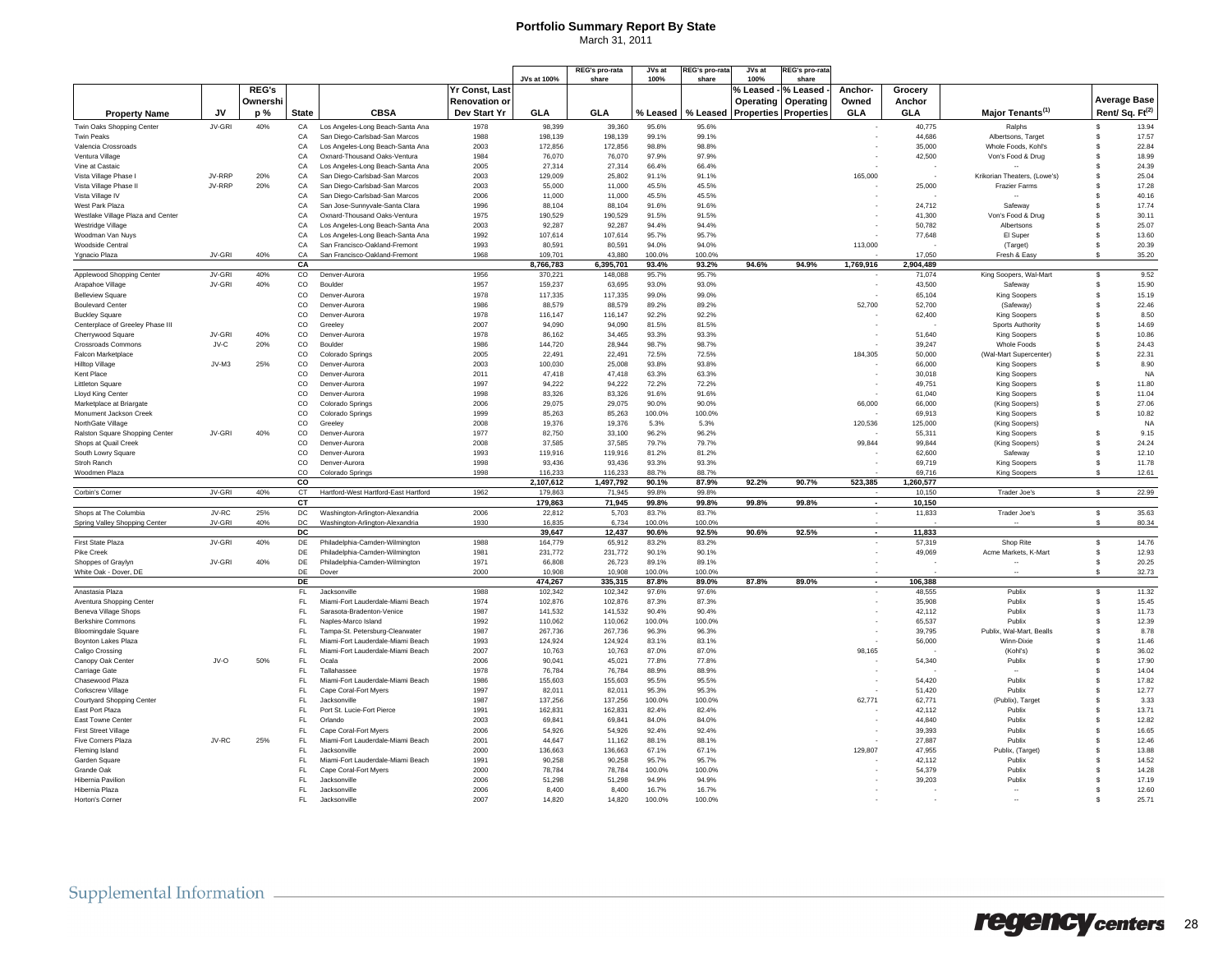|                                                           |         |              |              |                                    |                      | JVs at 100%         | REG's pro-rata<br>share | JVs at<br>100%  | EG's pro-rata<br>share | JVs at<br>100%               | <b>≀EG's pro-rata</b><br>share |            |                  |                                              |                             |                |
|-----------------------------------------------------------|---------|--------------|--------------|------------------------------------|----------------------|---------------------|-------------------------|-----------------|------------------------|------------------------------|--------------------------------|------------|------------------|----------------------------------------------|-----------------------------|----------------|
|                                                           |         | <b>REG's</b> |              |                                    | Yr Const, Last       |                     |                         |                 |                        |                              |                                |            |                  |                                              |                             |                |
|                                                           |         |              |              |                                    |                      |                     |                         |                 |                        | % Leased                     | % Leased                       | Anchor     | Grocery          |                                              | <b>Average Base</b>         |                |
|                                                           |         | Ownershi     |              |                                    | <b>Renovation or</b> |                     |                         |                 |                        | <b>Operating</b>             | Operating                      | Owned      | Anchor           |                                              |                             |                |
| <b>Property Name</b>                                      | JV      | p %          | <b>State</b> | <b>CBSA</b>                        | Dev Start Yr         | GLA                 | GLA                     | % Leased        | % Leased               | <b>Properties Properties</b> |                                | <b>GLA</b> | <b>GLA</b>       | Major Tenants <sup>(1)</sup>                 | Rent/ Sq. Ft <sup>(2)</sup> |                |
| <b>Island Crossing</b>                                    | JV-C2   | 20%          | FL.          | Port St. Lucie-Fort Pierce         | 1996                 | 58,456              | 11,691                  | 97.6%           | 97.6%                  |                              |                                |            | 47,955           | Publix                                       | \$.                         | 9.86           |
| John's Creek Center                                       | JV-C2   | 20%          | FL.          | Jacksonville                       | 2004                 | 75,101              | 15,020                  | 92.5%           | 92.5%                  |                              |                                |            | 44.840           | Publix                                       | \$                          | 13.08          |
| Julington Village                                         | JV-C    | 20%          | FL           | <b>Jacksonville</b>                | 1999                 | 81,820              | 16,364                  | 100.0%          | 100.0%                 |                              |                                |            | 51,420           | Publix                                       | \$                          | 14.11          |
| Kings Crossing Sun City                                   |         |              | FL.          | Tampa-St. Petersburg-Clearwater    | 1999                 | 75,020              | 75,020                  | 97.1%           | 97.1%                  |                              |                                |            | 51,420           | Publix                                       | \$                          | 11.89          |
| Lynnhaven                                                 | JV-O    | 50%          | FL.          | Panama City-Lynn Haven             | 2001                 | 63,871              | 31,936                  | 100.0%          | 100.0%                 |                              |                                |            | 44,271           | Publix                                       | \$                          | 11.79          |
| Marketplace Shopping Center                               |         |              | FL.          | Tampa-St. Petersburg-Clearwater    | 1983                 | 90,296              | 90,296                  | 71.4%           | 71.4%                  |                              |                                |            |                  | <b>LA Fitness</b>                            | \$                          | 25.33          |
| Martin Downs Village Center                               |         |              | FL.<br>FL.   | Port St. Lucie-Fort Pierce         | 1985<br>1998         | 112.666             | 112,666                 | 90.1%           | 90.1%                  |                              |                                |            |                  | $\overline{\phantom{a}}$                     | \$.                         | 15.79          |
| Martin Downs Village Shoppes                              |         |              | EL.          | Port St. Lucie-Fort Pierce         |                      | 48,937              | 48.937                  | 83.4%           | 83.4%                  |                              |                                |            |                  |                                              | \$<br>\$                    | 17.91          |
| Millhopper Shopping Center<br>Naples Walk Shopping Center |         |              | FL.          | Gainesville<br>Naples-Marco Island | 1974<br>1999         | 80,421<br>125,390   | 80,421<br>125,390       | 100.0%<br>85.4% | 100.0%<br>85.4%        |                              |                                |            | 37,244<br>51,420 | Publix<br>Publix                             | \$                          | 14.09<br>15.42 |
| Newberry Square                                           |         |              | FL.          | Gainesville                        | 1986                 | 180,524             | 180,524                 | 95.5%           | 95.5%                  |                              |                                |            | 39,795           | Publix, K-Mart                               | \$                          | 7.68           |
| Nocatee Town Center                                       |         |              | FL.          | <b>Jacksonville</b>                | 2007                 | 69.679              | 69.679                  | 88.0%           | 88.0%                  |                              |                                |            | 54.340           | Publix                                       | \$.                         | 14.36          |
| Northgate Square                                          |         |              | FL.          | Tampa-St. Petersburg-Clearwater    | 1995                 | 75,495              | 75,495                  | 92.3%           | 92.3%                  |                              |                                |            | 47.955           | Publix                                       | \$                          | 12.38          |
| Oakleaf Commons                                           |         |              | FL.          | Jacksonville                       | 2006                 | 73,717              | 73,717                  | 81.0%           | 81.0%                  |                              |                                |            | 45,600           | Publix                                       | \$                          | 13.93          |
| Old St Augustine Plaza                                    |         |              | FL.          | Jacksonville                       | 1990                 | 232,459             | 232,459                 | 98.3%           | 98.3%                  |                              |                                |            | 51,832           | Publix, Burlington Coat Factory, Hobby Lobby | -S                          | 7.77           |
| Pebblebrook Plaza                                         | JV-O    | 50%          | FL.          | Naples-Marco Island                | 2000                 | 76,767              | 38,384                  | 100.0%          | 100.0%                 |                              |                                |            | 61,166           | Publix                                       | S                           | 13.06          |
| Pine Tree Plaza                                           |         |              | FL.          | Jacksonville                       | 1999                 | 63.387              | 63.387                  | 96.8%           | 96.8%                  |                              |                                |            | 37,866           | Publix                                       | \$.                         | 12.72          |
| <b>Plantation Plaza</b>                                   | JV-C2   | 20%          | FL.          | Jacksonville                       | 2004                 | 77,747              | 15.549                  | 92.9%           | 92.9%                  |                              |                                |            | 44,840           | Publix                                       | \$.                         | 15.81          |
| Regency Square                                            |         |              | FL           | Tampa-St. Petersburg-Clearwater    | 1986                 | 349,848             | 349,848                 | 91.8%           | 91.8%                  |                              |                                | 66,000     |                  | AMC Theater, Michaels, (Best Buy), (Macdill) | s                           | 14.41          |
| Seminole Shoppes                                          |         |              | FL.          | Jacksonville                       | 2009                 | 73,241              | 73,241                  | 91.6%           | 91.6%                  |                              |                                |            | 54,340           | Publix                                       | S                           | 17.88          |
| Shoppes @ 104                                             |         |              | EL.          | Miami-Fort Lauderdale-Miami Beach  | 1990                 | 108,192             | 108,192                 | 93.5%           | 93.5%                  |                              |                                |            | 46,368           | Winn-Dixie                                   | \$                          | 13.43          |
| Shoppes at Bartram Park                                   | JV-O    | 50%          | FL.          | Jacksonville                       | 2004                 | 105.319             | 52,660                  | 92.5%           | 92.5%                  |                              |                                | 97.000     | 44.840           | Publix, (Kohl's)                             | \$.                         | 17.23          |
| Shoppes at Bartram Park Phase II                          | JV-O    | 50%          | FL           | <b>Jacksonville</b>                | 2008                 | 14,639              | 7,320                   | 30.1%           | 30.1%                  |                              |                                |            |                  |                                              | \$                          | 21.08          |
| Shops at John's Creek                                     |         |              | FL           | Jacksonville                       | 2004                 | 15,490              | 15,490                  | 65.0%           | 65.0%                  |                              |                                |            |                  |                                              | \$                          | 17.56          |
| Starke                                                    |         |              | FL           | None                               | 2000                 | 12,739              | 12,739                  | 100.0%          | 100.0%                 |                              |                                |            |                  |                                              | \$                          | 24.65          |
| Suncoast Crossing Phase                                   |         |              | FL           | Tampa-St. Petersburg-Clearwater    | 2007                 | 108,434             | 108,434                 | 91.9%           | 91.9%                  |                              |                                |            |                  | Kohl's                                       | s                           | 4.13           |
| Suncoast Crossing Phase II                                |         |              | FL.          | Tampa-St. Petersburg-Clearwater    | 2008                 | 9,451               | 9,451                   | 44.5%           | 44.5%                  |                              |                                | 143,055    |                  | (Target)                                     | s                           | 21.00          |
| Town Center at Martin Downs                               |         |              | FL.          | Port St. Lucie-Fort Pierce         | 1996                 | 64.546              | 64.546                  | 100.0%          | 100.0%                 |                              |                                |            | 56.146           | Publix                                       | $\mathbf{s}$                | 12.44          |
| Town Square                                               |         |              | FL           | Tampa-St. Petersburg-Clearwater    | 1999                 | 44,380              | 44,380                  | 88.2%           | 88.2%                  |                              |                                |            |                  | $\overline{\phantom{a}}$                     | s                           | 27.11          |
| Village Center                                            |         |              | FL           | Tampa-St. Petersburg-Clearwater    | 1993                 | 181,110             | 181,110                 | 96.3%           | 96.3%                  |                              |                                |            | 36,434           | Publix                                       | \$                          | 12.87          |
| Vineyard Shopping Center                                  | JV-M3   | 25%          | FL.          | Tallahassee                        | 2002                 | 62,821              | 15,705                  | 81.6%           | 81.6%                  |                              |                                |            | 44,271           | Publix                                       | s                           | 10.39          |
| Welleby Plaza                                             |         |              | EL.          | Miami-Fort Lauderdale-Miami Beach  | 1982                 | 109,949             | 109,949                 | 93.5%           | 93.5%                  |                              |                                |            | 46,779           | Publix                                       | s                           | 10.20          |
| Wellington Town Square                                    |         |              | FL           | Miami-Fort Lauderdale-Miami Beach  | 1982                 | 107,325             | 107,325                 | 96.2%           | 96.2%                  |                              |                                |            | 44,840           | Publix                                       | s                           | 19.06          |
| Westchase                                                 |         |              | FL.          | Tampa-St. Petersburg-Clearwater    | 1998                 | 78,998              | 78,998                  | 93.4%           | 93.4%                  |                              |                                |            | 51,420           | Publix                                       | s                           | 12.97          |
| Willa Springs                                             | JV-USAA | 20%          | FL.          | Orlando                            | 2000                 | 89,930              | 17,986                  | 97.8%           | 97.8%                  |                              |                                |            | 44,271           | Publix                                       | \$                          | 15.96          |
| Ashford Place                                             |         |              | FL<br>GA     | Atlanta-Sandy Springs-Marietta     | 1993                 | 5,312,563<br>53.345 | 4,750,200<br>53.345     | 91.5%           | 91.4%<br>61.7%         | 92.1%                        | 91.8%                          | 596,798    | 2,030,412        |                                              | Ŝ.                          | 18.75          |
| <b>Briarcliff La Vista</b>                                |         |              | GA           | Atlanta-Sandy Springs-Marietta     | 1962                 | 39,204              | 39,204                  | 61.7%<br>100.0% | 100.0%                 |                              |                                |            |                  |                                              | s                           | 16.96          |
| <b>Briarcliff Village</b>                                 |         |              | GA           | Atlanta-Sandy Springs-Marietta     | 1990                 | 187,156             | 187,156                 | 94.1%           | 94.1%                  |                              |                                |            | 43,454           | Publix                                       | s                           | 14.64          |
| <b>Buckhead Court</b>                                     |         |              | GA           | Atlanta-Sandy Springs-Marietta     | 1984                 | 48,338              | 48,338                  | 93.3%           | 93.3%                  |                              |                                |            |                  |                                              | \$                          | 16.68          |
| Cambridge Square                                          |         |              | GA           | Atlanta-Sandy Springs-Marietta     | 1979                 | 71,474              | 71,474                  | 99.9%           | 99.9%                  |                              |                                |            | 40,852           | Kroger                                       | s                           | 13.12          |
| Chapel Hill Centre                                        |         |              | GA           | Atlanta-Sandy Springs-Marietta     | 2005                 | 66,970              | 66,970                  | 94.3%           | 94.3%                  |                              |                                | 88,713     |                  | (Kohľs), Hobby Lobby                         | s                           | 11.41          |
| Cromwell Square                                           |         |              | GA           | Atlanta-Sandy Springs-Marietta     | 1990                 | 80,406              | 80,406                  | 95.7%           | 95.7%                  |                              |                                |            |                  |                                              | s                           | 9.83           |
| Delk Spectrum                                             |         |              | GA           | Atlanta-Sandy Springs-Marietta     | 1991                 | 100,539             | 100,539                 | 82.0%           | 82.0%                  |                              |                                |            | 45.044           | Publix                                       | s                           | 15.30          |
| Dunwoody Hall                                             | JV-USAA | 20%          | GA           | Atlanta-Sandy Springs-Marietta     | 1986                 | 89,351              | 17,870                  | 98.8%           | 98.8%                  |                              |                                |            | 44,271           | Publix                                       | \$                          | 14.91          |
| Dunwoody Village                                          |         |              | GA           | Atlanta-Sandy Springs-Marietta     | 1975                 | 120,598             | 120,598                 | 92.0%           | 92.0%                  |                              |                                |            | 18,400           | Fresh Market                                 | s                           | 17.20          |
| Howell Mill Village                                       |         |              | GA           | Atlanta-Sandy Springs-Marietta     | 1984                 | 97,990              | 97,990                  | 83.6%           | 83.6%                  |                              |                                |            | 31.000           | Publix                                       | \$.                         | 15.95          |
| King Plaza                                                | JV-C2   | 20%          | GA           | Atlanta-Sandy Springs-Marietta     | 1998                 | 81,432              | 16,286                  | 88.9%           | 88.9%                  |                              |                                |            | 51,420           | Publix                                       | s                           | 11.57          |
| Loehmanns Plaza Georgia                                   |         |              | GA           | Atlanta-Sandy Springs-Marietta     | 1986                 | 137,139             | 137,139                 | 93.4%           | 93.4%                  |                              |                                |            |                  |                                              | s                           | 18.64          |
| <b>Lost Mountain Crossing</b>                             | JV-C2   | 20%          | GA           | Atlanta-Sandy Springs-Marietta     | 1994                 | 72.568              | 14.514                  | 93.0%           | 93.0%                  |                              |                                |            | 47.814           | Publix                                       | $\mathbf{s}$                | 11.43          |
| Paces Ferry Plaza                                         |         |              | GA           | Atlanta-Sandy Springs-Marietta     | 1987                 | 61,697              | 61,697                  | 98.0%           | 98.0%                  |                              |                                |            |                  | $\sim$                                       | s                           | 30.75          |
| Powers Ferry Square                                       |         |              | GA           | Atlanta-Sandy Springs-Marietta     | 1987                 | 95,651              | 95,651                  | 78.8%           | 78.8%                  |                              |                                |            |                  |                                              | \$                          | 23.10          |
| Powers Ferry Village                                      |         |              | GA           | Atlanta-Sandy Springs-Marietta     | 1994                 | 78,896              | 78,896                  | 81.0%           | 81.0%                  |                              |                                |            | 47,955           | Publix                                       | s                           | 9.92           |
| <b>Rivermont Station</b>                                  |         |              | GA           | Atlanta-Sandy Springs-Marietta     | 1996                 | 90,267              | 90,267                  | 72.5%           | 72.5%                  |                              |                                |            | 58,261           | Kroger                                       | Ŝ.                          | 14.71          |
| Russell Ridge                                             |         |              | GA           | Atlanta-Sandy Springs-Marietta     | 1995                 | 98.559              | 98.559                  | 97.6%           | 97.6%                  |                              |                                |            | 63,296           | Kroger                                       | \$.                         | 11.59          |
|                                                           |         |              | GA           |                                    |                      | 1,671,580           | 1.476.899               | 89.6%           | 89.1%                  | 89.6%                        | 89.1%                          | 88,713     | 491,767          |                                              |                             |                |
| <b>Baker Hill Center</b>                                  | JV-C    | 20%          | IL.          | Chicago-Naperville-Joliet          | 1998                 | 135,355             | 27,071                  | 99.1%           | 99.1%                  |                              |                                |            | 72,397           | Dominick's                                   | $\mathbb{S}$                | 14.33          |
| <b>Brentwood Commons</b>                                  | JV-GRI  | 40%          | IL           | Chicago-Naperville-Joliet          | 1962                 | 125,550             | 50,220                  | 99.1%           | 99.1%                  |                              |                                |            | 64,762           | Dominick's                                   | \$                          | 10.48          |
| Carbondale Center                                         | JV-D    | 16%          | $\mathbf{H}$ | Carbondale                         | 1997                 | 59,726              | 9,765                   | 100.0%          | 100.0%                 |                              |                                |            | 56,726           | Schnucks                                     | \$                          | 10.21          |
| Civic Center Plaza                                        | JV-GRI  | 40%          | $\mathbf{H}$ | Chicago-Naperville-Joliet          | 1989                 | 264.973             | 105.989                 | 98.0%           | 98.0%                  |                              |                                |            | 87.135           | Super H Mart, Home Depot                     | \$.                         | 10.85          |
| Champaign Commons                                         | JV-D    | 16%          | $\mathbf{H}$ | Champaign-Urbana                   | 1990                 | 88.105              | 14,405                  | 90.7%           | 90.7%                  |                              |                                |            | 72,326           | Schnucks                                     | \$                          | 8.59           |
| Country Club Plaza                                        | JV-D    | 16%          | IL.          | St. Louis                          | 2001                 | 86,867              | 14,203                  | 94.4%           | 94.4%                  |                              |                                |            | 54,554           | Schnucks                                     | \$                          | 6.82           |
| Deer Grove Center                                         | JV-C    | 20%          |              | Chicago-Naperville-Joliet          | 1996                 | 236,173             | 47,235                  | 79.0%           | 79.0%                  |                              |                                | 117,000    | 65.816           | Dominick's, (Target)                         | \$                          | 13.69          |
| Frankfort Crossing Shpg Ctr                               |         |              | Ш.           | Chicago-Naperville-Joliet          | 1992                 | 114,534             | 114,534                 | 84.7%           | 84.7%                  |                              |                                |            | 64,937           | Jewel / OSCO                                 | \$                          | 11.77          |
| Geneva Crossing                                           | JV-C    | 20%          | $\mathbf{H}$ | Chicago-Naperville-Joliet          | 1997                 | 123.182             | 24.636                  | 98.8%           | 98.8%                  |                              |                                |            | 72.385           | Dominick's                                   | \$.                         | 14.10          |
| Glen Oak Plaza                                            |         |              | $\mathbf{H}$ | Chicago-Naperville-Joliet          | 1967                 | 62.616              | 62,616                  | 100.0%          | 100.0%                 |                              |                                |            | 11,944           | Trader Joe's                                 | \$.                         | 20.99          |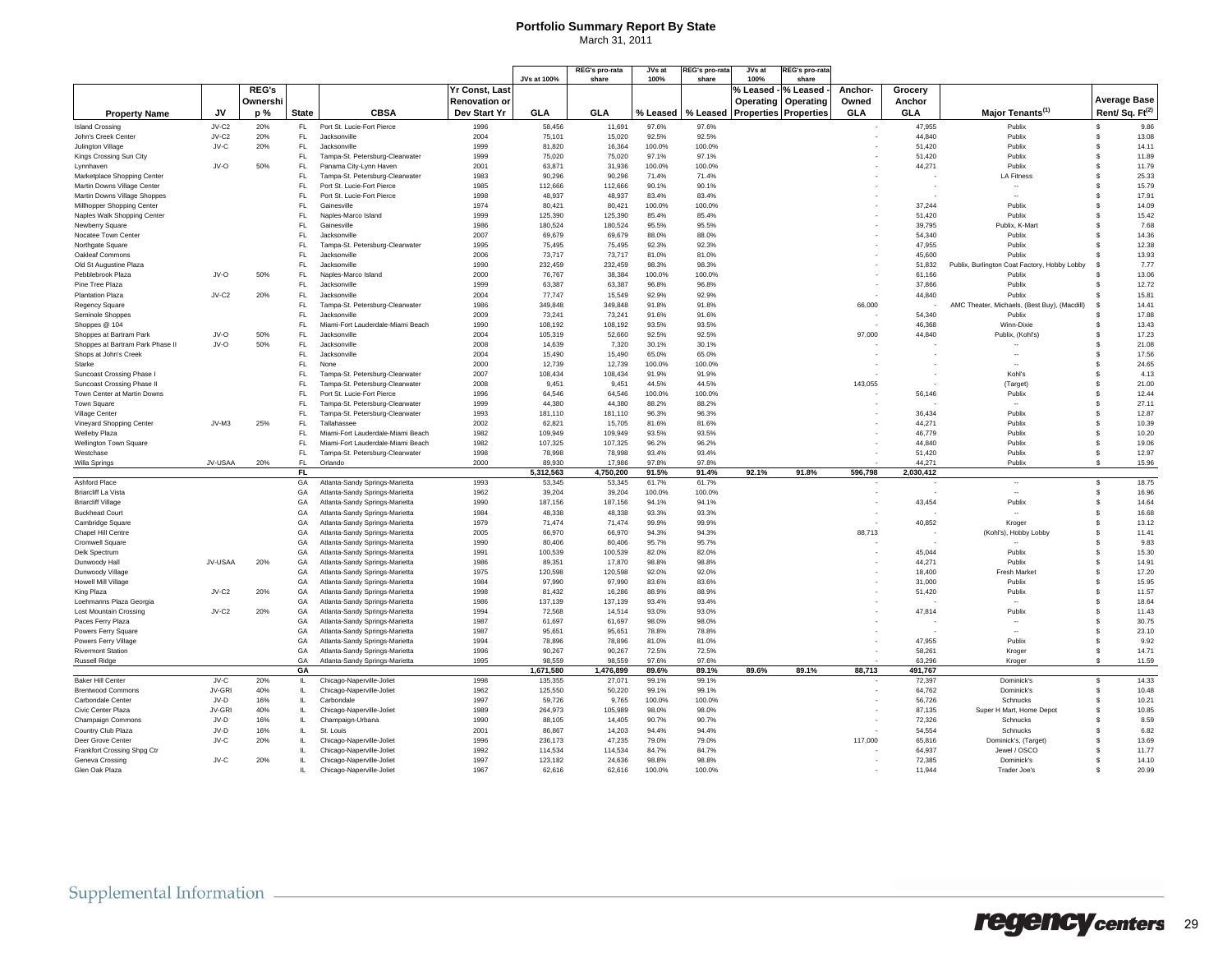|                                                                 |                  |              |              |                                                        |                       |                    | REG's pro-rata   | JVs at          | EG's pro-rat    | JVs at                       | REG's pro-rat |                          |                          |                                                   |                             |                |
|-----------------------------------------------------------------|------------------|--------------|--------------|--------------------------------------------------------|-----------------------|--------------------|------------------|-----------------|-----------------|------------------------------|---------------|--------------------------|--------------------------|---------------------------------------------------|-----------------------------|----------------|
|                                                                 |                  |              |              |                                                        |                       | JVs at 100%        | share            | 100%            | share           | 100%                         | share         |                          |                          |                                                   |                             |                |
|                                                                 |                  | <b>REG's</b> |              |                                                        | <b>Yr Const, Last</b> |                    |                  |                 |                 | % Leased                     | % Leased      | Anchor-                  | Grocery                  |                                                   |                             |                |
|                                                                 |                  | Ownershi     |              |                                                        | <b>Renovation or</b>  |                    |                  |                 |                 | Operating                    | Operating     | Owned                    | Anchor                   |                                                   | <b>Average Base</b>         |                |
| <b>Property Name</b>                                            | JV               | p %          | <b>State</b> | <b>CBSA</b>                                            | Dev Start Yr          | GLA                | GLA              | % Leased        | % Leased        | <b>Properties Properties</b> |               | GLA                      | <b>GLA</b>               | Major Tenants <sup>(1)</sup>                      | Rent/ Sq. Ft <sup>(2)</sup> |                |
| <b>Granite City</b>                                             | JV-D             | 16%          | Ш.           | St. Louis                                              | 2004                  | 46,237             | 7,560            | 100.0%          | 100.0%          |                              |               |                          | 46,237                   | Schnucks                                          | s.                          | 8.28           |
| Hinsdale                                                        |                  |              | IL.          | Chicago-Naperville-Joliet                              | 1986                  | 178,960            | 178,960          | 95.0%           | 95.0%           |                              |               |                          | 69,540                   | Dominick's                                        | s.                          | 12.19          |
| McHenry Commons Shopping Center                                 | JV-GRI           | 40%          | IL.          | Chicago-Naperville-Joliet                              | 1988                  | 100,526            | 40,210           | 36.8%           | 36.8%           |                              |               |                          |                          |                                                   | \$                          | 15.05          |
| Montvale Commons                                                | JV-D             | 16%          | $\mathbf{H}$ | Springfield                                            | 1996                  | 73,937             | 12,089           | 98.1%           | 98.1%           |                              |               |                          | 62,447                   | Schnucks                                          | \$                          | 10.38          |
| Riverside Sq & River's Edge                                     | JV-GRI           | 40%          | IL.          | Chicago-Naperville-Joliet                              | 1986                  | 169,435            | 67,774           | 100.0%          | 100.0%          |                              |               |                          | 74,495                   | Dominick's                                        | \$                          | 14.76          |
| <b>Riverview Plaza</b>                                          | JV-GRI           | 40%          | $\mathbf{H}$ | Chicago-Naperville-Joliet                              | 1981                  | 140.460            | 56.184           | 93.2%           | 93.2%           |                              |               |                          | 51.298                   | Mariano's                                         | \$.                         | 13.94          |
| Shorewood Crossing                                              | JV-C             | 20%          | IL           | Chicago-Naperville-Joliet                              | 2001                  | 87,705             | 17,541           | 98.4%           | 98.4%           |                              |               |                          | 65,977                   | Dominick's                                        | \$                          | 14.68          |
| Shorewood Crossing II                                           | JV-C2            | 20%          | IL.          | Chicago-Naperville-Joliet                              | 2005                  | 86,276             | 17,255           | 98.1%           | 98.1%           |                              |               |                          |                          | $\overline{\phantom{a}}$                          | \$                          | 13.34          |
| Stonebrook Plaza Shopping Center                                | JV-GRI           | 40%          | IL.          | Chicago-Naperville-Joliet                              | 1984                  | 95,825             | 38,330           | 100.0%          | 100.0%          |                              |               |                          | 63,000                   | Dominick's                                        | \$                          | 11.43          |
| Swansea Plaza                                                   | JV-D             | 16%          | IL.          | St. Louis                                              | 1988                  | 118,892            | 19,439           | 95.9%           | 95.9%           |                              |               |                          | 70.017                   | Schnucks                                          | \$                          | 9.77           |
| Urbana Crossing                                                 | JV-D             | 16%          | $\mathbf{H}$ | Champaign-Urbana                                       | 1997                  | 85,196             | 13,930           | 95.3%           | 95.3%           |                              |               |                          | 62,105                   | Schnucks                                          | \$                          | 11.16          |
| Westbrook Commons                                               |                  |              | IL.          | Chicago-Naperville-Joliet                              | 1984                  | 123,855            | 123,855          | 90.0%           | 90.0%           |                              |               |                          | 51,304                   | Dominick's                                        | \$                          | 11.21          |
| <b>Willow Festival</b>                                          |                  |              | $\mathbf{H}$ | Chicago-Naperville-Joliet                              | 2007                  | 384.615            | 384.615          | 95.2%           | 95.2%           |                              |               |                          | 60,040                   | Whole Foods, Best Buv, Lowe's                     | $\mathbf{s}$                | 14.57          |
|                                                                 |                  |              | IL.          |                                                        |                       | 2.989.000          | 1.448.416        | 92.8%           | 92.8%           | 92.8%                        | 92.8%         | 117.000                  | 1,299,442                |                                                   |                             |                |
|                                                                 |                  |              |              |                                                        | 2006                  |                    |                  |                 |                 |                              |               |                          |                          |                                                   |                             | 15.94          |
| <b>Airport Crossing</b><br>Augusta Center                       |                  |              | IN<br>IN     | Chicago-Naperville-Joliet<br>Chicago-Naperville-Joliet | 2006                  | 11,924<br>14,532   | 11,924<br>14,532 | 77.8%<br>90.1%  | 77.8%<br>90.1%  |                              |               | 89,911<br>213,988        |                          | (Kohl's)<br>(Menards)                             | \$<br>22.78<br>s            |                |
| Evansville West Center                                          | JV-D             | 16%          | IN           | Evansville                                             | 1989                  | 79,885             |                  | 91.9%           | 91.9%           |                              |               |                          | 62,273                   | Schnucks                                          | s                           | 8.49           |
|                                                                 |                  |              |              |                                                        |                       |                    | 13,061           |                 |                 |                              |               |                          |                          |                                                   |                             |                |
| <b>Greenwood Springs</b>                                        |                  |              | IN           | Indianapolis                                           | 2004                  | 28,028             | 28,028           | 60.0%           | 60.0%           |                              |               | 265,798                  | 50,000                   | (Gander Mountain), (Wal-Mart Supercenter)         | s                           | 16.35          |
| Willow Lake Shopping Center<br>Willow Lake West Shopping Center | JV-GRI<br>JV-GRI | 40%<br>40%   | IN<br>IN     | Indianapolis<br>Indianapolis                           | 1987<br>2001          | 85,923<br>52,961   | 34,369<br>21,184 | 84.9%<br>100.0% | 84.9%<br>100.0% |                              |               | 64,000                   | 64,000<br>10.028         | (Kroger)<br>Trader Joe's                          | s<br>s                      | 16.65<br>22.57 |
|                                                                 |                  |              | IN           |                                                        |                       | 273,253            | 123.099          | 87.3%           | 82.5%           | 87.3%                        | 82.5%         | 633,697                  | 186,301                  |                                                   |                             |                |
| Walton Towne Center                                             |                  |              | KY           | Cincinnati-Middletown                                  | 2007                  | 23,186             | 23,186           | 81.9%           | 81.9%           |                              |               | 116,432                  | 116,432                  | (Kroger)                                          | $\mathbf{s}$                | 17.38          |
|                                                                 |                  |              | KY           |                                                        |                       | 23.186             | 23.186           | 81.9%           | 81.9%           | <b>NA</b>                    | <b>NA</b>     | 116.432                  | 116.432                  |                                                   |                             |                |
|                                                                 |                  |              | MA           |                                                        | 2006                  | 90,055             | 90,055           | 91.9%           | 91.9%           |                              |               |                          | 11,000                   | Trader Joe's                                      | 25.27<br>s.                 |                |
| Shops at Saugus                                                 | JV-C2            | 20%          | MA           | Boston-Cambridge-Quincy<br>Worceste                    | 1988                  |                    | 37,056           | 98.8%           | 98.8%           |                              |               |                          |                          |                                                   |                             |                |
| Speedway Plaza<br>Twin City Plaza                               |                  |              | MA           | Boston-Cambridge-Quincy                                | 2004                  | 185,279<br>281,703 | 281,703          | 93.7%           | 93.7%           |                              |               |                          | 59,970<br>62,500         | Stop & Shop, BJ's Warehouse<br>Shaw's, Marshall's | \$<br>$\mathbf{s}$          | 10.52<br>16.42 |
|                                                                 |                  |              | МA           |                                                        |                       | 557,037            | 408,814          | 95.1%           | 93.8%           | 95.7%                        | 94.3%         | $\overline{\phantom{a}}$ | 133,470                  |                                                   |                             |                |
| Bowie Plaza                                                     | JV-GRI           | 40%          | MD           | Washington-Arlington-Alexandria                        | 1966                  | 102,904            | 41,162           | 89.3%           | 89.3%           |                              |               |                          |                          |                                                   | \$                          | 17.60          |
| <b>Clinton Park</b>                                             | JV-C             | 20%          | MD           | Washington-Arlington-Alexandria                        | 2003                  | 206,050            | 41,210           | 94.1%           | 94.1%           |                              |               | 49,000                   | 43,000                   | Giant Food, Sears, (Toys "R" Us)                  | \$                          | 8.58           |
| <b>Cloppers Mill Village</b>                                    | JV-GRI           | 40%          | MD           | Washington-Arlington-Alexandria                        | 1995                  | 137,035            | 54,814           | 84.6%           | 84.6%           |                              |               |                          | 70,057                   | Shoppers Food Warehouse                           | Ŝ.                          | 17.77          |
|                                                                 | JV-GRI           | 40%          | <b>MD</b>    | Baltimore-Towson                                       | 1990                  | 73.529             | 29.412           | 100.0%          | 100.0%          |                              |               |                          | 39.571                   | Super Fresh                                       | \$.                         | 15.35          |
| <b>Elkridge Corners</b>                                         |                  | 40%          | <b>MD</b>    |                                                        | 1986                  |                    |                  |                 | 82.6%           |                              |               |                          |                          |                                                   |                             |                |
| Festival at Woodholme                                           | JV-GRI           | 40%          | <b>MD</b>    | Baltimore-Towson                                       |                       | 81,016             | 32,406           | 82.6%           |                 |                              |               |                          | 10,370                   | Trader Joe's                                      | \$                          | 34.86          |
| <b>Firstfield Shopping Center</b>                               | JV-GRI           |              |              | Washington-Arlington-Alexandria                        | 1978                  | 22,328             | 8.931            | 93.3%           | 93.3%           |                              |               |                          |                          |                                                   | 37.20<br>\$                 |                |
| Goshen Plaza                                                    | JV-GRI           | 40%          | <b>MD</b>    | Washington-Arlington-Alexandria                        | 1987                  | 45,654             | 18,262           | 85.0%           | 85.0%           |                              |               |                          |                          |                                                   | \$                          | 18.84          |
| King Farm Village Center                                        | JV-RC            | 25%          | MD           | Washington-Arlington-Alexandria                        | 2001                  | 118,326            | 29,582           | 96.4%           | 96.4%           |                              |               |                          | 53,754                   | Safeway                                           | \$                          | 25.85          |
| Mitchellville Plaza                                             | JV-GRI           | 40%          | MD           | Washington-Arlington-Alexandria                        | 1991                  | 156,125            | 62,450           | 79.2%           | 79.2%           |                              |               |                          | 45,100                   | Food Lion                                         | 21.91<br>$\mathbf{\hat{s}}$ |                |
| Parkville Shopping Center                                       | JV-GRI           | 40%          | MD           | Baltimore-Towson                                       | 1961                  | 162,435            | 64,974           | 96.7%           | 96.7%           |                              |               |                          | 41,223                   | Super Fresh                                       | \$                          | 12.40          |
| Southside Marketplace                                           | JV-GRI           | 40%          | <b>MD</b>    | Baltimore-Towson                                       | 1990                  | 125.146            | 50.058           | 86.8%           | 86.8%           |                              |               |                          | 44.264                   | Shoppers Food Warehouse                           | \$                          | 15.23          |
| <b>Takoma Park</b>                                              | JV-GRI           | 40%          | MD           | Washington-Arlington-Alexandria                        | 1960                  | 106.469            | 42,588           | 92.7%           | 92.7%           |                              |               |                          | 63,643                   | Shoppers Food Warehouse                           | \$                          | 10.15          |
| Valley Centre                                                   | JV-GRI           | 40%          | MD           | Baltimore-Towson                                       | 1987                  | 247,837            | 99,135           | 82.9%           | 82.9%           |                              |               |                          |                          |                                                   | \$                          | 14.92          |
| Village at Lee Airpark                                          |                  |              | MD           | Baltimore-Towson                                       | 2005                  | 87,556             | 87,556           | 91.5%           | 91.5%           |                              |               | 75,000                   | 70,260                   | Giant Food, (Sunrise)                             | 23.15<br>\$                 |                |
| Watkins Park Plaza                                              | JV-GRI           | 40%          | MD           | Washington-Arlington-Alexandria                        | 1985                  | 113,443            | 45,377           | 94.8%           | 94.8%           |                              |               |                          | 43,205                   | Safeway                                           | \$                          | 19.21          |
| Woodmoor Shopping Center                                        | .IV-GRI          | 40%          | <b>MD</b>    | Washington-Arlington-Alexandria                        | 1954                  | 67.403             | 26.961           | 87.8%           | 87.8%           |                              |               |                          |                          |                                                   | $\mathbf{\hat{s}}$          | 25.37          |
|                                                                 |                  |              | <b>MD</b>    |                                                        |                       | 1,853,256          | 734,877          | 89.4%           | 89.1%           | 89.3%                        | 88.8%         | 124,000                  | 524,447                  |                                                   |                             |                |
| Fenton Marketplace                                              |                  |              | MI           | Flint                                                  | 1999                  | 97.224             | 97,224           | 34.7%           | 34.7%           |                              |               |                          |                          |                                                   | \$                          | 19.04          |
| <b>State Street Crossing</b>                                    |                  |              | MI           | Ann Arbor                                              | 2006                  | 21,049             | 21.049           | 60.0%           | 60.0%           |                              |               | 147.491                  |                          | (Wal-Mart)                                        | \$.                         | 23.39          |
|                                                                 |                  |              | MI           |                                                        |                       | 118,273            | 118,273          | 39.2%           | 39.2%           | 34.7%                        | 34.7%         | 147,491                  | $\overline{\phantom{a}}$ |                                                   |                             |                |
| Affton Plaza                                                    | .JV-D            | 16%          | <b>MO</b>    | St. Louis                                              | 2000                  | 67,760             | 11,079           | 100.0%          | 100.0%          |                              |               |                          | 61,218                   | Schnucks                                          | Ŝ.                          | 6.06           |
| <b>Bellerive Plaza</b>                                          | JV-D             | 16%          | MO           | St. Louis                                              | 2000                  | 115,252            | 18,844           | 93.3%           | 93.3%           |                              |               |                          | 67,985                   | Schnucks                                          | \$                          | 9.55           |
| <b>Brentwood Plaza</b>                                          | JV-D             | 16%          | <b>MO</b>    | St. Louis                                              | 2002                  | 60,452             | 9,884            | 96.5%           | 96.5%           |                              |               |                          | 51,800                   | Schnucks                                          | \$                          | 9.72           |
| Bridgeton                                                       | JV-D             | 16%          | MO           | St. Louis                                              | 2005                  | 70,762             | 11,570           | 100.0%          | 100.0%          |                              |               | 129,802                  | 63,482                   | Schnucks, (Home Depot)                            | \$                          | 11.92          |
| <b>Butler Hill Centre</b>                                       | JV-D             | 16%          | MO           | St. Louis                                              | 1987                  | 90,889             | 14,860           | 96.3%           | 96.3%           |                              |               |                          | 63,304                   | Schnucks                                          | \$                          | 10.67          |
| Capital Crossing                                                | JV-D             | 16%          | MO           | Jefferson City                                         | 2002                  | 85,149             | 13,922           | 94.4%           | 94.4%           |                              |               |                          | 63,111                   | Schnucks                                          | \$                          | 11.09          |
| City Plaza                                                      | JV-D             | 16%          | <b>MO</b>    | St. Louis                                              | 1998                  | 80.150             | 13,105           | 100.0%          | 100.0%          |                              |               |                          | 62.348                   | Schnucks                                          | \$                          | 9.37           |
| <b>Crestwood Commons</b>                                        | JV-D             | 16%          | <b>MO</b>    | St. Louis                                              | 1994                  | 67,285             | 11,001           | 100.0%          | 100.0%          |                              |               | 132,463                  | 67,285                   | Schnucks, (Best Buy), (Gordman's)                 | 11.79<br>\$                 |                |
| Dardenne Crossing                                               | JV-D             | 16%          | MO           | St. Louis                                              | 1996                  | 67,430             | 11,025           | 100.0%          | 100.0%          |                              |               |                          | 63,333                   | Schnucks                                          | \$                          | 10.96          |
| Dorsett Village                                                 | JV-D             | 16%          | MO           | St. Louis                                              | 1998                  | 104,217            | 17,039           | 100.0%          | 100.0%          |                              |               | 35,090                   | 59,483                   | Schnucks, (Orlando Gardens Banquet Center)        | -S                          | 11.95          |
| Kirkwood Commons                                                | JV-D             | 16%          | MO           | St. Louis                                              | 2000                  | 209,703            | 34,286           | 100.0%          | 100.0%          |                              |               | 258,000                  |                          | Wal-Mart, (Target), (Lowe's)                      | \$                          | 9.58           |
| Lake St. Louis                                                  | JV-D             | 16%          | MO           | St. Louis                                              | 2004                  | 75,643             | 12,368           | 96.3%           | 96.3%           |                              |               |                          | 63,187                   | Schnucks                                          | \$                          | 12.50          |
| O'Fallon Centre                                                 | JV-D             | 16%          | <b>MO</b>    | St. Louis                                              | 1984                  | 71.300             | 11.658           | 89.0%           | 89.0%           |                              |               |                          | 55.050                   | Schnucks                                          | \$.                         | 8.11           |
| Plaza 94                                                        | JV-D             | 16%          | <b>MO</b>    | St. Louis                                              | 2005                  | 66.555             | 10.882           | 95.4%           | 95.4%           |                              |               |                          | 52.844                   | Schnucks                                          | \$.                         | 9.58           |
| <b>Richardson Crossing</b>                                      | .IV-D            | 16%          | MO           | St. Louis                                              | 2000                  | 82.994             | 13,570           | 97.1%           | 97.1%           |                              |               |                          | 61,494                   | Schnucks                                          | \$.                         | 12.10          |
| Shackelford Center                                              | JV-D             | 16%          | <b>MO</b>    | St. Louis                                              | 2006                  | 49,635             | 8,115            | 95.8%           | 95.8%           |                              |               |                          | 45,960                   | Schnucks                                          | \$                          | 7.27           |
| Sierra Vista Plaza                                              | JV-D             | 16%          | MO           | St. Louis                                              | 1993                  | 74,666             | 12,208           | 98.4%           | 98.4%           |                              |               |                          | 56,201                   | Schnucks                                          | s                           | 10.14          |
| <b>Twin Oaks</b>                                                | JV-D             | 16%          | MO           | St. Louis                                              | 2006                  | 71,682             | 11,720           | 100.0%          | 100.0%          |                              |               |                          | 63.482                   | Schnucks                                          | \$                          | 12.12          |
| University City Square                                          | JV-D             | 16%          | MO           | St. Louis                                              | 1997                  | 79,230             | 12,954           | 100.0%          | 100.0%          |                              |               |                          | 61,600                   | Schnucks                                          | \$                          | 9.29           |
| <b>Washington Crossing</b>                                      | JV-D             | 16%          | <b>MO</b>    | St. Louis                                              | 1999                  | 117.626            | 19,232           | 97.1%           | 97.1%           |                              |               |                          | 56.250                   | Schnucks                                          | \$.                         | 10.92          |
|                                                                 |                  |              |              |                                                        |                       |                    |                  |                 |                 |                              |               |                          |                          |                                                   |                             |                |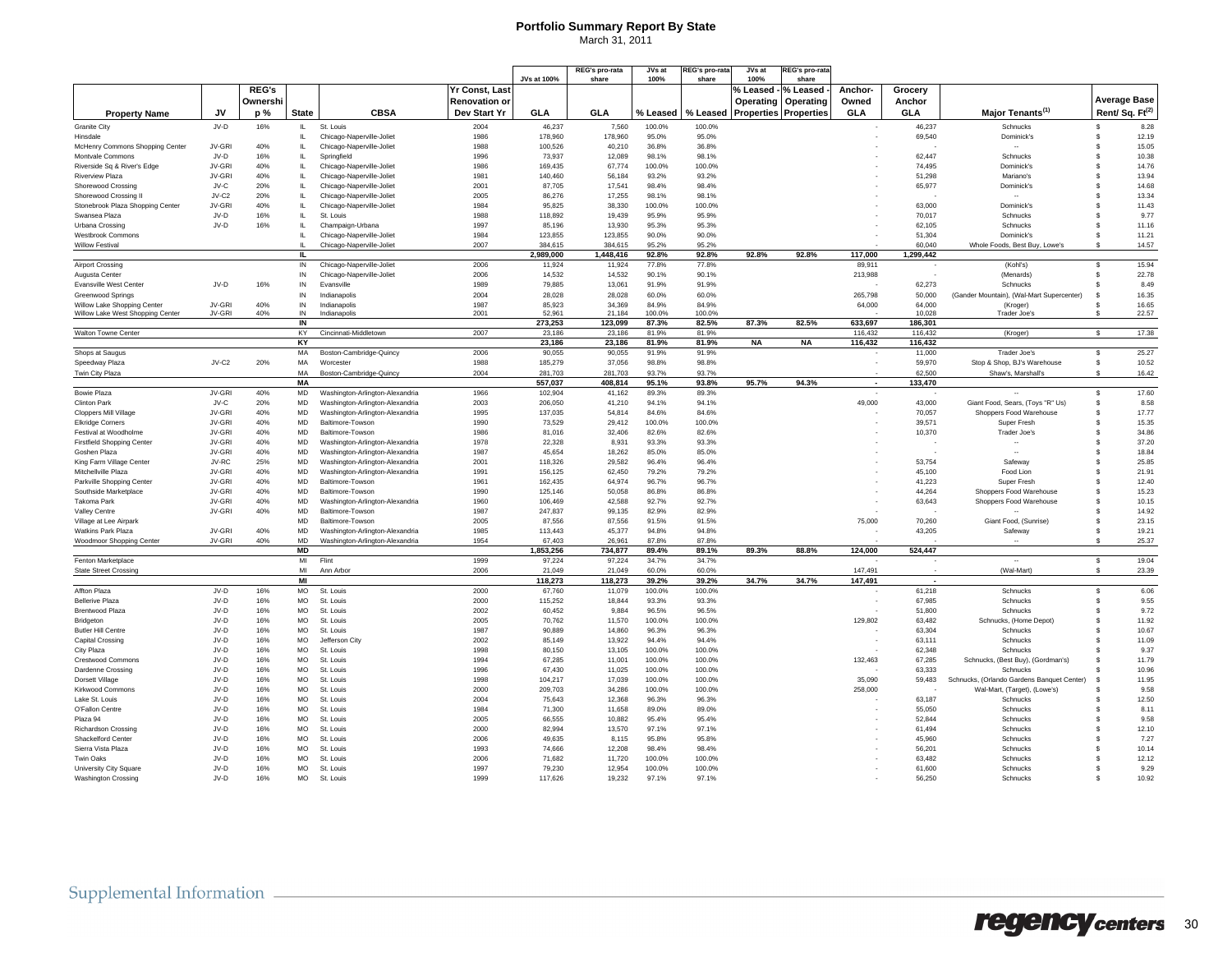## **Portfolio Summary Report By State**

March 31, 2011

|                                         |         |              |                        |                                         |                      | JVs at 100%          | <b>REG's pro-rata</b><br>share | JVs at<br>100% | <b>EG's pro-rata</b><br>share | JVs at<br>100% | EG's pro-rata<br>share       |                    |                     |                                                                              |                    |                             |
|-----------------------------------------|---------|--------------|------------------------|-----------------------------------------|----------------------|----------------------|--------------------------------|----------------|-------------------------------|----------------|------------------------------|--------------------|---------------------|------------------------------------------------------------------------------|--------------------|-----------------------------|
|                                         |         | <b>REG's</b> |                        |                                         | Yr Const, Last       |                      |                                |                |                               | ⁄օ Leased      | % Leased                     | Anchor             | Grocery             |                                                                              |                    |                             |
|                                         |         | Ownershi     |                        |                                         | <b>Renovation or</b> |                      |                                |                |                               | Operating      | Operating                    | Owned              | Anchor              |                                                                              |                    | <b>Average Base</b>         |
|                                         | JV      |              | <b>State</b>           | <b>CBSA</b>                             | Dev Start Yr         | GLA                  | GLA                            |                | % Leased                      |                |                              |                    |                     | Maior Tenants <sup>(1)</sup>                                                 |                    | Rent/ Sq. Ft <sup>(2)</sup> |
| <b>Property Name</b>                    |         | p %          |                        |                                         |                      |                      |                                | % Leased       |                               |                | <b>Properties Properties</b> | GLA                | <b>GLA</b>          |                                                                              |                    |                             |
| <b>Wentzville Commons</b>               | JV-D    | 16%          | <b>MO</b>              | St. Louis                               | 2000                 | 74,205               | 12,133                         | 100.0%         | 100.0%                        |                |                              | 106,086            | 61,860              | Schnucks, (Home Depot)                                                       | $\mathbf{\hat{s}}$ | 11.24                       |
| Wildwood Crossing                       | JV-D    | 16%          | <b>MO</b>              | St. Louis                               | 1997                 | 108,200              | 17,691                         | 74.4%          | 74.4%                         |                |                              |                    | 61,500              | Schnucks                                                                     | $\mathbf{\hat{s}}$ | 11.77                       |
| Zumbehl Commons                         | JV-D    | 16%          | MO<br>МO               | St. Louis                               | 1990                 | 116,682<br>2,007,467 | 19,078<br>328.221              | 94.3%<br>96.3% | 94.3%<br>96.3%                | 96.3%          | 96.3%                        | 661,441            | 74,672<br>1,337,449 | Schnucks                                                                     | $\mathbf{s}$       | 8.65                        |
|                                         |         |              |                        |                                         |                      |                      |                                |                |                               |                |                              |                    |                     | Rainbow Foods, Jo-Ann Fabrics, (Burlington Coat                              |                    |                             |
| Apple Valley Square                     | JV-RC   | 25%          | MN                     | Minneapolis-St. Paul-Bloomington        | 1998                 | 184,841              | 46,210                         | 100.0%         | 100.0%                        |                |                              | 87,437             | 61,736              | Factory)                                                                     | ŝ.                 | 11.19                       |
| <b>Colonial Square</b>                  | JV-GRI  | 40%          | MN                     | Minneapolis-St. Paul-Bloomington        | 1959                 | 93.200               | 37.280                         | 100.0%         | 100.0%                        |                |                              |                    | 43,978              | Lund's                                                                       | $\mathbf{\hat{s}}$ | 17.19                       |
| Rockford Road Plaza                     | JV-GRI  | 40%          | MN                     | Minneapolis-St. Paul-Bloomington        | 1991                 | 205.479              | 82.192                         | 93.9%          | 93.9%                         |                |                              |                    | 65,608              | Rainbow Foods                                                                | $\mathbf{\hat{s}}$ | 12.28                       |
|                                         |         |              | <b>MN</b>              |                                         |                      | 483,520              | 165,682                        | 97.4%          | 97.0%                         | 97.4%          | 97.0%                        | 87,437             | 171,322             |                                                                              |                    |                             |
| Cameron Village                         | JV-CCV  | 30%          | <b>NC</b>              | Raleigh-Cary                            | 1949                 | 554.738              | 166.421                        | 97.6%          | 97.6%                         |                |                              |                    | 79.830              | Harris Teeter, Fresh Market                                                  | $\mathbf{\hat{s}}$ | 16.10                       |
| Carmel Commons                          |         |              | NC                     | Charlotte-Gastonia-Concord              | 1979                 | 132,651              | 132,651                        | 90.5%          | 90.5%                         |                |                              |                    | 14,300              | Fresh Market                                                                 | s.                 | 16.40                       |
| Cochran Commons                         | JV-C2   | 20%          | <b>NC</b>              | Charlotte-Gastonia-Concord              | 2003                 | 66,020               | 13,204                         | 91.6%          | 91.6%                         |                |                              |                    | 41,500              | Harris Teeter                                                                | s                  | 14.17                       |
| Colonnade Center                        | JV-RC   | 25%          | <b>NC</b>              | Raleigh-Carv                            | 2009                 | 57,503<br>124,774    | 57.503                         | 81.2%          | 81.2%<br>90.2%                |                |                              |                    | 40.000              | Whole Foods                                                                  | s                  | 25.50                       |
| <b>Fuquay Crossing</b>                  |         |              | $NC$<br><b>NC</b>      | Raleigh-Cary<br>Raleigh-Cary            | 2002<br>1998         | 221,776              | 31,194<br>221,776              | 90.2%<br>78.9% | 78.9%                         |                |                              | 273,000            | 46,478<br>57,590    | Kroger<br>Kroger, (Home Depot), (Target)                                     | s<br>s             | 9.53<br>11.86               |
| Garner Towne Square<br>Glenwood Village |         |              | <b>NC</b>              | Raleigh-Cary                            | 1983                 | 42.864               | 42.864                         | 96.8%          | 96.8%                         |                |                              |                    | 27.764              | <b>Harris Teeter</b>                                                         | s                  | 13.53                       |
| Harris Crossing                         |         |              | NC                     | Raleigh-Cary                            | 2007                 | 65,150               | 65,150                         | 84.8%          | 84.8%                         |                |                              |                    | 53,365              | Harris Teeter                                                                | s                  | 4.34                        |
| Lake Pine Plaza                         |         |              | <b>NC</b>              | Raleigh-Cary                            | 1997                 | 87,690               | 87,690                         | 89.6%          | 89.6%                         |                |                              |                    | 57,590              | Kroger                                                                       | s                  | 11.10                       |
| <b>Maynard Crossing</b>                 | JV-USAA | 20%          | <b>NC</b>              | Raleigh-Cary                            | 1997                 | 122.782              | 24.556                         | 90.8%          | 90.8%                         |                |                              |                    | 55.973              | Kroger                                                                       | s                  | 14.69                       |
| Providence Commons                      | JV-RC   | 25%          | <b>NC</b>              | Charlotte-Gastonia-Concord              | 1994                 | 197,801              | 49,450                         | 96.7%          | 96.7%                         |                |                              |                    | 50,420              | Lowe's                                                                       | s                  | 14.63                       |
| Middle Creek Commons                    |         |              | <b>NC</b>              | Raleigh-Cary                            | 2006                 | 73,634               | 73,634                         | 95.9%          | 95.9%                         |                |                              |                    | 49,495              | Lowes Foods                                                                  | s                  | 14.70                       |
| Shoppes of Kildaire                     | JV-GRI  | 40%          | <b>NC</b>              | Raleigh-Cary                            | 1986                 | 148.204              | 59.282                         | 97.2%          | 97.2%                         |                |                              |                    | 18.613              | Trader Joe's                                                                 | s                  | 15.24                       |
| Southpoint Crossing                     |         |              | NC                     | Durham                                  | 1998                 | 103,128              | 103,128                        | 90.2%          | 90.2%                         |                |                              |                    | 59,160              | Kroger                                                                       | s                  | 15.36                       |
| Sutton Square                           | JV-C2   | 20%          | <b>NC</b>              | Raleigh-Cary                            | 1985                 | 101,025              | 20,205                         | 92.9%          | 92.9%                         |                |                              |                    | 24,167              | Fresh Market                                                                 | s                  | 15.02                       |
| Woodcroft Shopping Center               |         |              | <b>NC</b>              | Durham                                  | 1984                 | 89.833               | 89.833                         | 93.2%          | 93.2%                         |                |                              |                    | 40.832              | Food Lion                                                                    | \$.                | 12.22                       |
|                                         |         |              | <b>NC</b>              |                                         |                      | 2,189,573            | 1.238.541                      | 92.2%          | 89.9%                         | 92.8%          | 90.7%                        | 273.000            | 717,077             |                                                                              |                    |                             |
| Plaza Square                            | JV-GRI  | 40%          | <b>NJ</b>              | New York-Northern New Jersey-Long Islan | 1990                 | 103,842              | 41,537                         | 94.1%          | 94.1%                         |                |                              |                    | 60,000              | Shop Rite                                                                    | Ŝ.                 | 21.79                       |
| <b>Haddon Commons</b>                   | JV-GRI  | 40%          | <b>NJ</b>              | Philadelphia-Camden-Wilmington          | 1985                 | 52,640               | 21,056                         | 93.4%          | 93.4%                         |                |                              |                    | 34,240              | Acme Markets                                                                 | ŝ.                 | 6.90                        |
|                                         |         |              | <b>NJ</b>              |                                         |                      | 156.482              | 62.593                         | 93.8%          | 93.8%                         | 93.8%          | 93.8%                        |                    | 94.240              |                                                                              |                    |                             |
| Anthem Highlands Shopping Center        |         |              | <b>NV</b><br><b>NV</b> | Las Vegas-Paradise                      | 2004                 | 108,515<br>330,907   | 108,515<br>330,907             | 80.6%<br>89.3% | 80.6%<br>89.3%                |                |                              |                    | 53,963              | Albertsons                                                                   | \$<br>ŝ.           | 13.22<br>12.68              |
| Deer Springs Town Center                |         |              | <b>NV</b>              | Las Vegas-Paradise                      | 2007                 | 439.422              | 439.422                        | 87.1%          | 87.1%                         | 80.6%          | 80.6%                        | 132,360<br>132.360 | 53.963              | (Target), Home Depot, Toys "R" Us                                            |                    |                             |
| <b>Beckett Commons</b>                  |         |              | OH                     | Cincinnati-Middletown                   | 1995                 | 121,498              | 121,498                        | 87.0%          | 87.0%                         |                |                              |                    | 70,815              | Kroger                                                                       | \$                 | 11.12                       |
| Cherry Grove                            |         |              | OH                     | Cincinnati-Middletown                   | 1997                 | 195,513              | 195,513                        | 98.0%          | 98.0%                         |                |                              |                    | 66,336              | Kroger                                                                       | \$                 | 10.14                       |
| <b>Fast Pointe</b>                      |         |              | OH                     | Columbus                                | 1993                 | 86,503               | 86,503                         | 98.4%          | 98.4%                         |                |                              |                    | 59.120              | Kroger                                                                       | $\mathbf{\hat{s}}$ | 10.57                       |
| <b>Hyde Park</b>                        |         |              | OH                     | Cincinnati-Middletown                   | 1995                 | 396,861              | 396,861                        | 96.9%          | 96.9%                         |                |                              |                    | 169,267             | Kroger, Biggs                                                                | \$                 | 13.84                       |
| Indian Springs Market Center            | JV-RRP  | 20%          | OH                     | Cincinnati-Middletown                   | 2005                 | 146,116              | 29,223                         | 100.0%         | 100.0%                        |                |                              | 203,000            |                     | Kohl's, (Wal-Mart Supercenter)                                               | \$                 | 5.09                        |
| Kroger New Albany Center                |         |              | OH                     | Columbus                                | 1999                 | 93.286               | 93,286                         | 90.3%          | 90.3%                         |                |                              |                    | 63.805              | Kroger                                                                       | \$.                | 11.27                       |
| Maxtown Road (Northgate)                |         |              | OH                     | Columbus                                | 1996                 | 85.100               | 85,100                         | 98.4%          | 98.4%                         |                |                              | 90,000             | 62,000              | Kroger, (Home Depot)                                                         | \$                 | 10.82                       |
| Park Place Shopping Center              |         |              | OH                     | Columbus                                | 1988                 | 106,832              | 106,832                        | 25.8%          | 25.8%                         |                |                              |                    |                     |                                                                              | s                  | 14.52                       |
| Red Bank Village                        |         |              | OH                     | Cincinnati-Middletown                   | 2006                 | 164.317              | 164.317                        | 97.4%          | 97.4%                         |                |                              |                    |                     | Wal-Mart                                                                     | \$.                | 5.66                        |
| <b>Regency Commons</b>                  |         |              | OH                     | Cincinnati-Middletown                   | 2004                 | 30,770               | 30,770                         | 80.5%          | 80.5%                         |                |                              |                    |                     |                                                                              | s                  | 24.44                       |
| Shoppes at Mason                        |         |              | OH                     | Cincinnati-Middletown                   | 1997                 | 80,800               | 80,800                         | 92.6%          | 92.6%                         |                |                              |                    | 56,800              | Kroger                                                                       | s                  | 10.25                       |
| Sycamore Crossing & Sycamore Plaza      | .JV-RRP | 20%          | OH                     | Cincinnati-Middletown                   | 1966                 | 390,957              | 78,191                         | 89.0%          | 89.0%                         |                |                              |                    | 25,723              | Fresh Market, Macy's Furniture Gallery, Toys 'R<br>Us, Dick's Sporting Goods | S                  | 16.88                       |
| <b>Wadsworth Crossing</b>               |         |              | OH                     | Cleveland-Elyria-Mentor                 | 2005                 | 108,164              | 108,164                        | 90.0%          | 90.0%                         |                |                              | 366,722            |                     | (Kohl's), (Lowe's), (Target)                                                 | s.                 | 13.90                       |
| Westchester Plaza                       |         |              | OH                     | Cincinnati-Middletown                   | 1988                 | 88.181               | 88.181                         | 98.4%          | 98.4%                         |                |                              |                    | 66.523              | Kroger                                                                       | s.                 | 9.78                        |
| Windmiller Plaza Phase                  |         |              | OH                     | Columbus                                | 1997                 | 140,437              | 140,437                        | 98.5%          | 98.5%                         |                |                              |                    | 101,428             | Kroger                                                                       | \$.                | 8.58                        |
|                                         |         |              | OH                     |                                         |                      | 2,235,335            | 1,805,677                      | 91.2%          | 91.0%                         | 91.2%          | 91.0%                        | 659,722            | 741,817             |                                                                              |                    |                             |
| <b>Corvallis Market Center</b>          |         |              | <b>OR</b>              | Corvallis                               | 2006                 | 84.548               | 84.548                         | 100.0%         | 100.0%                        |                |                              |                    | 12,017              | Trader Joe's                                                                 | Ŝ.                 | 18.45                       |
| Greenway Town Center                    | JV-GRI  | 40%          | OR                     | Portland-Vancouver-Beavertor            | 1979                 | 93,101               | 37,240                         | 95.9%          | 95.9%                         |                |                              |                    | 37,500              | Lamb's Thriftway                                                             | \$                 | 12.89                       |
| Murrayhill Marketplace                  |         |              | OR                     | Portland-Vancouver-Beaverton            | 1988                 | 148,967              | 148,967                        | 89.6%          | 89.6%                         |                |                              |                    | 41,132              | Safeway                                                                      | \$                 | 13.91                       |
| Sherwood Crossroads                     |         |              | <b>OR</b>              | Portland-Vancouver-Beaverton            | 1999                 | 87.966               | 87.966                         | 93.3%          | 93.3%                         |                |                              |                    | 55.227              | Safeway                                                                      | \$.                | 10.62                       |
| Sherwood Market Center                  |         |              | OR                     | Portland-Vancouver-Beaverton            | 1995                 | 124,259              | 124,259                        | 97.8%          | 97.8%                         |                |                              |                    | 49,793              | Albertsons                                                                   | s                  | 17.15                       |
| Sunnyside 205                           |         |              | OR                     | Portland-Vancouver-Beaverton            | 1988                 | 52,710               | 52,710                         | 76.8%          | 76.8%                         |                |                              |                    |                     |                                                                              | s                  | 23.93                       |
| Tanasbourne Market                      |         |              | <b>OR</b>              | Portland-Vancouver-Beaverton            | 2006                 | 71,000               | 71,000                         | 97.3%          | 97.3%                         |                |                              |                    | 56,500              | Whole Foods                                                                  | $\mathbf{s}$       | 24.81                       |
| <b>Walker Center</b>                    |         |              | <b>OR</b>              | Portland-Vancouver-Beaverton            | 1987                 | 89,610               | 89.610                         | 100.0%         | 100.0%                        |                |                              |                    |                     | Sports Authority                                                             | <sub>S</sub>       | 17.01                       |
| Allen Street Shopping Center            | JV-GRI  | 40%          | OR<br>PA               | Allentown-Bethlehem-Easton              | 1958                 | 752,161<br>46,228    | 696,300<br>18,491              | 94.4%<br>93.3% | 94.3%<br>93.3%                | 94.4%          | 94.3%                        | $\sim$             | 252,169<br>22,075   | Ahart Market                                                                 | $\mathbf{s}$       | 13.34                       |
| City Avenue Shopping Center             | JV-GRI  | 40%          | PA                     | Philadelphia-Camden-Wilmington          | 1960                 | 159.095              | 63.638                         | 90.6%          | 90.6%                         |                |                              |                    |                     |                                                                              | $\mathbf{s}$       | 17.56                       |
| Gateway Shopping Center                 |         |              | PA                     | Philadelphia-Camden-Wilmington          | 1960                 | 219,257              | 219,257                        | 96.7%          | 96.7%                         |                |                              |                    | 11,100              | Trader Joe's                                                                 | \$                 | 24.10                       |
| Hershey                                 |         |              | PA                     | Harrisburg-Carlisle                     | 2000                 | 6,000                | 6,000                          | 100.0%         | 100.0%                        |                |                              |                    |                     |                                                                              | $\mathbf{\hat{s}}$ | 30.41                       |
| Kulpsville Village Center               |         |              | PA                     | Philadelphia-Camden-Wilmington          | 2006                 | 14.820               | 14.820                         | 100.0%         | 100.0%                        |                |                              |                    |                     |                                                                              | $\mathbf{\hat{s}}$ | 30.36                       |
| Lower Nazareth Commons                  |         |              | PA                     | Allentown-Bethlehem-Easton              | 2007                 | 65,367               | 65,367                         | 97.6%          | 97.6%                         |                |                              | 133,000            |                     | (Target), Sports Authority                                                   | s.                 | 23.42                       |
|                                         |         |              |                        |                                         |                      |                      |                                |                |                               |                |                              |                    |                     |                                                                              |                    |                             |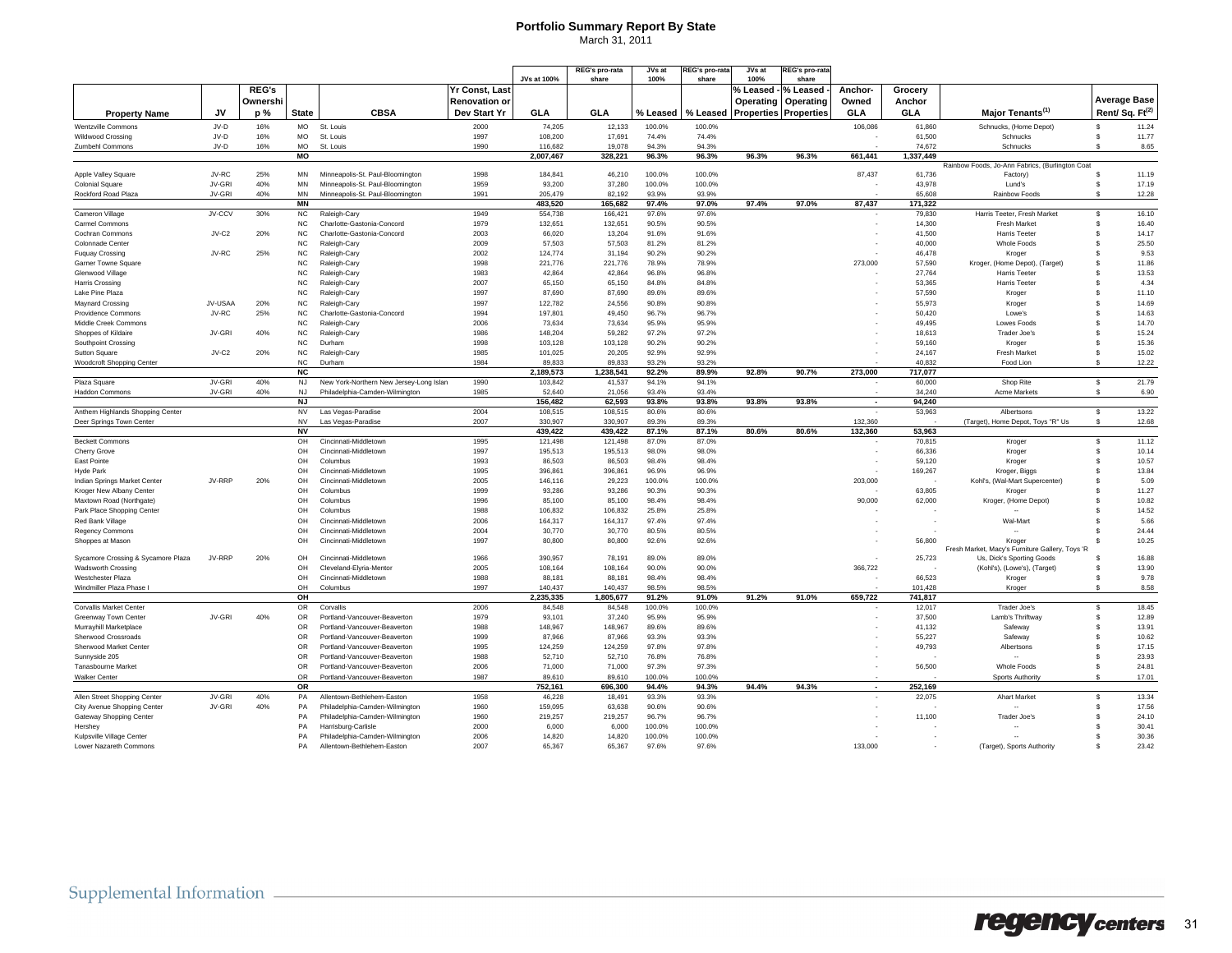## **Portfolio Summary Report By State**

| March 31, 2011 |
|----------------|
|----------------|

|                                                |         |              |                        |                                                            |                      | JVs at 100%        | REG's pro-rata<br>share | JVsam<br>100%  | <b>EG's pro-rat</b><br>share | JVs.at<br>100% | :EG's pro-rata<br>share      |               |                   |                              |                    |                             |
|------------------------------------------------|---------|--------------|------------------------|------------------------------------------------------------|----------------------|--------------------|-------------------------|----------------|------------------------------|----------------|------------------------------|---------------|-------------------|------------------------------|--------------------|-----------------------------|
|                                                |         | <b>REG's</b> |                        |                                                            | Yr Const, Last       |                    |                         |                |                              | % Leased       | % Leased                     | <b>Anchor</b> | Grocery           |                              |                    |                             |
|                                                |         | Ownershi     |                        |                                                            | <b>Renovation or</b> |                    |                         |                |                              | Operating      | Operating                    | Owned         | Anchor            |                              |                    | <b>Average Base</b>         |
|                                                |         |              |                        | <b>CBSA</b>                                                |                      | GLA                |                         |                |                              |                |                              |               |                   |                              |                    | Rent/ Sq. Ft <sup>(2)</sup> |
| <b>Property Name</b>                           | JV      | p %          | <b>State</b>           |                                                            | Dev Start Yr         |                    | GLA                     | % Leased       | % Leased                     |                | <b>Properties Properties</b> | GLA           | <b>GLA</b>        | Major Tenants <sup>(1)</sup> |                    |                             |
| Mercer Square Shopping Center                  | JV-GRI  | 40%          | PA                     | Philadelphia-Camden-Wilmington                             | 1988                 | 91,400             | 36,560                  | 90.1%          | 90.1%                        |                |                              |               | 50,708            | Genuardi's                   | $\mathbf{\hat{s}}$ | 20.09                       |
| Newtown Square Shopping Center                 | JV-GRI  | 40%          | PA                     | Philadelphia-Camden-Wilmington                             | 1970                 | 146,959            | 58,784                  | 92.8%          | 92.8%                        |                |                              |               | 56,226            | Acme Markets                 | \$.                | 15.17                       |
| <b>Silver Spring Square</b>                    | JV-RRP  | 20%          | PA                     | Harrisburg-Carlisle                                        | 2005                 | 314,449            | 62,890                  | 95.4%          | 95.4%                        |                |                              | 139,377       | 130,000           | Wegmans, (Target)            | $\mathbf{\hat{s}}$ | 14.88                       |
| Stefko Boulevard Shopping Center               | JV-GRI  | 40%          | PA                     | Allentown-Bethlehem-Easton                                 | 1976                 | 133,824            | 53,530                  | 89.9%          | 89.9%                        |                |                              |               | 73,000            | Valley Farm Market           | \$                 | 7.04                        |
| Warwick Square Shopping Center                 | JV-GRI  | 40%          | PA                     | Philadelphia-Camden-Wilmington                             | 1999                 | 89.680             | 35.872                  | 92.5%          | 92.5%                        |                |                              |               | 50.658            | Genuardi's                   | \$.                | 18.10                       |
|                                                |         |              | PA<br>SC               |                                                            | 2006                 | 1,287,079          | 635,208                 | 93.7%          | 94.5%                        | 93.5%          | 94.1%                        | 272,377       | 393,767<br>45,600 | Publix                       | s.                 | 13.82                       |
| <b>Buckwalter Village</b><br>Merchants Village | JV-GRI  | 40%          | SC                     | Hilton Head Island-Beaufort<br>Charleston-North Charleston | 1997                 | 59,601<br>79,724   | 59,601<br>31,890        | 95.3%<br>97.0% | 95.3%<br>97.0%               |                |                              |               | 37,888            | Publix                       | \$                 | 13.81                       |
|                                                | JV-M3   | 25%          | SC                     | Columbia                                                   | 2003                 | 64,359             | 16,090                  | 100.0%         | 100.0%                       |                |                              |               | 44,840            | Publix                       | \$                 | 12.17                       |
| Murray Landing<br>Orangeburg                   |         |              | SC                     | Charleston-North Charleston                                | 2006                 | 14,820             | 14,820                  | 100.0%         | 100.0%                       |                |                              |               |                   |                              | \$                 | 23.01                       |
| Queensborough Shopping Center                  | JV-O    | 50%          | SC                     | Charleston-North Charleston                                | 1993                 | 82,333             | 41,167                  | 93.9%          | 93.9%                        |                |                              |               | 65,796            | Publix                       | s                  | 9.57                        |
| Surfside Beach Commons                         | JV-C2   | 20%          | SC                     | Myrtle Beach-Conway-North Myrtle Beach                     | 1999                 | 59.881             | 11.976                  | 94.7%          | 94.7%                        |                |                              |               | 46,624            | Bi-Lo                        | \$.                | 11.77                       |
|                                                |         |              | $\overline{\text{sc}}$ |                                                            |                      | 360,718            | 175,543                 | 96.3%          | 96.1%                        | 96.3%          | 96.1%                        |               | 240,748           |                              |                    |                             |
| <b>Collierville Crossing</b>                   | JV-D    | 16%          | TN                     | Memphis                                                    | 2004                 | 86,065             | 14,072                  | 92.0%          | 92.0%                        |                |                              | 125,500       | 63,193            | Schnucks, (Target)           | \$                 | 12.23                       |
| Dickson Tn                                     |         |              | <b>TN</b>              | Nashville-Davidson--Murfreesboro                           | 1998                 | 10,908             | 10,908                  | 100.0%         | 100.0%                       |                |                              |               |                   |                              | s.                 | 20.35                       |
| Harpeth Village Fieldstone                     |         |              | TN                     | Nashville-Davidson--Murfreesboro                           | 1998                 | 70,091             | 70,091                  | 95.4%          | 95.4%                        |                |                              |               | 55,377            | Publix                       | \$                 | 13.50                       |
| Lebanon Center                                 |         |              | TN                     | Nashville-Davidson--Murfreesboro                           | 2006                 | 63,800             | 63,800                  | 89.0%          | 89.0%                        |                |                              |               | 45,600            | Publix                       | \$                 | 12.18                       |
| Nashboro Village                               |         |              | <b>TN</b>              | Nashville-Davidson--Murfreesboro                           | 1998                 | 86.811             | 86.811                  | 95.2%          | 95.2%                        |                |                              |               | 61,224            | Kroger                       | s.                 | 10.69                       |
| Northlake Village                              |         |              | <b>TN</b>              | Nashville-Davidson--Murfreesboro                           | 1988                 | 137,807            | 137,807                 | 87.6%          | 87.6%                        |                |                              |               | 64,537            | Kroger                       | \$                 | 11.79                       |
| Peartree Village                               |         |              | TN                     | Nashville-Davidson--Murfreesboro                           | 1997                 | 109.904            | 109.904                 | 100.0%         | 100.0%                       |                |                              |               | 60,647            | <b>Harris Teeter</b>         | \$                 | 17.32                       |
|                                                |         |              | <b>TN</b>              |                                                            |                      | 565.386            | 493.393                 | 93.2%          | 93.4%                        | 93.2%          | 93.4%                        | 125.500       | 350.578           |                              |                    |                             |
| Alden Bridge                                   | JV-USAA | 20%          | TX                     | Houston-Baytown-Sugar Land                                 | 1998                 | 138,953            | 27,791                  | 94.5%          | 94.5%                        |                |                              |               | 67,768            | Kroger                       | Ŝ.                 | 17.37                       |
| Bethany Park Place                             | JV-USAA | 20%          | TX                     | Dallas-Fort Worth-Arlington                                | 1998                 | 98,906             | 19,781                  | 92.6%          | 92.6%                        |                |                              |               | 83,214            | Kroger                       | \$                 | 10.90                       |
| Cochran's Crossing                             |         |              | <b>TX</b>              | Houston-Baytown-Sugar Land                                 | 1994                 | 138,192            | 138,192                 | 93.4%          | 93.4%                        |                |                              |               | 63,449            | Kroger                       | s.                 | 16.11                       |
| Cooper Street                                  |         |              | TX                     | Dallas-Fort Worth-Arlington                                | 1992                 | 127,696            | 127,696                 | 86.0%          | 86.0%                        |                |                              | 102,950       |                   | (Home Depot)                 | \$                 | 10.16                       |
| Fort Bend Center                               |         |              | TX                     | Houston-Baytown-Sugar Land                                 | 2000                 | 30,164             | 30,164                  | 83.3%          | 83.3%                        |                |                              | 67,106        | 67,106            | (Kroger)                     | s                  | 16.45                       |
| Hancock                                        |         |              | <b>TX</b>              | Austin-Round Rock                                          | 1998                 | 410.438            | 410.438                 | 95.1%          | 95.1%                        |                |                              |               | 90.217            | H.E.B., Sears                | $\mathbf{\hat{s}}$ | 12.76                       |
| Hickory Creek Plaza                            |         |              | TX                     | Dallas-Fort Worth-Arlington                                | 2006                 | 28,134             | 28,134                  | 77.6%          | 77.6%                        |                |                              | 81,264        | 81,264            | (Kroger)                     | \$                 | 20.50                       |
| <b>Hillcrest Village</b>                       |         |              | TX                     | Dallas-Fort Worth-Arlington                                | 1991                 | 14,530             | 14,530                  | 100.0%         | 100.0%                       |                |                              |               |                   |                              | \$                 | 22.27                       |
| Indian Springs Center                          | JV-O    | 50%          | <b>TX</b>              | Houston-Baytown-Sugar Land                                 | 2003                 | 136.625            | 68.313                  | 98.5%          | 98.5%                        |                |                              |               | 79,000            | H.E.B.                       | \$.                | 18.94                       |
| Keller Town Center                             |         |              | TX                     | Dallas-Fort Worth-Arlington                                | 1999                 | 114,937            | 114,937                 | 92.9%          | 92.9%                        |                |                              |               | 63,631            | Tom Thumb                    | \$                 | 14.59                       |
| Kleinwood Center                               | JV-M3   | 25%          | TX                     | Houston-Baytown-Sugar Land                                 | 2003                 | 148,964            | 37,241                  | 79.4%          | 79.4%                        |                |                              |               | 80,925            | H.E.B.                       | \$                 | 15.73                       |
| Lebanon/Legacy Center                          |         |              | <b>TX</b>              | Dallas-Fort Worth-Arlington                                | 2002                 | 56.674             | 56.674                  | 76.5%          | 76.5%                        |                |                              | 62.804        | 62.804            | (Albertsons)                 | $\mathbf{\hat{s}}$ | 22.81                       |
| Main Street Center                             | JV-GRI  | 40%          | <b>TX</b>              | Dallas-Fort Worth-Arlington                                | 2002                 | 42,754             | 17,102                  | 46.2%          | 46.2%                        |                |                              | 62,322        | 62,322            | (Albertsons)                 | s                  | 19.27                       |
| Market at Preston Forest                       |         |              | TX                     | Dallas-Fort Worth-Arlington                                | 1990                 | 96,353             | 96,353                  | 97.4%          | 97.4%                        |                |                              |               | 64,228            | Tom Thumb                    | s                  | 18.05                       |
| Market at Round Rock                           |         |              | <b>TX</b>              | Austin-Round Rock                                          | 1987                 | 122.646            | 122.646                 | 60.2%          | 60.2%                        |                |                              |               | 29.523            | Sprout's Markets             | \$.                | 17.67                       |
| Mockingbird Common                             |         |              | <b>TX</b>              | Dallas-Fort Worth-Arlington                                | 1987                 | 120,321            | 120,321                 | 100.0%         | 100.0%                       |                |                              |               | 48,525            | Tom Thumb                    | s                  | 15.73                       |
| North Hills                                    |         |              | <b>TX</b>              | Austin-Round Rock                                          | 1995                 | 144,020            | 144,020                 | 99.8%          | 99.8%                        |                |                              |               | 60,465            | H.E.B.                       | s                  | 20.47                       |
| Panther Creek                                  |         |              | <b>TX</b>              | Houston-Baytown-Sugar Land                                 | 1994                 | 166.076            | 166,076                 | 100.0%         | 100.0%                       |                |                              |               | 65,800            | Randall's Food               | $\mathbf{\hat{s}}$ | 16.20                       |
| Preston Park                                   |         |              | TX                     | Dallas-Fort Worth-Arlington                                | 1985                 | 239,333            | 239,333                 | 85.2%          | 85.2%                        |                |                              |               | 53,118            | Tom Thumb                    | \$                 | 25.02                       |
| Prestonbrook                                   |         |              | TX                     | Dallas-Fort Worth-Arlington                                | 1998                 | 91,537             | 91,537                  | 93.5%          | 93.5%                        |                |                              |               | 63,636            | Kroger                       | \$                 | 13.23                       |
| Prestonwood Park                               |         |              | <b>TX</b>              | Dallas-Fort Worth-Arlington                                | 1999                 | 101.167            | 101,167                 | 65.3%          | 65.3%                        |                |                              | 62.322        | 62,322            | (Albertsons)                 | $\mathbf{\hat{s}}$ | 18.84                       |
| Rockwall Town Center                           |         |              | TX                     | Dallas-Fort Worth-Arlington                                | 2004                 | 46.095             | 46,095                  | 93.5%          | 93.5%                        |                |                              | 73,770        | 57,017            | (Kroger)                     | \$                 | 23.31                       |
| <b>Shiloh Springs</b>                          | JV-USAA | 20%          | <b>TX</b>              | Dallas-Fort Worth-Arlington                                | 1998                 | 110.040            | 22,008                  | 84.9%          | 84.9%                        |                |                              |               | 60,932            | Kroger                       | \$.                | 13.75                       |
| Shops at Highland Village                      |         |              | <b>TX</b>              | Dallas-Fort Worth-Arlington                                | 2005                 | 351.635            | 351.635                 | 81.1%          | 81.1%                        |                |                              |               |                   | AMC Theate                   | \$.                | 23.45                       |
| Signature Plaza                                |         |              | TX                     | Dallas-Fort Worth-Arlington                                | 2004                 | 32,415             | 32,415                  | 80.0%          | 80.0%                        |                |                              | 61,962        | 61,962            | (Kroger)                     | s                  | 21.00                       |
| <b>Sterling Ridge</b>                          |         |              | <b>TX</b>              | Houston-Baytown-Sugar Land                                 | 2000                 | 128.643            | 128,643                 | 100.0%         | 100.0%                       |                |                              |               | 63.373            | Kroger                       | \$.                | 18.35                       |
| Sweetwater Plaza                               | JV-C    | 20%          | <b>TX</b><br><b>TX</b> | Houston-Baytown-Sugar Land                                 | 2000<br>1999         | 134.045<br>106,507 | 26,809<br>106,507       | 92.7%<br>87.5% | 92.7%<br>87.5%               |                |                              |               | 65,241<br>63,654  | Kroger<br>Tom Thumb          | $\mathbf{\hat{s}}$ | 16.12<br>12.88              |
| Trophy Club<br>Waterside Marketplace           |         |              | <b>TX</b>              | Dallas-Fort Worth-Arlington<br>Houston-Baytown-Sugar Land  | 2007                 | 24,858             | 24,858                  | 92.5%          | 92.5%                        |                |                              | 102,984       | 102,984           |                              | s<br>s             | 22.96                       |
| Weslayan Plaza East                            | JV-GRI  | 40%          | TX                     | Houston-Baytown-Sugar Land                                 | 1969                 | 169,693            | 67,877                  | 100.0%         | 100.0%                       |                |                              |               |                   | (Kroger)                     | \$.                | 13.61                       |
| Weslayan Plaza West                            | JV-GRI  | 40%          | <b>TX</b>              | Houston-Baytown-Sugar Land                                 | 1969                 | 185,964            | 74,386                  | 98.5%          | 98.5%                        |                |                              | ٠.            | 51,960            | Randall's Food               | \$                 | 16.80                       |
| Westwood Village                               |         |              | <b>TX</b>              | Houston-Baytown-Sugar Land                                 | 2006                 | 183,546            | 183,546                 | 96.6%          | 96.6%                        |                |                              | 126,874       |                   | (Target)                     | \$                 | 15.87                       |
| Woodway Collection                             | JV-GRI  | 40%          | TX                     | Houston-Baytown-Sugar Land                                 | 1974                 | 111,165            | 44.466                  | 85.7%          | 85.7%                        |                |                              |               | 56,596            | Randall's Food               | \$.                | 15.73                       |
|                                                |         |              | TX                     |                                                            |                      | 4.153.026          | 3,281,690               | 89.9%          | 89.7%                        | 89.9%          | 89.8%                        | 804,358       | 1,833,036         |                              |                    |                             |
| 601 King Street                                | JV-GRI  | 40%          | VA                     | Washington-Arlington-Alexandria                            | 1980                 | 8,003              | 3,201                   | 87.7%          | 87.7%                        |                |                              |               |                   |                              | \$                 | 44.24                       |
| Ashburn Farm Market Center                     |         |              | VA                     | Washington-Arlington-Alexandria                            | 2000                 | 91,905             | 91,905                  | 94.7%          | 94.7%                        |                |                              |               | 48,999            | Giant Food                   | \$                 | 21.41                       |
| Ashburn Farm Village Center                    | JV-GRI  | 40%          | VA                     | Washington-Arlington-Alexandria                            | 1996                 | 88,897             | 35,559                  | 89.3%          | 89.3%                        |                |                              |               | 57,030            | Shoppers Food Warehouse      | \$                 | 13.17                       |
| <b>Braemar Shopping Center</b>                 | JV-RC   | 25%          | VA                     | Washington-Arlington-Alexandria                            | 2004                 | 96,439             | 24,110                  | 94.8%          | 94.8%                        |                |                              |               | 57,860            | Safeway                      | s                  | 17.35                       |
| Centre Ridge Marketplace                       | JV-GRI  | 40%          | VA                     | Washington-Arlington-Alexandria                            | 1996                 | 104,100            | 41,640                  | 94.5%          | 94.5%                        |                |                              |               | 55,138            | Shoppers Food Warehouse      | \$                 | 16.09                       |
| <b>Cheshire Station</b>                        |         |              | VA                     | Washington-Arlington-Alexandria                            | 2000                 | 97,156             | 97,156                  | 100.0%         | 100.0%                       |                |                              |               | 55,163            | Safeway                      | S                  | 16.65                       |
| <b>Culpeper Colonnade</b>                      |         |              | VA                     | Culpeper                                                   | 2006                 | 131,707            | 131,707                 | 96.1%          | 96.1%                        |                |                              | 127,307       | 68,421            | Martin's, (Target)           | s                  | 14.06                       |
| Fairfax Shopping Center                        |         |              | VA                     | Washington-Arlington-Alexandria                            | 1955                 | 76,311             | 76,311                  | 83.6%          | 83.6%                        |                |                              |               |                   |                              | \$.                | 13.54                       |
| Festival at Manchester Lakes                   | JV-GRI  | 40%          | VA                     | Washington-Arlington-Alexandria                            | 1990                 | 165.130            | 66.052                  | 98.5%          | 98.5%                        |                |                              |               | 65.000            | Shoppers Food Warehouse      | s                  | 22.31                       |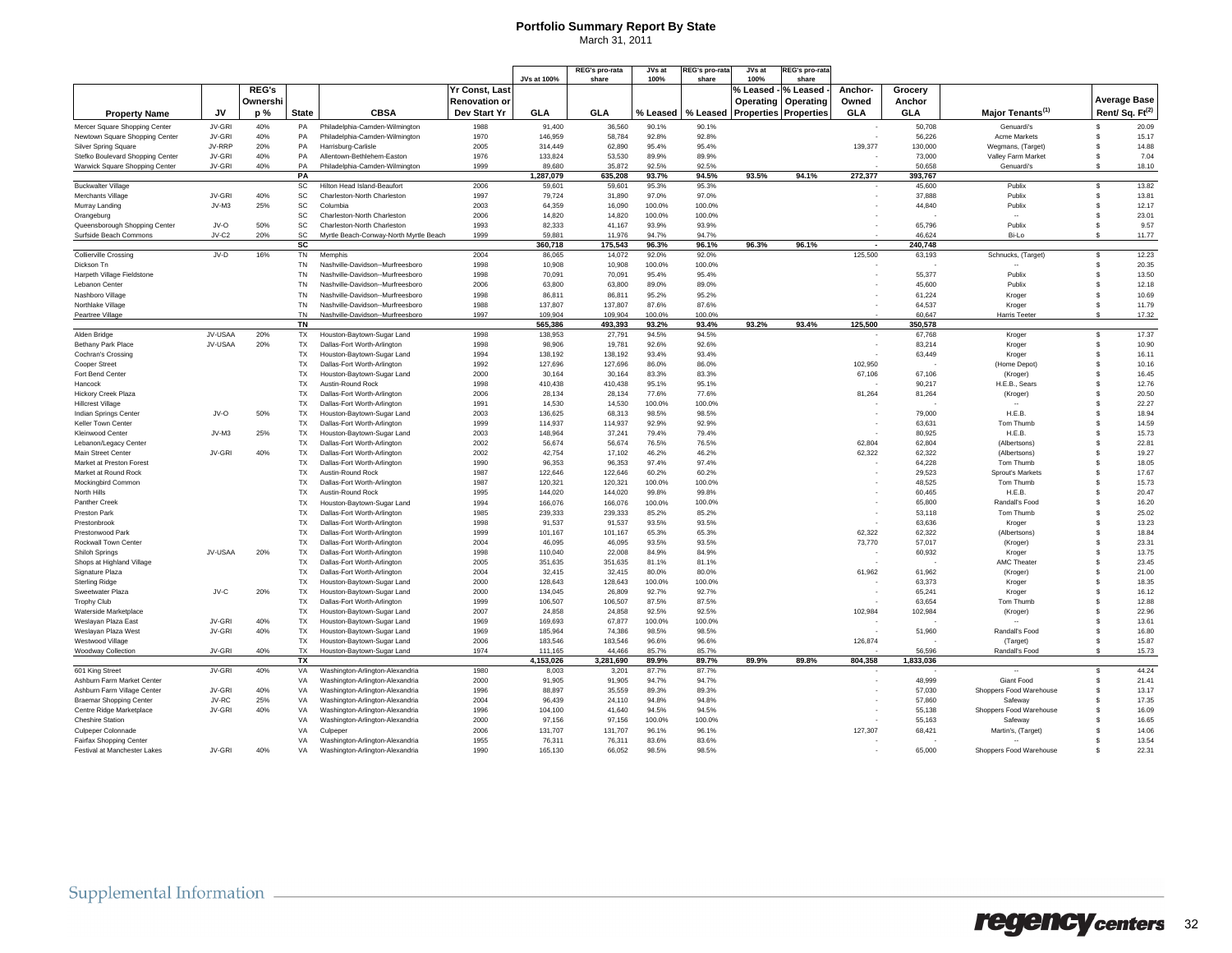|                                         |        |              |              |                                 |                       |             | REG's pro-rata | JVs at   | <b>REG's pro-rata</b> | JVs at              | <b>EG's pro-rata</b>         |                          |            |                                     |                    |                             |
|-----------------------------------------|--------|--------------|--------------|---------------------------------|-----------------------|-------------|----------------|----------|-----------------------|---------------------|------------------------------|--------------------------|------------|-------------------------------------|--------------------|-----------------------------|
|                                         |        |              |              |                                 |                       | JVs at 100% | share          | 100%     | share                 | 100%                | share                        |                          |            |                                     |                    |                             |
|                                         |        | <b>REG's</b> |              |                                 | <b>Yr Const, Last</b> |             |                |          |                       | % Leased - % Leased |                              | Anchor-                  | Grocery    |                                     |                    |                             |
|                                         |        | Ownershi     |              |                                 | <b>Renovation or</b>  |             |                |          |                       |                     | <b>Operating Operating</b>   | Owned                    | Anchor     |                                     |                    | <b>Average Base</b>         |
| <b>Property Name</b>                    | JV     | $p\%$        | <b>State</b> | <b>CBSA</b>                     | Dev Start Yr          | GLA         | <b>GLA</b>     | % Leased | % Leased              |                     | <b>Properties Properties</b> | GLA                      | GLA        | Major Tenants <sup>(1)</sup>        |                    | Rent/ Sq. Ft <sup>(2)</sup> |
| Fortuna Center Plaza                    | JV-RRP | 20%          | VA           | Washington-Arlington-Alexandria | 2004                  | 104,694     | 20,939         | 100.0%   | 100.0%                |                     |                              | 123,735                  | 66,870     | Shoppers Food Warehouse, (Target)   | -S                 | 14.71                       |
| Fox Mill Shopping Center                | JV-GRI | 40%          | VA           | Washington-Arlington-Alexandria | 1977                  | 103.269     | 41,308         | 97.6%    | 97.6%                 |                     |                              |                          | 49,837     | <b>Giant Food</b>                   | $\hat{\mathbf{x}}$ | 20.24                       |
| Gayton Crossing                         | JV-GRI | 40%          | VA           | Richmond                        | 1983                  | 156.917     | 62.767         | 92.9%    | 92.9%                 |                     |                              | 54,606                   | 38,408     | Martin's, (Kroger)                  |                    | 13.65                       |
| <b>Greenbriar Town Center</b>           | JV-GRI | 40%          | VA           | Washington-Arlington-Alexandria | 1972                  | 340,006     | 136,002        | 97.8%    | 97.8%                 |                     |                              | $\overline{\phantom{a}}$ | 62,319     | Giant Food                          |                    | 21.32                       |
| Hanover Village Shopping Center         | JV-GRI | 40%          | VA           | Richmond                        | 1971                  | 88,006      | 35,202         | 82.1%    | 82.1%                 |                     |                              |                          | ٠.         | $\sim$                              |                    | 8.19                        |
| <b>Hollymead Town Center</b>            | JV-C2  | 20%          | VA           | Charlottesville                 | 2004                  | 153.739     | 30.748         | 96.9%    | 96.9%                 |                     |                              | 142,500                  | 60,607     | Harris Teeter, (Target)             |                    | 20.11                       |
| Kamp Washington Shopping Center         | JV-GRI | 40%          | VA           | Washington-Arlington-Alexandria | 1960                  | 71.825      | 28,730         | 95.8%    | 95.8%                 |                     |                              |                          |            |                                     |                    | 32.79                       |
| Kings Park Shopping Center              | JV-GRI | 40%          | VA           | Washington-Arlington-Alexandria | 1966                  | 74,702      | 29.881         | 92.9%    | 92.9%                 |                     |                              |                          | 28,161     | Giant Food                          |                    | 23.89                       |
| <b>Lorton Station Marketplace</b>       | JV-C2  | 20%          | VA           | Washington-Arlington-Alexandria | 2005                  | 132,445     | 26,489         | 100.0%   | 100.0%                |                     |                              |                          | 63,000     | Shoppers Food Warehouse             | $\mathbf{\hat{s}}$ | 19.12                       |
| Lorton Town Center                      | JV-C2  | 20%          | VA           | Washington-Arlington-Alexandria | 2005                  | 51,807      | 10,361         | 94.7%    | 94.7%                 |                     |                              |                          | ٠.         |                                     |                    | 26.29                       |
| Market at Opitz Crossing                |        |              | VA           | Washington-Arlington-Alexandria | 2003                  | 149.791     | 149.791        | 81.3%    | 81.3%                 |                     |                              |                          | 51,922     | Safeway                             |                    | 12.20                       |
| Saratoga Shopping Center                | JV-GRI | 40%          | VA           | Washington-Arlington-Alexandria | 1977                  | 113,013     | 45.205         | 94.7%    | 94.7%                 |                     |                              |                          | 55.713     | <b>Giant Food</b>                   |                    | 16.93                       |
| Shops at County Center                  |        |              | VA           | Washington-Arlington-Alexandria | 2005                  | 96.695      | 96.695         | 95.5%    | 95.5%                 |                     |                              |                          | 52.409     | <b>Harris Teeter</b>                |                    | 19.96                       |
| Shops at Stonewall                      |        |              | VA           | Washington-Arlington-Alexandria | 2007                  | 267.175     | 267.175        | 95.7%    | 95.7%                 |                     |                              |                          | 140,000    | Wegmans                             | $\hat{\mathbf{x}}$ | 12.72                       |
| Shops at Stonewall Phase II             |        |              | VA           | Washington-Arlington-Alexandria | 2011                  | 40.670      | 40.670         | 100.0%   | 100.0%                |                     |                              |                          | ٠.         | Dick's Sporting Goods               |                    | <b>NA</b>                   |
| Signal Hill                             | JV-C2  | 20%          | VA           | Washington-Arlington-Alexandria | 2004                  | 95.172      | 19.034         | 100.0%   | 100.0%                |                     |                              |                          | 67.470     | Shoppers Food Warehouse             | $\mathbf{\hat{s}}$ | 19.25                       |
| Town Center at Sterling Shopping Center | JV-GRI | 40%          | VA           | Washington-Arlington-Alexandria | 1980                  | 190.069     | 76,028         | 87.6%    | 87.6%                 |                     |                              |                          | 46,935     | Giant Food                          | $\mathbf{\hat{s}}$ | 17.11                       |
| Village Center at Dulles                | JV-C   | 20%          | VA           | Washington-Arlington-Alexandria | 1991                  | 298,271     | 59,654         | 98.3%    | 98.3%                 |                     |                              |                          | 48,424     | Shoppers Food Warehouse, Gold's Gym | $\mathbf{\hat{s}}$ | 20.65                       |
| Village Shopping Center                 | JV-GRI | 40%          | VA           | Richmond                        | 1948                  | 111,177     | 44.471         | 93.5%    | 93.5%                 |                     |                              |                          | 45,023     | Martin's                            |                    | 19.16                       |
| Willston Centre I                       | JV-GRI | 40%          | VA           | Washington-Arlington-Alexandria | 1952                  | 105,376     | 42,150         | 88.5%    | 88.5%                 |                     |                              |                          |            | $\overline{\phantom{a}}$            |                    | 21.11                       |
| Willston Centre II                      | JV-GRI | 40%          | VA           | Washington-Arlington-Alexandria | 1986                  | 135.862     | 54.345         | 94.6%    | 94.6%                 |                     |                              | 140.984                  | 42.491     | Safeway, (Target)                   |                    | 19.19                       |
|                                         |        |              | VA           |                                 |                       | 3,740,329   | 1,885,286      | 94.5%    | 93.7%                 | 94.5%               | 93.6%                        | 589,132                  | 1,327,200  |                                     |                    |                             |
| Aurora Marketplace                      | JV-GRI | 40%          | WA           | Seattle-Tacoma-Bellevue         | 1991                  | 106.921     | 42.768         | 94.6%    | 94.6%                 |                     |                              |                          | 48.893     | Safeway                             | $\mathbf{s}$       | 14.41                       |
| Cascade Plaza                           | JV-C   | 20%          | <b>WA</b>    | Seattle-Tacoma-Bellevue         | 1999                  | 211.072     | 42.214         | 79.2%    | 79.2%                 |                     |                              |                          | 49.440     | Safeway                             |                    | 11.01                       |
| Eastgate Plaza                          | JV-GRI | 40%          | <b>WA</b>    | Seattle-Tacoma-Bellevue         | 1956                  | 78,230      | 31.292         | 100.0%   | 100.0%                |                     |                              |                          | 28,775     | Albertsons                          |                    | 23.14                       |
| Inglewood Plaza                         |        |              | <b>WA</b>    | Seattle-Tacoma-Bellevue         | 1985                  | 17,253      | 17,253         | 100.0%   | 100.0%                |                     |                              |                          | ٠          | $\overline{\phantom{a}}$            |                    | 29.72                       |
| Orchards Market Center                  | JV-RRP | 20%          | <b>WA</b>    | Portland-Vancouver-Beaverton    | 2004                  | 100,663     | 20.133         | 100.0%   | 100.0%                |                     |                              |                          |            | <b>Wholesale Sports</b>             |                    | 13.11                       |
| Orchards Market Center II               |        |              | <b>WA</b>    | Portland-Vancouver-Beaverton    | 2005                  | 77,478      | 77,478         | 87.3%    | 87.3%                 |                     |                              |                          | ٠          | <b>LA Fitness</b>                   |                    | 17.79                       |
| Overlake Fashion Plaza                  | JV-GRI | 40%          | <b>WA</b>    | Seattle-Tacoma-Bellevue         | 1987                  | 80.555      | 32.222         | 100.0%   | 100.0%                |                     |                              | 230,300                  |            | (Sears)                             |                    | 21.36                       |
| Pine Lake Village                       |        |              | <b>WA</b>    | Seattle-Tacoma-Bellevue         | 1989                  | 102,899     | 102,899        | 100.0%   | 100.0%                |                     |                              |                          | 40,982     | <b>Quality Foods</b>                | $\mathbf{\hat{s}}$ | 20.14                       |
| Sammamish-Highlands                     |        |              | <b>WA</b>    | Seattle-Tacoma-Bellevue         | 1992                  | 101,289     | 101,289        | 91.6%    | 91.6%                 |                     |                              | 55,000                   | 55,000     | (Safeway)                           |                    | 24.12                       |
| Southcenter                             |        |              | WA           | Seattle-Tacoma-Bellevue         | 1990                  | 58.282      | 58.282         | 90.0%    | 90.0%                 |                     |                              | 111,900                  |            | (Target)                            |                    | 27.07                       |
| <b>Thomas Lake</b>                      |        |              | <b>WA</b>    | Seattle-Tacoma-Bellevue         | 1998                  | 103.872     | 103.872        | 92.8%    | 92.8%                 |                     |                              |                          | 50.065     | Albertsons                          |                    | 14.83                       |
|                                         |        |              | <b>WA</b>    |                                 |                       | 1.038.514   | 629.702        | 92.2%    | 93.2%                 | 92.2%               | 93.2%                        | 397,200                  | 273,155    |                                     |                    |                             |
| Racine Centre Shopping Center           | JV-GRI | 40%          | WI           | Racine                          | 1988                  | 135.827     | 54,331         | 98.2%    | 98.2%                 |                     |                              |                          | 50,979     | Piggly Wiggly                       | $\mathbf{s}$       | 7.23                        |
| Whitnall Square Shopping Center         | JV-GRI | 40%          | WI           | Milwaukee-Waukesha-West Allis   | 1989                  | 133,301     | 53,320         | 90.0%    | 90.0%                 |                     |                              |                          | 69,090     | Pick 'N' Save                       | $\mathbf{\hat{s}}$ | 7.68                        |
|                                         |        |              | WI           |                                 |                       | 269.128     | 107.651        | 94.2%    | 94.2%                 | 94.2%               | 94.2%                        | $\sim$                   | 120.069    |                                     |                    |                             |
|                                         |        |              |              |                                 |                       |             |                |          |                       |                     |                              |                          |            |                                     |                    |                             |
| <b>Regency Centers Total</b>            |        |              |              |                                 |                       | 44.743.740  | 29.895.803     | 92.1%    | 91.3%                 | 92.5%               | 92.0%                        | 8.119.959                | 17.191.568 |                                     |                    |                             |

**(1) Major Tenants are the grocer anchor and any tenant over 40,000 square feet. Tenants in parenthesis own their own GLA. (2) Average Base Rent/Sq. Ft. does not include ground leases.**

**JV-C: Co-investment Partnership with Oregon JV-C2: Co-investment Partnership with Oregon**

- **JV-CCV: Co-investment Partnership with Oregon JV-D: Co-investment Partnership with DESCO and Charter Hall Retail REIT**
- **JV-GRI: Co-investment Partnership with GRI**
- **JV-M3: Co-investment Partnership with Charter Hall Retail REIT**
- **JV-O: Other, single property Co-investment Partnerships**
- **JV-RC: Co-investment Partnership with CalSTRS JV-RRP: Regency Retail Partners (closed-end fund)**
- 
- **JV-USAA: Co-investment Partnership with USAA**

#### **Properties managed by Regency, but not owned**

| Ocala Comers<br>FL                          | Tallahassee                    | 86,772  |
|---------------------------------------------|--------------------------------|---------|
| Northlake Promenade<br>GA                   | Atlanta-Sandy Springs-Marietta | 25.394  |
| GA<br>Powers Ferry Kroger                   | Atlanta-Sandy Springs-Marietta | 45.528  |
| GA<br><b>Lindbergh Crossing</b>             | Atlanta-Sandy Springs-Marietta | 27.059  |
| Roswell Crossing<br>GA                      | Atlanta-Sandy Springs-Marietta | 201.979 |
| GA<br><b>Trowbridge Crossing</b>            | Atlanta-Sandy Springs-Marietta | 62.558  |
| <b>Woodstock Crossing</b><br>GA             | Atlanta-Sandy Springs-Marietta | 66.122  |
| Centennial Crossroads Plaza<br><b>NV</b>    | Las Vegas-Paradise             | 99.064  |
| OR<br>Cherry Park Market                    | Portland-Vancouver-Beaverton   | 113,518 |
| <b>Hillsboro Market Center</b><br><b>OR</b> | Portland-Vancouver-Beaverton   | 148.051 |

#### **Total square footage managed by Regency, but not owned 876,045**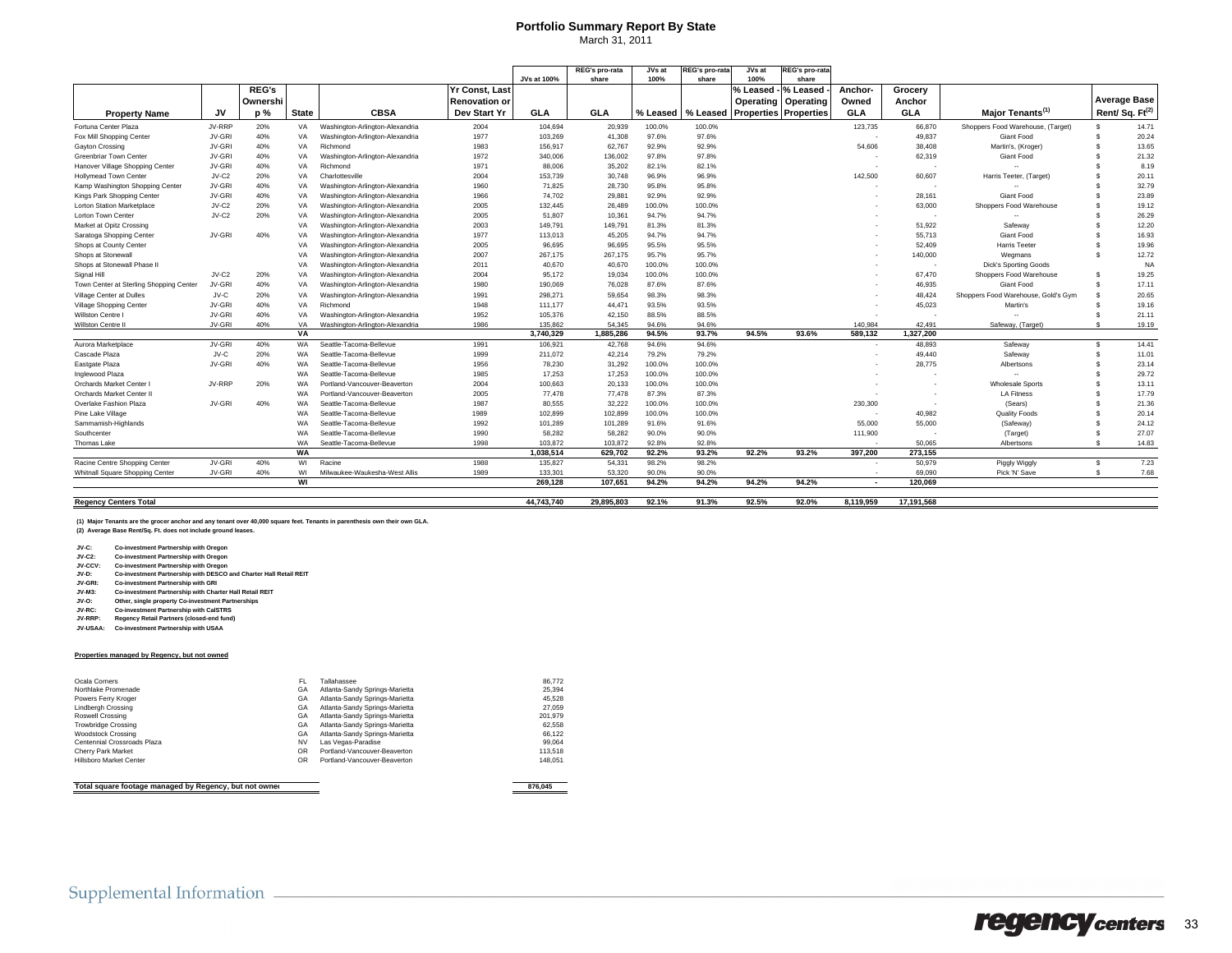## Significant Tenant Rents - Wholly Owned and Regency's Pro-Rata Share of Co-**investment Partnerships**

March 31, 2011

| <b>Tenant</b>                                                                                 | <b>Tenant</b><br>GLA <sup>(1)</sup> | % of<br>Company-<br><b>Owned GLA</b><br>(1) | <b>Total</b><br><b>Annualized</b><br>Base Rent <sup>(2)</sup> | % of Total<br><b>Annualized</b><br><b>Base</b><br>Rent <sup>(2)</sup> | Total # of<br><b>Leased Stores</b><br>- 100% Owned # of Leased<br>and JV | Stores in JV   |  |
|-----------------------------------------------------------------------------------------------|-------------------------------------|---------------------------------------------|---------------------------------------------------------------|-----------------------------------------------------------------------|--------------------------------------------------------------------------|----------------|--|
| Kroger                                                                                        | 2,148,361                           | 7.2%                                        | \$<br>20,022,909                                              | 4.5%                                                                  | 44                                                                       | 13             |  |
| Publix                                                                                        | 2,018,569                           | 6.8%                                        | 19,802,417                                                    | 4.4%                                                                  | 55                                                                       | 18             |  |
| Safeway                                                                                       | 1,680,864                           | 5.6%                                        | 16,496,997                                                    | 3.7%                                                                  | 51                                                                       | 27             |  |
| Supervalu                                                                                     | 925,485                             | 3.1%                                        | 10,756,238                                                    | 2.4%                                                                  | 27                                                                       | 15             |  |
| <b>CVS</b>                                                                                    | 500,827                             | 1.7%                                        | 7,324,513                                                     | 1.6%                                                                  | 48                                                                       | 23             |  |
| <b>Whole Foods</b>                                                                            | 240,240                             | 0.8%                                        | 6,404,684                                                     | 1.4%                                                                  | $\overline{7}$                                                           | $\overline{2}$ |  |
| <b>TJX Companies</b>                                                                          | 497,326                             | 1.7%                                        | 5,784,960                                                     | 1.3%                                                                  | 25                                                                       | 11             |  |
| Ahold                                                                                         | 348,705                             | 1.2%                                        | 4,677,487                                                     | 1.0%                                                                  | 13                                                                       | 10             |  |
| Ross Dress For Less                                                                           | 278,612                             | 0.9%                                        | 4,217,143                                                     | 0.9%                                                                  | 17                                                                       | 11             |  |
| <b>Blockbuster Video</b>                                                                      | 167,032                             | 0.6%                                        | 3,693,267                                                     | 0.8%                                                                  | 43                                                                       | 16             |  |
| Walgreens                                                                                     | 193,909                             | 0.6%                                        | 3,631,375                                                     | 0.8%                                                                  | 16                                                                       | 4              |  |
| PETCO                                                                                         | 193,994                             | 0.6%                                        | 3,599,099                                                     | 0.8%                                                                  | 22                                                                       | 11             |  |
| <b>Starbucks</b>                                                                              | 103,351                             | 0.3%                                        | 3,590,834                                                     | 0.8%                                                                  | 86                                                                       | 33             |  |
| <b>Sports Authority</b>                                                                       | 181,523                             | 0.6%                                        | 3,460,631                                                     | 0.8%                                                                  | 5                                                                        | 1              |  |
| Wells Fargo Bank                                                                              | 64,831                              | 0.2%                                        | 3,427,965                                                     | 0.8%                                                                  | 38                                                                       | 22             |  |
| Sears Holdings                                                                                | 440,702                             | 1.5%                                        | 3,399,491                                                     | 0.8%                                                                  | 11                                                                       | 5              |  |
| <b>Bank of America</b>                                                                        | 77,429                              | 0.3%                                        | 3,171,309                                                     | 0.7%                                                                  | 28                                                                       | 12             |  |
| <b>Rite Aid</b>                                                                               | 216,638                             | 0.7%                                        | 3,005,059                                                     | 0.7%                                                                  | 25                                                                       | 15             |  |
| PetSmart                                                                                      | 178,850                             | 0.6%                                        | 2,959,265                                                     | 0.7%                                                                  | 10                                                                       | 4              |  |
| Subway                                                                                        | 99,679                              | 0.3%                                        | 2,897,540                                                     | 0.6%                                                                  | 113                                                                      | 52             |  |
| Target                                                                                        | 349,683                             | 1.2%                                        | 2,883,723                                                     | 0.6%                                                                  | 4                                                                        | 2              |  |
| H.E.B.                                                                                        | 210,413                             | 0.7%                                        | 2,771,745                                                     | 0.6%                                                                  | 4                                                                        | $\overline{2}$ |  |
| <b>Schnucks</b>                                                                               | 308,578                             | 1.0%                                        | 2,687,565                                                     | 0.6%                                                                  | 31                                                                       | 31             |  |
| Harris Teeter                                                                                 | 245,746                             | 0.8%                                        | 2,650,532                                                     | 0.6%                                                                  | 8                                                                        | $\overline{4}$ |  |
| The UPS Store                                                                                 | 96,420                              | 0.3%                                        | 2,508,391                                                     | 0.6%                                                                  | 97                                                                       | 41             |  |
| JPMorgan Chase Bank                                                                           | 62,755                              | 0.2%                                        | 2,411,043                                                     | 0.5%                                                                  | 23                                                                       | 6              |  |
| Hallmark                                                                                      | 136,424                             | 0.5%                                        | 2,303,992                                                     | 0.5%                                                                  | 46                                                                       | 24             |  |
| Trader Joe's                                                                                  | 89,994                              | 0.3%                                        | 2,273,408                                                     | 0.5%                                                                  | 11                                                                       | 5              |  |
| <b>Staples</b>                                                                                | 154,720                             | 0.5%                                        | 2,230,843                                                     | 0.5%                                                                  | 12                                                                       | 6              |  |
| Fuel Pad base rent (below) is included in the respective grocer's annualized base rent above. |                                     |                                             |                                                               |                                                                       |                                                                          |                |  |
| Grocor fuel nade on around logene                                                             |                                     | <b>Annualized</b><br>$Baseo$ $Dont(2)$      |                                                               |                                                                       |                                                                          |                |  |

| Grocer fuel pads on ground leases | Base Rent <sup>(2)</sup> |         |  |
|-----------------------------------|--------------------------|---------|--|
| Safeway Total                     | £.                       | 103.425 |  |
| Kroger Total                      |                          | 34.450  |  |
| <b>Schnucks Total</b>             |                          | 6.540   |  |

| GLA owned and occupied by the anchor not included above: | # of Tenant-<br><b>Owned Stores</b> | including<br>Tenant-<br>Owned |    |
|----------------------------------------------------------|-------------------------------------|-------------------------------|----|
| Target                                                   | 1,911,479                           | 20                            | 24 |
| Kroger                                                   | 809.468                             | 10                            | 54 |
| Safeway                                                  | 314,000                             | 6                             | 57 |
| Lowe's Home Improvement                                  | 202,568                             | 3                             | 3  |
| Sears Holdings                                           | 92,080                              | 1                             | 12 |
| Supervalu                                                | 78.371                              | 2                             | 29 |
| Publix                                                   | 62,771                              | 1                             | 56 |
|                                                          | 3,470,736                           |                               |    |

(1) GLA includes only Regency's pro-rata share of GLA in unconsolidated co-investment partnerships.

(2) Annualized Base Rent includes only Regency's pro-rata share of rent from unconsolidated co-investment partnerships. Supplemental Information

**# of Stores**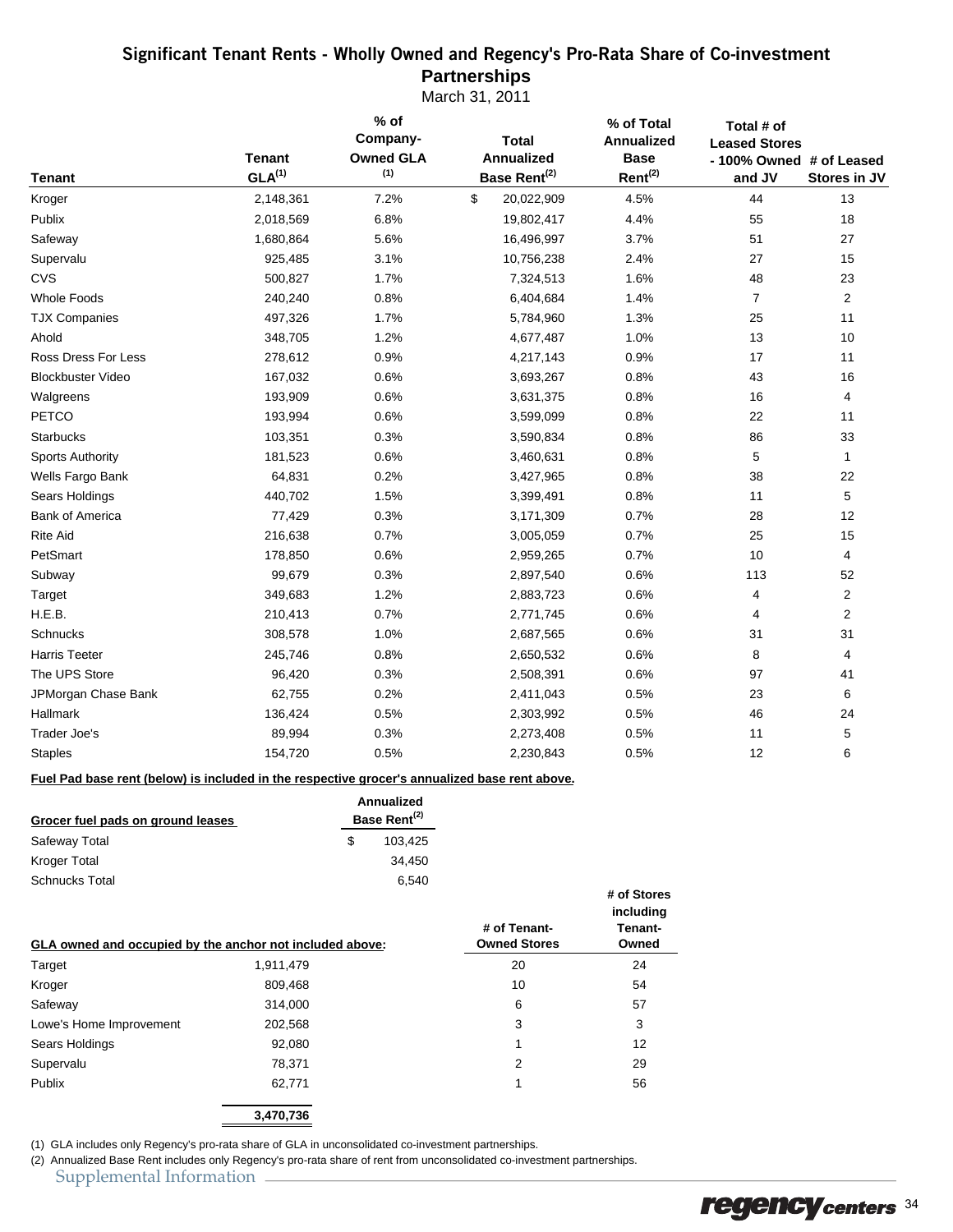## Significant Tenant Rents - Wholly Owned and 100% **of Co-investment Partnerships**

|                          |                           |                                          | March 31, 2011                                         | % of Total                                       | Total # of<br>Leased                           | # of                             |
|--------------------------|---------------------------|------------------------------------------|--------------------------------------------------------|--------------------------------------------------|------------------------------------------------|----------------------------------|
| <b>Tenant</b>            | Tenant GLA <sup>(1)</sup> | % of Company<br>Owned GLA <sup>(1)</sup> | <b>Total</b><br>Annualized<br>Base Rent <sup>(2)</sup> | <b>Annualized</b><br><b>Base</b><br>$Rent^{(2)}$ | <b>Stores - 100%</b><br>Owned and<br><b>JV</b> | Leased<br><b>Stores in</b><br>JV |
| Safeway                  | 2,711,970                 | 6.1%                                     | \$<br>28,507,718                                       | 4.3%                                             | 51                                             | 27                               |
| Publix                   | 2,590,717                 | 5.8%                                     | 25,530,538                                             | 3.9%                                             | 55                                             | 18                               |
| Kroger                   | 2,671,943                 | 6.0%                                     | 24,446,176                                             | 3.7%                                             | 44                                             | 13                               |
| Schnucks                 | 1,887,329                 | 4.2%                                     | 16,437,709                                             | 2.5%                                             | 31                                             | 31                               |
| Supervalu                | 1,454,411                 | 3.3%                                     | 16,320,307                                             | 2.5%                                             | 27                                             | 15                               |
| <b>CVS</b>               | 726,744                   | 1.6%                                     | 11,098,088                                             | 1.7%                                             | 48                                             | 23                               |
| <b>Whole Foods</b>       | 315,502                   | 0.7%                                     | 8,426,100                                              | 1.3%                                             | 7                                              | $\mathbf{2}$                     |
| <b>TJX Companies</b>     | 689,172                   | 1.5%                                     | 7,871,552                                              | 1.2%                                             | 25                                             | 11                               |
| Ahold                    | 639,969                   | 1.4%                                     | 7,640,103                                              | 1.2%                                             | 13                                             | 10                               |
| Ross Dress For Less      | 491,217                   | 1.1%                                     | 7,170,161                                              | 1.1%                                             | 17                                             | 11                               |
| <b>PETCO</b>             | 312,062                   | 0.7%                                     | 5,959,111                                              | 0.9%                                             | 22                                             | 11                               |
| Wells Fargo Bank         | 97,600                    | 0.2%                                     | 5,570,315                                              | 0.8%                                             | 38                                             | 22                               |
| <b>Blockbuster Video</b> | 223,631                   | 0.5%                                     | 5,009,760                                              | 0.8%                                             | 43                                             | 16                               |
| <b>Starbucks</b>         | 139,704                   | 0.3%                                     | 4,890,810                                              | 0.7%                                             | 86                                             | 33                               |
| Target                   | 514,078                   | 1.1%                                     | 4,760,504                                              | 0.7%                                             | 4                                              | 2                                |
| Sears Holdings           | 590,300                   | 1.3%                                     | 4,696,425                                              | 0.7%                                             | 11                                             | 5                                |
| <b>Rite Aid</b>          | 366,091                   | 0.8%                                     | 4,661,841                                              | 0.7%                                             | 25                                             | 15                               |
| <b>Harris Teeter</b>     | 409,347                   | 0.9%                                     | 4,652,621                                              | 0.7%                                             | 8                                              | 4                                |
| <b>Bank of America</b>   | 102,624                   | 0.2%                                     | 4,649,351                                              | 0.7%                                             | 28                                             | 12                               |
| Subway                   | 149,018                   | 0.3%                                     | 4,299,183                                              | 0.6%                                             | 113                                            | 52                               |
| Walgreens                | 229,963                   | 0.5%                                     | 4,180,151                                              | 0.6%                                             | 16                                             | 4                                |
| H.E.B.                   | 310,607                   | 0.7%                                     | 4,146,745                                              | 0.6%                                             | 4                                              | 2                                |
| 24 Hour Fitness          | 198,706                   | 0.4%                                     | 3,979,061                                              | 0.6%                                             | 6                                              | 4                                |
| PetSmart                 | 240,700                   | 0.5%                                     | 3,924,549                                              | 0.6%                                             | 10                                             | 4                                |
| <b>Sports Authority</b>  | 209,757                   | 0.5%                                     | 3,820,620                                              | 0.6%                                             | 5                                              | 1                                |
| Toys "R" Us              | 262,446                   | 0.6%                                     | 3,785,358                                              | 0.6%                                             | 6                                              | 5                                |
| The UPS Store            | 138,282                   | 0.3%                                     | 3,543,816                                              | 0.5%                                             | 97                                             | 41                               |
| <b>Staples</b>           | 249,067                   | 0.6%                                     | 3,496,406                                              | 0.5%                                             | 12                                             | 6                                |
| Hallmark                 | 210,415                   | 0.5%                                     | 3,475,134                                              | 0.5%                                             | 46                                             | 24                               |
| Lowe's Home Improvement  | 448,112                   | 1.0%                                     | 3,386,132                                              | 0.5%                                             | 3                                              | 1                                |

#### **Fuel Pad base rent (below) is included in the respective grocer's annualized base rent above.**

| Grocer fuel pads on ground leases | Annualized<br>Base Rent <sup>(2)</sup> |         |  |
|-----------------------------------|----------------------------------------|---------|--|
| Safeway Total                     | S                                      | 244.500 |  |
| <b>Kroger Total</b>               |                                        | 44.200  |  |
| <b>Schnucks Total</b>             |                                        | 40.000  |  |

| GLA owned and occupied by the anchor not included above: |           | # of Tenant-<br><b>Owned Stores</b> | including<br>Tenant-<br>Owned |
|----------------------------------------------------------|-----------|-------------------------------------|-------------------------------|
| Target                                                   | 2,637,263 | 20                                  | 24                            |
| Kroger                                                   | 847,868   | 10                                  | 54                            |
| Lowe's Home Improvement                                  | 446,659   | 3                                   | 3                             |
| Safeway                                                  | 314,000   | 6                                   | 57                            |
| Sears Holdings                                           | 230,200   |                                     | 12                            |
| Supervalu                                                | 101,721   | 2                                   | 29                            |
| Publix                                                   | 62,771    |                                     | 56                            |

**4,640,482**

(1) GLA includes 100% of the GLA in unconsolidated co-investment partnerships.

(2) Total Annualized Base Rent includes 100% of the base rent in unconsolidated co-investment partnerships.<br>
Supplemental Information of the base in the base rent in unconsolidated co-investment partnerships.

**# of Stores**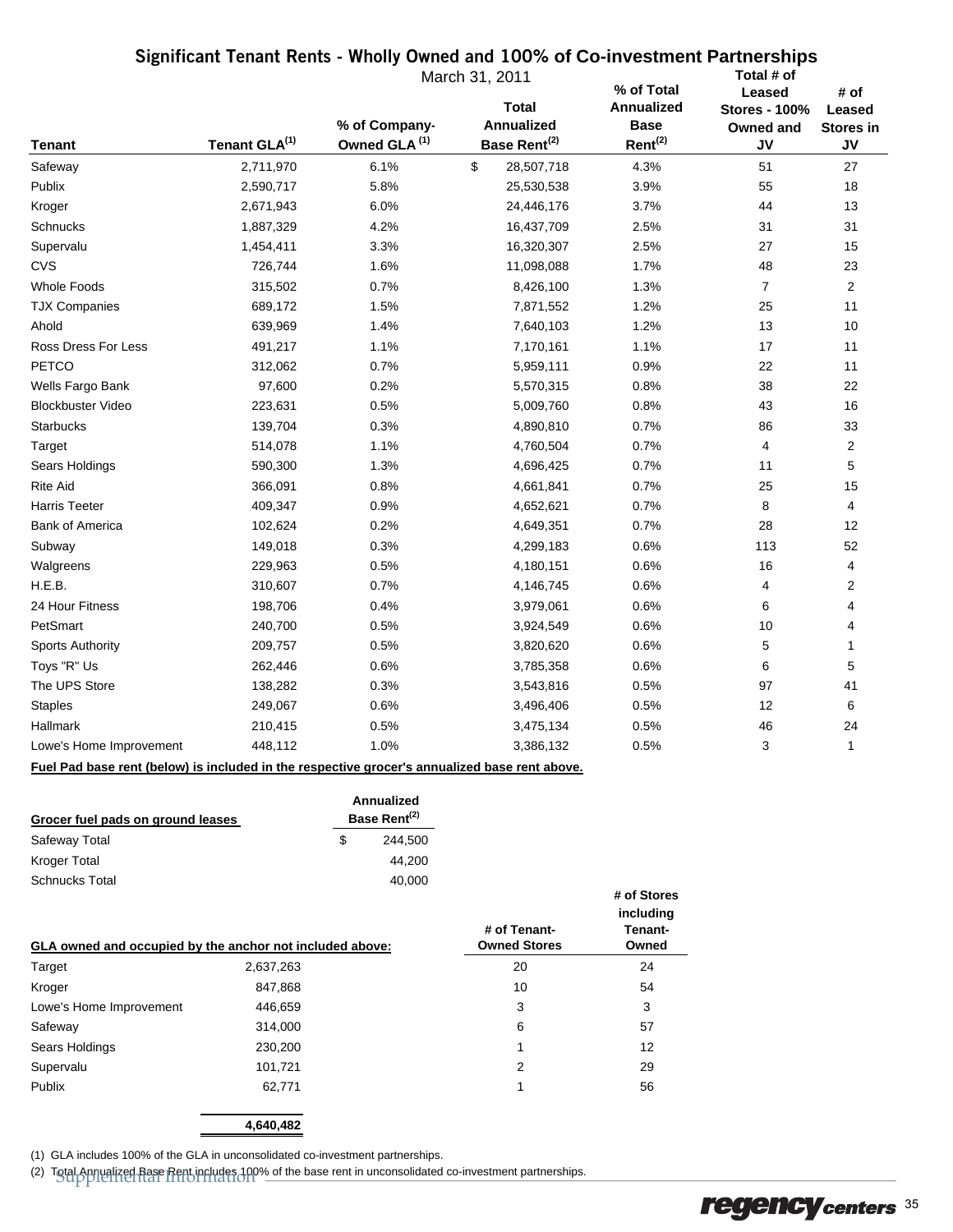#### **Tenant Lease Expirations**

March 31, 2011

|                                    | <b>All Tenants</b>              |                                                         |                                                                                    |                                                                                           |                                      |                                |                                   |                                                                         |                                                                 |
|------------------------------------|---------------------------------|---------------------------------------------------------|------------------------------------------------------------------------------------|-------------------------------------------------------------------------------------------|--------------------------------------|--------------------------------|-----------------------------------|-------------------------------------------------------------------------|-----------------------------------------------------------------|
|                                    |                                 |                                                         | Regency's Pro-Rata Share                                                           |                                                                                           |                                      |                                |                                   | Co-investment Partnerships at 100%                                      |                                                                 |
| Lease<br><b>Expiration</b><br>Year | Pro-Rata<br><b>Expiring GLA</b> | Percent of<br>Pro-Rata<br><b>Expiring</b><br><b>GLA</b> | Pro-Rata<br><b>In-Place Minimum</b><br><b>Rent Under</b><br><b>Expiring Leases</b> | <b>Percent of</b><br><b>Expiring</b><br>Pro-Rata<br><b>Minimum</b><br>Rent <sup>(2)</sup> | Pro-rata<br><b>Expiring</b><br>A.B.R | <b>Expiring GLA</b><br>at 100% | Percent of<br><b>Expiring GLA</b> | <b>In-Place Minimum</b><br><b>Rent Under Expiring</b><br>Leases at 100% | Percent of<br><b>Expiring</b><br><b>Minimum</b><br>$Rent^{(2)}$ |
| (1)                                | 269,353                         | $1.0\%$ \$                                              | 5,795,169                                                                          | 1.3%                                                                                      | \$21.52                              | 394,100                        | $1.0\%$ \$                        | 8,319,944                                                               | 1.3%                                                            |
| 2011                               | 1,758,753                       | 6.6%                                                    | 30,798,406                                                                         | 6.9%                                                                                      | 17.51                                | 2,433,871                      | 6.0%                              | 43,357,030                                                              | 6.5%                                                            |
| 2012                               | 3,537,781                       | 13.3%                                                   | 65,301,956                                                                         | 14.5%                                                                                     | 18.46                                | 5,012,801                      | 12.4%                             | 92,927,595                                                              | 14.0%                                                           |
| 2013                               | 2,643,571                       | 9.9%                                                    | 50,294,920                                                                         | 11.2%                                                                                     | 19.03                                | 4,200,395                      | 10.4%                             | 75,004,030                                                              | 11.3%                                                           |
| 2014                               | 2,524,434                       | 9.5%                                                    | 48,435,022                                                                         | 10.8%                                                                                     | 19.19                                | 3,723,228                      | 9.2%                              | 70,962,856                                                              | 10.7%                                                           |
| 2015                               | 2,181,918                       | 8.2%                                                    | 42,835,753                                                                         | 9.5%                                                                                      | 19.63                                | 3,515,673                      | 8.7%                              | 65,620,650                                                              | 9.9%                                                            |
| 2016                               | 1,729,667                       | 6.5%                                                    | 29,321,190                                                                         | 6.5%                                                                                      | 16.95                                | 2,846,709                      | 7.0%                              | 47,350,377                                                              | 7.1%                                                            |
| 2017                               | 1,355,665                       | 5.1%                                                    | 24,030,978                                                                         | 5.4%                                                                                      | 17.73                                | 2,139,668                      | 5.3%                              | 35,320,386                                                              | 5.3%                                                            |
| 2018                               | 1,367,918                       | 5.1%                                                    | 21,457,270                                                                         | 4.8%                                                                                      | 15.69                                | 1,954,786                      | 4.8%                              | 30,170,883                                                              | 4.6%                                                            |
| 2019                               | 1,199,361                       | 4.5%                                                    | 18,497,919                                                                         | 4.1%                                                                                      | 15.42                                | 1,750,539                      | 4.3%                              | 26,389,954                                                              | 4.0%                                                            |
| 2020                               | 1,475,113                       | 5.5%                                                    | 22,213,814                                                                         | 4.9%                                                                                      | 15.06                                | 2,411,992                      | 6.0%                              | 32,300,293                                                              | 4.9%                                                            |
| 10 Year Total                      | 20,043,535                      | 75.2%                                                   | 358.982.396                                                                        | 80.0%                                                                                     | 17.91                                | 30,383,762                     | 75.2%                             | 527,723,997                                                             | 79.6%                                                           |
| Thereafter                         | 6,601,758                       | 24.8%                                                   | 90,020,503                                                                         | 20.0%                                                                                     | 13.64                                | 10,005,635                     | 24.8%                             | 134,910,740                                                             | 20.4%                                                           |
|                                    | 26,645,292                      | $100.0\%$ \$                                            | 449,002,899                                                                        | 100.0%                                                                                    | \$16.85                              | 40.389.397                     | $100.0\%$ \$                      | 662,634,737                                                             | 100.0%                                                          |

#### **Anchor Tenants(3)**

#### **Regency's Pro-Rata Share Co-investment Partnerships at 100%**

| Lease<br><b>Expiration</b><br>Year | Pro-Rata<br><b>Expiring GLA</b> | Percent of<br>Pro-Rata<br><b>Expiring</b><br><b>GLA</b> | Pro-Rata<br><b>In-Place Minimum</b><br><b>Rent Under</b><br><b>Expiring Leases</b> | Percent of<br><b>Expiring</b><br>Pro-Rata<br><b>Minimum</b><br>Rent <sup>(2)</sup> | Pro-rata<br><b>Expiring</b><br>A.B.R | <b>Expiring GLA</b><br>at 100% | Percent of<br><b>Expiring GLA</b> | <b>In-Place Minimum</b><br><b>Rent Under Expiring</b><br>Leases at 100% | Percent of<br><b>Expiring</b><br><b>Minimum</b><br>Rent <sup>(2)</sup> |
|------------------------------------|---------------------------------|---------------------------------------------------------|------------------------------------------------------------------------------------|------------------------------------------------------------------------------------|--------------------------------------|--------------------------------|-----------------------------------|-------------------------------------------------------------------------|------------------------------------------------------------------------|
| (1)                                |                                 | $0.0\%$ \$                                              | $\overline{\phantom{a}}$                                                           | 0.0%                                                                               |                                      |                                | $0.0\%$ \$                        | ٠                                                                       | 0.0%                                                                   |
| 2011                               | 600,182                         | 4.0%                                                    | 3,372,390                                                                          | 2.1%                                                                               | 5.62                                 | 751,346                        | 3.2%                              | 4,355,947                                                               | 1.7%                                                                   |
| 2012                               | 1,230,828                       | 8.3%                                                    | 11,717,381                                                                         | 7.3%                                                                               | 9.52                                 | 1,714,464                      | 7.3%                              | 16,601,385                                                              | 6.6%                                                                   |
| 2013                               | 801,574                         | 5.4%                                                    | 6,703,761                                                                          | 4.2%                                                                               | 8.36                                 | 1,528,586                      | 6.6%                              | 12,836,532                                                              | 5.1%                                                                   |
| 2014                               | 904,927                         | 6.1%                                                    | 9,025,016                                                                          | 5.6%                                                                               | 9.97                                 | 1,313,814                      | 5.6%                              | 13,863,646                                                              | 5.5%                                                                   |
| 2015                               | 716,168                         | 4.8%                                                    | 7,037,301                                                                          | 4.4%                                                                               | 9.83                                 | 1,341,283                      | 5.7%                              | 13,043,868                                                              | 5.2%                                                                   |
| 2016                               | 878,915                         | 5.9%                                                    | 8,757,423                                                                          | 5.5%                                                                               | 9.96                                 | 1,483,712                      | 6.4%                              | 15,466,571                                                              | 6.2%                                                                   |
| 2017                               | 805,477                         | 5.4%                                                    | 9,815,265                                                                          | 6.1%                                                                               | 12.19                                | 1,437,290                      | 6.2%                              | 17,037,386                                                              | 6.8%                                                                   |
| 2018                               | 898,380                         | 6.1%                                                    | 10,337,776                                                                         | 6.5%                                                                               | 11.51                                | 1,333,601                      | 5.7%                              | 15,256,509                                                              | 6.1%                                                                   |
| 2019                               | 949,842                         | 6.4%                                                    | 12,225,230                                                                         | 7.6%                                                                               | 12.87                                | 1,371,777                      | 5.9%                              | 16,864,619                                                              | 6.7%                                                                   |
| 2020                               | 1,126,377                       | 7.6%                                                    | 13,958,803                                                                         | 8.7%                                                                               | 12.39                                | 1,915,600                      | 8.2%                              | 20,771,314                                                              | 8.3%                                                                   |
| 10 Year Total                      | 8,912,670                       | 60.0%                                                   | 92,950,345                                                                         | 58.0%                                                                              | 10.43                                | 14, 191, 473                   | 60.8%                             | 146,097,777                                                             | 58.3%                                                                  |
| Thereafter                         | 5,930,038                       | 40.0%                                                   | 67,231,821                                                                         | 42.0%                                                                              | 11.34                                | 9,141,229                      | 39.2%                             | 104,374,050                                                             | 41.7%                                                                  |
|                                    | 14,842,708                      | 100.0% \$                                               | 160,182,166                                                                        | 100.0%                                                                             | \$10.79                              | 23,332,702                     | 100.0%\$                          | 250,471,826                                                             | 100.0%                                                                 |

Reflects in place leases as of March 31, 2011, but does not account for contractual rent steps and assumes that no tenants exercise renewal options.

(1) Leases currently under month to month lease or in process of renewal.

(2) Total Minimum Rent includes base rent for all properties, but excludes additional rent such as percentage rent, common area maintenance, real estate taxes, and insurance reimbursements.

(3) Anchor tenants represent any tenant at least 20,000 square feet.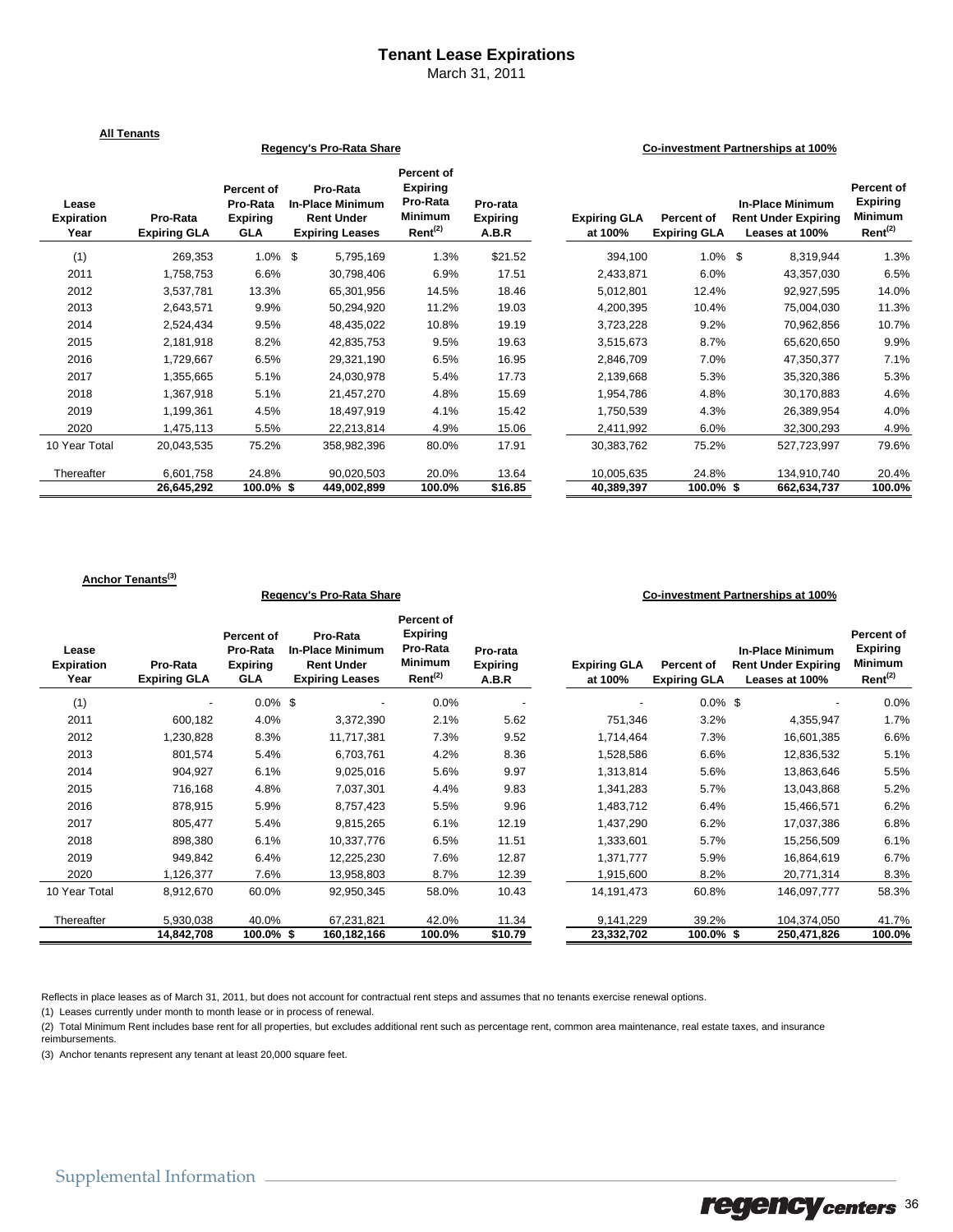## **Tenant Lease Expirations**

March 31, 2011

**Inline Tenants**

#### **Regency's Pro-Rata Share Co-investment Partnerships at 100%**

| Lease<br><b>Expiration</b><br>Year | Pro-Rata<br><b>Expiring GLA</b> | Percent of<br>Pro-Rata<br><b>Expiring</b><br><b>GLA</b> | <b>Pro-Rata In-Place</b><br><b>Minimum Rent</b><br><b>Under Expiring</b><br>Leases | <b>Percent of</b><br><b>Expiring</b><br>Pro-Rata<br>Minimum<br>$Rent^{(2)}$ | Pro-rata<br><b>Expiring</b><br>A.B.R | <b>Expiring</b><br><b>GLA at 100%</b> | Percent of<br><b>Expiring GLA</b> | <b>In-Place Minimum</b><br><b>Rent Under</b><br><b>Expiring Leases at</b><br>100% | Percent<br>of<br><b>Expiring</b><br><b>Minimum</b><br>$Rent^{(2)}$ |
|------------------------------------|---------------------------------|---------------------------------------------------------|------------------------------------------------------------------------------------|-----------------------------------------------------------------------------|--------------------------------------|---------------------------------------|-----------------------------------|-----------------------------------------------------------------------------------|--------------------------------------------------------------------|
| (1)                                | 269,353                         | $2.3\%$ \$                                              | 5,795,169                                                                          | 2.0%                                                                        | \$21.52                              | 394,100                               | $2.3\%$ \$                        | 8,319,944                                                                         | 2.0%                                                               |
| 2011                               | 1,158,571                       | 9.8%                                                    | 27,426,016                                                                         | 9.5%                                                                        | 23.67                                | 1,682,525                             | $9.9\%$                           | 39,001,083                                                                        | 9.5%                                                               |
| 2012                               | 2,306,953                       | 19.5%                                                   | 53,584,575                                                                         | 18.6%                                                                       | 23.23                                | 3,298,337                             | 19.3%                             | 76,326,210                                                                        | 18.5%                                                              |
| 2013                               | 1,841,996                       | 15.6%                                                   | 43,591,159                                                                         | 15.1%                                                                       | 23.67                                | 2,671,809                             | 15.7%                             | 62,167,498                                                                        | 15.1%                                                              |
| 2014                               | 1,619,507                       | 13.7%                                                   | 39,410,007                                                                         | 13.6%                                                                       | 24.33                                | 2,409,414                             | 14.1%                             | 57,099,210                                                                        | 13.9%                                                              |
| 2015                               | 1,465,750                       | 12.4%                                                   | 35,798,452                                                                         | 12.4%                                                                       | 24.42                                | 2,174,390                             | 12.7%                             | 52,576,781                                                                        | 12.8%                                                              |
| 2016                               | 850,752                         | 7.2%                                                    | 20,563,766                                                                         | 7.1%                                                                        | 24.17                                | 1,362,997                             | 8.0%                              | 31,883,806                                                                        | 7.7%                                                               |
| 2017                               | 550,188                         | 4.7%                                                    | 14,215,713                                                                         | 4.9%                                                                        | 25.84                                | 702,378                               | 4.1%                              | 18,283,000                                                                        | 4.4%                                                               |
| 2018                               | 469,538                         | 4.0%                                                    | 11,119,494                                                                         | 3.8%                                                                        | 23.68                                | 621,185                               | 3.6%                              | 14,914,374                                                                        | 3.6%                                                               |
| 2019                               | 249,520                         | 2.1%                                                    | 6,272,689                                                                          | 2.2%                                                                        | 25.14                                | 378,762                               | 2.2%                              | 9,525,336                                                                         | 2.3%                                                               |
| 2020                               | 348,736                         | 3.0%                                                    | 8,255,011                                                                          | 2.9%                                                                        | 23.67                                | 496,392                               | 2.9%                              | 11,528,979                                                                        | 2.8%                                                               |
| 10 Year Total                      | 11,130,865                      | 94.3%                                                   | 266,032,051                                                                        | 92.1%                                                                       | 23.90                                | 16,192,289                            | 94.9%                             | 381,626,220                                                                       | 92.6%                                                              |
| Thereafter                         | 671,719                         | 5.7%                                                    | 22,788,682                                                                         | 7.9%                                                                        | 33.93                                | 864,406                               | 5.1%                              | 30,536,690                                                                        | 7.4%                                                               |
|                                    | 11,802,584                      | 100.0% \$                                               | 288,820,732                                                                        | 100.0%                                                                      | \$24.47                              | 17,056,695                            | 100.0%                            | \$<br>412,162,911                                                                 | 100.0%                                                             |

Reflects in place leases as of March 31, 2011, but does not account for contractual rent steps and assumes that no tenants exercise renewal options.

(1) Leases currently under month to month lease or in process of renewal.

(2) Total Minimum Rent includes base rent for all properties, but excludes additional rent such as percentage rent, common area maintenance, real estate taxes, and insurance reimbursements.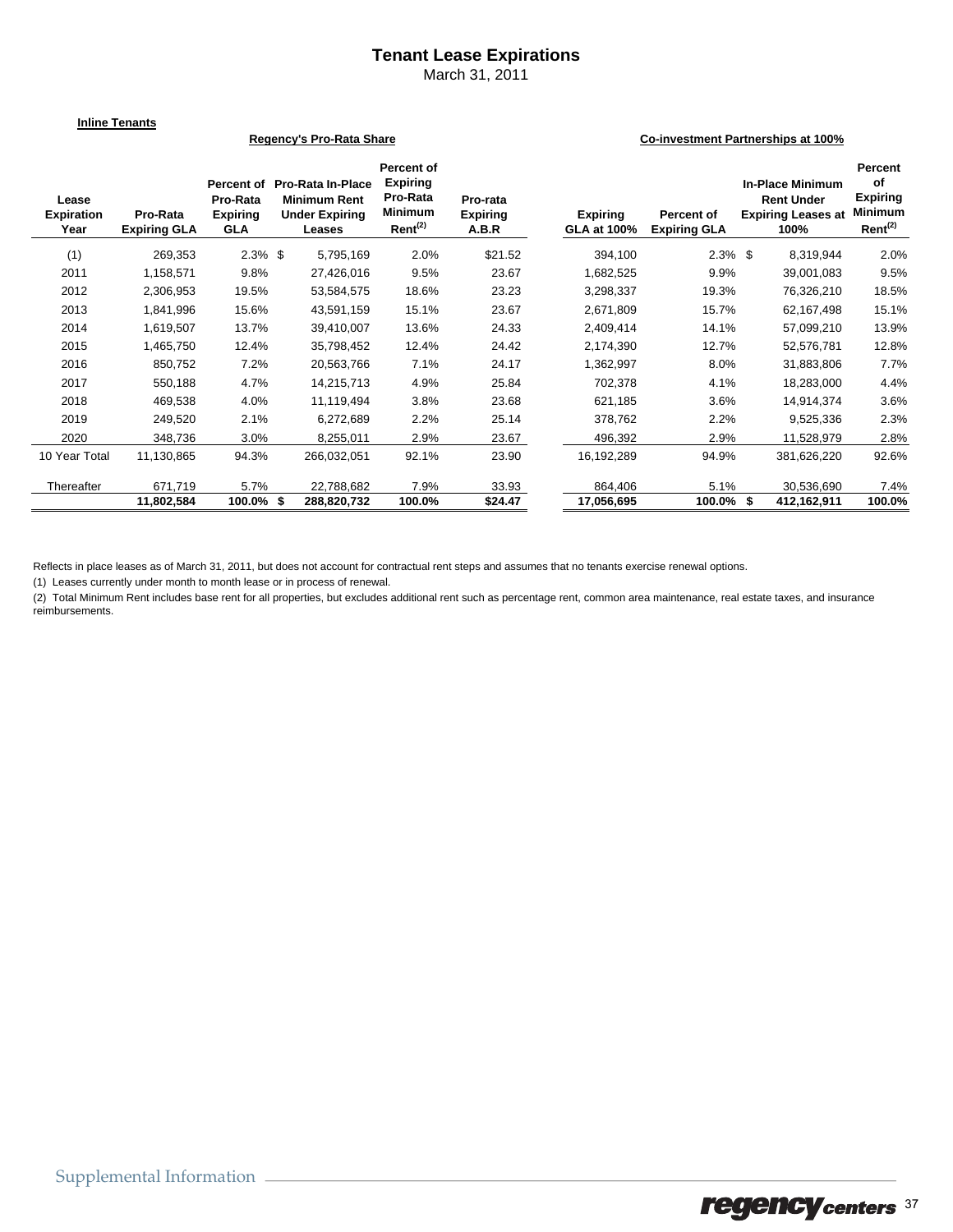## **Earnings and Valuation Guidance**

March 31, 2011

| (\$000s except per share numbers)                                                             |           | 2010A     | 2011E                 | 1Q11A    | 2Q11E         |
|-----------------------------------------------------------------------------------------------|-----------|-----------|-----------------------|----------|---------------|
| FFO / Share (for actuals please see related press release)                                    |           |           | $$2.30 - $2.45$       |          | $$.61 - $.66$ |
| <b>Recurring FFO / Share</b>                                                                  |           |           | $$2.30 - $2.45$       |          | $$.56 - $.61$ |
|                                                                                               |           |           |                       |          |               |
| Same Property -- Wholly owned and Regency's pro-rata share of co-<br>investment partnerships: |           |           |                       |          |               |
| Same property percent leased at period end                                                    | 93.1%     | 92.8%     | 92.0% - 93.5%         | 92.0%    |               |
| Same property NOI growth                                                                      | $-6.7%$   | 1.2%      | $(1.0)\% - 1.5\%$     | $-1.6%$  |               |
| Same property recovery rate                                                                   | 77.3%     | 77.0%     | 77% - 79%             | 75.4%    |               |
| Rental rate growth                                                                            | $-2.7%$   | $-1.8%$   | $(6.0)$ % - $(1.0)$ % | $-4.9%$  |               |
| Percentage Rent -- Consolidated Only                                                          | \$3,584   | \$2,540   | $$2,000 - $2,800$     | \$907    |               |
| Recovery Rate -- Consolidated Only - All Properties                                           | 73.7%     | 74.2%     | 73% - 75%             | 72.1%    |               |
| <b>Investment Activity</b>                                                                    |           |           |                       |          |               |
| Regency's Additional 15% Investment in GRI JV                                                 | \$0       | \$239,718 | \$0                   | \$0      |               |
| Cap rate                                                                                      | 0.0%      | 9.6%      | 0.0%                  | 0.0%     |               |
|                                                                                               |           |           |                       |          |               |
| Acquisitions - (REG Pro-Rata)                                                                 | \$8,942   | \$89,722  | \$100,000-\$200,000   | \$0      |               |
| Cap rate (average)                                                                            | 9.3%      | 6.7%      | $6\% - 7\%$           | 0.0%     |               |
| JV Acquisitions - REG contributions (gross \$)                                                | \$133,865 | \$0       | \$0                   | \$0      |               |
| Cap rate                                                                                      | 8.8%      | 0.0%      | 0.0%                  | 0.0%     |               |
| REG % ownership                                                                               | 20%       | 0%        | 0%                    | $0\%$    |               |
| Dispositions - (REG Pro-Rata)                                                                 | \$189,509 | \$62,600  | \$100,000-\$200,000   | \$4,298  |               |
| Cap rate (average)                                                                            | 8.4%      | 8.4%      | 8% - 9%               | 12.2%    |               |
| Development starts                                                                            | \$29,814  | \$6,060   | \$25,000-\$75,000     | \$13,761 |               |
| Development completions - net costs                                                           | \$111,257 | \$306,188 | \$210,000 - \$260,000 | \$2,685  |               |
| Stabilized yield (net dev costs)                                                              | 7.9%      | 7.9%      | 6.6%-7.2%             | 6.0%     |               |
| Completion yield (net dev costs)                                                              | 7.7%      | 6.0%      | 4.6%-5.3%             | 2.7%     |               |
| Capitalized interest on completions                                                           | \$1,585   | \$607     | $$0 - $500$           | \$112    |               |
| Transaction profits net of deal costs and taxes                                               | \$23,233  | \$3,597   | \$3,250 to \$5,550    | \$1,522  |               |
| Third party fees and commissions                                                              | \$30,508  | \$26,806  | \$25,500-\$27,500     | \$7,858  |               |

| Net Asset Valuation Guidance:                                                                                                 |          |
|-------------------------------------------------------------------------------------------------------------------------------|----------|
| Estimated market value of expansion land and outparcels available                                                             | \$74.362 |
| NOI from in-process developments (current quarter)                                                                            | \$5.131  |
| NOI from leases signed but not yet rent-paying in operating properties,<br>including completed developments (current quarter) | \$2.038  |

Forward-looking statements involve risks, uncertainties and assumptions. Actual future performance, outcomes and results may differ materially from those expressed in forward-looking statements. Please refer to the documents filed by Regency Centers Corporation with the SEC, specifically the most recent reports on forms 10K and 10Q, which identify important risk factors which could cause actual results to differ from those contained in the forwardlooking statements.